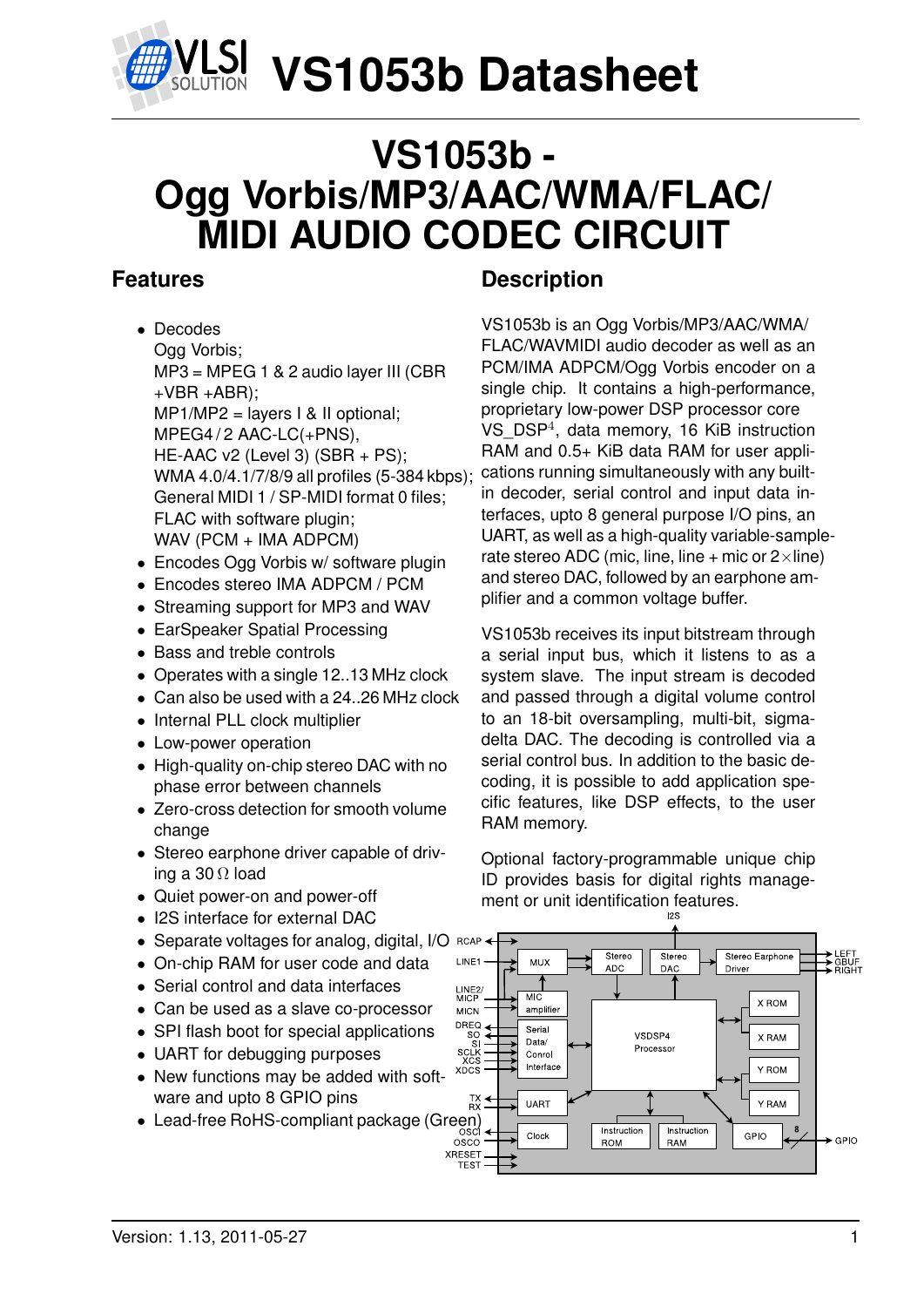

## <span id="page-1-0"></span>**Contents**

|              | <b>VS1053</b>                                                                                                                                                                                                                                                                                                                                                                                                                                                                                                                                                                                  | 1                                                                                                                          |
|--------------|------------------------------------------------------------------------------------------------------------------------------------------------------------------------------------------------------------------------------------------------------------------------------------------------------------------------------------------------------------------------------------------------------------------------------------------------------------------------------------------------------------------------------------------------------------------------------------------------|----------------------------------------------------------------------------------------------------------------------------|
|              | <b>Table of Contents</b>                                                                                                                                                                                                                                                                                                                                                                                                                                                                                                                                                                       | $\boldsymbol{2}$                                                                                                           |
|              | <b>List of Figures</b>                                                                                                                                                                                                                                                                                                                                                                                                                                                                                                                                                                         | 5                                                                                                                          |
| 1            | <b>Licenses</b>                                                                                                                                                                                                                                                                                                                                                                                                                                                                                                                                                                                | 6                                                                                                                          |
| $\mathbf{2}$ | <b>Disclaimer</b>                                                                                                                                                                                                                                                                                                                                                                                                                                                                                                                                                                              | 6                                                                                                                          |
| 3            | <b>Definitions</b>                                                                                                                                                                                                                                                                                                                                                                                                                                                                                                                                                                             | 6                                                                                                                          |
| 4            | <b>Characteristics &amp; Specifications</b><br>4.1<br>4.2<br>4.3<br>4.4<br>4.5<br>4.6                                                                                                                                                                                                                                                                                                                                                                                                                                                                                                          | 7<br>$\overline{7}$<br>$\overline{7}$<br>8<br>9<br>9<br>9                                                                  |
| 5            | <b>Packages and Pin Descriptions</b><br>5.1<br>5.1.1                                                                                                                                                                                                                                                                                                                                                                                                                                                                                                                                           | 10<br>10<br>10                                                                                                             |
| 6            | <b>Connection Diagram, LQFP-48</b>                                                                                                                                                                                                                                                                                                                                                                                                                                                                                                                                                             | 13                                                                                                                         |
| 7            | <b>SPI Buses</b><br>7.1<br>General<br>7.2<br>7.2.1<br>VS1001 Compatibility Mode (deprecated)<br>7.2.2<br>7.3<br>7.4<br>7.4.1<br>SDI in VS1002 Native Modes (New Mode)<br>7.4.2<br>SDI in VS1001 Compatibility Mode (deprecated)<br>7.4.3<br>Passive SDI Mode<br>7.4.4<br>Serial Protocol for Serial Command Interface (SCI)<br>7.5<br>7.5.1<br>General<br>7.5.2<br><b>SCI Read</b><br>7.5.3<br><b>SCI Write</b><br>7.5.4<br>7.6<br><b>SPI Timing Diagram</b><br>SPI Examples with SM SDINEW and SM_SDISHARED set<br>7.7<br>7.7.1<br>7.7.2<br>SCI Operation in Middle of Two SDI Bytes<br>7.7.3 | 15<br>15<br>15<br>15<br>15<br>16<br>16<br>16<br>17<br>18<br>18<br>18<br>18<br>19<br>19<br>20<br>21<br>22<br>22<br>22<br>23 |
| 8            | <b>Functional Description</b><br>8.1                                                                                                                                                                                                                                                                                                                                                                                                                                                                                                                                                           | 24<br>24                                                                                                                   |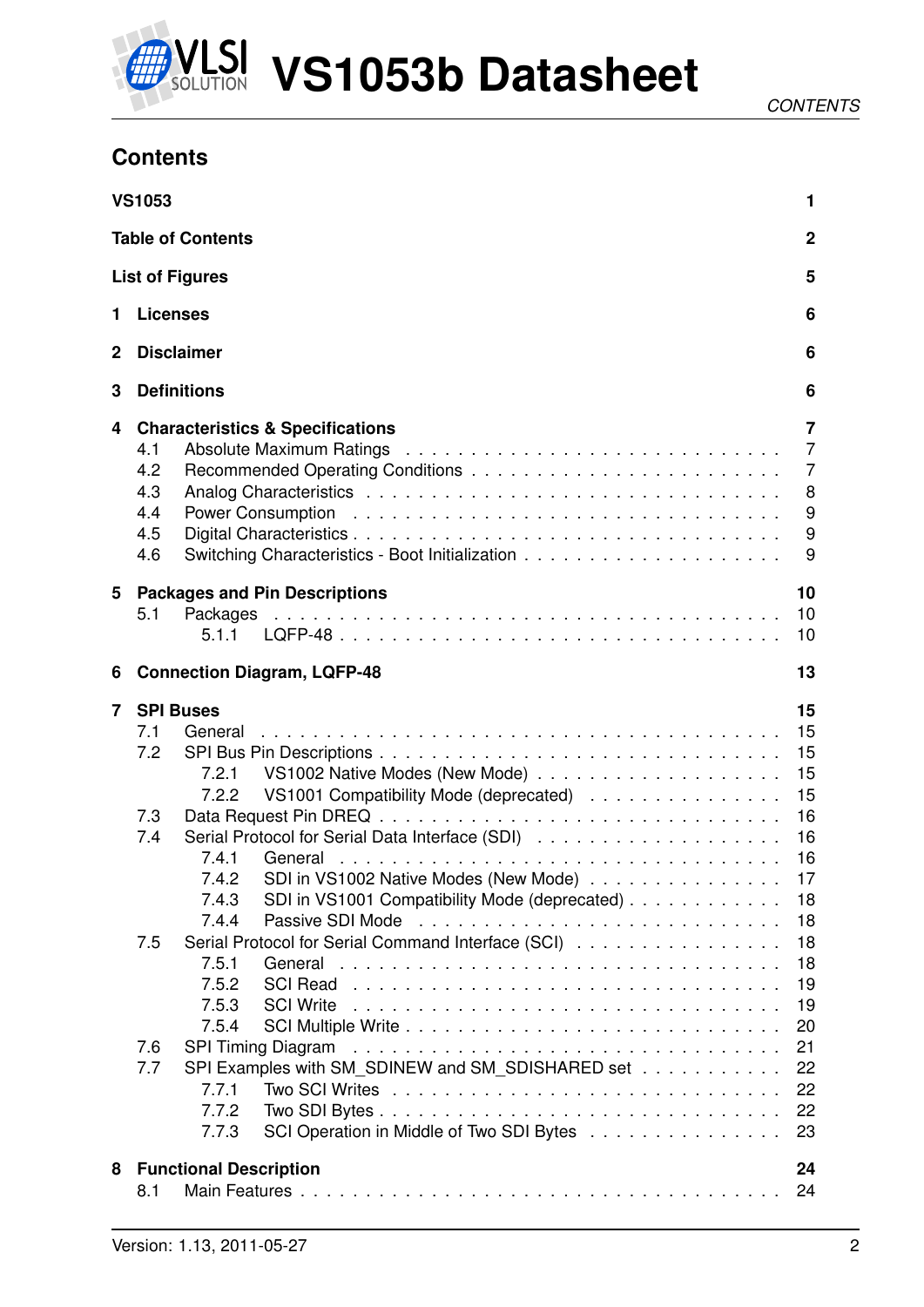

|   | 8.2              |        |                                                                                                                 |          |
|---|------------------|--------|-----------------------------------------------------------------------------------------------------------------|----------|
|   |                  | 8.2.1  | Supported MP3 (MPEG layer III) Formats 24                                                                       |          |
|   |                  | 8.2.2  | Supported MP1 (MPEG layer I) Formats 25                                                                         |          |
|   |                  | 8.2.3  | Supported MP2 (MPEG layer II) Formats 25                                                                        |          |
|   |                  | 8.2.4  |                                                                                                                 | 25       |
|   |                  | 8.2.5  | Supported AAC (ISO/IEC 13818-7 and ISO/IEC 14496-3) Formats .                                                   | 26       |
|   |                  | 8.2.6  |                                                                                                                 | 28       |
|   |                  | 8.2.7  |                                                                                                                 | 29       |
|   |                  | 8.2.8  |                                                                                                                 | 29       |
|   |                  | 8.2.9  |                                                                                                                 | 30       |
|   | 8.3              |        |                                                                                                                 |          |
|   | 8.4              |        |                                                                                                                 | 33       |
|   | 8.5              |        |                                                                                                                 | 34       |
|   |                  |        |                                                                                                                 |          |
|   | 8.6              |        |                                                                                                                 | 34       |
|   | 8.7              |        |                                                                                                                 |          |
|   |                  | 8.7.1  |                                                                                                                 | 36       |
|   |                  | 8.7.2  |                                                                                                                 | 38       |
|   |                  | 8.7.3  |                                                                                                                 | 39       |
|   |                  | 8.7.4  |                                                                                                                 | 40       |
|   |                  | 8.7.5  |                                                                                                                 | 41       |
|   |                  | 8.7.6  |                                                                                                                 | 41       |
|   |                  | 8.7.7  |                                                                                                                 | 41       |
|   |                  | 8.7.8  |                                                                                                                 | 42       |
|   |                  | 8.7.9  |                                                                                                                 | 42       |
|   |                  | 8.7.10 |                                                                                                                 | 44       |
|   |                  |        |                                                                                                                 |          |
|   |                  | 8.7.11 |                                                                                                                 | 45       |
|   |                  | 8.7.12 |                                                                                                                 | 45       |
|   |                  |        |                                                                                                                 |          |
| 9 | <b>Operation</b> |        |                                                                                                                 | 46       |
|   | 9.1              |        |                                                                                                                 | 46       |
|   | 9.2              |        |                                                                                                                 | 46       |
|   | 9.3              |        |                                                                                                                 | 46       |
|   | 9.4              |        |                                                                                                                 | 47       |
|   | 9.5              |        | Play and Decode enterprise in the contract of the contract of the contract of the contract of the contract of t | 47       |
|   |                  | 9.5.1  |                                                                                                                 | 48       |
|   |                  | 9.5.2  |                                                                                                                 | 48       |
|   |                  | 9.5.3  |                                                                                                                 | 48       |
|   |                  | 9.5.4  | Fast Forward and Rewind without Audio                                                                           | 49       |
|   |                  | 9.5.5  |                                                                                                                 | 49       |
|   | 9.6              |        |                                                                                                                 | 50       |
|   | 9.7              |        |                                                                                                                 | 50       |
|   | 9.8              |        |                                                                                                                 | 51       |
|   |                  | 9.8.1  |                                                                                                                 | 51       |
|   |                  | 9.8.2  |                                                                                                                 | 52       |
|   |                  |        |                                                                                                                 |          |
|   |                  | 9.8.3  |                                                                                                                 | 53       |
|   |                  | 9.8.4  |                                                                                                                 | 54       |
|   |                  | 9.8.5  |                                                                                                                 | 55       |
|   |                  | 9.8.6  |                                                                                                                 | 55       |
|   | 9.9              | 9.8.7  |                                                                                                                 | 55<br>57 |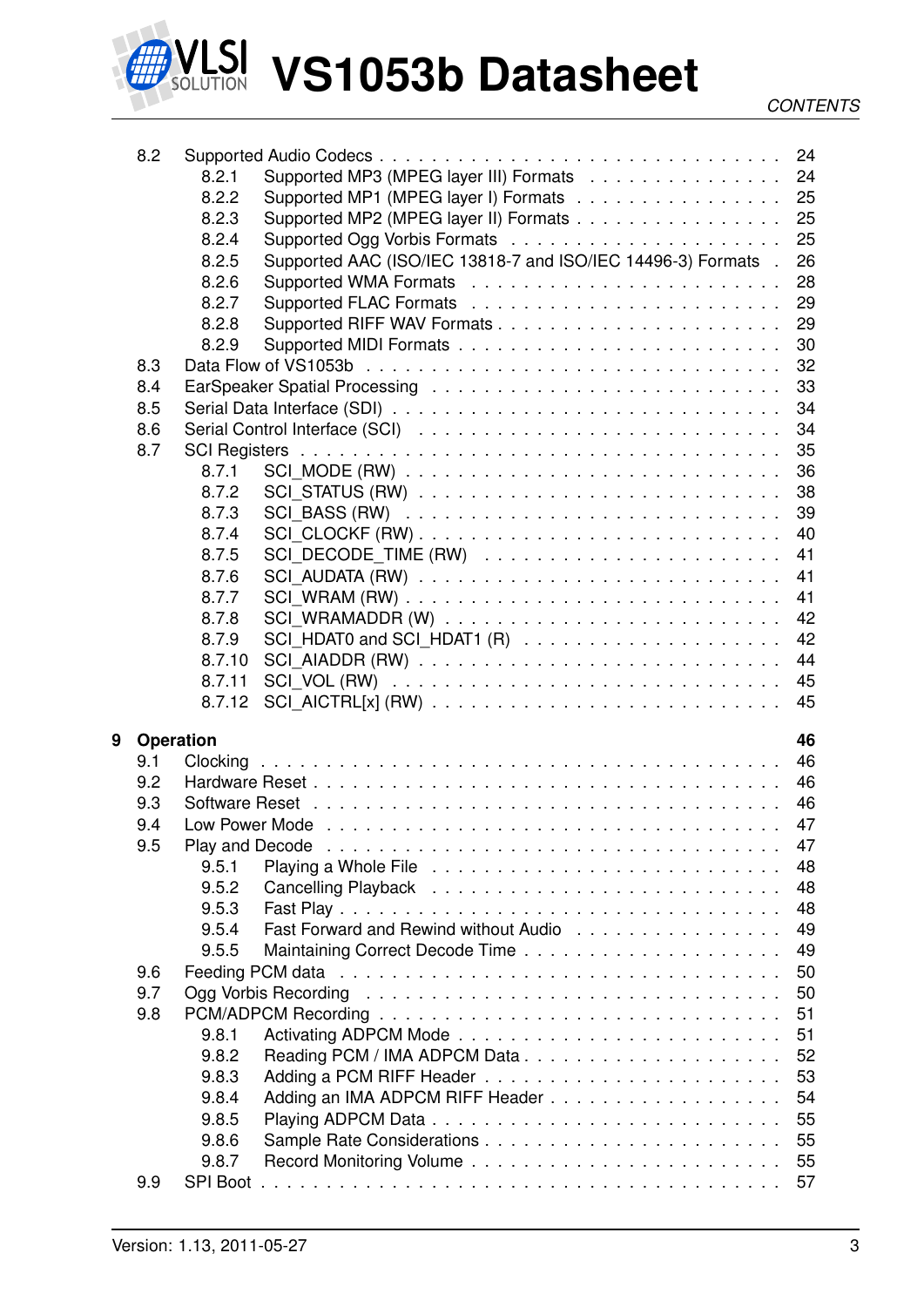

# LSI VS1053b Datasheet

| 9.10 |                                                                                                                     | 57       |
|------|---------------------------------------------------------------------------------------------------------------------|----------|
| 9.11 |                                                                                                                     | 58       |
|      | 9.11.1                                                                                                              | 59       |
|      | 9.11.2                                                                                                              | 60       |
|      | 9.11.3<br><b>AAC</b><br><u>. In the second terms of the second terms of the second terms of the second terms of</u> | 61       |
|      | 9.11.4                                                                                                              | 62       |
|      | 9.11.5                                                                                                              | 62       |
| 9.12 | <b>SDI Tests</b>                                                                                                    | 63       |
|      | 9.12.1                                                                                                              | 63       |
|      | 9.12.2                                                                                                              | 64       |
|      | 9.12.3                                                                                                              | 64       |
|      | 9.12.4                                                                                                              | 64       |
|      | 9.12.5                                                                                                              | 64       |
|      |                                                                                                                     |          |
| 10.1 | 10 VS1053b Registers                                                                                                | 66<br>66 |
| 10.2 | The Processor Core edge is a series in the series of the Processor Core edge is a series of the Processor Core      | 66       |
| 10.3 |                                                                                                                     | 66       |
| 10.4 |                                                                                                                     | 66       |
| 10.5 |                                                                                                                     | 67       |
| 10.6 |                                                                                                                     | 67       |
| 10.7 |                                                                                                                     | 68       |
| 10.8 |                                                                                                                     | 69       |
| 10.9 |                                                                                                                     | 70       |
|      | 10.9.1                                                                                                              | 70       |
|      |                                                                                                                     | 71       |
|      |                                                                                                                     | 71       |
|      |                                                                                                                     | 71       |
|      |                                                                                                                     | 72       |
|      |                                                                                                                     | 72       |
|      |                                                                                                                     | 72       |
|      |                                                                                                                     | 73       |
|      |                                                                                                                     | 74       |
|      |                                                                                                                     | 74       |
|      |                                                                                                                     | 74       |
|      |                                                                                                                     | 75       |
|      |                                                                                                                     | 75       |
|      |                                                                                                                     | 75       |
|      |                                                                                                                     | 75       |
|      |                                                                                                                     | 76       |
|      |                                                                                                                     | 77       |
|      |                                                                                                                     | 77       |
|      |                                                                                                                     | 77       |
|      |                                                                                                                     |          |
|      | <b>11 Version Changes</b>                                                                                           | 79       |
|      | 11.1 Changes Between VS1033c and VS1053a/b Firmware, 2007-03-08                                                     | 79       |
|      | <b>12 Document Version Changes</b>                                                                                  | 81       |
|      | <b>13 Contact Information</b>                                                                                       | 82       |
|      |                                                                                                                     |          |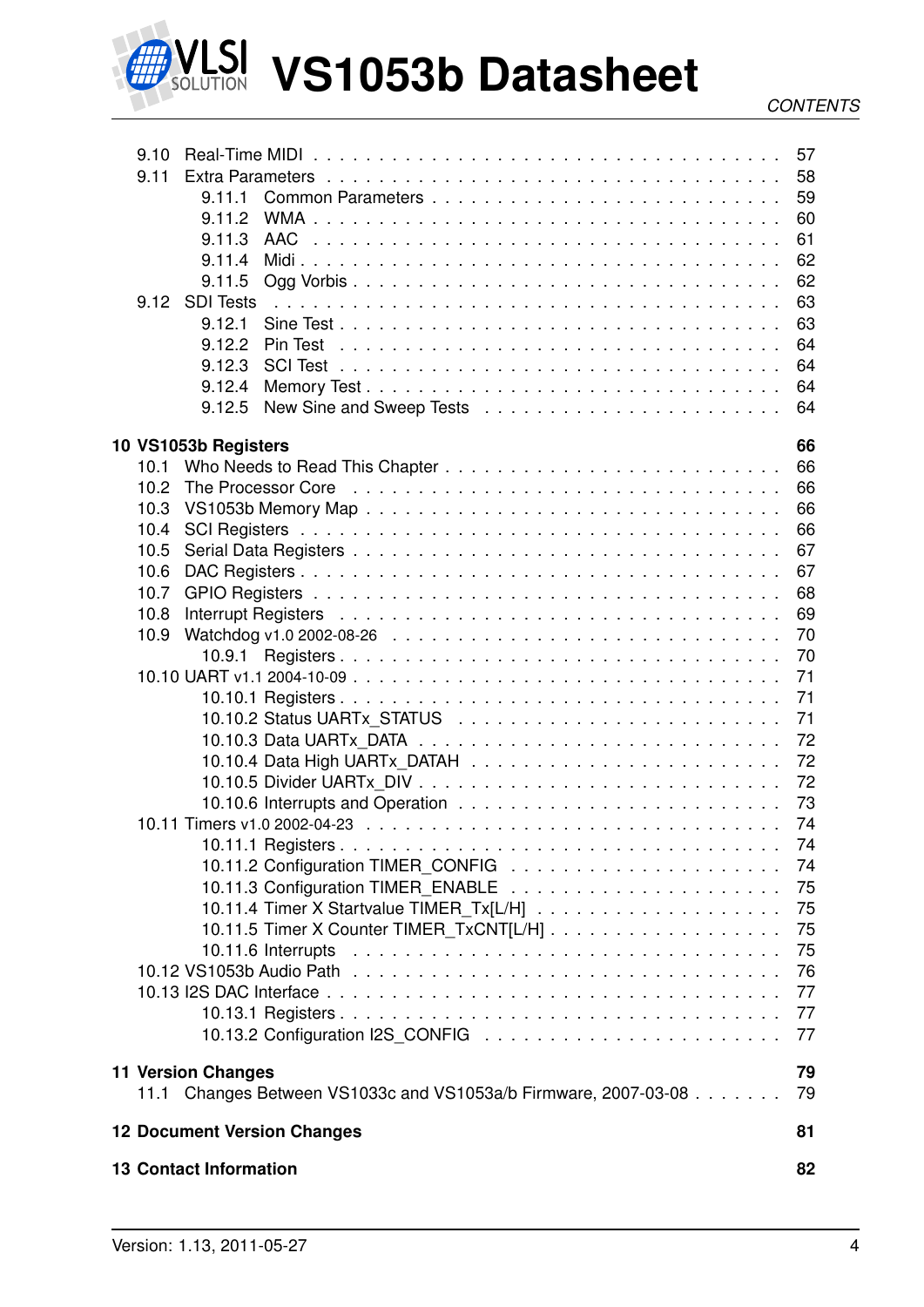

## <span id="page-4-0"></span>**List of Figures**

|    | 10                                                                           |
|----|------------------------------------------------------------------------------|
| 2  | 10                                                                           |
| 3  | 13                                                                           |
| 4  | 18                                                                           |
| 5  | 18                                                                           |
| 6  | 19                                                                           |
| 7  | 19                                                                           |
| 8  | 20                                                                           |
| 9  | 21                                                                           |
| 10 | 22                                                                           |
| 11 | 22                                                                           |
| 12 | 23                                                                           |
| 13 | -32                                                                          |
| 14 | EarSpeaker externalized sound sources vs. normal inside-the-head sound<br>33 |
| 15 | 71                                                                           |
| 16 | 76                                                                           |
| 17 | 77                                                                           |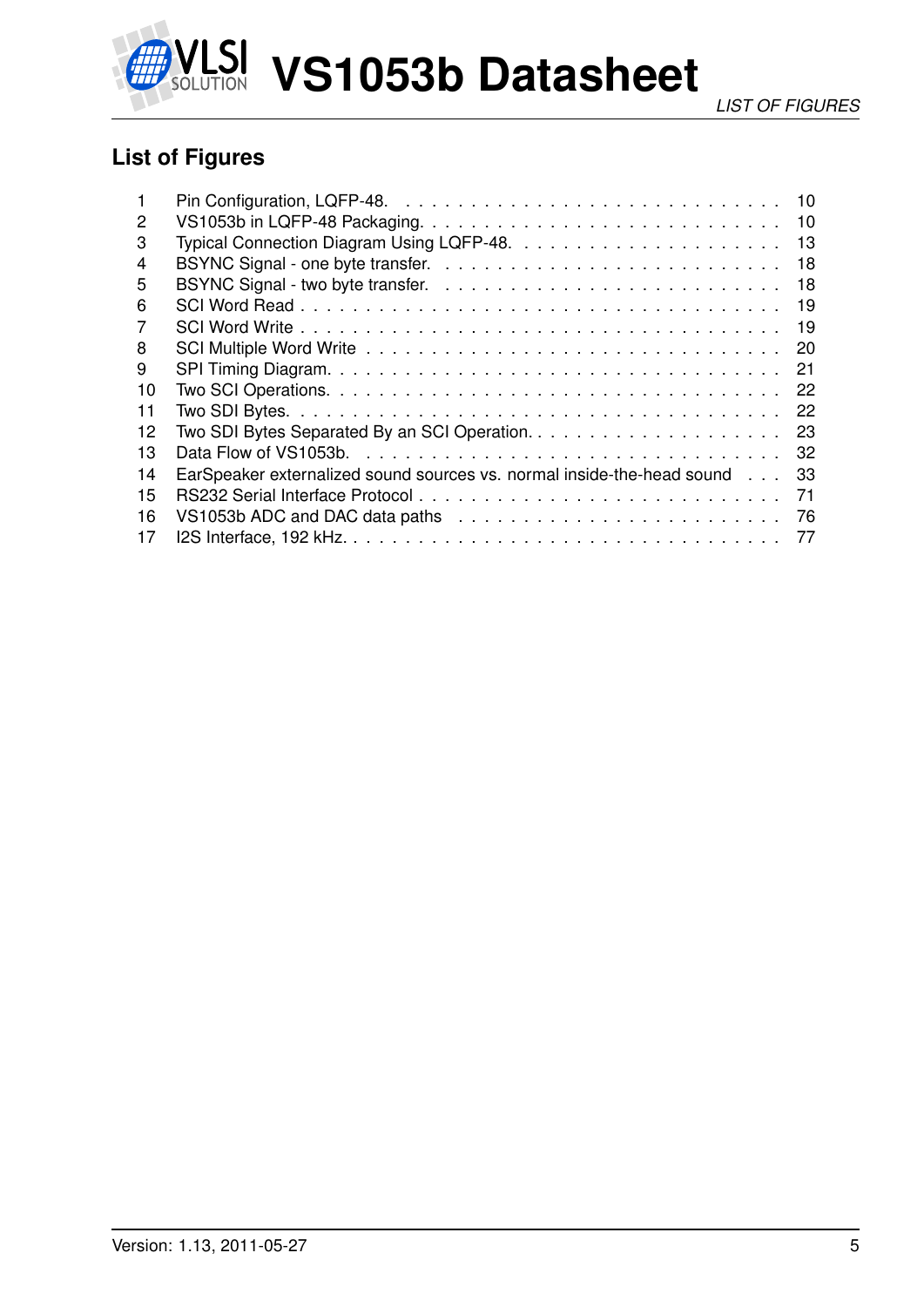

## <span id="page-5-0"></span>**1 Licenses**

MPEG Layer-3 audio decoding technology licensed from Fraunhofer IIS and Thomson.

**Note: If you enable Layer I and Layer II decoding, you are liable for any patent issues that may arise from using these formats.** Joint licensing of MPEG 1.0 / 2.0 Layer III does not cover all patents pertaining to layers I and II.

VS1053b contains WMA decoding technology from Microsoft.

**This product is protected by certain intellectual property rights of Microsoft and cannot be used or further distributed without a license from Microsoft.**

VS1053b contains AAC technology (ISO/IEC 13818-7 and ISO/IEC 14496-3) which cannot be used without a proper license from Via Licensing Corporation or individual patent holders.

VS1053b contains spectral band replication (SBR) and parametric stereo (PS) technologies developed by Coding Technologies. Licensing of SBR is handled within MPEG4 through Via Licensing Corporation. Licensing of PS is handled with Coding Technologies. See *http://www.codingtechnologies.com/licensing/aacplus.htm* for more information.

To the best of our knowledge, if the end product does not play a specific format that otherwise would require a customer license: MPEG 1.0/2.0 layers I and II, WMA, or AAC, the respective license should not be required. Decoding of MPEG layers I and II are disabled by default, and WMA and AAC format exclusion can be easily performed based on the contents of the SCI\_HDAT1 register. Also PS and SBR decoding can be separately disabled.

## <span id="page-5-1"></span>**2 Disclaimer**

All properties and figures are subject to change.

## <span id="page-5-2"></span>**3 Definitions**

**B** Byte, 8 bits.

**b** Bit.

**Ki** "Kibi" =  $2^{10}$  = 1024 (IEC 60027-2).

**Mi** "Mebi" =  $2^{20}$  = 1048576 (IEC 60027-2).

**VS\_DSP** VLSI Solution's DSP core.

**W** Word. In VS\_DSP, instruction words are 32-bit and data words are 16-bit wide.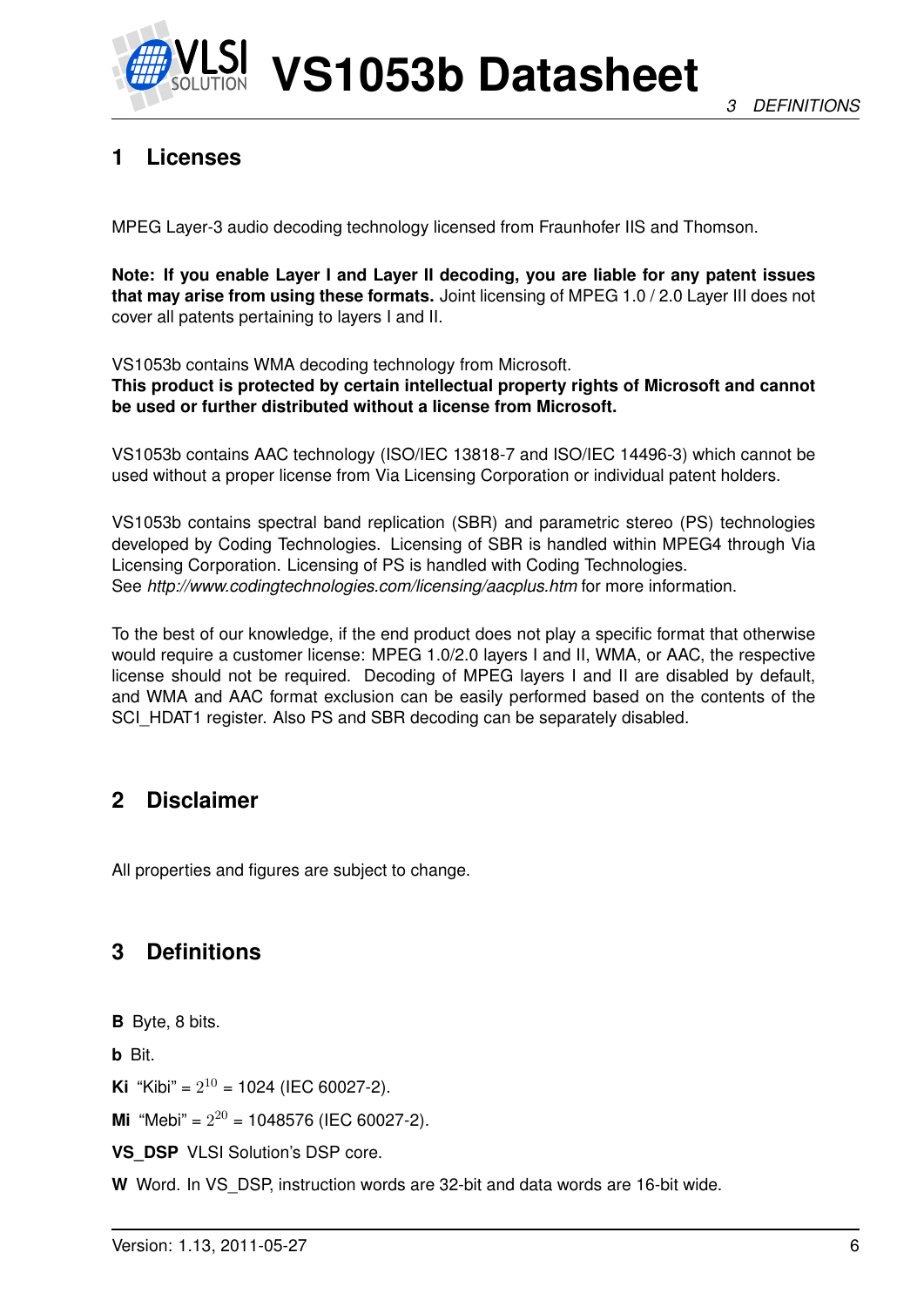**VS1053b Datasheet** *4 CHARACTERISTICS & SPECIFICATIONS*

## <span id="page-6-0"></span>**4 Characteristics & Specifications**

#### <span id="page-6-1"></span>**4.1 Absolute Maximum Ratings**

| <b>Parameter</b>                | Symbol       | Min    | Max          | <b>Unit</b>  |
|---------------------------------|--------------|--------|--------------|--------------|
| <b>Analog Positive Supply</b>   | <b>AVDD</b>  | $-0.3$ | 3.6          | V            |
| <b>Digital Positive Supply</b>  | <b>CVDD</b>  | $-0.3$ | 1.85         | V            |
| I/O Positive Supply             | <b>IOVDD</b> | $-0.3$ | 3.6          | V            |
| Current at Any Non-Power $Pin1$ |              |        | $\pm 50$     | mA           |
| Voltage at Any Digital Input    |              | $-0.3$ | $IOVDD+0.32$ | v            |
| <b>Operating Temperature</b>    |              | -30    | $+85$        | $^{\circ}$ C |
| Storage Temperature             |              | -65    | $+150$       | $^{\circ}$ C |

 $1$  Higher current can cause latch-up.

<sup>2</sup> Must not exceed 3.6 V

#### <span id="page-6-2"></span>**4.2 Recommended Operating Conditions**

| <b>Parameter</b>                       | Symbol           | Min         | <b>Typ</b>  | <b>Max</b>  | <b>Unit</b> |
|----------------------------------------|------------------|-------------|-------------|-------------|-------------|
| <b>Ambient Operating Temperature</b>   |                  | $-30$       |             | $+85$       | $\circ$ C   |
| Analog and Digital Ground <sup>1</sup> | <b>AGND DGND</b> |             | 0.0         |             | v           |
| Positive Analog, REF=1.23V             | <b>AVDD</b>      | 2.5         | 2.8         | 3.6         | v           |
| Positive Analog, REF=1.65V $^2$        | <b>AVDD</b>      | 3.3         | 3.3         | 3.6         | v           |
| Positive Digital                       | <b>CVDD</b>      | 1.7         | 1.8         | 1.85        | v           |
| I/O Voltage                            | <b>IOVDD</b>     | 1.8         | 2.8         | 3.6         | v           |
| Input Clock Frequency <sup>3</sup>     | <b>XTALI</b>     | 12          | 12.288      | 13          | <b>MHz</b>  |
| <b>Internal Clock Frequency</b>        | <b>CLKI</b>      | 12          | 36.864      | 55.3        | <b>MHz</b>  |
| Internal Clock Multiplier <sup>4</sup> |                  | $1.0\times$ | $3.0\times$ | $4.5\times$ |             |
| Master Clock Duty Cycle                |                  | 40          | 50          | 60          | $\%$        |

 $1$  Must be connected together as close the device as possible for latch-up immunity.

 $2$  Reference voltage can be internally selected between 1.23V and 1.65V, see section [8.7.2.](#page-37-0) <sup>3</sup> The maximum sample rate that can be played with correct speed is XTALI/256 (or XTALI/512 if SM\_CLK\_RANGE is set). Thus, XTALI must be at least 12.288 MHz (24.576 MHz) to be able to play 48 kHz at correct speed.

<sup>4</sup> Reset value is  $1.0\times$ . Recommended SC\_MULT= $3.5\times$ , SC\_ADD= $1.0\times$  (SCI\_CLOCKF=0x8800). Do not exceed maximum specification for CLKI.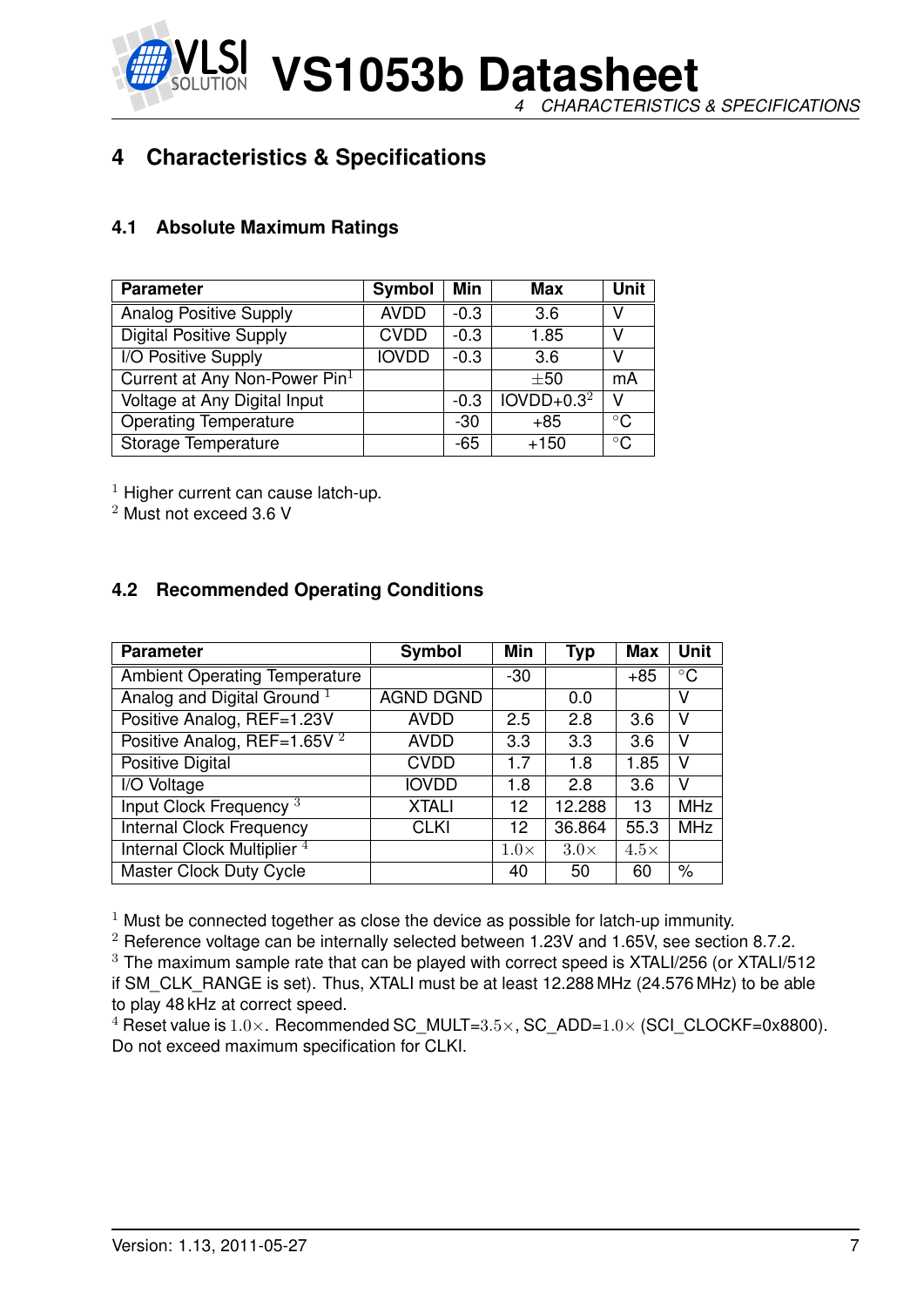

#### <span id="page-7-0"></span>**4.3 Analog Characteristics**

Unless otherwise noted: AVDD=3.3V, CVDD=1.8V, IOVDD=2.8V, REF=1.65V, TA=-30..+85◦C, XTALI=12..13MHz, Internal Clock Multiplier 3.5×. DAC tested with 1307.894 Hz full-scale output sinewave, measurement bandwidth 20..20000 Hz, analog output load: LEFT to GBUF 30  $\Omega$ , RIGHT to GBUF 30  $\Omega$ . Microphone test amplitude 48 mVpp,  $f_s$ =1 kHz, Line input test amplitude 1.26 V,  $f_s = 1$  kHz.

| <b>Parameter</b>                                        | <b>Symbol</b> | <b>Min</b> | <b>Typ</b>      | <b>Max</b> | <b>Unit</b>          |
|---------------------------------------------------------|---------------|------------|-----------------|------------|----------------------|
| <b>DAC Resolution</b>                                   |               |            | 18              |            | bits                 |
| <b>Total Harmonic Distortion</b>                        | <b>THD</b>    |            |                 | 0.07       | $\%$                 |
| <b>Third Harmonic Distortion</b>                        |               |            |                 | 0.02       | $\frac{1}{6}$        |
| Dynamic Range (DAC unmuted, A-weighted)                 | <b>IDR</b>    |            | 100             |            | dB                   |
| S/N Ratio (full scale signal)                           | <b>SNR</b>    |            | 94              |            | dB                   |
| Interchannel Isolation (Cross Talk), $600\Omega + GBUF$ |               |            | 80              |            | dB                   |
| Interchannel Isolation (Cross Talk), $30\Omega + GBUF$  |               |            | 53              |            | dB                   |
| Interchannel Gain Mismatch                              |               | $-0.5$     |                 | 0.5        | dB                   |
| <b>Frequency Response</b>                               |               | $-0.1$     |                 | 0.1        | dB                   |
| Full Scale Output Voltage (Peak-to-peak)                |               | 1.64       | $1.85^{1}$      | 2.06       | Vpp                  |
| <b>Deviation from Linear Phase</b>                      |               |            |                 | 5          | $\circ$              |
| Analog Output Load Resistance                           | <b>AOLR</b>   | 16         | 30 <sup>2</sup> |            | $\Omega$             |
| Analog Output Load Capacitance                          |               |            |                 | 100        | pF                   |
| Microphone input amplifier gain                         | <b>MICG</b>   |            | 26              |            | $\overline{dB}$      |
| Microphone input amplitude                              |               |            | 48              | $140^{3}$  | mVpp AC              |
| Microphone Total Harmonic Distortion                    | <b>MTHD</b>   |            | 0.03            | 0.07       | $\%$                 |
| Microphone S/N Ratio                                    | <b>MSNR</b>   | 60         | 70              |            | dB                   |
| Microphone input impedances, per pin                    |               |            | 45              |            | $k\Omega$            |
| Line input amplitude                                    |               |            | 2500            | $2800^{3}$ | $\overline{mVpp}$ AC |
| Line input Total Harmonic Distortion                    | <b>LTHD</b>   |            | 0.005           | 0.014      | $\%$                 |
| Line input S/N Ratio                                    | <b>LSNR</b>   | 85         | 90              |            | dB                   |
| Line input impedance                                    |               |            | 80              |            | $k\Omega$            |

 $1$  3.0 volts can be achieved with  $+$ -to- $+$  wiring for mono difference sound.

<sup>2</sup> AOLR may be much lower, but below *Typical* distortion performance may be compromised.

<sup>3</sup> Above typical amplitude the Harmonic Distortion increases.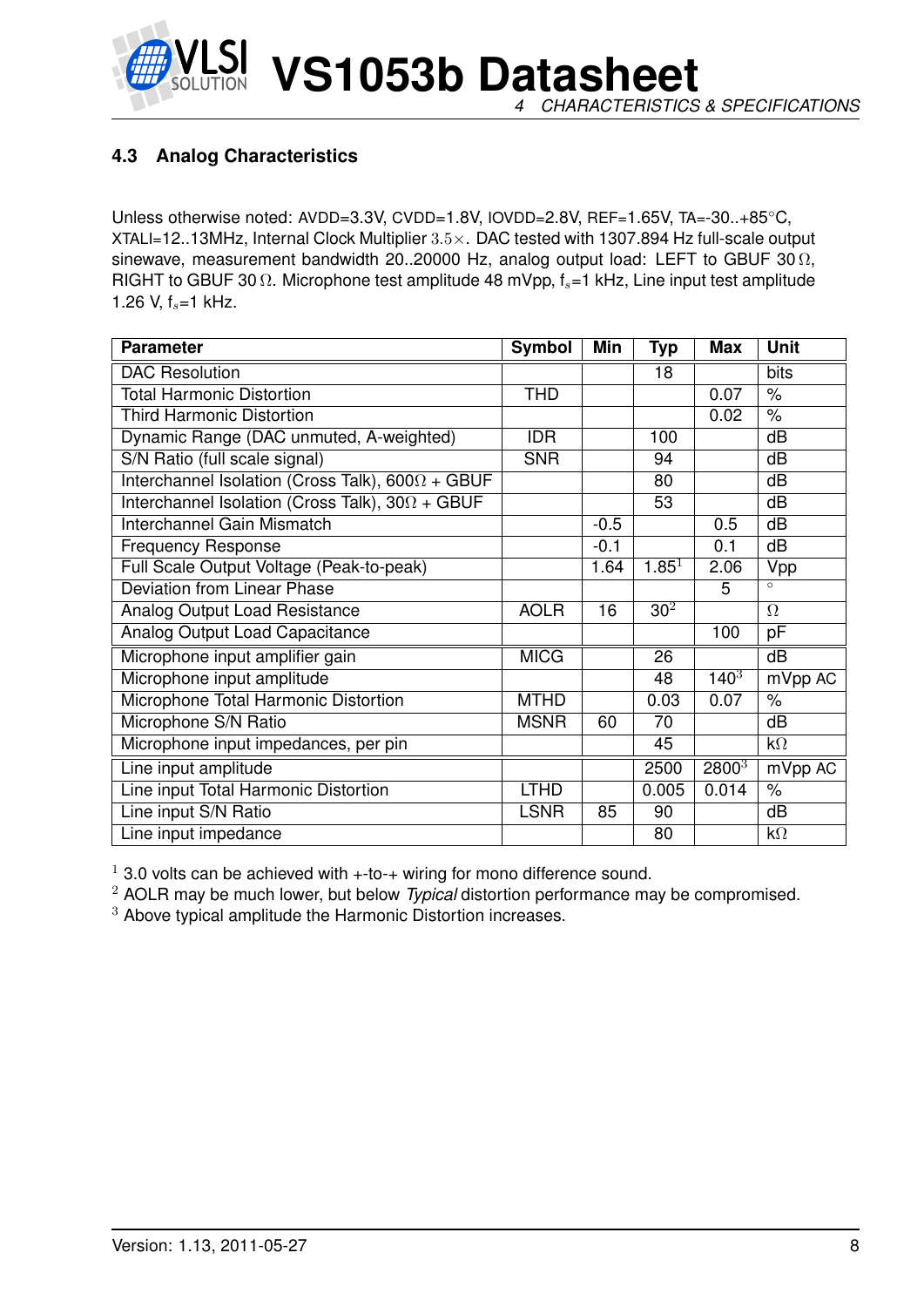

**VS1053b Datasheet** *4 CHARACTERISTICS & SPECIFICATIONS*

#### <span id="page-8-0"></span>**4.4 Power Consumption**

Tested with an Ogg Vorbis 128 kbps sample and generated sine. Output at full volume. Internal clock multiplier 3.0×. TA=+25◦C.

| <b>Parameter</b>                                             | Min | Typ  | Max  | Unit    |
|--------------------------------------------------------------|-----|------|------|---------|
| Power Supply Consumption AVDD, Reset                         |     | 0.6  | 5.0  | $\mu$ A |
| Power Supply Consumption CVDD = 1.8V, Reset                  |     | 12   | 20.0 | $\mu$ A |
| Power Supply Consumption AVDD, sine test, $30 \Omega + GBUF$ | 30  | 36.9 | 60   | mA      |
| Power Supply Consumption CVDD = 1.8V, sine test              | 8   | 10   | 15   | mA      |
| Power Supply Consumption AVDD, no load                       |     | 5    |      | mA      |
| Power Supply Consumption AVDD, output load 30 $\Omega$       |     | 11   |      | mA      |
| Power Supply Consumption AVDD, $30 \Omega + GBUF$            |     | 11   |      | mA      |
| Power Supply Consumption CVDD = 1.8V                         |     | 11   |      | mA      |

#### <span id="page-8-1"></span>**4.5 Digital Characteristics**

| <b>Parameter</b>                                | Min               | Max               | <b>Unit</b> |
|-------------------------------------------------|-------------------|-------------------|-------------|
| High-Level Input Voltage (xRESET, XTALI, XTALO) | $0.7\times$ IOVDD | $IOVDD+0.31$      | V           |
| High-Level Input Voltage (other input pins)     | $0.7 \times$ CVDD | $IOVDD+0.31$      | v           |
| Low-Level Input Voltage                         | $-0.2$            | $0.3 \times$ CVDD | ν           |
| High-Level Output Voltage at XTALO = -0.1 mA    | $0.7\times$ IOVDD |                   | v           |
| Low-Level Output Voltage at $XTALO = 0.1$ mA    |                   | $0.3\times$ IOVDD | v           |
| High-Level Output Voltage at $IO = -1.0$ mA     | $0.7\times$ IOVDD |                   | v           |
| Low-Level Output Voltage at $IO = 1.0$ mA       |                   | $0.3\times$ IOVDD | V           |
| Input Leakage Current                           | $-1.0$            | 1.O               | $\mu$ A     |
| SPI Input Clock Frequency <sup>2</sup>          |                   | CLK I             | <b>MHz</b>  |
| Rise time of all output pins, $load = 50 pF$    |                   | 50                | ns          |

 $1$  Must not exceed 3.6V

<sup>2</sup> Value for SCI reads. SCI and SDI writes allow  $\frac{CLKI}{4}$ .

#### <span id="page-8-2"></span>**4.6 Switching Characteristics - Boot Initialization**

| <b>Parameter</b>                  | <b>Symbol</b> | Min   | Max                | Unit   |
|-----------------------------------|---------------|-------|--------------------|--------|
| XRESET active time                |               |       |                    | XTAL.  |
| XRESET inactive to software ready |               | 22000 | 50000 <sup>1</sup> | XTAI I |
| Power on reset, rise time to CVDD |               | 10    |                    | V/s    |

 $1$  DREQ rises when initialization is complete. You should not send any data or commands before that.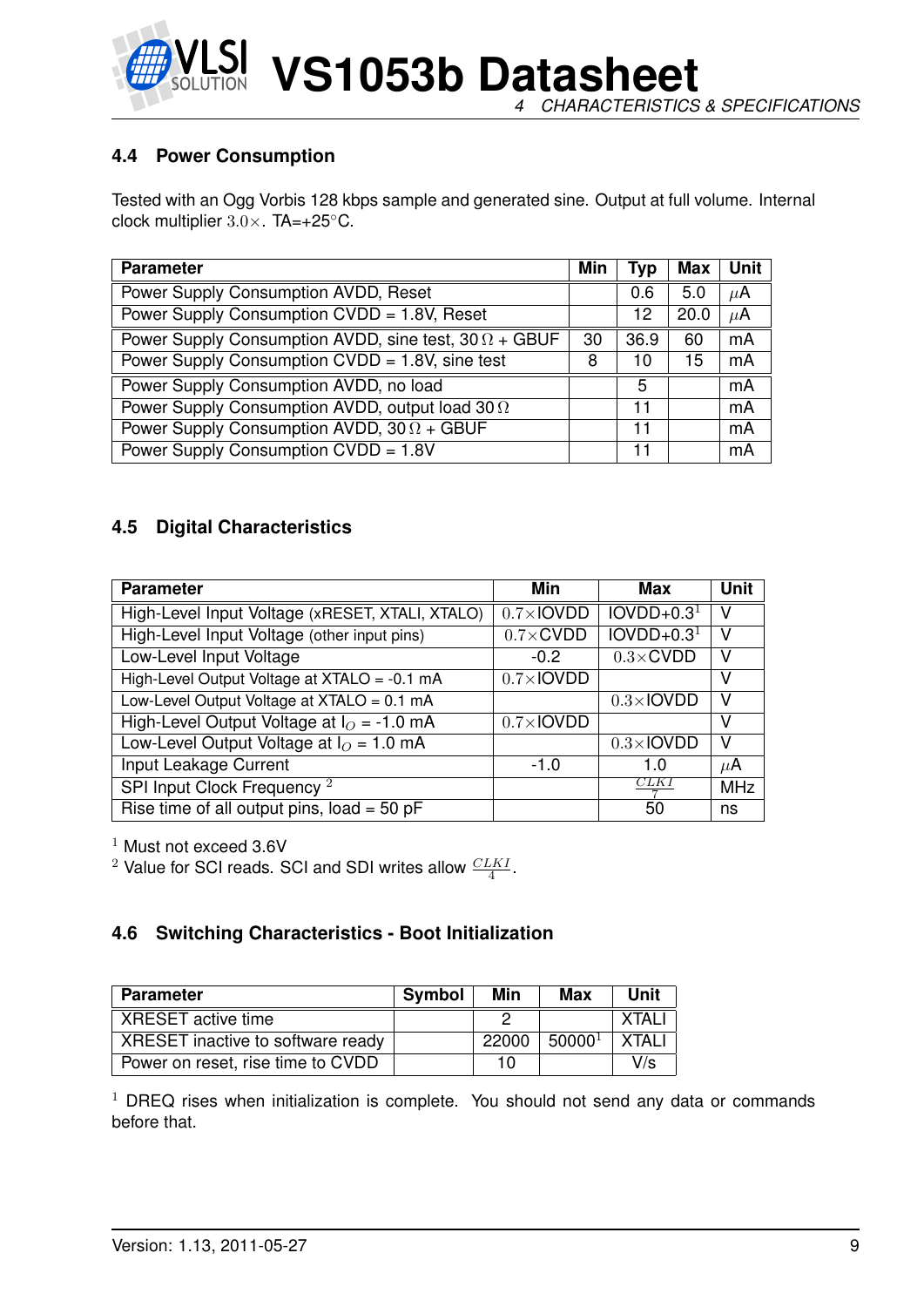

*5 PACKAGES AND PIN DESCRIPTIONS*

## <span id="page-9-1"></span><span id="page-9-0"></span>**5 Packages and Pin Descriptions**

#### **5.1 Packages**

LPQFP-48 is a lead (Pb) free and also RoHS compliant package. RoHS is a short name of *Directive 2002/95/EC on the restriction of the use of certain hazardous substances in electrical and electronic equipment*.

#### <span id="page-9-2"></span>**5.1.1 LQFP-48**



<span id="page-9-3"></span>Figure 1: Pin Configuration, LQFP-48.

LQFP-48 package dimensions are at *http://www.vlsi.fi/* .



<span id="page-9-4"></span>Figure 2: VS1053b in LQFP-48 Packaging.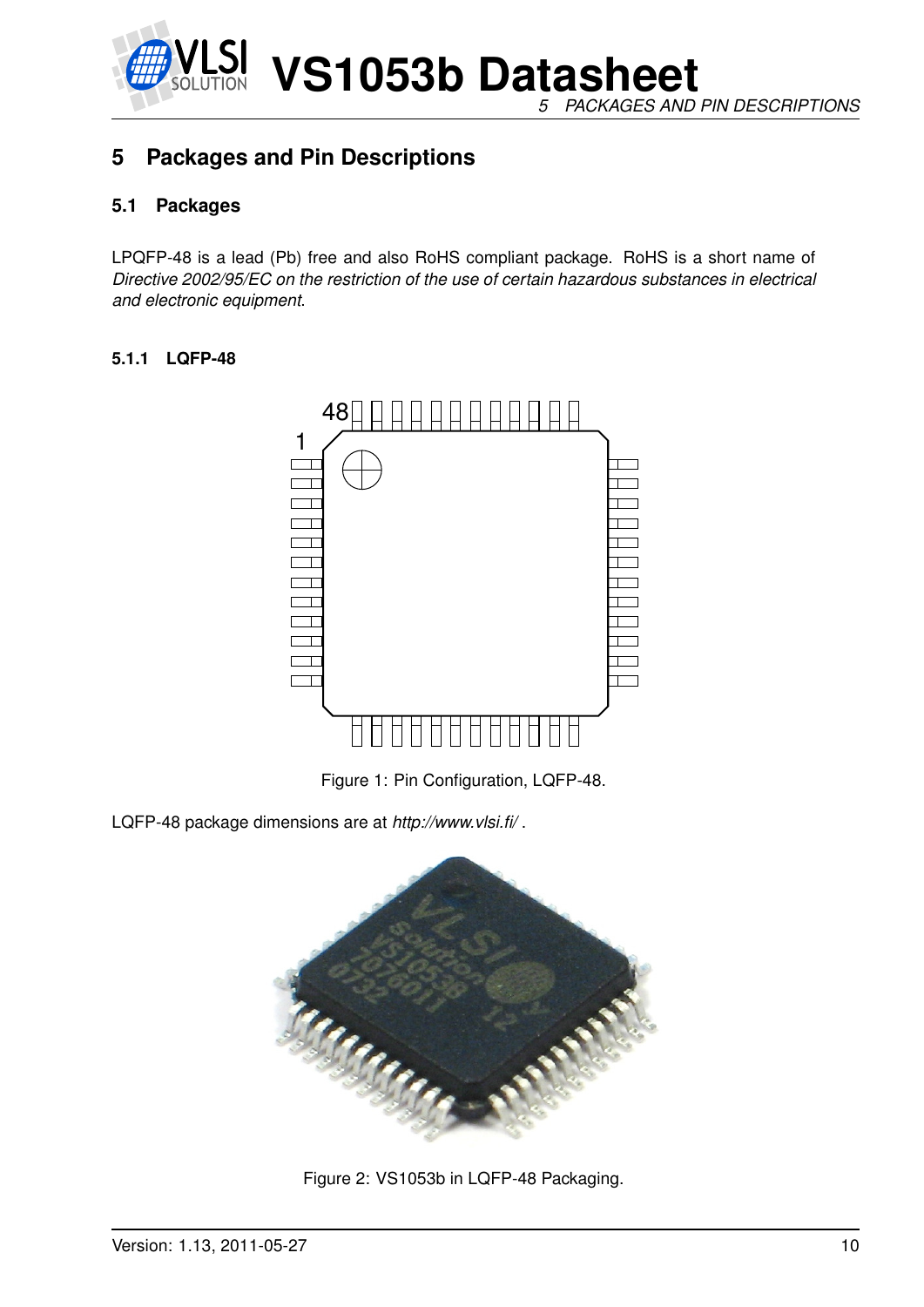

*5 PACKAGES AND PIN DESCRIPTIONS*

| <b>Pad Name</b><br><b>LQFP</b>   |                 | Pin                      | <b>Function</b>                                           |
|----------------------------------|-----------------|--------------------------|-----------------------------------------------------------|
|                                  | <b>Pin</b>      | <b>Type</b>              |                                                           |
| MICP / LINE1                     | 1               | AI                       | Positive differential mic input, self-biasing / Line-in 1 |
| <b>MICN</b>                      | $\overline{2}$  | $\overline{AI}$          | Negative differential mic input, self-biasing             |
| <b>XRESET</b>                    | $\overline{3}$  | DI                       | Active low asynchronous reset, schmitt-trigger input      |
| DGND <sub>0</sub>                | 4               | <b>DGND</b>              | Core & I/O ground                                         |
| <b>CVDD0</b>                     | $\overline{5}$  | <b>CPWR</b>              | Core power supply                                         |
| <b>IOVDD0</b>                    | $\overline{6}$  | <b>IOPWR</b>             | I/O power supply                                          |
| CVDD1                            | 7               | <b>CPWR</b>              | Core power supply                                         |
| <b>DREQ</b>                      | 8               | $\overline{DO}$          | Data request, input bus                                   |
| GPIO2 / DCLK <sup>1</sup>        | $\overline{9}$  | DIO                      | General purpose IO 2 / serial input data bus clock        |
| GPIO3 / SDATA <sup>1</sup>       | 10              | DIO                      | General purpose IO 3 / serial data input                  |
| $GPIO6 / I2S_SCLK3$              | $\overline{11}$ | $\overline{DIO}$         | General purpose IO 6 / I2S_SCLK                           |
| GPIO7                            | $\overline{12}$ | $\overline{DIO}$         | General purpose IO 7 / I2S SDATA                          |
| $I2S$ SDATA <sup>3</sup>         |                 |                          |                                                           |
| <b>XDCS / BSYNC</b> <sup>1</sup> | $\overline{13}$ | <b>DI</b>                | Data chip select / byte sync                              |
| <b>IOVDD1</b>                    | 14              | <b>IOPWR</b>             | I/O power supply                                          |
| <b>VCO</b>                       | $\overline{15}$ | $\overline{DO}$          | For testing only (Clock VCO output)                       |
| DGND1                            | $\overline{16}$ | <b>DGND</b>              | Core & I/O ground                                         |
| <b>XTALO</b>                     | $\overline{17}$ | AO                       | <b>Crystal output</b>                                     |
| <b>XTALI</b>                     | $\overline{18}$ | $\overline{AI}$          | <b>Crystal input</b>                                      |
| <b>IOVDD2</b>                    | $\overline{19}$ | <b>IOPWR</b>             | I/O power supply                                          |
| DGND <sub>2</sub>                | $\overline{20}$ | <b>DGND</b>              | Core & I/O ground                                         |
| DGND3                            | $\overline{21}$ | <b>DGND</b>              | Core & I/O ground                                         |
| DGND4                            | $\overline{22}$ | <b>DGND</b>              | Core & I/O ground                                         |
| XCS                              | $\overline{23}$ | $\overline{DI}$          | Chip select input (active low)                            |
| CVDD <sub>2</sub>                | $\overline{24}$ | <b>CPWR</b>              | Core power supply                                         |
| GPIO5 / I2S MCLK <sup>3</sup>    | $\overline{25}$ | $\overline{DIO}$         | General purpose IO 5 / I2S_MCLK                           |
| $\overline{RX}$                  | $\overline{26}$ | $\overline{\mathsf{DI}}$ | UART receive, connect to IOVDD if not used                |
| $\overline{\mathsf{TX}}$         | $\overline{27}$ | $\overline{DO}$          | <b>UART</b> transmit                                      |
| <b>SCLK</b>                      | $\overline{28}$ | $\overline{DI}$          | Clock for serial bus                                      |
| $\overline{\mathsf{SI}}$         | $\overline{29}$ | $\overline{DI}$          | Serial input                                              |
| $\overline{SO}$                  | $\overline{30}$ | D <sub>O3</sub>          | Serial output                                             |
| CVDD3                            | $\overline{31}$ | <b>CPWR</b>              | Core power supply                                         |
| <b>XTEST</b>                     | $\overline{32}$ | $\overline{\mathsf{DI}}$ | Reserved for test, connect to IOVDD                       |
| GPIO <sub>0</sub>                | $\overline{33}$ | DIO                      | Gen. purp. IO 0 (SPIBOOT), use 100 kΩ pull-down           |
|                                  |                 |                          | resistor <sup>2</sup>                                     |
| GPIO1                            | 34              | DIO                      | General purpose IO 1                                      |
| <b>GND</b>                       | $\overline{35}$ | <b>DGND</b>              | I/O Ground                                                |
| GPIO4                            | 36              | $\overline{DIO}$         | General purpose IO 4 / I2S_LROUT                          |
| I2S_LROUT3                       |                 |                          |                                                           |
| AGND0                            | $\overline{37}$ | <b>APWR</b>              | Analog ground, low-noise reference                        |
| AVDD <sub>0</sub>                | $\overline{38}$ | <b>APWR</b>              | Analog power supply                                       |
| <b>RIGHT</b>                     | $\overline{39}$ | AO                       | Right channel output                                      |
| AGND1                            | 40              | <b>APWR</b>              | Analog ground                                             |
| AGND <sub>2</sub>                | 41              | <b>APWR</b>              | Analog ground                                             |
| <b>GBUF</b>                      | 42              | <b>AO</b>                | Common buffer for headphones, do NOT connect to           |
|                                  |                 |                          | ground!                                                   |
| AVDD1                            | 43              | <b>APWR</b>              | Analog power supply                                       |
| <b>RCAP</b>                      | 44              | <b>AIO</b>               | Filtering capacitance for reference                       |
| AVDD <sub>2</sub>                | 45              | <b>APWR</b>              | Analog power supply                                       |
| <b>LEFT</b>                      | 46              | AO                       | Left channel output                                       |
| AGND3                            | 47              | <b>APWR</b>              | Analog ground                                             |
| LINE <sub>2</sub>                | 48              | $\overline{AI}$          | Line-in 2 (right channel)                                 |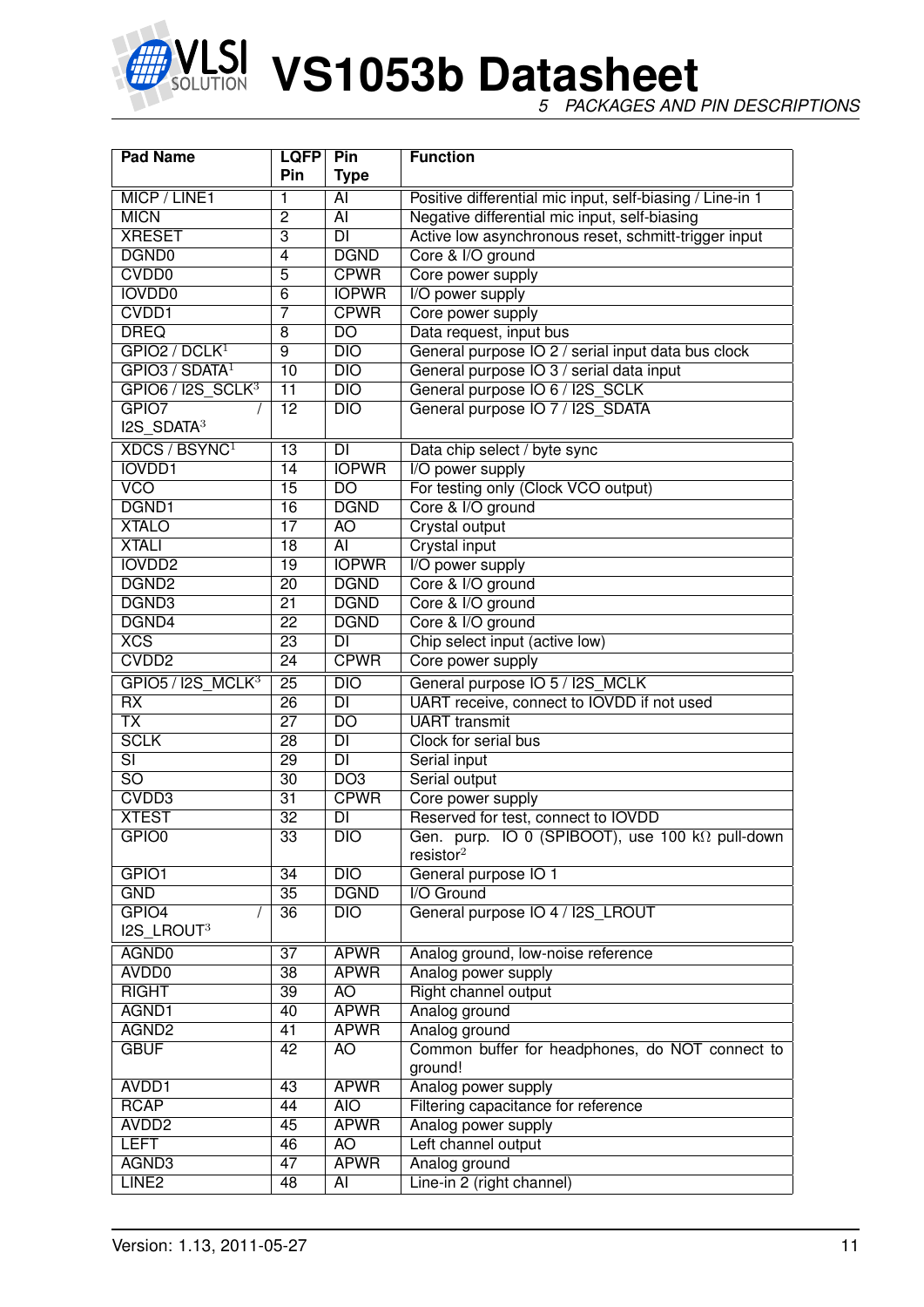

*5 PACKAGES AND PIN DESCRIPTIONS*

- $1$  First pin function is active in New Mode, latter in Compatibility Mode.
- <sup>2</sup> Unless pull-down resistor is used, SPI Boot is tried. See Chapter [9.9](#page-56-0) for details.

<sup>3</sup> If I2S\_CF\_ENA is '0' the pins are used for GPIO. See Chapter [10.13](#page-76-0) for details.

Pin types:

| <b>Type</b>     | <b>Description</b>                     | Type         | <b>Description</b>      |
|-----------------|----------------------------------------|--------------|-------------------------|
| DI              | Digital input, CMOS Input Pad          | AO.          | Analog output           |
| DO              | Digital output, CMOS Input Pad         | AIO.         | Analog input/output     |
| <b>DIO</b>      | Digital input/output                   | <b>APWR</b>  | Analog power supply pin |
| DO <sub>3</sub> | Digital output, CMOS Tri-stated Output | <b>DGND</b>  | Core or I/O ground pin  |
|                 | Pad                                    | <b>CPWR</b>  | Core power supply pin   |
| AI              | Analog input                           | <b>IOPWR</b> | I/O power supply pin    |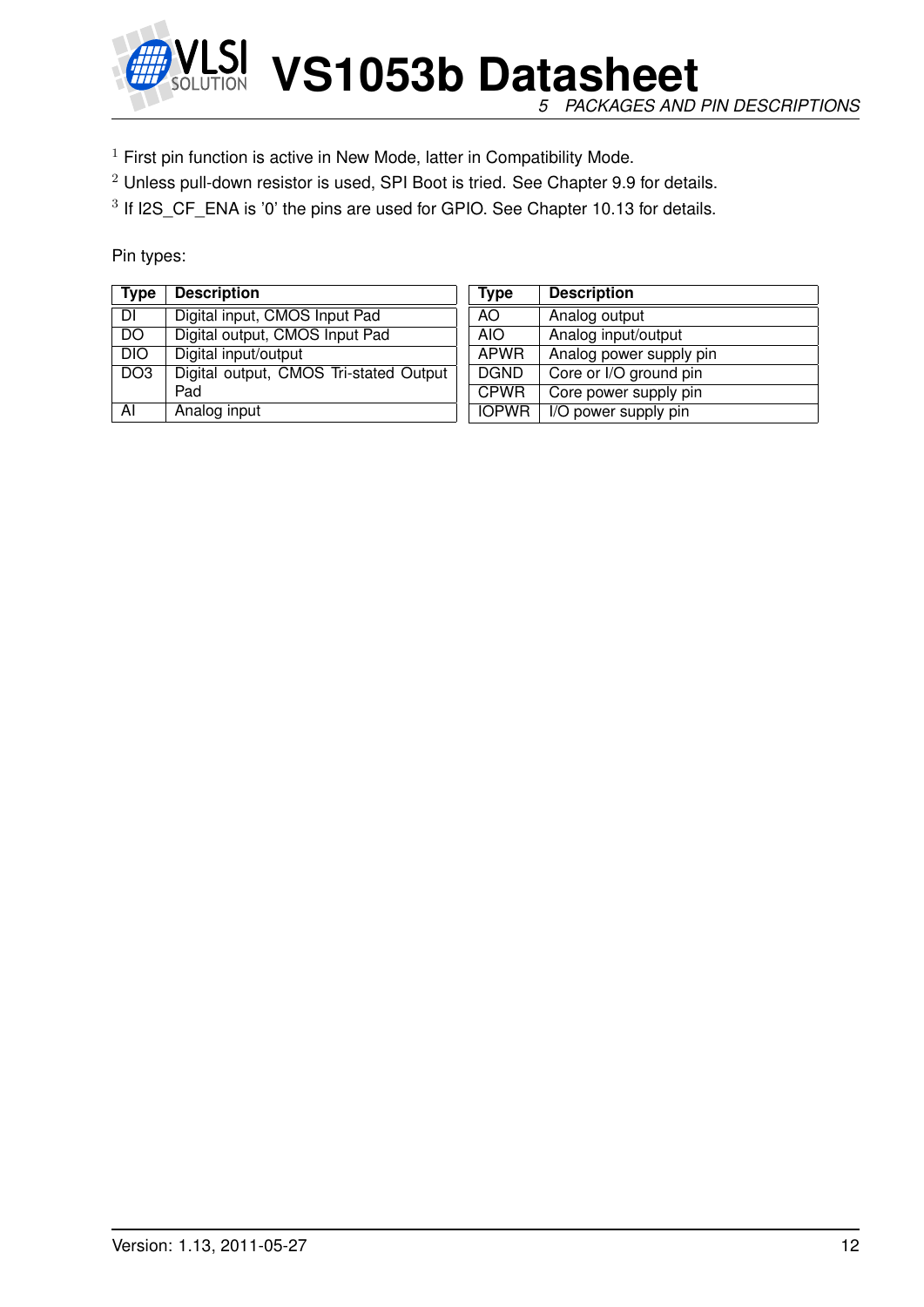

*6 CONNECTION DIAGRAM, LQFP-48*

## <span id="page-12-0"></span>**6 Connection Diagram, LQFP-48**



<span id="page-12-1"></span>Figure 3: Typical Connection Diagram Using LQFP-48.

Figure [3](#page-12-1) shows a typical connection diagram for VS1053.

Figure Note 1: Connect either Microphone In or Line In, but not both at the same time.

Note: This connection assumes SM\_SDINEW is active (see Chapter [8.7.1\)](#page-35-0). If also SM\_SDISHARE is used, xDCS should be tied low or high (see Chapter [7.2.1\)](#page-14-3).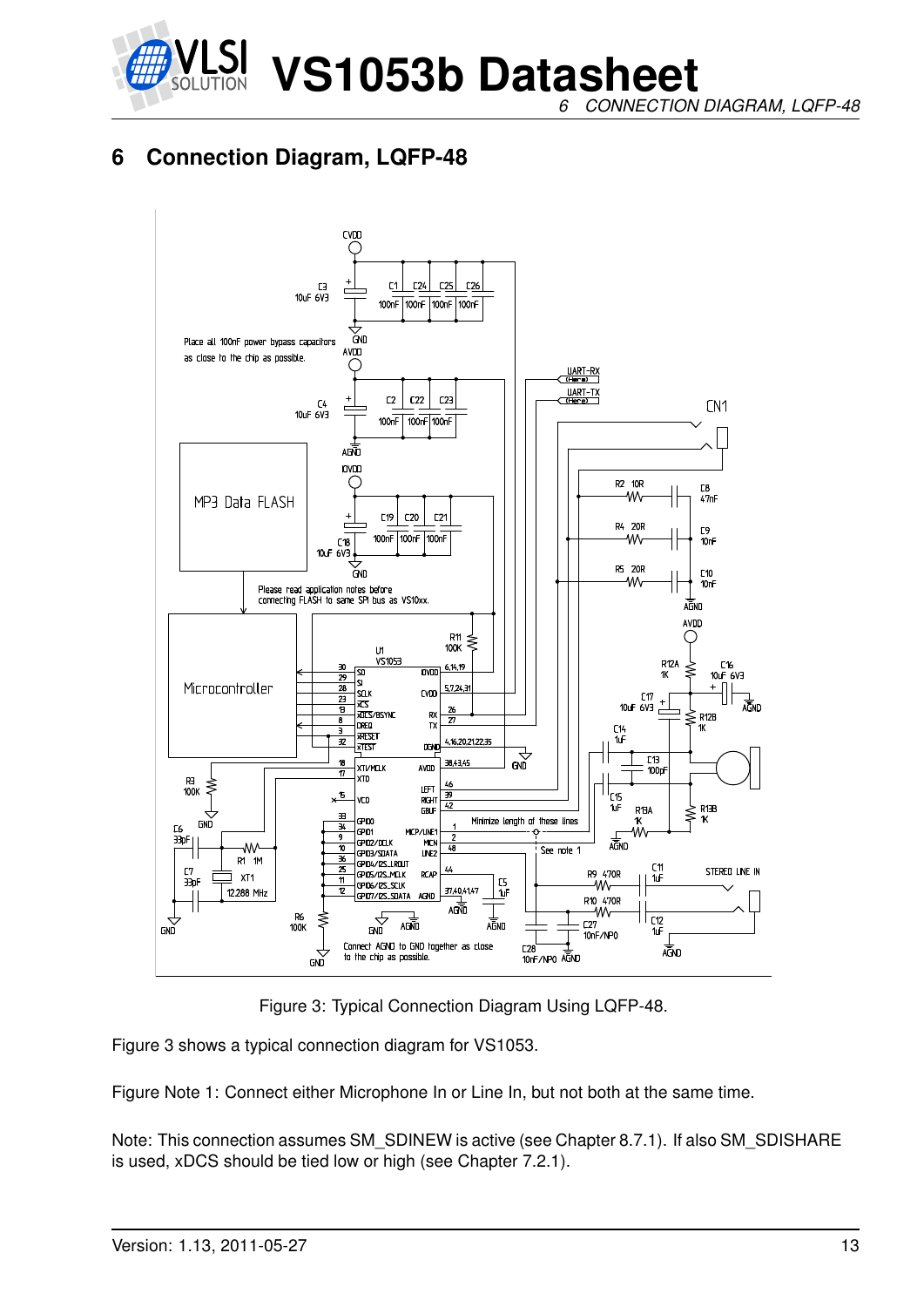

**VS1053b Datasheet** *6 CONNECTION DIAGRAM, LQFP-48*

The common buffer GBUF can be used for common voltage (1.23 V) for earphones. This will eliminate the need for large isolation capacitors on line outputs, and thus the audio output pins from VS1053b may be connected directly to the earphone connector.

GBUF must NOT be connected to ground under any circumstances. If GBUF is not used, LEFT and RIGHT must be provided with coupling capacitors. To keep GBUF stable, you should always have the resistor and capacitor even when GBUF is not used. See application notes for details.

Unused GPIO pins should have a pull-down resistor. Unused line and microphone inputs should not be connected.

If UART is not used, RX should be connected to IOVDD and TX be unconnected.

Do not connect any external load to XTALO.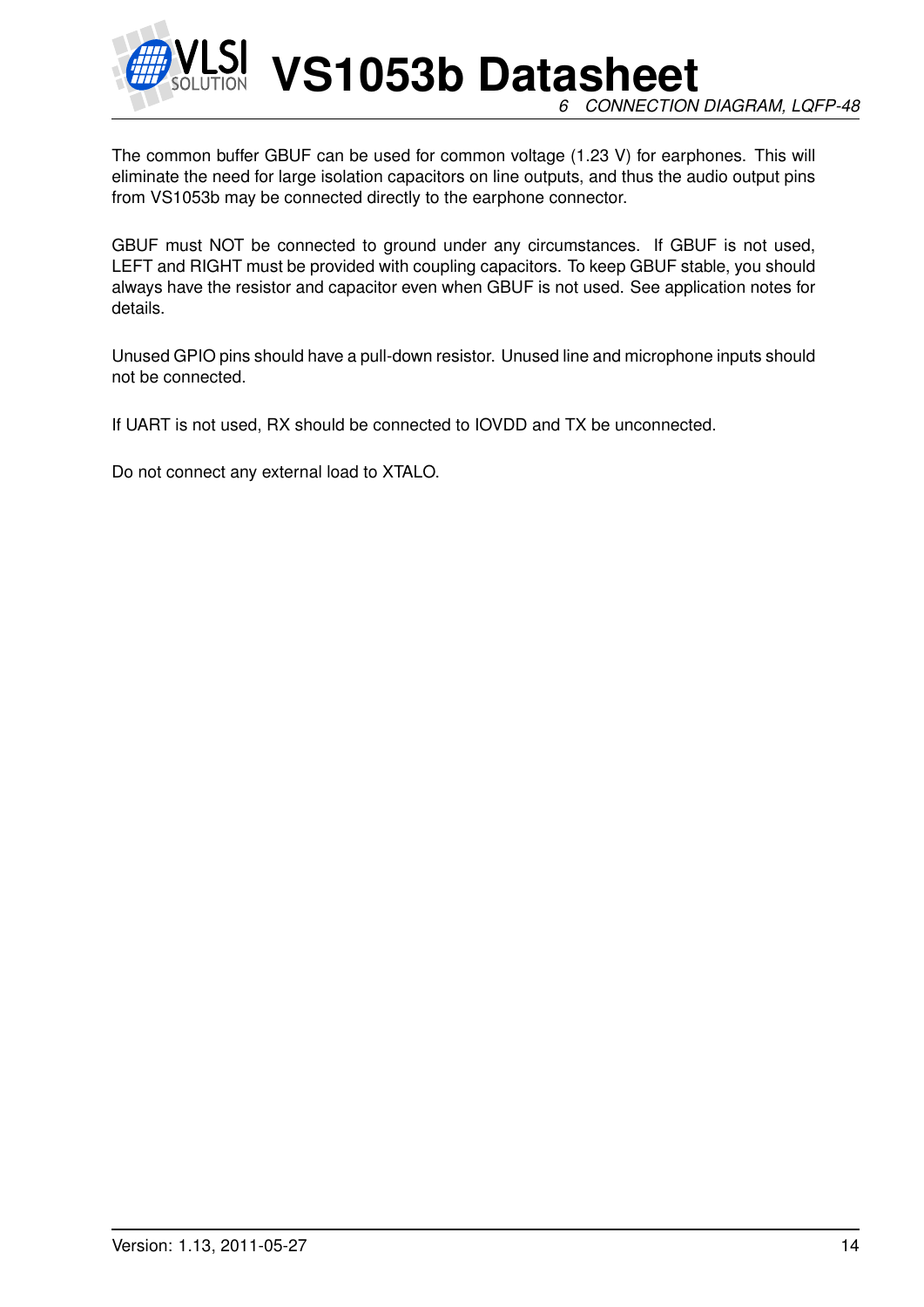

## <span id="page-14-0"></span>**7 SPI Buses**

#### <span id="page-14-1"></span>**7.1 General**

The SPI Bus - that was originally used in some Motorola devices - has been used for both VS1053b's Serial Data Interface SDI (Chapters [7.4](#page-15-1) and [8.5\)](#page-33-0) and Serial Control Interface SCI (Chapters [7.5](#page-17-2) and [8.6\)](#page-33-1).

#### <span id="page-14-2"></span>**7.2 SPI Bus Pin Descriptions**

#### <span id="page-14-3"></span>**7.2.1 VS1002 Native Modes (New Mode)**

These modes are active on VS1053b when SM\_SDINEW is set to 1 (default at startup). DCLK and SDATA are not used for data transfer and they can be used as general-purpose I/O pins (GPIO2 and GPIO3). BSYNC function changes to data interface chip select (XDCS).

| <b>SDI Pin</b> | <b>SCI Pin</b> | Description                                                                                                                                                                                                                                                                                                  |
|----------------|----------------|--------------------------------------------------------------------------------------------------------------------------------------------------------------------------------------------------------------------------------------------------------------------------------------------------------------|
| <b>XDCS</b>    | <b>XCS</b>     | Active low chip select input. A high level forces the serial interface into<br>standby mode, ending the current operation. A high level also forces serial<br>output (SO) to high impedance state. If SM SDISHARE is 1, pin<br>XDCS is not used, but the signal is generated internally by inverting<br>XCS. |
|                | <b>SCK</b>     | Serial clock input. The serial clock is also used internally as the master<br>clock for the register interface.<br>SCK can be gated or continuous. In either case, the first rising clock edge<br>after XCS has gone low marks the first bit to be written.                                                  |
|                | SI             | Serial input. If a chip select is active, SI is sampled on the rising CLK edge.                                                                                                                                                                                                                              |
|                | SO.            | Serial output. In reads, data is shifted out on the falling SCK edge.<br>In writes SO is at a high impedance state.                                                                                                                                                                                          |

#### <span id="page-14-4"></span>**7.2.2 VS1001 Compatibility Mode (deprecated)**

This mode is active when SM\_SDINEW is set to 0. In this mode, DCLK, SDATA and BSYNC are active.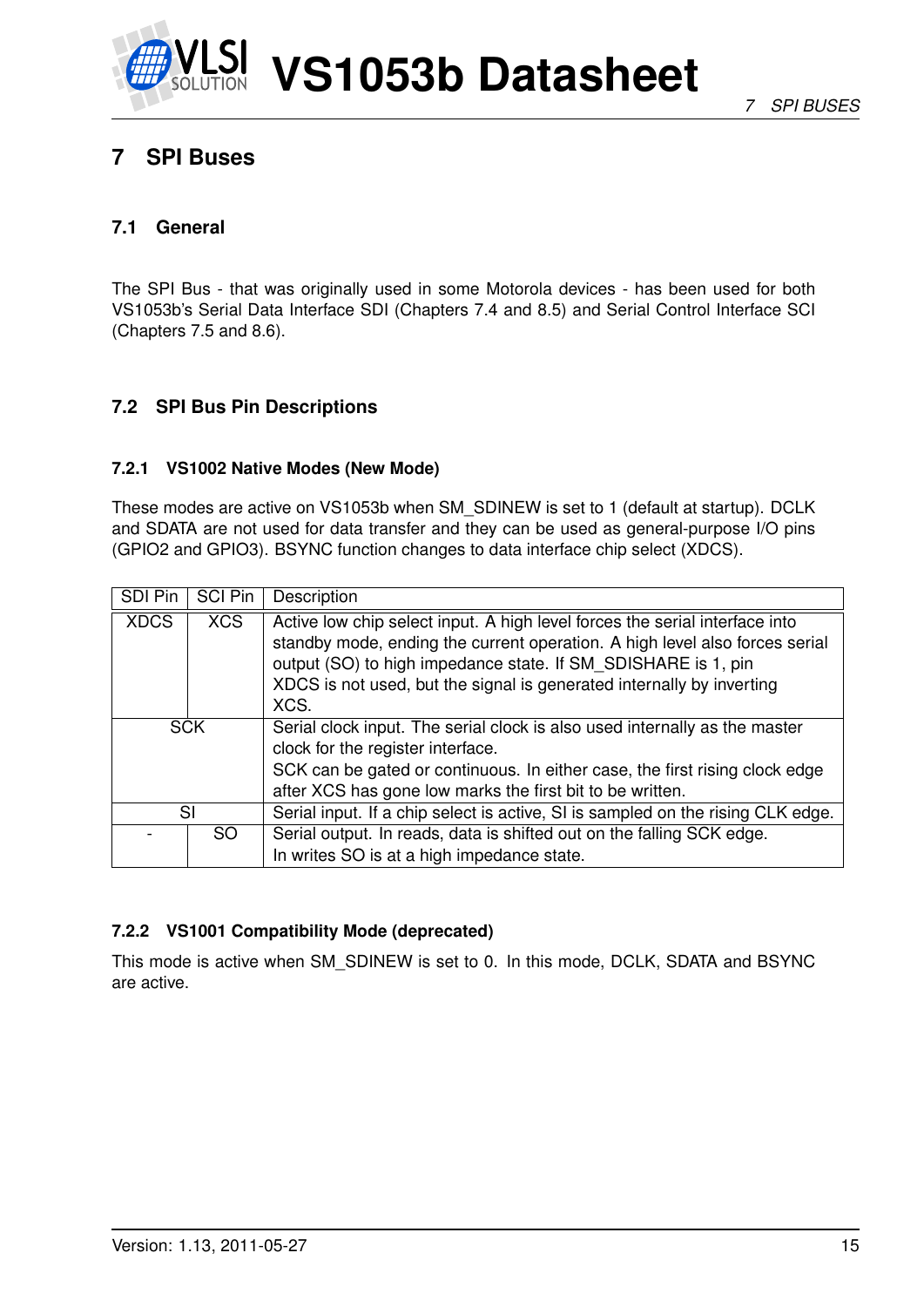

| SDI Pin      | <b>SCI Pin</b> | Description                                                                 |
|--------------|----------------|-----------------------------------------------------------------------------|
|              | <b>XCS</b>     | Active low chip select input. A high level forces the serial interface into |
|              |                | standby mode, ending the current operation. A high level also forces serial |
|              |                | output (SO) to high impedance state.                                        |
| <b>BSYNC</b> |                | SDI data is synchronized with a rising edge of BSYNC.                       |
| <b>DCLK</b>  | <b>SCK</b>     | Serial clock input. The serial clock is also used internally as the master  |
|              |                | clock for the register interface.                                           |
|              |                | SCK can be gated or continuous. In either case, the first rising clock edge |
|              |                | after XCS has gone low marks the first bit to be written.                   |
| <b>SDATA</b> | SI             | Serial input. SI is sampled on the rising SCK edge, if XCS is low.          |
|              | <b>SO</b>      | Serial output. In reads, data is shifted out on the falling SCK edge.       |
|              |                | In writes SO is at a high impedance state.                                  |

#### <span id="page-15-0"></span>**7.3 Data Request Pin DREQ**

The DREQ pin/signal is used to signal if VS1053b's 2048-byte FIFO is capable of receiving data. If DREQ is high, VS1053b can take at least 32 bytes of SDI data or one SCI command. DREQ is turned low when the stream buffer is too full and for the duration of a SCI command.

Because of the 32-byte safety area, the sender may send upto 32 bytes of SDI data at a time without checking the status of DREQ, making controlling VS1053b easier for low-speed microcontrollers.

Note: DREQ may turn low or high at any time, even during a byte transmission. Thus, DREQ should only be used to decide whether to send more bytes. It does not need to abort a transmission that has already started.

Note: In VS10XX products upto VS1002, DREQ was only used for SDI. In VS1053b DREQ is also used to tell the status of SCI.

There are cases when you still want to send SCI commands when DREQ is low. Because DREQ is shared between SDI and SCI, you can not determine if a SCI command has been executed if SDI is not ready to receive. In this case you need a long enough delay after every SCI command to make certain none of them is missed. The SCI Registers table in section [8.7](#page-34-0) gives the worst-case handling time for each SCI register write.

#### <span id="page-15-2"></span><span id="page-15-1"></span>**7.4 Serial Protocol for Serial Data Interface (SDI)**

#### **7.4.1 General**

The serial data interface operates in slave mode so DCLK signal must be generated by an external circuit.

Data (SDATA signal) can be clocked in at either the rising or falling edge of DCLK (Chapter [8.7\)](#page-34-0).

VS1053b assumes its data input to be byte-sychronized. SDI bytes may be transmitted either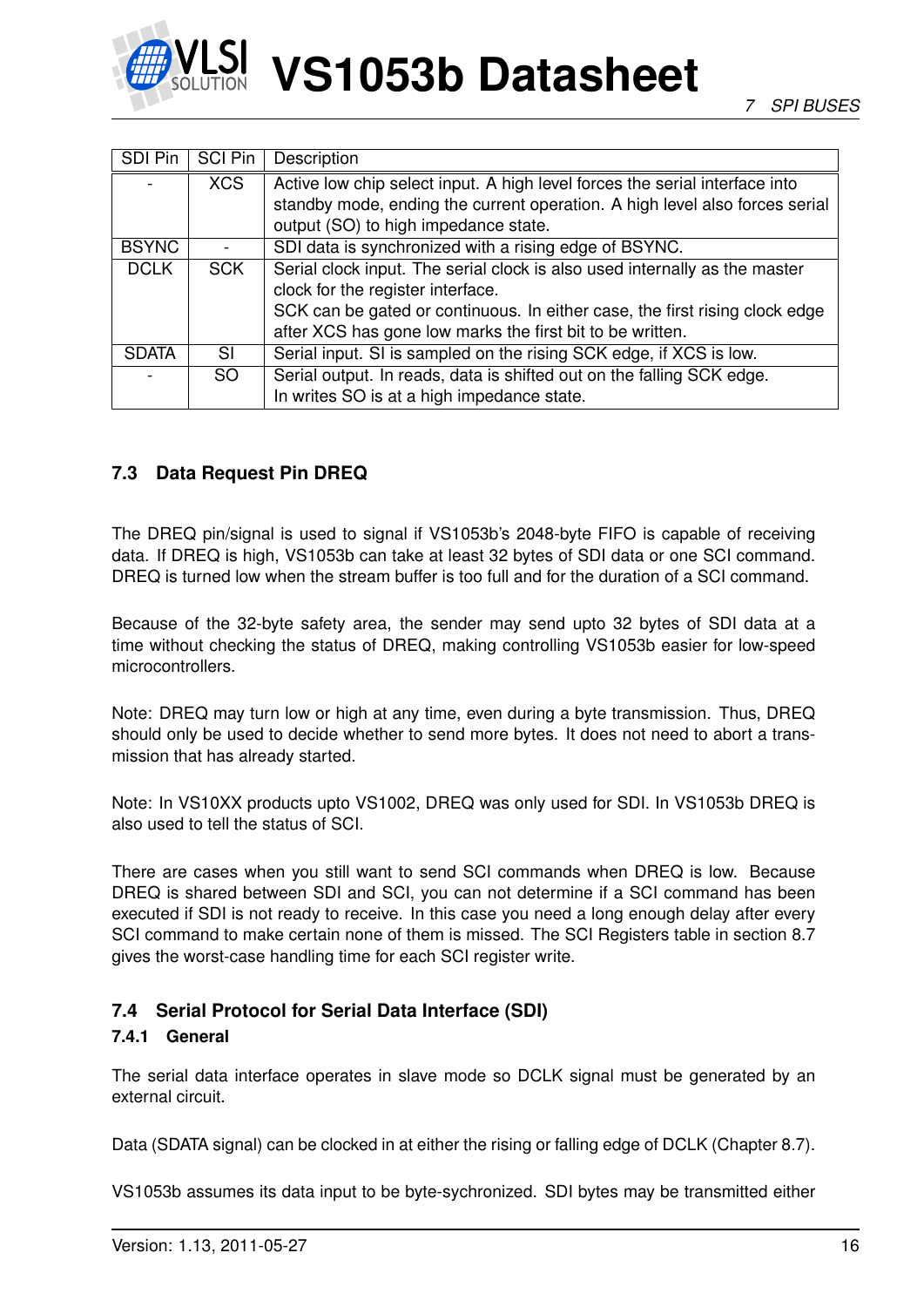

MSb or LSb first, depending of contents of SCI\_MODE (Chapter [8.7.1\)](#page-35-0).

The firmware is able to accept the maximum bitrate the SDI supports.

#### <span id="page-16-0"></span>**7.4.2 SDI in VS1002 Native Modes (New Mode)**

In VS1002 native modes (SM\_NEWMODE is 1), byte synchronization is achieved by XDCS. The state of XDCS may not change while a data byte transfer is in progress. To always maintain data synchronization even if there may be glitches in the boards using VS1053b, it is recommended to turn XDCS every now and then, for instance once after every disk data block, just to make sure the host and VS1053b are in sync.

If SM\_SDISHARE is 1, the XDCS signal is internally generated by inverting the XCS input.

For new designs, using VS1002 native modes are recommended.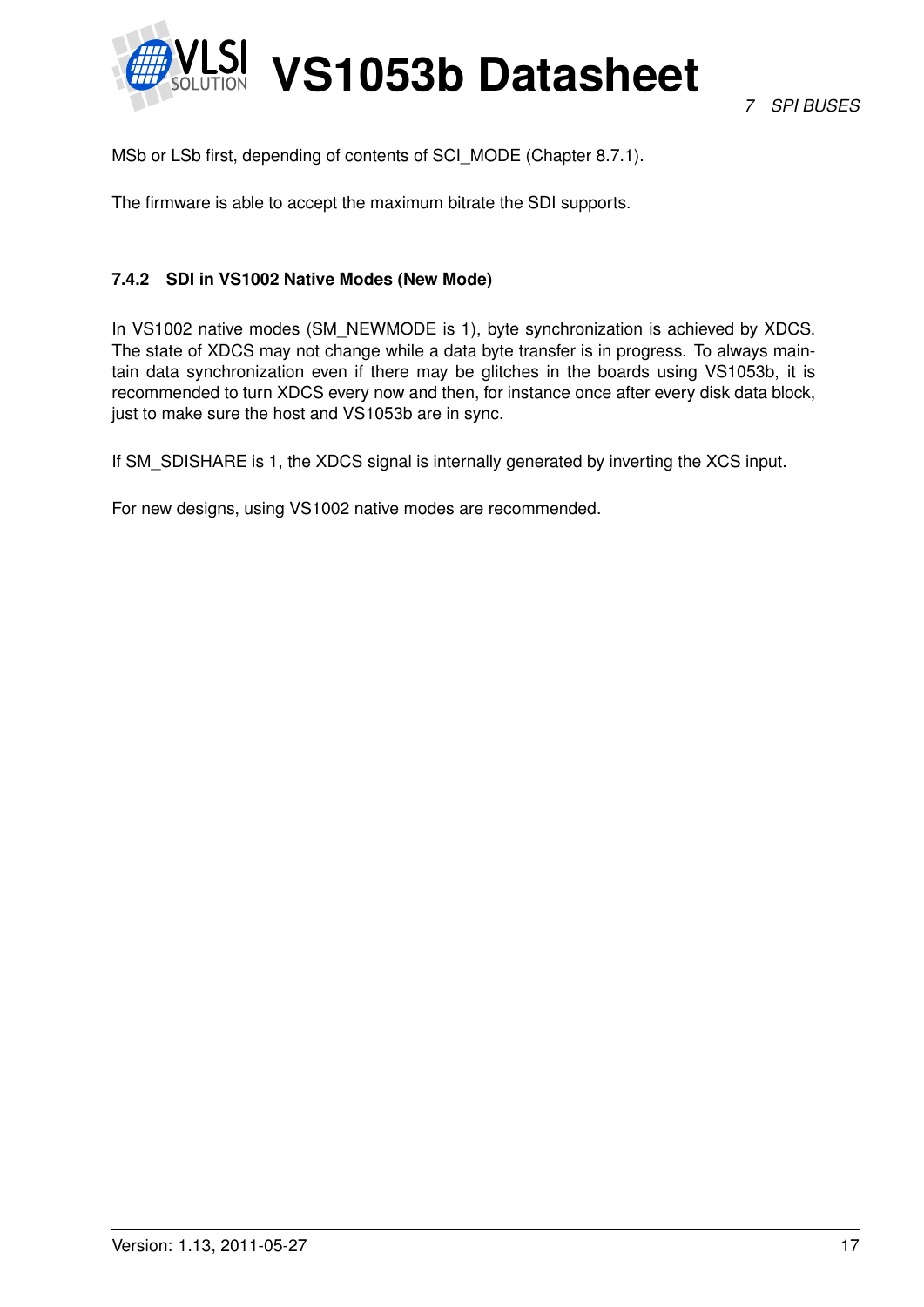

#### <span id="page-17-0"></span>**7.4.3 SDI in VS1001 Compatibility Mode (deprecated)**



<span id="page-17-4"></span>Figure 4: BSYNC Signal - one byte transfer.

When VS1053b is running in VS1001 compatibility mode, a BSYNC signal must be generated to ensure correct bit-alignment of the input bitstream. The first DCLK sampling edge (rising or falling, depending on selected polarity), during which the BSYNC is high, marks the first bit of a byte (LSB, if LSB-first order is used, MSB, if MSB-first order is used). If BSYNC is '1' when the last bit is received, the receiver stays active and next 8 bits are also received.



<span id="page-17-5"></span>Figure 5: BSYNC Signal - two byte transfer.

#### <span id="page-17-1"></span>**7.4.4 Passive SDI Mode**

If SM\_NEWMODE is 0 and SM\_SDISHARE is 1, the operation is otherwise like the VS1001 compatibility mode, but bits are only received while the BSYNC signal is '1'. Rising edge of BSYNC is still used for synchronization.

#### <span id="page-17-3"></span><span id="page-17-2"></span>**7.5 Serial Protocol for Serial Command Interface (SCI)**

#### **7.5.1 General**

The serial bus protocol for the Serial Command Interface SCI (Chapter [8.6\)](#page-33-1) consists of an instruction byte, address byte and one 16-bit data word. Each read or write operation can read or write a single register. Data bits are read at the rising edge, so the user should update data at the falling edge. Bytes are always send MSb first. XCS should be low for the full duration of the operation, but you can have pauses between bits if needed.

The operation is specified by an 8-bit instruction opcode. The supported instructions are read and write. See table below.

| Instruction  |             |            |  |  |  |  |  |  |  |  |  |  |
|--------------|-------------|------------|--|--|--|--|--|--|--|--|--|--|
| Name         | Opcode      | Operation  |  |  |  |  |  |  |  |  |  |  |
| <b>READ</b>  | 0b0000 0011 | Read data  |  |  |  |  |  |  |  |  |  |  |
| <b>WRITE</b> | 0b0000 0010 | Write data |  |  |  |  |  |  |  |  |  |  |

Note: VS1053b sets DREQ low after each SCI operation. The duration depends on the operation. It is not allowed to finish a new SCI/SDI operation before DREQ is high again.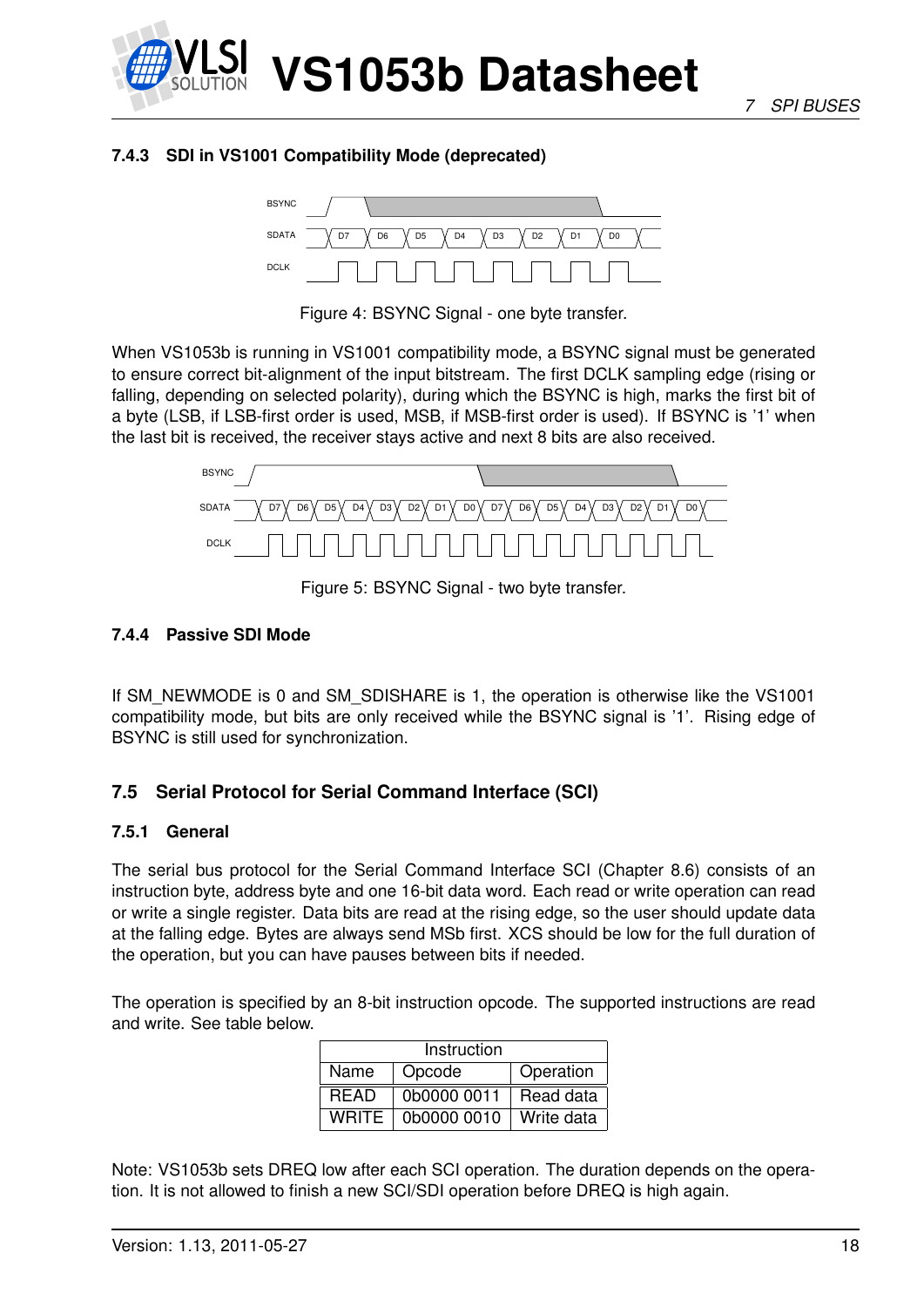

#### <span id="page-18-0"></span>**7.5.2 SCI Read**



<span id="page-18-2"></span>Figure 6: SCI Word Read

VS1053b registers are read from using the following sequence, as shown in Figure [6.](#page-18-2) First, XCS line is pulled low to select the device. Then the READ opcode (0x3) is transmitted via the SI line followed by an 8-bit word address.

After the address has been read in, any further data on SI is ignored by the chip. The 16-bit data corresponding to the received address will be shifted out onto the SO line.

XCS should be driven high after data has been shifted out.

DREQ is driven low for a short while when in a read operation by the chip. This is a very short time and doesn't require special user attention.



#### <span id="page-18-1"></span>**7.5.3 SCI Write**

<span id="page-18-3"></span>

VS1053b registers are written from using the following sequence, as shown in Figure [7.](#page-18-3) First, XCS line is pulled low to select the device. Then the WRITE opcode (0x2) is transmitted via the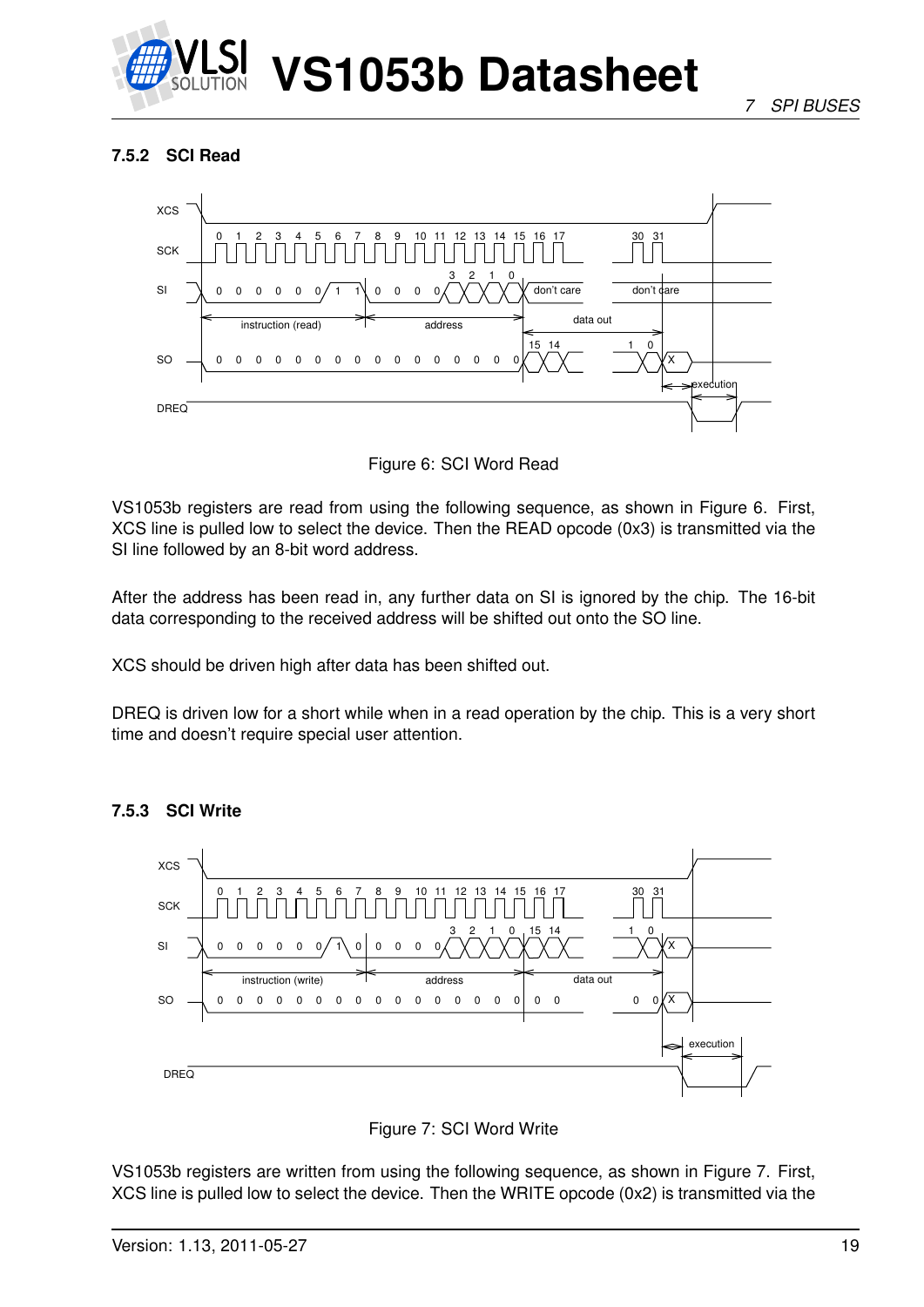

SI line followed by an 8-bit word address.

After the word has been shifted in and the last clock has been sent, XCS should be pulled high to end the WRITE sequence.

After the last bit has been sent, DREQ is driven low for the duration of the register update, marked "execution" in the figure. The time varies depending on the register and its contents (see table in Chapter [8.7](#page-34-0) for details). If the maximum time is longer than what it takes from the microcontroller to feed the next SCI command or SDI byte, status of DREQ must be checked before finishing the next SCI/SDI operation.

#### <span id="page-19-0"></span>**7.5.4 SCI Multiple Write**



<span id="page-19-1"></span>Figure 8: SCI Multiple Word Write

VS1053b allows for the user to send multiple words to the same SCI register, which allows fast SCI uploads, shown in Figure [8.](#page-19-1) The main difference to a single write is that instead of bringing XCS up after sending the last bit of a data word, the next data word is sent immediately. After the last data word, XCS is driven high as with a single word write.

After the last bit of a word has been sent, DREQ is driven low for the duration of the register update, marked "execution" in the figure. The time varies depending on the register and its contents (see table in Chapter [8.7](#page-34-0) for details). If the maximum time is longer than what it takes from the microcontroller to feed the next SCI command or SDI byte, status of DREQ must be checked before finishing the next SCI/SDI operation.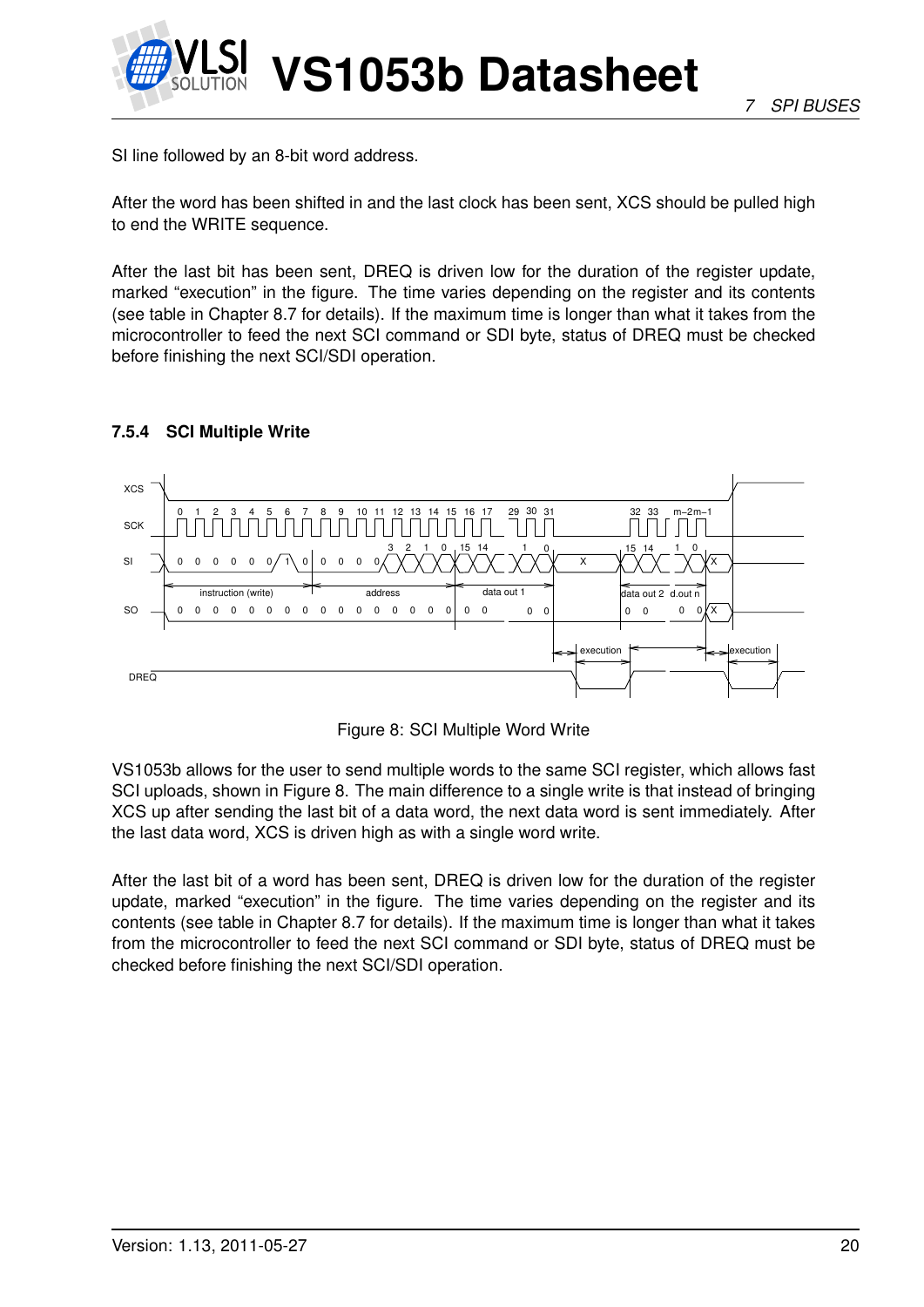

*7 SPI BUSES*

#### <span id="page-20-0"></span>**7.6 SPI Timing Diagram**



<span id="page-20-1"></span>Figure 9: SPI Timing Diagram.

| <b>Symbol</b> | Min                     | Max | <b>Unit</b>        |
|---------------|-------------------------|-----|--------------------|
| tXCSS         | 5                       |     | ns                 |
| tSU           |                         |     | ns                 |
| tH            | 2                       |     | <b>CLKI</b> cycles |
| tZ            | O                       |     | ns                 |
| tWL           | 2                       |     | <b>CLKI</b> cycles |
| tWH           | 2                       |     | CLKI cycles        |
| t٧            | $2 (+ 25 \text{ ns}^1)$ |     | <b>CLKI</b> cycles |
| <b>tXCSH</b>  |                         |     | <b>CLKI</b> cycles |
| tXCS          | 2                       |     | <b>CLKI</b> cycles |
| tDIS          |                         | 10  | ns                 |

 $1$  25 ns is when pin loaded with 100 pF capacitance. The time is shorter with lower capacitance.

Note: Although the timing is derived from the internal clock CLKI, the system always starts up in  $1.0\times$  mode, thus CLKI=XTALI. After you have configured a higher clock through SCI\_CLOCKF and waited for DREQ to rise, you can use a higher SPI speed as well.

Note: Because tWL + tWH + tH is  $6 \times$ CLKI + 25 ns, the maximum speed for SCI reads is CLKI/7.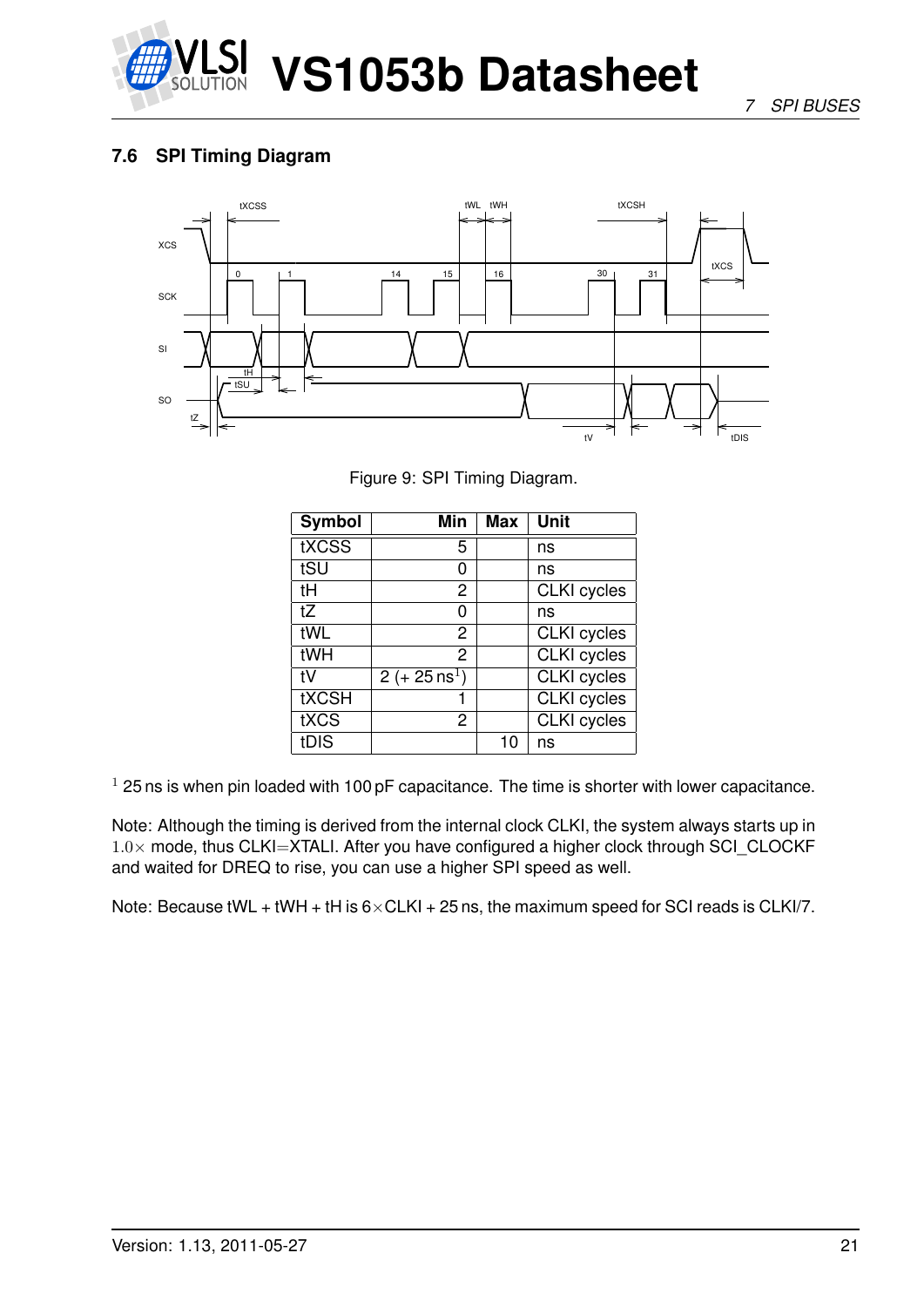

*7 SPI BUSES*

## <span id="page-21-0"></span>**7.7 SPI Examples with SM\_SDINEW and SM\_SDISHARED set**

#### <span id="page-21-1"></span>**7.7.1 Two SCI Writes**



<span id="page-21-3"></span>Figure 10: Two SCI Operations.

Figure [10](#page-21-3) shows two consecutive SCI operations. Note that xCS *must* be raised to inactive state between the writes. Also DREQ must be respected as shown in the figure.

#### <span id="page-21-2"></span>**7.7.2 Two SDI Bytes**



<span id="page-21-4"></span>Figure 11: Two SDI Bytes.

SDI data is synchronized with a raising edge of xCS as shown in Figure [11.](#page-21-4) However, every byte doesn't need separate synchronization.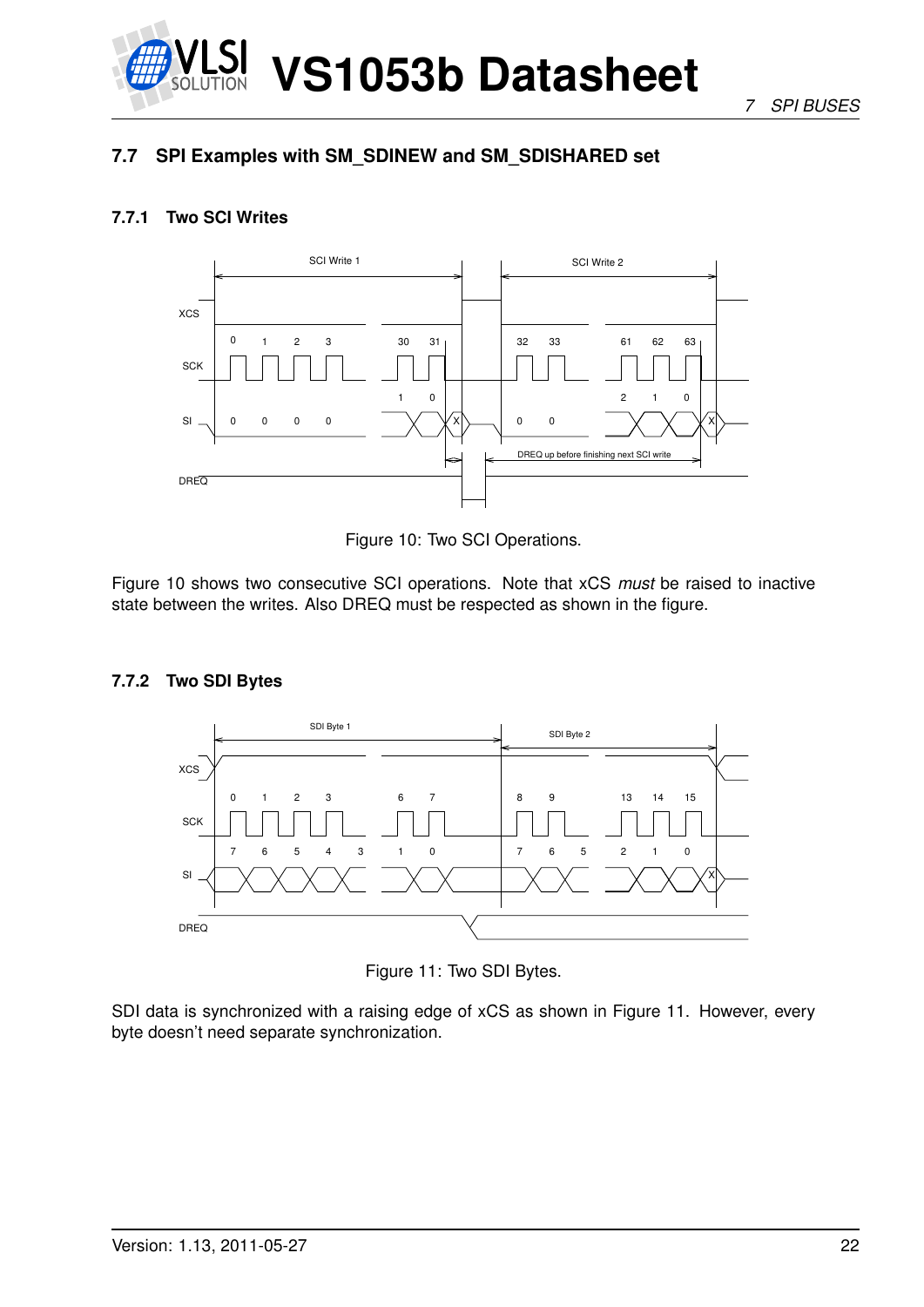

#### <span id="page-22-0"></span>**7.7.3 SCI Operation in Middle of Two SDI Bytes**



<span id="page-22-1"></span>Figure 12: Two SDI Bytes Separated By an SCI Operation.

Figure [12](#page-22-1) shows how an SCI operation is embedded in between SDI operations. xCS edges are used to synchronize both SDI and SCI. Remember to respect DREQ as shown in the figure.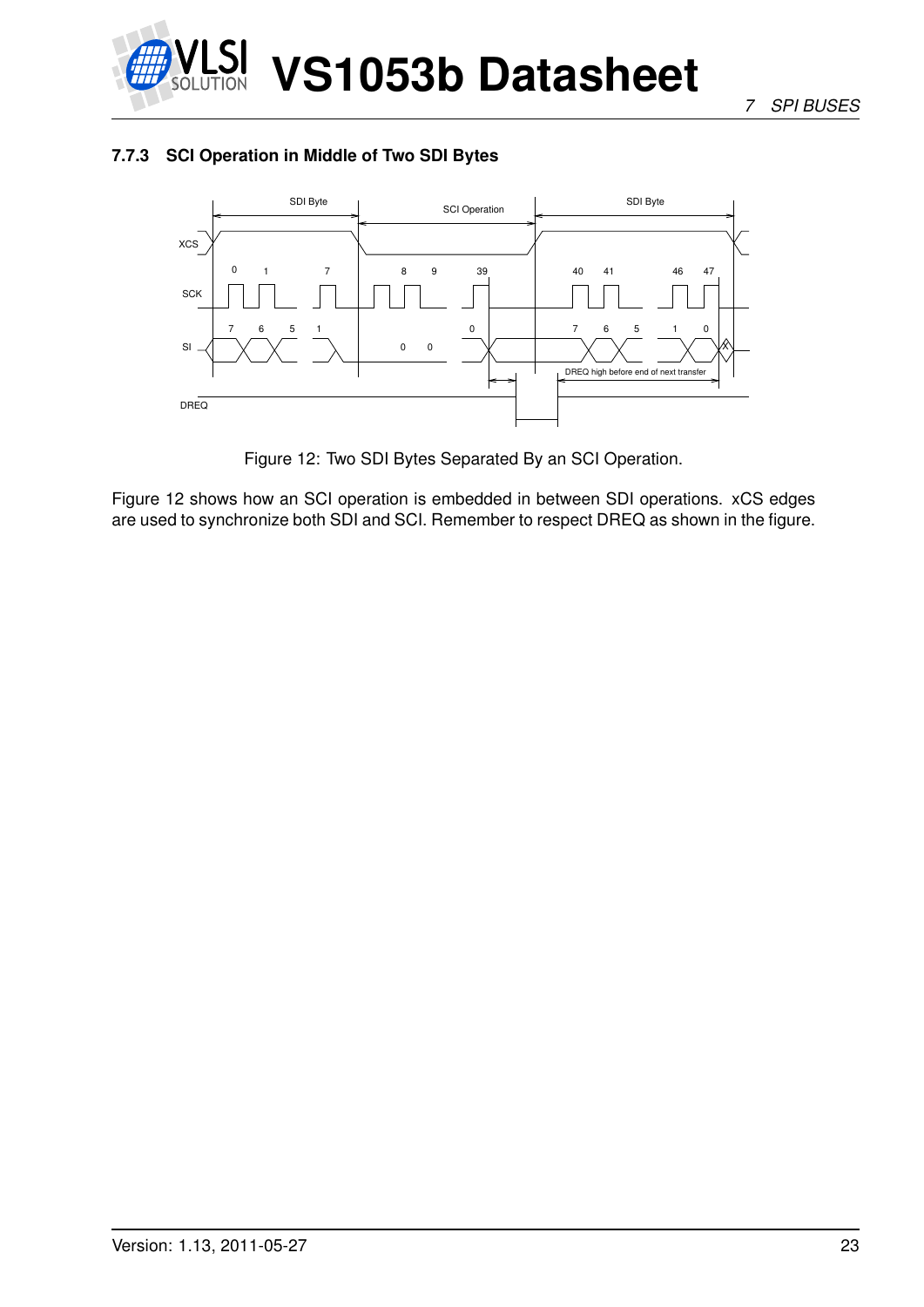

## <span id="page-23-0"></span>**8 Functional Description**

#### <span id="page-23-1"></span>**8.1 Main Features**

VS1053b is based on a proprietary digital signal processor, VS\_DSP. It contains all the code and data memory needed for Ogg Vorbis, MP3, AAC, WMA and WAV PCM + ADPCM audio decoding and a MIDI synthesizer, together with serial interfaces, a multirate stereo audio DAC and analog output amplifiers and filters. Also PCM/ADPCM audio encoding is supported using a microphone amplifier and/or line-level inputs and a stereo A/D converter. With software plugins the chip can also decode lossless FLAC as well as record the high-quality Ogg Vorbis format. A UART is provided for debugging purposes.

#### <span id="page-23-2"></span>**8.2 Supported Audio Codecs**

|                | <b>Conventions</b>                            |  |  |  |  |  |  |  |  |  |  |  |
|----------------|-----------------------------------------------|--|--|--|--|--|--|--|--|--|--|--|
| Mark           | <b>Description</b>                            |  |  |  |  |  |  |  |  |  |  |  |
|                | Format is supported                           |  |  |  |  |  |  |  |  |  |  |  |
| $\overline{2}$ | Format is supported but not thoroughly tested |  |  |  |  |  |  |  |  |  |  |  |
|                | Format exists but is not supported            |  |  |  |  |  |  |  |  |  |  |  |
|                | Format doesn't exist                          |  |  |  |  |  |  |  |  |  |  |  |

#### <span id="page-23-3"></span>**8.2.1 Supported MP3 (MPEG layer III) Formats**

MPEG 1.0 $^1$ :

| Samplerate / Hz |    | Bitrate / kbit/s |    |    |    |    |    |     |     |     |     |     |     |     |
|-----------------|----|------------------|----|----|----|----|----|-----|-----|-----|-----|-----|-----|-----|
|                 | 32 | 40               | 48 | 56 | 64 | 80 | 96 | 112 | 128 | 160 | 192 | 224 | 256 | 320 |
| 48000           |    |                  |    |    |    |    |    |     |     |     |     |     |     |     |
| 44100           |    |                  |    |    |    |    |    |     |     |     |     |     |     |     |
| 32000           |    |                  |    |    |    |    |    |     |     |     |     |     |     |     |

MPEG 2.0 $^1$ :

| Samplerate / Hz | Bitrate / kbit/s |   |    |    |    |    |    |    |    |    |    |                 |     |     |
|-----------------|------------------|---|----|----|----|----|----|----|----|----|----|-----------------|-----|-----|
|                 | ົ<br>O           | 6 | 24 | 32 | 40 | 48 | 56 | 64 | 80 | 96 | 12 | 28 <sub>1</sub> | 144 | 160 |
| 24000           | ∸                |   |    |    |    |    |    |    |    |    |    |                 |     |     |
| 22050           |                  |   |    |    |    |    |    |    |    |    |    |                 |     |     |
| 16000           |                  |   |    |    |    |    |    |    |    |    |    |                 |     |     |

MPEG 2.5 $1$ :

| Samplerate / Hz |        | Bitrate / kbit/s |    |    |    |    |    |    |    |    |    |    |     |     |
|-----------------|--------|------------------|----|----|----|----|----|----|----|----|----|----|-----|-----|
|                 | o<br>O | 16               | 24 | 32 | 40 | 48 | 56 | 64 | 80 | 96 | 12 | 28 | 144 | 160 |
| 12000           |        |                  |    |    |    |    |    |    |    |    |    |    |     |     |
| 11025           |        |                  |    |    |    |    |    |    |    |    |    |    |     |     |
| 8000            |        |                  |    |    |    |    |    |    |    |    |    |    |     |     |

 $1$  Also all variable bitrate (VBR) formats are supported.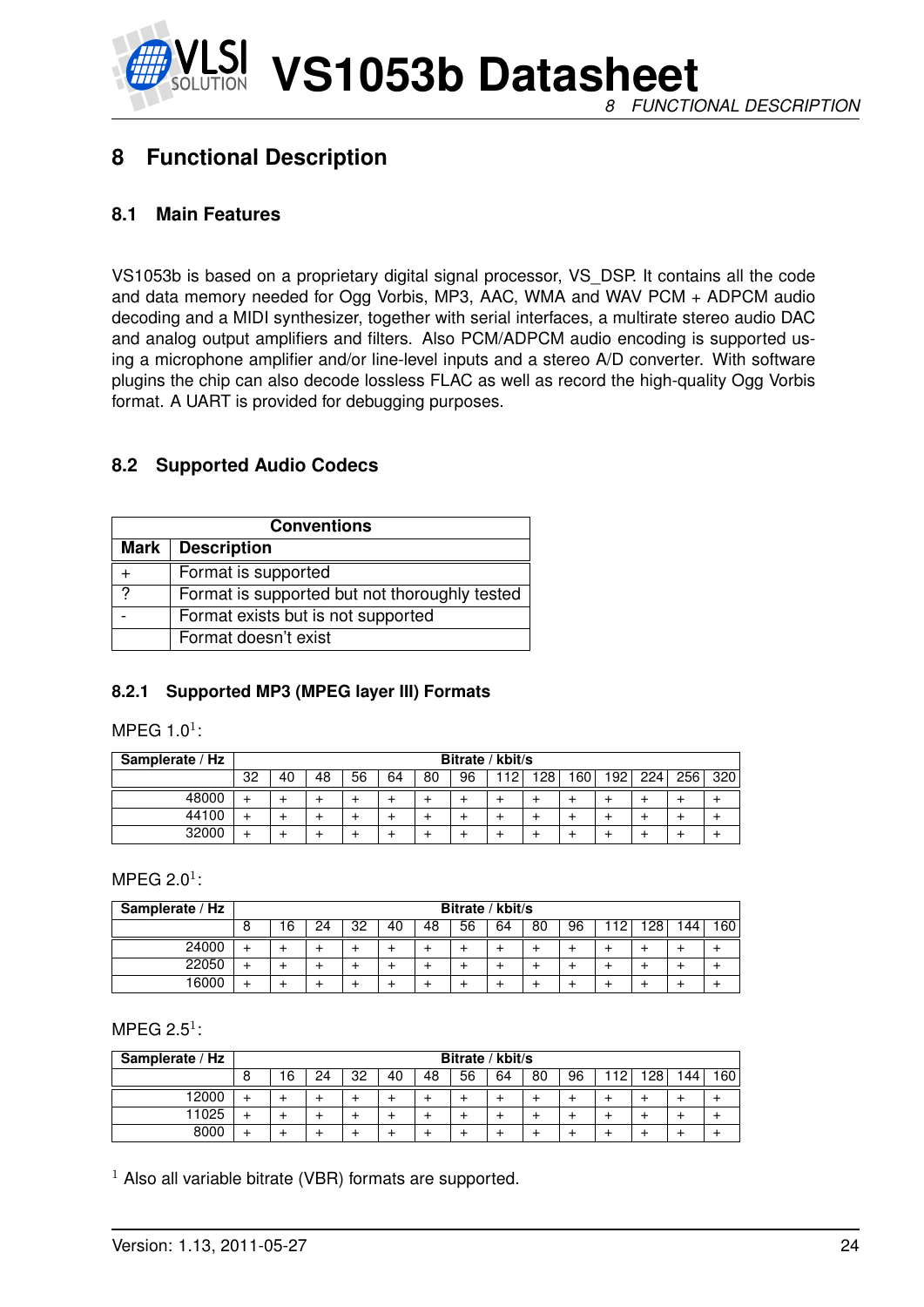

#### <span id="page-24-0"></span>**8.2.2 Supported MP1 (MPEG layer I) Formats**

Note: Layer I / II decoding must be specifically enabled from register SCI\_MODE.

| <b>MPEG 1.0:</b> |  |
|------------------|--|
|                  |  |

| Samplerate / Hz | Bitrate / kbit/s |    |    |     |                  |     |     |     |     |     |     |     |     |     |
|-----------------|------------------|----|----|-----|------------------|-----|-----|-----|-----|-----|-----|-----|-----|-----|
|                 | 32               | 64 | 96 | 128 | '60 <sub>1</sub> | '92 | 224 | 256 | 288 | 320 | 352 | 384 | 416 | 448 |
| 48000           |                  |    |    |     |                  |     |     |     |     |     |     |     |     |     |
| 44100           |                  |    |    |     |                  |     |     |     |     |     |     |     |     |     |
| 32000           |                  |    |    |     |                  |     |     |     |     |     |     |     |     |     |

#### MPEG 2.0:

| Samplerate / Hz |              | Bitrate / kbit/s |    |    |    |    |    |     |     |                  |     |      |     |     |
|-----------------|--------------|------------------|----|----|----|----|----|-----|-----|------------------|-----|------|-----|-----|
|                 | 32           | 48               | 56 | 64 | 80 | 96 | 10 | פכי | 144 | 160 <sub>1</sub> | 176 | 192. | 224 | 256 |
| 24000           |              |                  | റ  |    |    |    |    |     |     |                  |     |      |     |     |
| 22050           | <sup>o</sup> | C                | ◠  |    |    | ົ  | c  | C   | c   | ◠                |     |      |     | ◠   |
| 16000           | n            | ◠                | C. |    |    |    |    |     | c   | ◠                |     |      |     |     |

#### <span id="page-24-1"></span>**8.2.3 Supported MP2 (MPEG layer II) Formats**

Note: Layer I / II decoding must be specifically enabled from register SCI\_MODE.

MPEG 1.0:

| Samplerate / Hz | Bitrate / kbit/s |    |    |    |    |    |    |     |     |     |     |     |     |                  |
|-----------------|------------------|----|----|----|----|----|----|-----|-----|-----|-----|-----|-----|------------------|
|                 | 32               | 48 | 56 | 64 | 80 | 96 | 12 | 128 | 160 | 192 | 224 | 256 | 320 | 384 <sub>1</sub> |
| 48000           |                  |    |    |    |    |    |    |     |     |     |     |     |     |                  |
| 44100           |                  |    |    |    |    |    |    |     |     |     |     |     |     |                  |
| 32000           |                  |    |    |    |    |    |    |     |     |     |     |     |     |                  |

MPEG 2.0:

| Samplerate / Hz |   | Bitrate / kbit/s |    |    |    |    |    |    |    |    |    |     |     |                  |
|-----------------|---|------------------|----|----|----|----|----|----|----|----|----|-----|-----|------------------|
|                 | O | 16               | 24 | 32 | 40 | 48 | 56 | 64 | 80 | 96 | 12 | 128 | 144 | 160 <sub>1</sub> |
| 24000           |   |                  |    |    |    |    |    |    |    |    |    |     |     |                  |
| 22050           | ∸ |                  |    |    |    |    |    |    |    |    |    |     |     |                  |
| 16000           |   |                  |    |    |    |    |    |    |    |    |    |     |     |                  |

#### <span id="page-24-2"></span>**8.2.4 Supported Ogg Vorbis Formats**

| <b>Parameter</b> | Min | Max   | Unit     |
|------------------|-----|-------|----------|
| Channels         |     | ッ     |          |
| Window size      | 64  | 4096  | samples  |
| Samplerate       |     | 48000 | Hz.      |
| <b>Bitrate</b>   |     | 500   | kbit/sec |

Only floor 1 is supported. No known current encoder uses floor 0. All one- and two-channel Ogg Vorbis files should be playable with this decoder.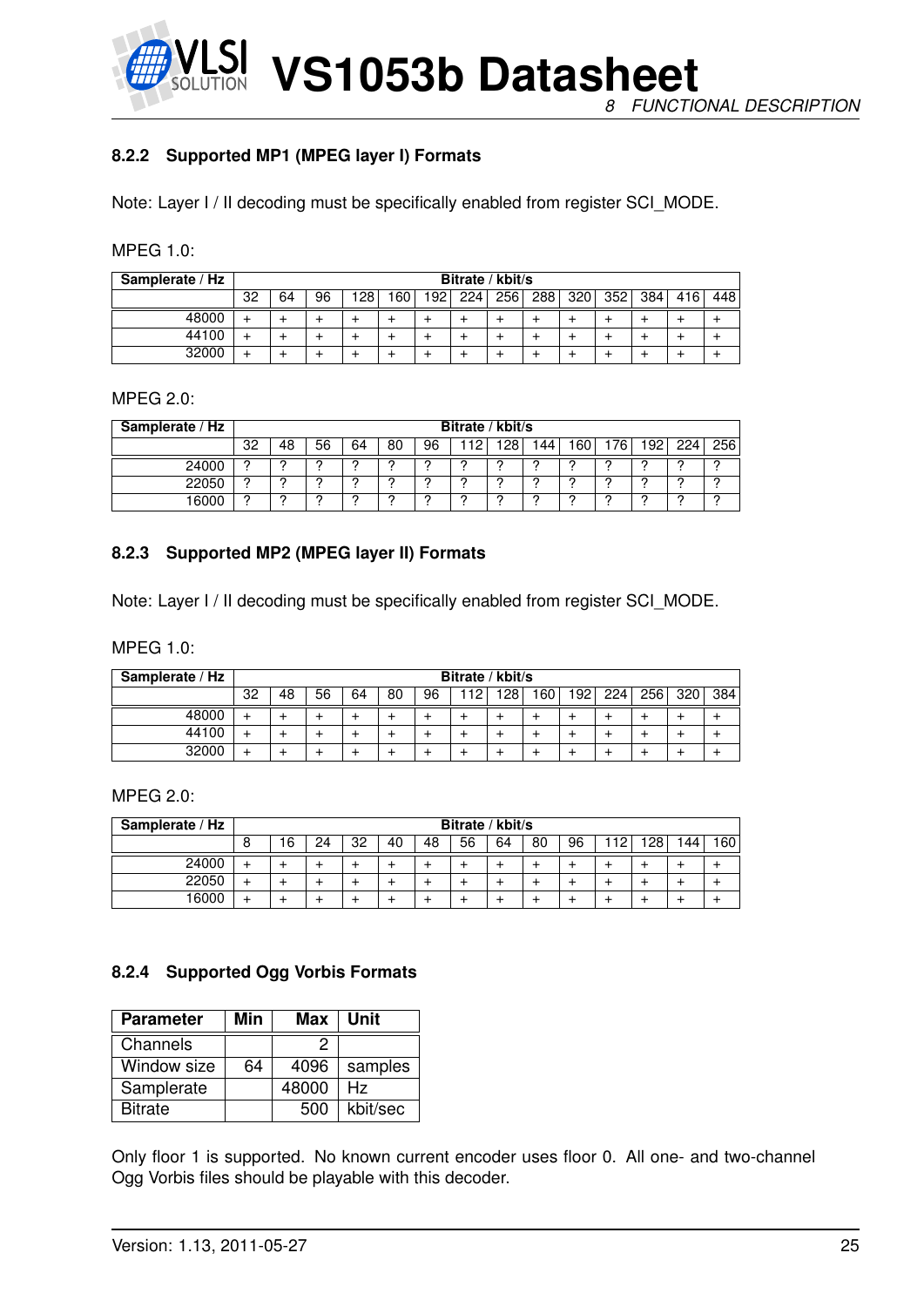**VS1053b Datasheet** *8 FUNCTIONAL DESCRIPTION*

#### <span id="page-25-0"></span>**8.2.5 Supported AAC (ISO/IEC 13818-7 and ISO/IEC 14496-3) Formats**

VS1053b decodes MPEG2-AAC-LC-2.0.0.0 and MPEG4-AAC-LC-2.0.0.0 streams, i.e. the low complexity profile with maximum of two channels can be decoded. If a stream contains more than one element and/or element type, you can select which one to decode from the 16 singlechannel, 16 channel-pair, and 16 low-frequency elements. The default is to select the first one that appears in the stream.

Dynamic range control (DRC) is supported and can be controlled by the user to limit or enhance the dynamic range of the material that contains DRC information.

Both Sine window and Kaiser-Bessel-derived window are supported. For MPEG4 pseudorandom noise substitution (PNS) is supported. Short frames (120 and 960 samples) are not supported.

Spectral Band Replication (SBR) level 3, and Parametric Stereo (PS) level 3 are supported (HE-AAC v2). Level 3 means that maximum of 2 channels, samplerates upto and including 48 kHz without and with SBR (with or without PS) are supported. Also, both mixing modes  $(R_a \text{ and } R_b)$ , IPD/OPD synthesis and 34 frequency bands resolution are implemented. The downsampled synthesis mode (core coder rates  $> 24$  kHz and  $\lt = 48$  kHz with SBR) is implemented.

SBR and PS decoding can also be disabled. Also different operating modes can be selected. See config1 and sbrAndPsStatus in section [9.11](#page-57-0) : "Extra parameters".

If enabled, the internal clock (CLKI) is automatically increased if AAC decoding needs a higher clock. PS and SBR operation is automatically switched off if the internal clock is too slow for correct decoding. Generally HE-AAC v2 files need  $4.5\times$  clock to decode both SBR and PS content. This is why  $3.5 \times +1.0 \times$  clock is the recommended default.

For AAC the streaming ADTS format is recommended. This format allows easy rewind and fast forward because resynchronization is easily possible.

In addition to ADTS (.aac), MPEG2 ADIF (.aac) and MPEG4 AUDIO (.mp4 / .m4a) files are played, but these formats are less suitable for rewind and fast forward operations. You can still implement these features by using the safe jump points table, or using slightly less robust but much easier automatic resync mechanism (see Section [9.5.4\)](#page-48-0).

Because 3GPP (.3gp) and 3GPPv2 (.3g2) files are just MPEG4 files, those that contain only HE-AAC or HE-AACv2 content are played.

**Note:** To be able to play the .3gp, .3g2, .mp4 and .m4a files, the **mdat** atom must be the last atom in the MP4 file. Because VS1053b receives all data as a stream, all metadata must be available before the music data is received. Several MP4 file formatters do not satisfy this requirement and some kind of conversion is required. This is also why the streamable ADTS format is recommended.

Programs exist that optimize the .mp4 and .m4a into so-called *streamable* format that has the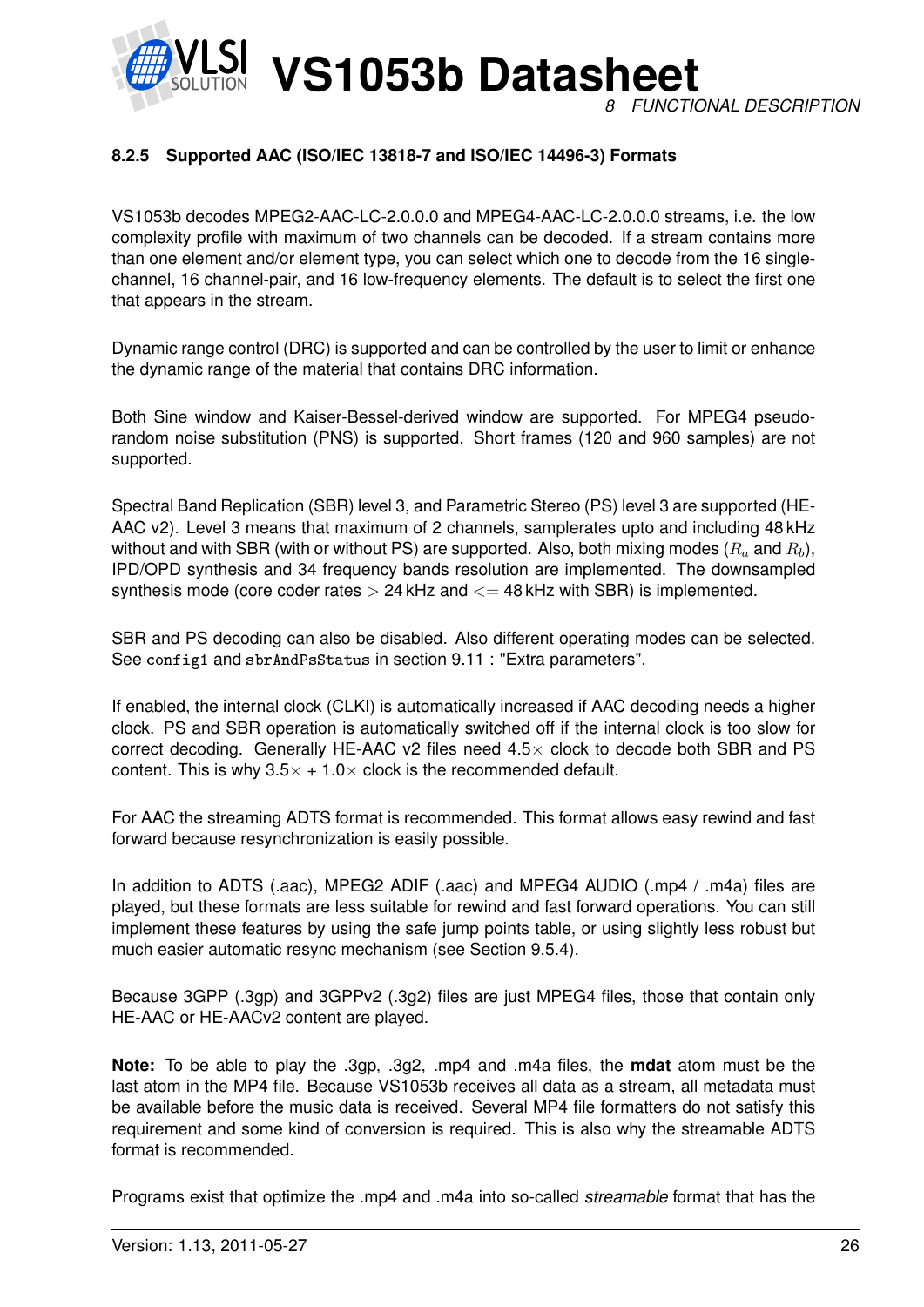

**VS1053b Datasheet** *8 FUNCTIONAL DESCRIPTION*

**mdat** atom last in the file, and thus suitable for web servers' audio streaming. You can use this kind of tool to process files for VS1053b too. For example mp4creator -optimize file.mp4.

#### $\mathsf{AAC}^{12}$ :

| Samplerate / Hz |           | Maximum Bitrate kbit/s - for 2 channels |           |           |           |              |                |           |     |  |  |  |
|-----------------|-----------|-----------------------------------------|-----------|-----------|-----------|--------------|----------------|-----------|-----|--|--|--|
|                 | $<$ 96    | 132                                     | 144       | 192       | 264       | 288          | 384            | 529       | 576 |  |  |  |
| 48000           |           | +                                       | $\ddot{}$ | +         | $\ddot{}$ | $\pm$        | +              | $\,{}^+$  |     |  |  |  |
| 44100           |           | $\ddot{}$                               | $\ddot{}$ | $\div$    | $\ddot{}$ | $\ddot{}$    | $\div$         | $\ddot{}$ |     |  |  |  |
| 32000           | $\ddot{}$ | +                                       | $\ddot{}$ | $\ddot{}$ | $\ddot{}$ | +            | $\overline{+}$ |           |     |  |  |  |
| 24000           |           | $\overline{ }$                          | $\ddot{}$ | $\div$    | $\ddot{}$ | $\mathrm{+}$ |                |           |     |  |  |  |
| 22050           |           | +                                       | $\ddot{}$ | $\div$    | $\ddot{}$ |              |                |           |     |  |  |  |
| 16000           | $\ddot{}$ | +                                       | $\ddot{}$ | $\ddot{}$ |           |              |                |           |     |  |  |  |
| 12000           | $\ddot{}$ | $\ddot{}$                               | $\ddot{}$ |           |           |              |                |           |     |  |  |  |
| 11025           |           | $\ddot{}$                               |           |           |           |              |                |           |     |  |  |  |
| 8000            |           |                                         |           |           |           |              |                |           |     |  |  |  |

 $1$  64000 Hz, 88200 Hz, and 96000 Hz AAC files are played at the highest possible samplerate (48000 Hz with 12.288 MHz XTALI).

 $2$  Also all variable bitrate (VBR) formats are supported. Note that the table gives the maximum bitrate allowed for two channels for a specific samplerate as defined by the AAC specification. The decoder does not actually have a fixed lower or upper limit.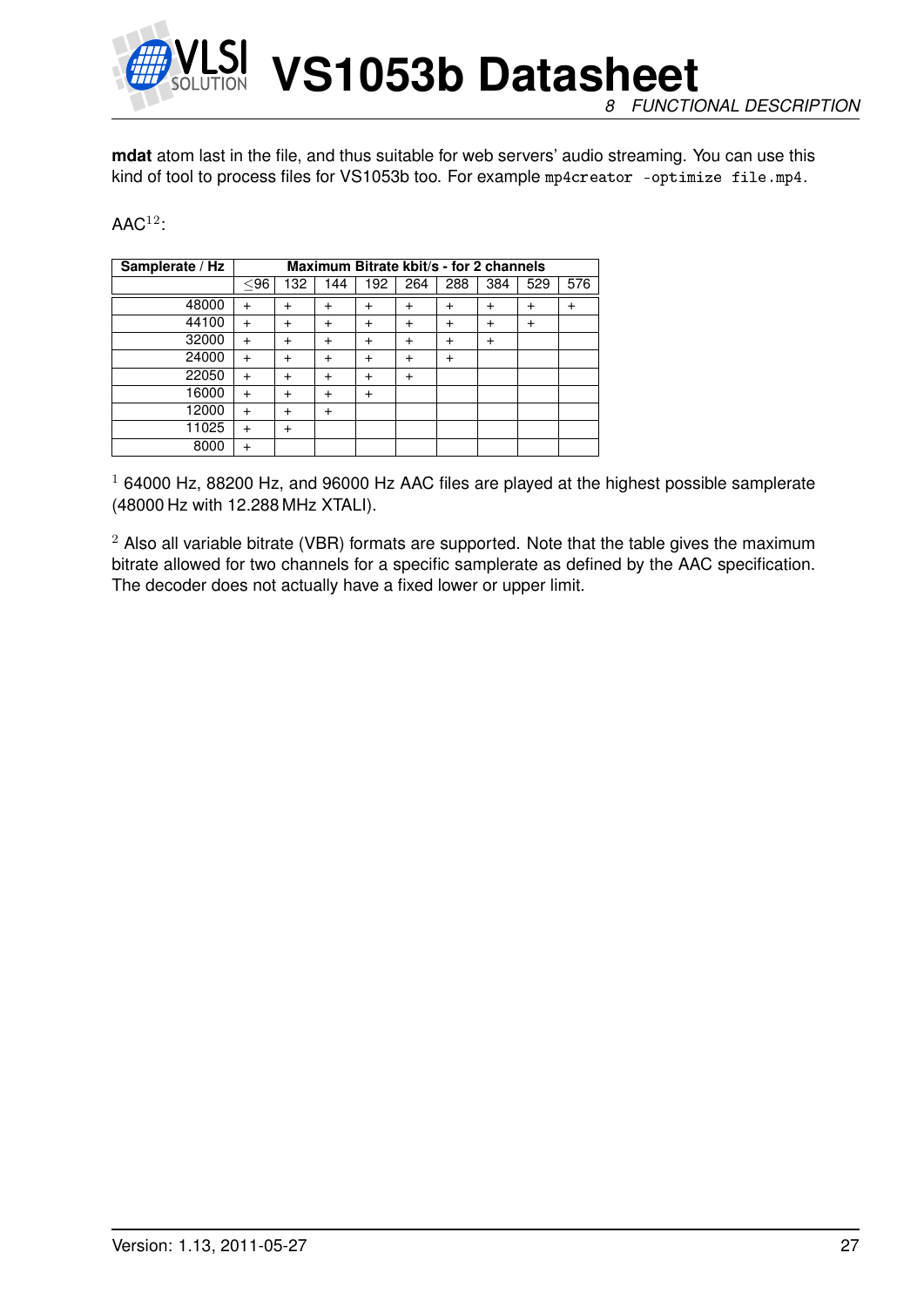

#### <span id="page-27-0"></span>**8.2.6 Supported WMA Formats**

Windows Media Audio codec versions 2, 7, 8, and 9 are supported. All WMA profiles (L1, L2, and L3) are supported. Previously streams were separated into Classes 1, 2a, 2b, and 3. The decoder has passed Microsoft's conformance testing program. Windows Media Audio Professional is a different codec and is not supported.

| WMA 4.0 / 4.1: |  |  |
|----------------|--|--|
|----------------|--|--|

| <b>Samplerate</b> |           | Bitrate / kbit/s |   |           |       |    |              |    |       |    |        |              |    |    |       |                |     |
|-------------------|-----------|------------------|---|-----------|-------|----|--------------|----|-------|----|--------|--------------|----|----|-------|----------------|-----|
| Hz                | 5         | 6                | 8 | 10        | 2     | 16 | 20           | 22 | 32    | 40 | 48     | 64           | 80 | 96 | 128   | 60             | 192 |
| 8000              | $\ddot{}$ |                  | + |           | $\pm$ |    |              |    |       |    |        |              |    |    |       |                |     |
| 11025             |           |                  | + | $\ddot{}$ |       |    |              |    |       |    |        |              |    |    |       |                |     |
| 16000             |           |                  |   | $\div$    | +     | +  | $\mathrm{+}$ |    |       |    |        |              |    |    |       |                |     |
| 22050             |           |                  |   |           |       | +  | +            | +  | $\pm$ |    |        |              |    |    |       |                |     |
| 32000             |           |                  |   |           |       |    | +            |    |       | +  |        | $\mathrm{+}$ |    |    |       |                |     |
| 44100             |           |                  |   |           |       |    |              |    | $\pm$ |    | $\div$ |              |    |    | ٠     | $\overline{+}$ |     |
| 48000             |           |                  |   |           |       |    |              |    |       |    |        |              |    |    | $\pm$ | $\ddot{}$      |     |

#### WMA 7:

| <b>Samplerate</b> |           | Bitrate / kbit/s |   |        |       |    |        |    |       |    |        |    |    |    |     |    |     |
|-------------------|-----------|------------------|---|--------|-------|----|--------|----|-------|----|--------|----|----|----|-----|----|-----|
| Hz                | 5         | 6                | 8 | 10     | 12    | 16 | 20     | 22 | 32    | 40 | 48     | 64 | 80 | 96 | 128 | 60 | 192 |
| 8000              | $\ddot{}$ | ÷                | + |        | $\pm$ |    |        |    |       |    |        |    |    |    |     |    |     |
| 11025             |           |                  |   | $\div$ |       |    |        |    |       |    |        |    |    |    |     |    |     |
| 16000             |           |                  |   | ٠      | +     | +  | $\,^+$ |    |       |    |        |    |    |    |     |    |     |
| 22050             |           |                  |   |        |       | +  | +      |    | $\pm$ |    |        |    |    |    |     |    |     |
| 32000             |           |                  |   |        |       |    | ٠      |    | ∸     | +  | $\div$ |    |    |    |     |    |     |
| 44100             |           |                  |   |        |       |    |        |    | ÷     |    |        |    |    |    | ٠   |    |     |
| 48000             |           |                  |   |        |       |    |        |    |       |    |        |    |    |    | +   | ┹  |     |

#### WMA 8:

| Samplerate |           | Bitrate / kbit/s |   |        |       |           |              |    |       |    |        |    |    |    |       |        |           |
|------------|-----------|------------------|---|--------|-------|-----------|--------------|----|-------|----|--------|----|----|----|-------|--------|-----------|
| Hz         | 5         | 6                | 8 | 10     | 2     | 16        | 20           | 22 | 32    | 40 | 48     | 64 | 80 | 96 | 128   | 60     | 192       |
| 8000       | $\ddot{}$ |                  | + |        | $\pm$ |           |              |    |       |    |        |    |    |    |       |        |           |
| 11025      |           |                  | ٠ | $^{+}$ |       |           |              |    |       |    |        |    |    |    |       |        |           |
| 16000      |           |                  |   | $\pm$  | +     | $\ddot{}$ | $\mathrm{+}$ |    |       |    |        |    |    |    |       |        |           |
| 22050      |           |                  |   |        |       | +         | +            |    | $\pm$ |    |        |    |    |    |       |        |           |
| 32000      |           |                  |   |        |       |           | $\ddot{}$    |    |       | +  | $\div$ |    |    |    |       |        |           |
| 44100      |           |                  |   |        |       |           |              |    | $\pm$ |    |        |    |    |    | ٠     | $\pm$  | $\ddot{}$ |
| 48000      |           |                  |   |        |       |           |              |    |       |    |        |    |    |    | $\pm$ | $\div$ |           |

#### WMA 9:

| <b>Samplerate</b> |           | Bitrate / kbit/s |   |   |       |    |        |    |        |    |    |        |    |    |    |    |     |     |     |
|-------------------|-----------|------------------|---|---|-------|----|--------|----|--------|----|----|--------|----|----|----|----|-----|-----|-----|
| Hz                | 5         | 6                | 8 | 0 | 2     | 16 | 20     | 22 | 32     | 40 | 48 | 64     | 80 | 96 | 28 | 60 | 192 | 256 | 320 |
| 8000              | $\ddot{}$ |                  |   |   | $\pm$ |    |        |    |        |    |    |        |    |    |    |    |     |     |     |
| 11025             |           |                  |   | + |       |    |        |    |        |    |    |        |    |    |    |    |     |     |     |
| 16000             |           |                  |   |   |       |    | +      |    |        |    |    |        |    |    |    |    |     |     |     |
| 22050             |           |                  |   |   |       | +  |        |    | $\,^+$ |    |    |        |    |    |    |    |     |     |     |
| 32000             |           |                  |   |   |       |    | $\div$ |    | +      |    |    |        |    |    |    |    |     |     |     |
| 44100             |           |                  |   |   |       |    | $\div$ |    | $\,^+$ |    |    | ٠      |    |    |    |    |     |     |     |
| 48000             |           |                  |   |   |       |    |        |    |        |    |    | $\,^+$ |    |    |    |    | +   |     |     |

In addition to these expected WMA decoding profiles, all other bitrate and samplerate combinations are supported, including variable bitrate WMA streams. Note that WMA does not consume the bitstream as evenly as MP3, so you need a higher peak transfer capability for clean playback at the same bitrate.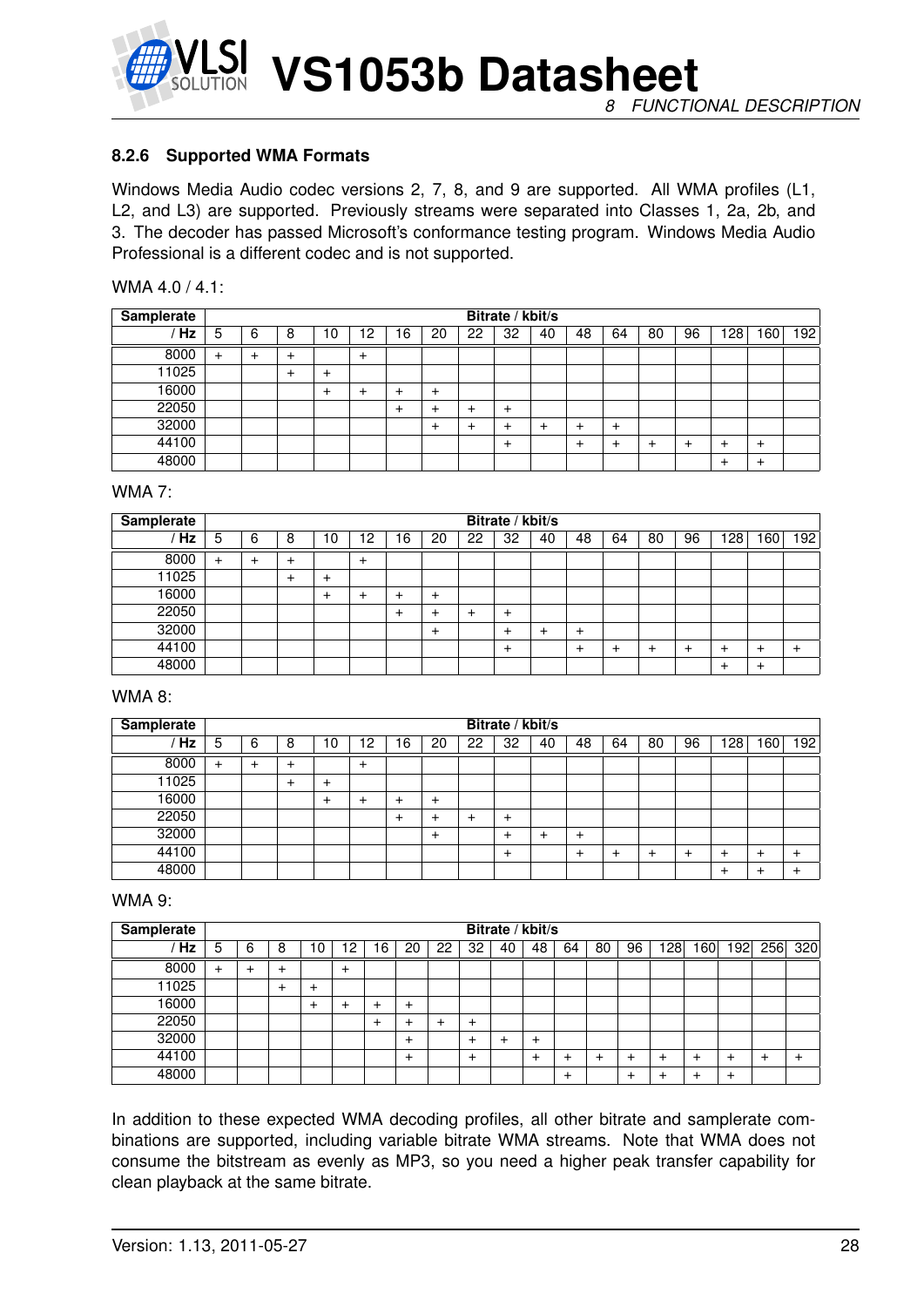#### <span id="page-28-0"></span>**8.2.7 Supported FLAC Formats**

Upto 48 kHz and 24-bit FLAC files are supported with the *VS1053b Patches w/ FLAC Decoder* plugin that is available at *http://www.vlsi.fi/en/support/software/vs10xxplugins.html* . Read the accompanying documentation of the plugin for details.

#### <span id="page-28-1"></span>**8.2.8 Supported RIFF WAV Formats**

The most common RIFF WAV subformats are supported, with 1 or 2 audio channels.

| Format | <b>Name</b>       | <b>Supported</b>         | <b>Comments</b>                            |
|--------|-------------------|--------------------------|--------------------------------------------|
| 0x01   | <b>PCM</b>        | $+$                      | 16 and 8 bits, any samplerate $\leq$ 48kHz |
| 0x02   | <b>ADPCM</b>      | $\overline{\phantom{a}}$ |                                            |
| 0x03   | <b>IEEE FLOAT</b> |                          |                                            |
| 0x06   | ALAW              |                          |                                            |
| 0x07   | <b>MULAW</b>      | $\overline{\phantom{a}}$ |                                            |
| 0x10   | OKI ADPCM         |                          |                                            |
| 0x11   | IMA ADPCM         | $+$                      | Any samplerate $\leq$ 48kHz                |
| 0x15   | <b>DIGISTD</b>    | $\overline{\phantom{a}}$ |                                            |
| 0x16   | <b>DIGIFIX</b>    | ۰                        |                                            |
| 0x30   | DOLBY AC2         |                          |                                            |
| 0x31   | GSM610            | $\overline{\phantom{a}}$ |                                            |
| 0x3b   | ROCKWELL ADPCM    |                          |                                            |
| 0x3c   | ROCKWELL DIGITALK | $\overline{\phantom{0}}$ |                                            |
| 0x40   | G721 ADPCM        | $\overline{\phantom{a}}$ |                                            |
| 0x41   | G728 CELP         | $\overline{\phantom{a}}$ |                                            |
| 0x50   | <b>MPEG</b>       | $\overline{\phantom{a}}$ |                                            |
| 0x55   | MPEGLAYER3        | $+$                      | For supported MP3 modes, see Chapter 8.2.1 |
| 0x64   | G726 ADPCM        |                          |                                            |
| 0x65   | G722 ADPCM        |                          |                                            |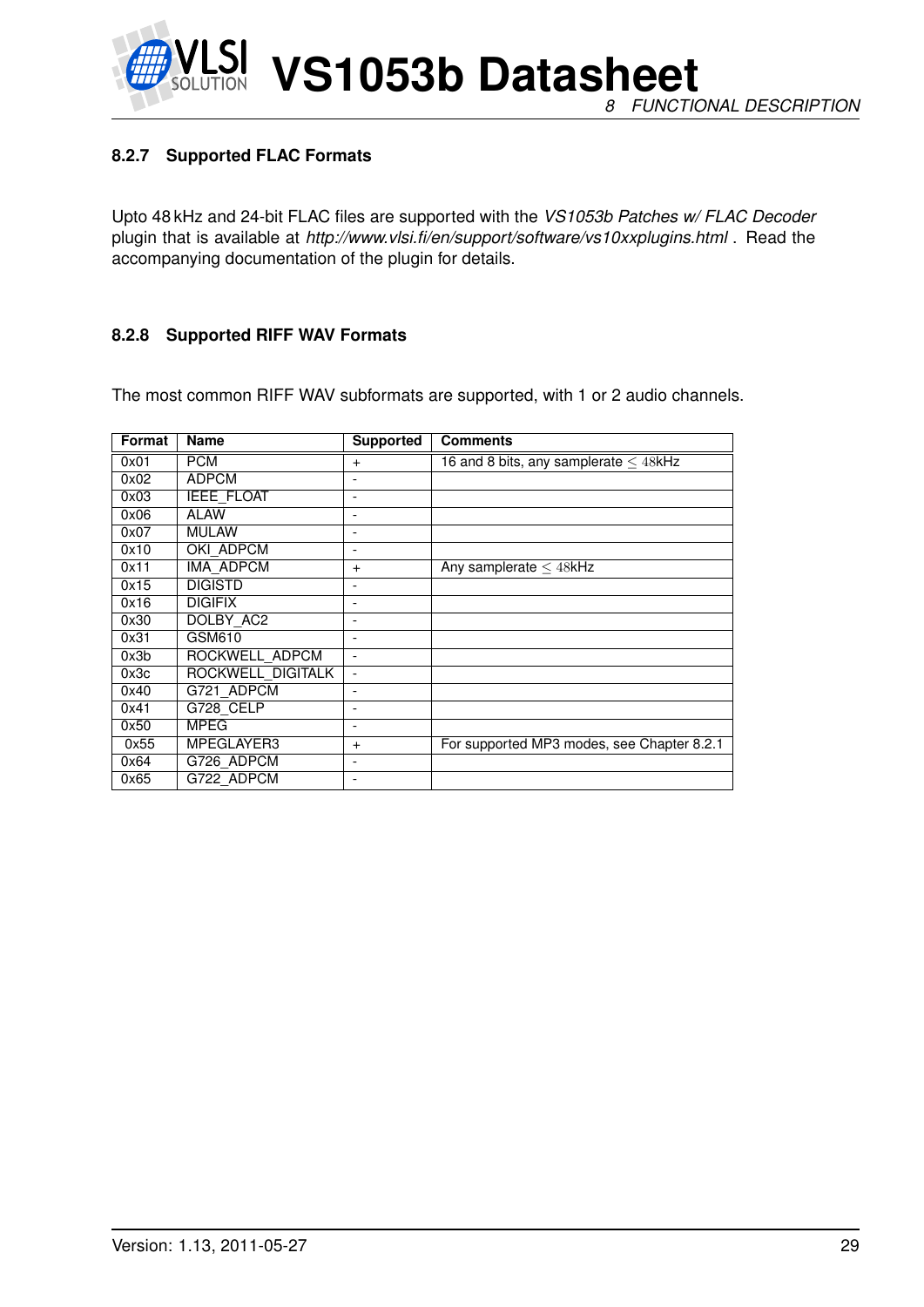## **VS1053b Datasheet** *8 FUNCTIONAL DESCRIPTION*

#### <span id="page-29-0"></span>**8.2.9 Supported MIDI Formats**

General MIDI and SP-MIDI format 0 files are played. Format 1 and 2 files must be converted to format 0 by the user. The maximum polyphony is 64, the maximum sustained polyphony is 40. Actual polyphony depends on the internal clock rate (which is user-selectable), the instruments used, whether the reverb effect is enabled, and the possible global postprocessing effects enabled, such as bass enhancer, treble control or EarSpeaker spatial processing. The polyphony restriction algorithm makes use of the SP-MIDI MIP table, if present, and uses smooth note removal.

43 MHz  $(3.5\times$  input clock) achieves 19-31 simultaneous sustained notes. The instantaneous amount of notes can be larger. This is a fair compromise between power consumption and quality, but higher clocks can be used to increase polyphony.

Reverb effect can be controlled by the user. In addition to reverb automatic and reverb off modes, 14 different decay times can be selected. These roughly correspond to different room sizes. Also, each midi song decides how much effect each instrument gets. Because the reverb effect uses about 4 MHz of processing power the automatic control enables reverb only when the internal clock is at least  $3.0 \times$ .

In VS1053b both EarSpeaker and MIDI reverb can be on simultaneously. This is ideal for listening MIDI songs with headphones.

New instruments have been implemented in addition to the 36 that are available in VS1003. VS1053b now has unique instruments in the whole GM1 instrument set and one bank of GM2 percussions.

Supported MIDI messages:

- meta: 0x51 : set tempo
- other meta: MidiMeta() called
- device control: 0x01 : master volume
- channel message: 0x80 note off, 0x90 note on, 0xc0 program, 0xe0 pitch wheel
- channel message 0xb0: parameter
	- **–** 0x00: bank select (0 is default, 0x78 and 0x7f is drums, 0x79 melodic)
	- **–** 0x06: RPN MSB: 0 = bend range, 2 = coarse tune
	- **–** 0x07: channel volume
	- **–** 0x0a: pan control
	- **–** 0x0b: expression (changes volume)
	- **–** 0x0c: effect control 1 (sets global reverb decay)
	- **–** 0x26: RPN LSB: 0 = bend range
	- **–** 0x40: hold1
	- **–** 0x42: sustenuto
	- **–** 0x5b effects level (channel reverb level)
	- **–** 0x62,0x63,0x64,0x65: NRPN and RPN selects
	- **–** 0x78: all sound off
	- **–** 0x79: reset all controllers
	- **–** 0x7b, 0x7c, 0x7d: all notes off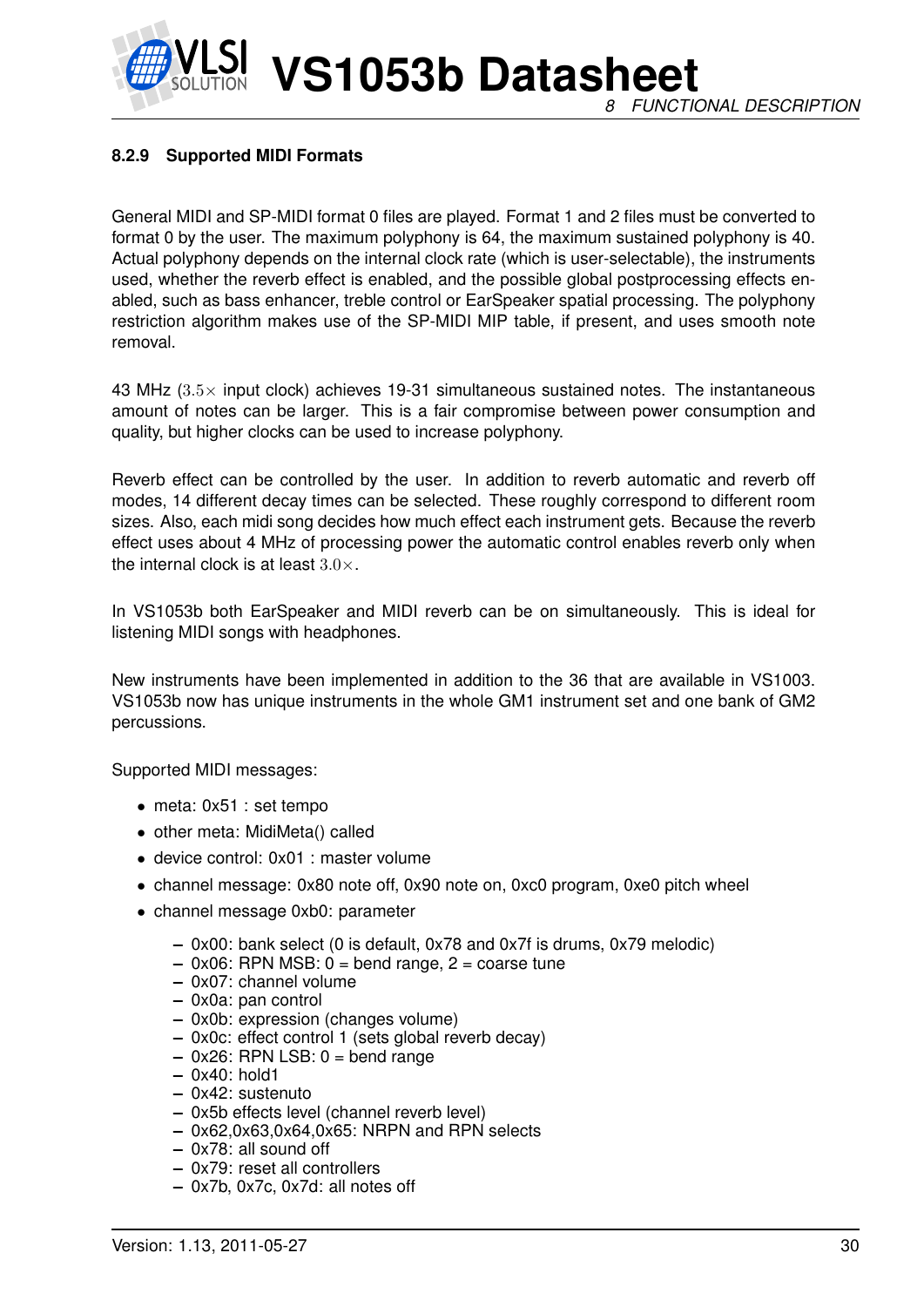

*8 FUNCTIONAL DESCRIPTION*

| VS1053b Melodic Instruments (GM1) |                           |                           |                        |  |  |  |  |  |  |
|-----------------------------------|---------------------------|---------------------------|------------------------|--|--|--|--|--|--|
| 1 Acoustic Grand Piano            | 33 Acoustic Bass          | 65 Soprano Sax            | 97 Rain (FX 1)         |  |  |  |  |  |  |
| 2 Bright Acoustic Piano           | 34 Electric Bass (finger) | 66 Alto Sax               | 98 Sound Track (FX 2)  |  |  |  |  |  |  |
| <b>3 Electric Grand Piano</b>     | 35 Electric Bass (pick)   | 67 Tenor Sax              | 99 Crystal (FX 3)      |  |  |  |  |  |  |
| 4 Honky-tonk Piano                | 36 Fretless Bass          | 68 Baritone Sax           | 100 Atmosphere (FX 4)  |  |  |  |  |  |  |
| 5 Electric Piano 1                | 37 Slap Bass 1            | 69 Oboe                   | 101 Brightness (FX 5)  |  |  |  |  |  |  |
| 6 Electric Piano 2                | 38 Slap Bass 2            | 70 English Horn           | 102 Goblins (FX 6)     |  |  |  |  |  |  |
| 7 Harpsichord                     | 39 Synth Bass 1           | 71 Bassoon                | 103 Echoes (FX 7)      |  |  |  |  |  |  |
| 8 Clavi                           | 40 Synth Bass 2           | 72 Clarinet               | 104 Sci-fi (FX 8)      |  |  |  |  |  |  |
| 9 Celesta                         | 41 Violin                 | 73 Piccolo                | 105 Sitar              |  |  |  |  |  |  |
| 10 Glockenspiel                   | 42 Viola                  | 74 Flute                  | 106 Banjo              |  |  |  |  |  |  |
| 11 Music Box                      | 43 Cello                  | 75 Recorder               | 107 Shamisen           |  |  |  |  |  |  |
| 12 Vibraphone                     | 44 Contrabass             | 76 Pan Flute              | 108 Koto               |  |  |  |  |  |  |
| 13 Marimba                        | 45 Tremolo Strings        | 77 Blown Bottle           | 109 Kalimba            |  |  |  |  |  |  |
| 14 Xylophone                      | 46 Pizzicato Strings      | 78 Shakuhachi             | 110 Bag Pipe           |  |  |  |  |  |  |
| 15 Tubular Bells                  | 47 Orchestral Harp        | 79 Whistle                | 111 Fiddle             |  |  |  |  |  |  |
| 16 Dulcimer                       | 48 Timpani                | 80 Ocarina                | 112 Shanai             |  |  |  |  |  |  |
| 17 Drawbar Organ                  | 49 String Ensembles 1     | 81 Square Lead (Lead 1)   | 113 Tinkle Bell        |  |  |  |  |  |  |
| 18 Percussive Organ               | 50 String Ensembles 2     | 82 Saw Lead (Lead)        | 114 Agogo              |  |  |  |  |  |  |
| 19 Rock Organ                     | 51 Synth Strings 1        | 83 Calliope Lead (Lead 3) | 115 Pitched Percussion |  |  |  |  |  |  |
| 20 Church Organ                   | 52 Synth Strings 2        | 84 Chiff Lead (Lead 4)    | 116 Woodblock          |  |  |  |  |  |  |
| 21 Reed Organ                     | 53 Choir Aahs             | 85 Charang Lead (Lead 5)  | 117 Taiko Drum         |  |  |  |  |  |  |
| 22 Accordion                      | 54 Voice Oohs             | 86 Voice Lead (Lead 6)    | 118 Melodic Tom        |  |  |  |  |  |  |
| 23 Harmonica                      | 55 Synth Voice            | 87 Fifths Lead (Lead 7)   | 119 Synth Drum         |  |  |  |  |  |  |
| 24 Tango Accordion                | 56 Orchestra Hit          | 88 Bass + Lead (Lead 8)   | 120 Reverse Cymbal     |  |  |  |  |  |  |
| 25 Acoustic Guitar (nylon)        | 57 Trumpet                | 89 New Age (Pad 1)        | 121 Guitar Fret Noise  |  |  |  |  |  |  |
| 26 Acoustic Guitar (steel)        | 58 Trombone               | 90 Warm Pad (Pad 2)       | 122 Breath Noise       |  |  |  |  |  |  |
| 27 Electric Guitar (jazz)         | 59 Tuba                   | 91 Polysynth (Pad 3)      | 123 Seashore           |  |  |  |  |  |  |
| 28 Electric Guitar (clean)        | 60 Muted Trumpet          | 92 Choir (Pad 4)          | 124 Bird Tweet         |  |  |  |  |  |  |
| 29 Electric Guitar (muted)        | 61 French Horn            | 93 Bowed (Pad 5)          | 125 Telephone Ring     |  |  |  |  |  |  |
| 30 Overdriven Guitar              | 62 Brass Section          | 94 Metallic (Pad 6)       | 126 Helicopter         |  |  |  |  |  |  |
| 31 Distortion Guitar              | 63 Synth Brass 1          | 95 Halo (Pad 7)           | 127 Applause           |  |  |  |  |  |  |
| 32 Guitar Harmonics               | 64 Synth Brass 2          | 96 Sweep (Pad 8)          | 128 Gunshot            |  |  |  |  |  |  |

| VS1053b Percussion Instruments (GM1+GM2) |                         |                         |                          |  |  |  |  |  |  |
|------------------------------------------|-------------------------|-------------------------|--------------------------|--|--|--|--|--|--|
| $27$ High Q                              | 43 High Floor Tom       | 59 Ride Cymbal 2        | 75 Claves                |  |  |  |  |  |  |
| 28 Slap                                  | 44 Pedal Hi-hat [EXC 1] | 60 High Bongo           | 76 Hi Wood Block         |  |  |  |  |  |  |
| 29 Scratch Push [EXC 7]                  | 45 Low Tom              | 61 Low Bongo            | 77 Low Wood Block        |  |  |  |  |  |  |
| 30 Scratch Pull [EXC 7]                  | 46 Open Hi-hat [EXC 1]  | 62 Mute Hi Conga        | 78 Mute Cuica [EXC 4]    |  |  |  |  |  |  |
| 31 Sticks                                | 47 Low-Mid Tom          | 63 Open Hi Conga        | 79 Open Cuica [EXC 4]    |  |  |  |  |  |  |
| 32 Square Click                          | 48 High Mid Tom         | 64 Low Conga            | 80 Mute Triangle [EXC 5] |  |  |  |  |  |  |
| 33 Metronome Click                       | 49 Crash Cymbal 1       | 65 High Timbale         | 81 Open Triangle [EXC 5] |  |  |  |  |  |  |
| 34 Metronome Bell                        | 50 High Tom             | 66 Low Timbale          | 82 Shaker                |  |  |  |  |  |  |
| 35 Acoustic Bass Drum                    | 51 Ride Cymbal 1        | 67 High Agogo           | 83 Jingle bell           |  |  |  |  |  |  |
| 36 Bass Drum 1                           | 52 Chinese Cymbal       | 68 Low Agogo            | 84 Bell tree             |  |  |  |  |  |  |
| 37 Side Stick                            | 53 Ride Bell            | 69 Cabasa               | 85 Castanets             |  |  |  |  |  |  |
| 38 Acoustic Snare                        | 54 Tambourine           | 70 Maracas              | 86 Mute Surdo [EXC 6]    |  |  |  |  |  |  |
| 39 Hand Clap                             | 55 Splash Cymbal        | 71 Short Whistle [EXC2] | 87 Open Surdo [EXC 6]    |  |  |  |  |  |  |
| 40 Electric Snare                        | 56 Cowbell              | 72 Long Whistle [EXC 2] |                          |  |  |  |  |  |  |
| 41 Low Floor Tom                         | 57 Crash Cymbal 2       | 73 Short Guiro [EXC 3]  |                          |  |  |  |  |  |  |
| 42 Closed Hi-hat [EXC 1]                 | 58 Vibra-slap           | 74 Long Guiro [EXC 3]   |                          |  |  |  |  |  |  |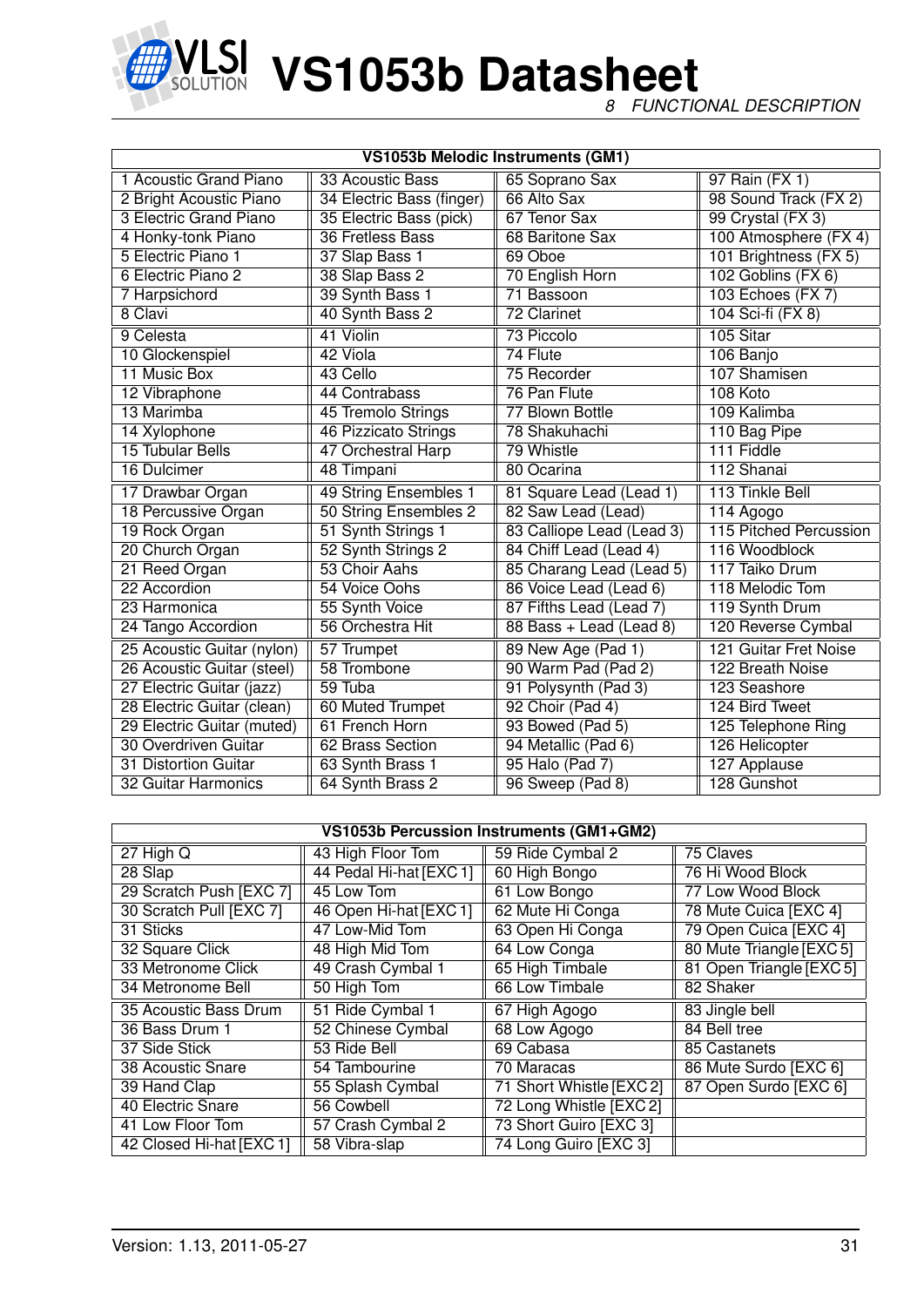

*8 FUNCTIONAL DESCRIPTION*

#### <span id="page-31-0"></span>**8.3 Data Flow of VS1053b**



<span id="page-31-1"></span>Figure 13: Data Flow of VS1053b.

First, depending on the audio data, and provided ADPCM encoding mode is not set, Ogg Vorbis, PCM WAV or IMA ADPCM WAV is received and decoded from the SDI bus.

After decoding, if SCI\_AIADDR is non-zero, application code is executed from the address pointed to by that register. For more details, see Application Notes for VS10XX.

Then data may be sent to the Bass Enhancer and Treble Control depending on the SCI\_BASS register.

Next, headphone processing is performed, if the EarSpeaker spatial processing is active.

After that the data to the Audio FIFO, which holds the data until it is read by the Audio interrupt and fed to the samplerate converter and DACs. The size of the audio FIFO is 2048 stereo  $(2\times16$ -bit) samples, or 8 KiB.

The samplerate converter upsamples all different samplerates to XTALI/2, or 128 times the highest usable samplerate with 18-bit precision. Volume control is performed in the upsampled domain. New volume settings are loaded only when the upsampled signal crosses the zero point (or after a timeout). This zero-crossing detection almost completely removes all audible noise that occurs when volume is suddenly changed.

The samplerate conversion to a common samplerate removes the need for complex PLL-based clocking schemes and allows almost unlimited sample rate accuracy with one fixed input clock frequency. With a 12.288 MHz clock, the DA converter operates at  $128 \times 48$  kHz, i.e. 6.144 MHz, and creates a stereo in-phase analog signal. The oversampled output is low-pass filtered by an on-chip analog filter. This signal is then forwarded to the earphone amplifier.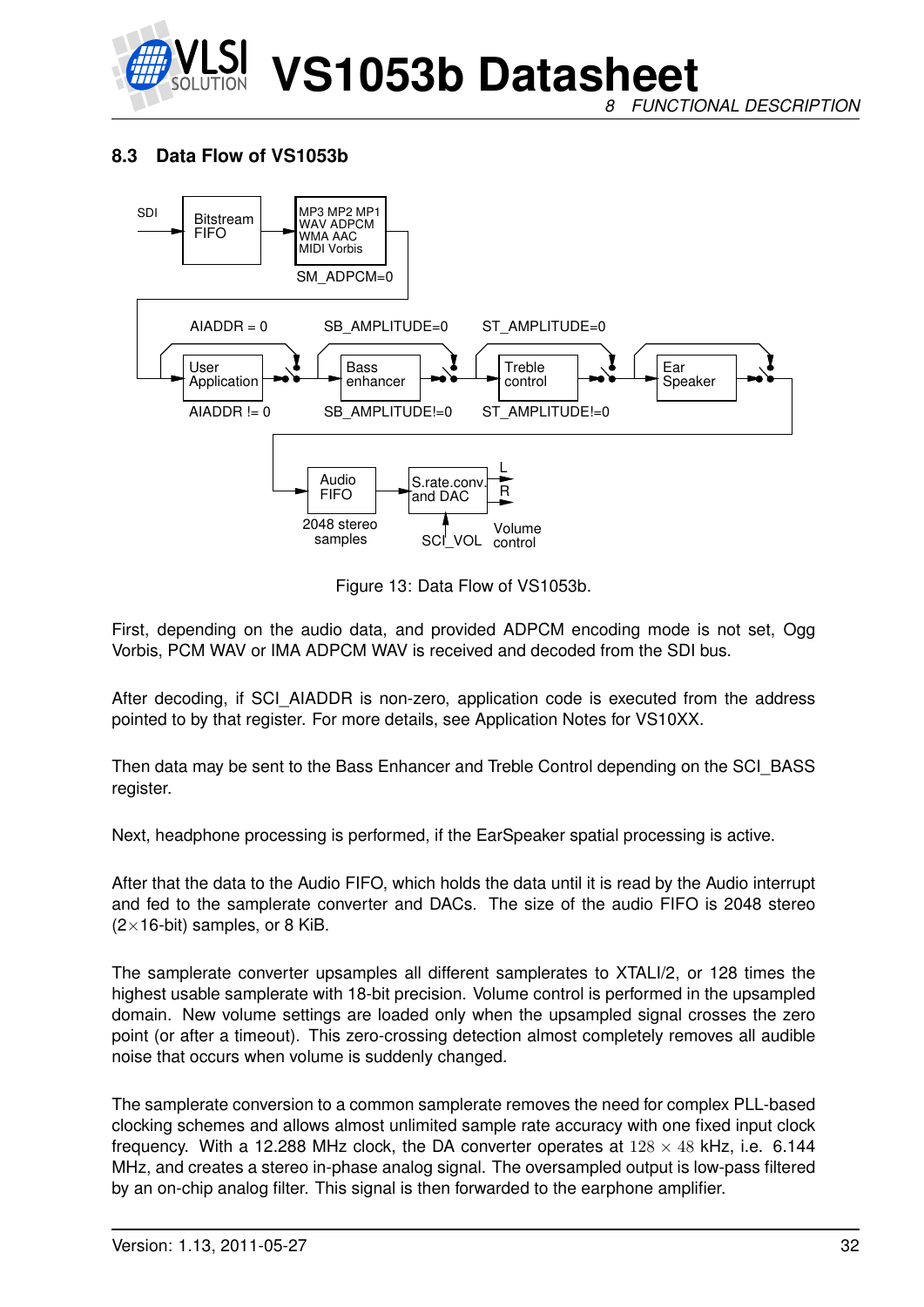**VS1053b Datasheet** *8 FUNCTIONAL DESCRIPTION*

#### <span id="page-32-0"></span>**8.4 EarSpeaker Spatial Processing**

While listening to headphones the sound has a tendency to be localized inside the head. The sound field becomes flat and lacking the sensation of dimensions. This is an unnatural, awkward and sometimes even disturbing situation. This phenomenon is often referred in literature as 'lateralization', meaning 'in-the-head' localization. Long-term listening to lateralized sound may lead to listening fatigue.

All real-life sound sources are external, leaving traces to the acoustic wavefront that arrives to the ear drums. From these traces, the auditory system of the brain is able to judge the distance and angle of each sound source. In loudspeaker listening the sound is external and these traces are available. In headphone listening these traces are missing or ambiguous.

EarSpeaker processes sound to make listening via headphones more like listening to the same music from real loudspeakers or live music. Once EarSpeaker processing is activated, the instruments are moved from inside to the outside of the head, making it easier to separate the different instruments (see figure [14\)](#page-32-1). The listening experience becomes more natural and pleasant, and the stereo image is sharper as the instruments are widely on front of the listener instead of being inside the head.



<span id="page-32-1"></span>Figure 14: EarSpeaker externalized sound sources vs. normal inside-the-head sound

Note that EarSpeaker differs from any common spatial processing effects, such as echo, reverb, or bass boost. EarSpeaker accurately simulates the human auditory model and real listening environment acoustics. Thus is does not change the tonal character of the music by introducing artificial effects.

EarSpeaker processing can be parameterized to a few different modes, each simulating a little different type of acoustical situation, suiting different personal preferences and types of recording. See section [8.7.1](#page-35-0) for how to activate different modes.

- *Off*: Best option when listening through loudspeakers or if the audio to be played contains binaural preprocessing.
- *minimal*: Suited for listening to normal musical scores with headphones, very subtle.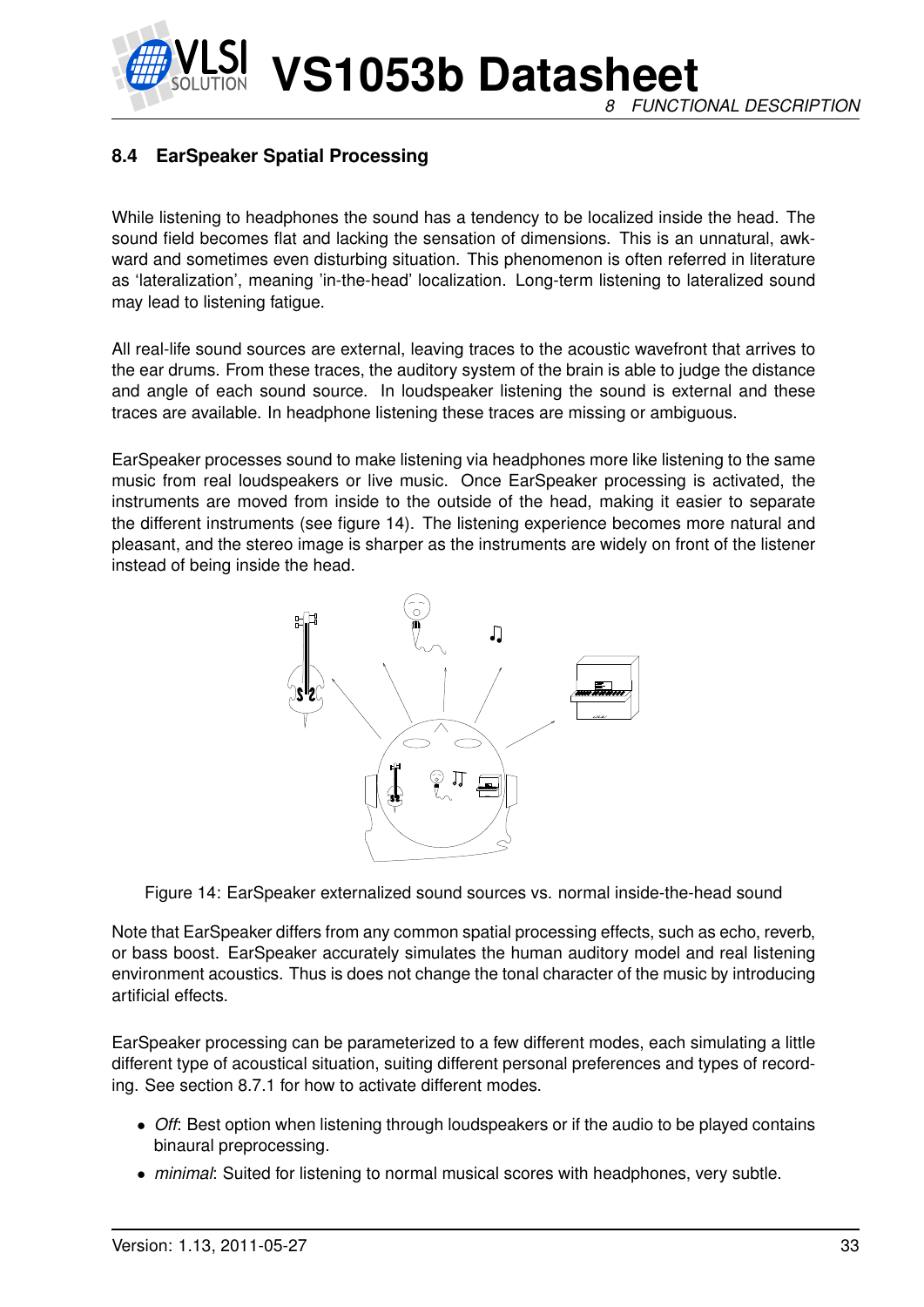

**VS1053b Datasheet** *8 FUNCTIONAL DESCRIPTION*

- *normal*: Suited for listening to normal musical scores with headphones, moves sound source further away than *minimal*.
- *extreme*: Suited for old or 'dry' recordings, or if the audio to be played is artificial, for example generated MIDI.

#### <span id="page-33-0"></span>**8.5 Serial Data Interface (SDI)**

The serial data interface is meant for transferring compressed data for the different decoders of VS1053b.

If the input of the decoder is invalid or it is not received fast enough, analog outputs are automatically muted.

Also several different tests may be activated through SDI as described in Chapter [9.](#page-45-0)

#### <span id="page-33-1"></span>**8.6 Serial Control Interface (SCI)**

The serial control interface is compatible with the SPI bus specification. Data transfers are always 16 bits. VS1053b is controlled by writing and reading the registers of the interface.

The main controls of the serial control interface are:

- control of the operation mode, clock, and builtin effects
- access to status information and header data
- receiving encoded data in recording mode
- uploading and controlling user programs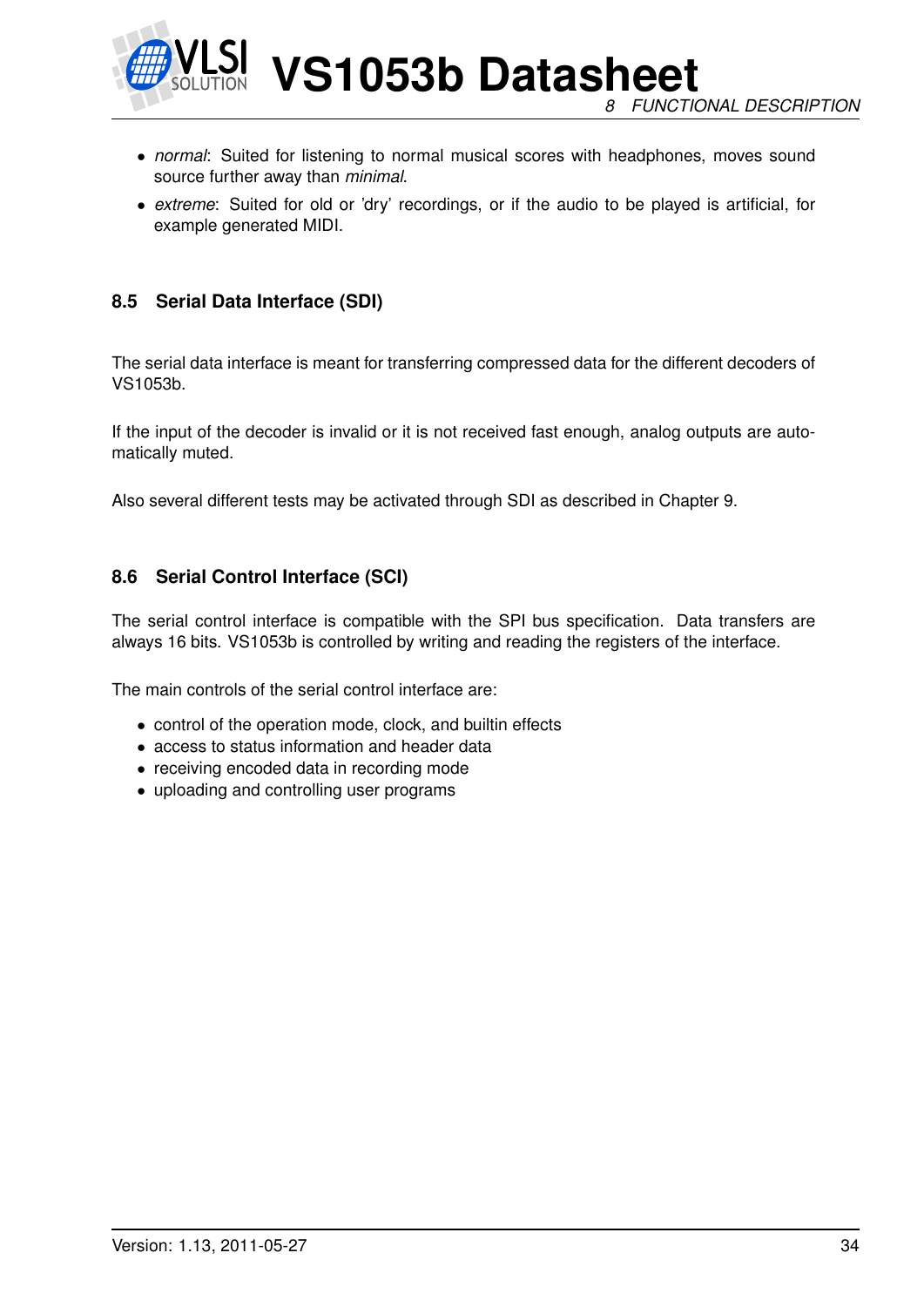

#### <span id="page-34-0"></span>**8.7 SCI Registers**

VS1053b sets DREQ low when it detects an SCI operation (this delay is 16 to 40 CLKI cycles depending on whether an interrupt service routine is active) and restores it when it has processed the operation. The duration depends on the operation. If DREQ is low when an SCI operation is performed, it also stays low after SCI operation processing.

If DREQ is high before a SCI operation, do not start a new SCI/SDI operation before DREQ is high again. If DREQ is low before a SCI operation because the SDI can not accept more data, make certain there is enough time to complete the operation before sending another.

| <b>SCI registers, prefix SCI</b> |             |                     |                        |                    |                                      |  |  |  |  |  |
|----------------------------------|-------------|---------------------|------------------------|--------------------|--------------------------------------|--|--|--|--|--|
| Reg                              | <b>Type</b> | <b>Reset</b>        | Time $^1$              | Abbrev[bits]       | <b>Description</b>                   |  |  |  |  |  |
| 0x0                              | rw          | 0x4800              | $80$ CLKI <sup>4</sup> | <b>MODE</b>        | Mode control                         |  |  |  |  |  |
| 0x1                              | rw          | 0x000C <sup>3</sup> | 80 CLKI                | <b>STATUS</b>      | Status of VS1053b                    |  |  |  |  |  |
| 0x2                              | rw          | 0                   | 80 CLKI                | <b>BASS</b>        | Built-in bass/treble control         |  |  |  |  |  |
| 0x3                              | rw          | 0                   | 1200 $XTALI5$          | <b>CLOCKF</b>      | Clock freq $+$ multiplier            |  |  |  |  |  |
| 0x4                              | rw          | 0                   | <b>100 CLKI</b>        | <b>DECODE TIME</b> | Decode time in seconds               |  |  |  |  |  |
| 0x5                              | rw          | 0                   | 450 CLKI <sup>2</sup>  | <b>AUDATA</b>      | Misc. audio data                     |  |  |  |  |  |
| 0x6                              | rw          | 0                   | <b>100 CLKI</b>        | <b>WRAM</b>        | RAM write/read                       |  |  |  |  |  |
| 0x7                              | rw          | $\overline{0}$      | <b>100 CLKI</b>        | <b>WRAMADDR</b>    | <b>RAM</b><br>address<br>for<br>Base |  |  |  |  |  |
|                                  |             |                     |                        |                    | write/read                           |  |  |  |  |  |
| 0x8                              | r           | 0                   | 80 CLKI                | HDAT0              | Stream header data 0                 |  |  |  |  |  |
| 0x9                              | r           | 0                   | 80 CLKI                | HDAT <sub>1</sub>  | Stream header data 1                 |  |  |  |  |  |
| 0xA                              | rw          | 0                   | 210 CLKI $2$           | <b>AIADDR</b>      | Start address of application         |  |  |  |  |  |
| 0xB                              | rw          | 0                   | 80 CLKI                | <b>VOL</b>         | Volume control                       |  |  |  |  |  |
| 0xC                              | rw          | 0                   | $80$ CLKI <sup>2</sup> | <b>AICTRL0</b>     | Application control register 0       |  |  |  |  |  |
| 0xD                              | rw          | 0                   | $80$ CLKI <sup>2</sup> | AICTRL1            | Application control register 1       |  |  |  |  |  |
| 0xE                              | rw          | $\overline{0}$      | 80 CLKI <sup>2</sup>   | AICTRL2            | Application control register 2       |  |  |  |  |  |
| 0xF                              | rw          | $\overline{0}$      | $80$ CLKI <sup>2</sup> | AICTRL3            | Application control register 3       |  |  |  |  |  |

 $1$  This is the worst-case time that DREQ stays low after writing to this register. The user may choose to skip the DREQ check for those register writes that take less than 100 clock cycles to execute and use a fixed delay instead.

 $2$  In addition, the cycles spent in the user application routine must be counted.

 $3$  Firmware changes the value of this register immediately to 0x48 (analog enabled), and after a short while to 0x40 (analog drivers enabled).

 $4$  When mode register write specifies a software reset the worst-case time is 22000 XTALI cycles.

<sup>5</sup> If the clock multiplier is changed, writing to CLOCKF register may force internal clock to run at  $1.0 \times$  XTALI for a while. Thus it is not a good idea to send SCI or SDI bits while this register update is in progress.

Reads from all SCI registers complete in under 100 CLKI cycles, except a read from AIADDR in 200 cycles. In addition the cycles spent in the user application routine must be counted to the read time of AIADDR, AUDATA, and AICTRL0..3.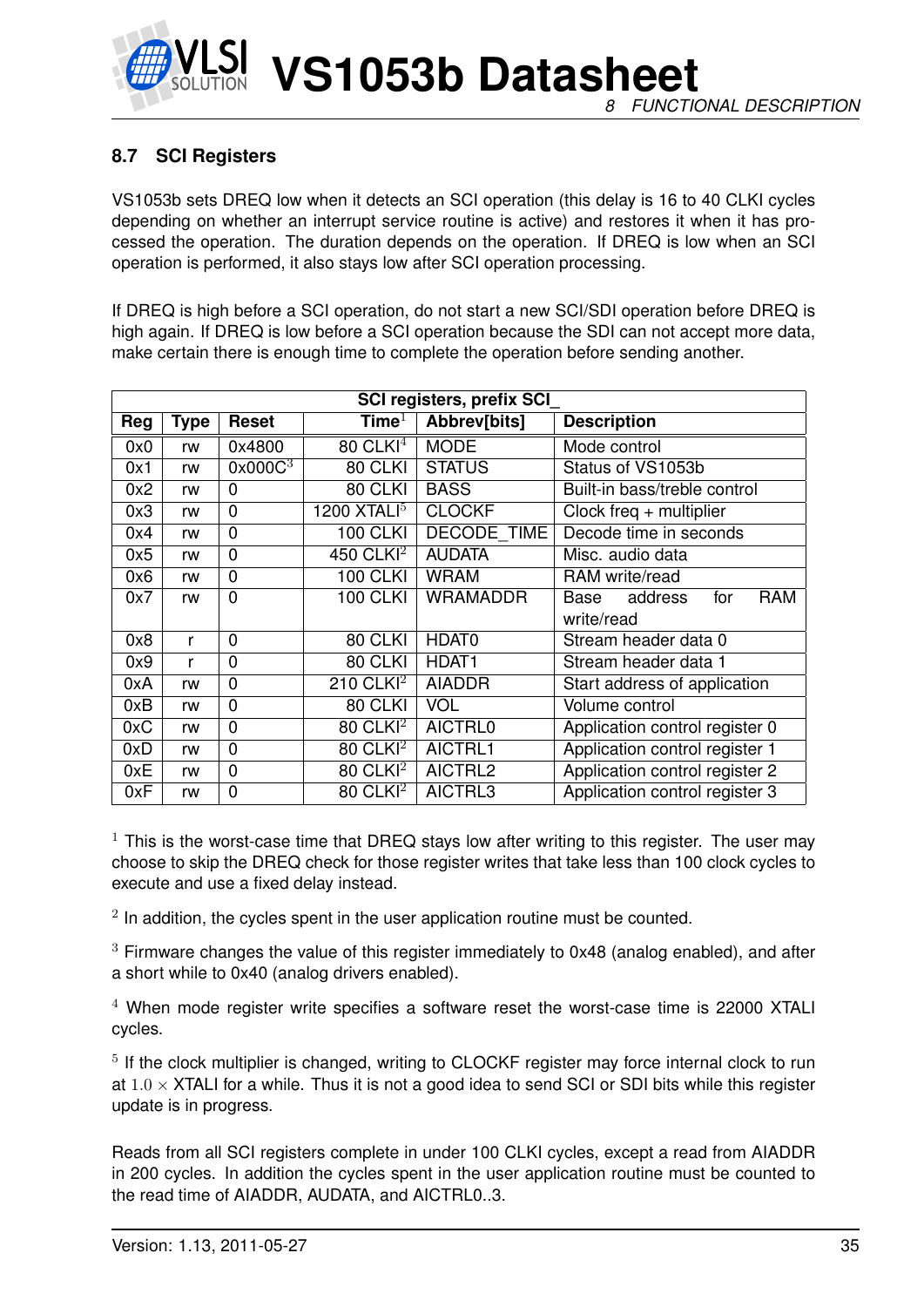

**VS1053b Datasheet** *8 FUNCTIONAL DESCRIPTION*

#### <span id="page-35-0"></span>**8.7.1 SCI\_MODE (RW)**

SCI\_MODE is used to control the operation of VS1053b and defaults to 0x0800 (SM\_SDINEW set).

| <b>Bit</b>      | <b>Name</b>              | <b>Function</b>               | Value          | <b>Description</b>    |
|-----------------|--------------------------|-------------------------------|----------------|-----------------------|
| 0               | <b>SM DIFF</b>           | <b>Differential</b>           | $\overline{0}$ | normal in-phase audio |
|                 |                          |                               | 1              | left channel inverted |
| 1               | SM_LAYER12               | Allow MPEG layers I & II      | $\overline{0}$ | no                    |
|                 |                          |                               | 1              | ves                   |
| $\overline{2}$  | SM RESET                 | Soft reset                    | $\overline{0}$ | no reset              |
|                 |                          |                               | 1              | reset                 |
| $\overline{3}$  | <b>SM CANCEL</b>         | Cancel decoding current file  | 0              | no                    |
|                 |                          |                               | 1              | yes                   |
| 4               | SM_EARSPEAKER_LO         | <b>EarSpeaker low setting</b> | $\overline{0}$ | $\overline{off}$      |
|                 |                          |                               | 1              | active                |
| $\overline{5}$  | SM_TESTS                 | <b>Allow SDI tests</b>        | $\overline{0}$ | not allowed           |
|                 |                          |                               | 1              | allowed               |
| $\overline{6}$  | <b>SM_STREAM</b>         | Stream mode                   | $\overline{0}$ | no                    |
|                 |                          |                               | 1              | yes                   |
| 7               | <b>SM EARSPEAKER HI</b>  | EarSpeaker high setting       | $\overline{0}$ | $\overline{off}$      |
|                 |                          |                               | 1              | active                |
| $\overline{8}$  | <b>SM DACT</b>           | <b>DCLK</b> active edge       | $\overline{0}$ | rising                |
|                 |                          |                               | 1              | falling               |
| 9               | <b>SM SDIORD</b>         | SDI bit order                 | $\overline{0}$ | <b>MSb</b> first      |
|                 |                          |                               | 1              | <b>MSb last</b>       |
| $\overline{10}$ | <b>SM_SDISHARE</b>       | Share SPI chip select         | $\overline{0}$ | no                    |
|                 |                          |                               | 1              | yes                   |
| $\overline{11}$ | <b>SM_SDINEW</b>         | VS1002 native SPI modes       | $\overline{0}$ | no                    |
|                 |                          |                               | 1              | yes                   |
| $\overline{12}$ | <b>SM ADPCM</b>          | PCM/ADPCM recording active    | $\overline{0}$ | no                    |
|                 |                          |                               | 1              | yes                   |
| $\overline{13}$ | $\overline{\phantom{a}}$ | $\overline{\phantom{a}}$      | $\overline{0}$ | right                 |
|                 |                          |                               | 1              | wrong                 |
| $\overline{14}$ | SM_LINE1                 | MIC / LINE1 selector          | $\overline{0}$ | <b>MICP</b>           |
|                 |                          |                               | 1              | LINE1                 |
| $\overline{15}$ | <b>SM CLK RANGE</b>      | Input clock range             | $\overline{0}$ | 1213 MHz              |
|                 |                          |                               | 1              | 24.26 MHz             |

When SM DIFF is set, the player inverts the left channel output. For a stereo input this creates virtual surround, and for a mono input this creates a differential left/right signal.

SM\_LAYER12 enables MPEG 1.0 and 2.0 layer I and II decoding in addition to layer III. **If you enable Layer I and Layer II decoding, you are liable for any patent issues that may arise.** Joint licensing of MPEG 1.0 / 2.0 Layer III does not cover all patents pertaining to layers I and II.

Software reset is initiated by setting SM\_RESET to 1. This bit is cleared automatically.

If you want to stop decoding a in the middle, set SM\_CANCEL, and continue sending data honouring DREQ. When SM\_CANCEL is detected by a codec, it will stop decoding and return to the main loop. The stream buffer content is discarded and the SM\_CANCEL bit cleared. SCI\_HDAT1 will also be cleared. See Chapter [9.5.2](#page-47-1) for details.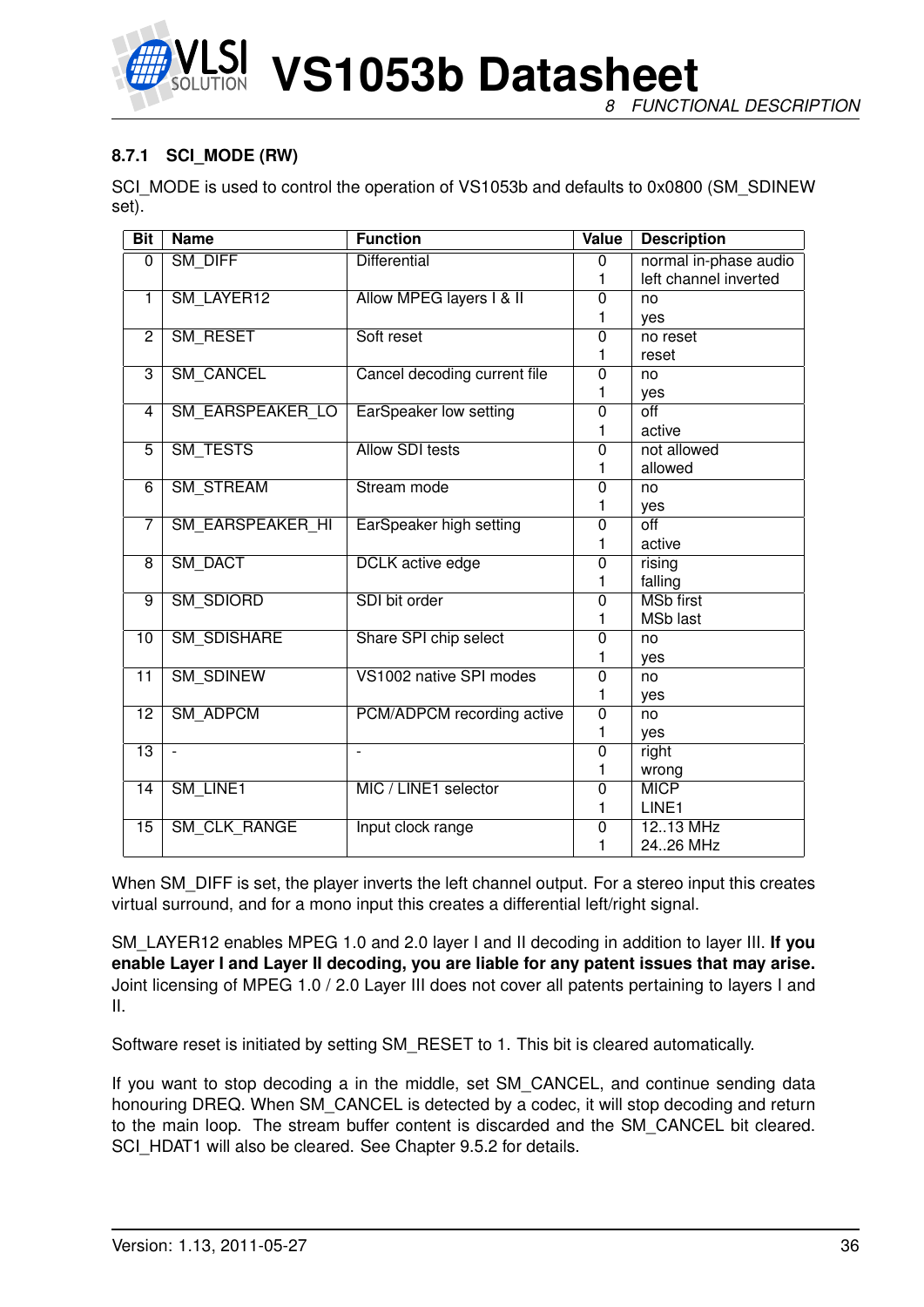

Bits SM\_EARSPEAKER\_LO and SM\_EARSPEAKER\_HI control the EarSpeaker spatial processing. If both are 0, the processing is not active. Other combinations activate the processing and select 3 different effect levels: LO = 1, HI = 0 selects *minimal*, LO = 0, HI = 1 selects *normal*, and LO = 1, HI = 1 selects *extreme*. EarSpeaker takes approximately 12 MIPS at 44.1 kHz samplerate.

If SM TESTS is set, SDI tests are allowed. For more details on SDI tests, look at Chapter [9.12.](#page-62-0)

SM\_STREAM activates VS1053b's stream mode. In this mode, data should be sent with as even intervals as possible and preferable in blocks of less than 512 bytes, and VS1053b makes every attempt to keep its input buffer half full by changing its playback speed upto 5%. For best quality sound, the average speed error should be within 0.5%, the bitrate should not exceed 160 kbit/s and VBR should not be used. For details, see Application Notes for VS10XX. This mode only works with MP3 and WAV files.

SM\_DACT defines the active edge of data clock for SDI. When '0', data is read at the rising edge, when '1', data is read at the falling edge.

When SM\_SDIORD is clear, bytes on SDI are sent MSb first. By setting SM\_SDIORD, the user may reverse the bit order for SDI, i.e. bit 0 is received first and bit 7 last. Bytes are, however, still sent in the default order. This register bit has no effect on the SCI bus.

Setting SM\_SDISHARE makes SCI and SDI share the same chip select, as explained in Chapter [7.2,](#page-14-0) if also SM\_SDINEW is set.

Setting SM\_SDINEW will activate VS1002 native serial modes as described in Chapters [7.2.1](#page-14-1) and [7.4.2.](#page-16-0) Note, that this bit is set as a default when VS1053b is started up.

By activating SM\_ADPCM and SM\_RESET at the same time, the user will activate IMA ADPCM recording mode (see section [9.8\)](#page-50-0).

SM\_LINE\_IN is used to select the left-channel input for ADPCM recording. If '0', differential microphone input pins MICP and MICN are used; if '1', line-level MICP/LINEIN1 pin is used.

SM\_CLK\_RANGE activates a clock divider in the XTAL input. When SM\_CLK\_RANGE is set, the clock is divided by 2 at the input. From the chip's point of view e.g. 24 MHz becomes 12 MHz. SM\_CLK\_RANGE should be set as soon as possible after a chip reset.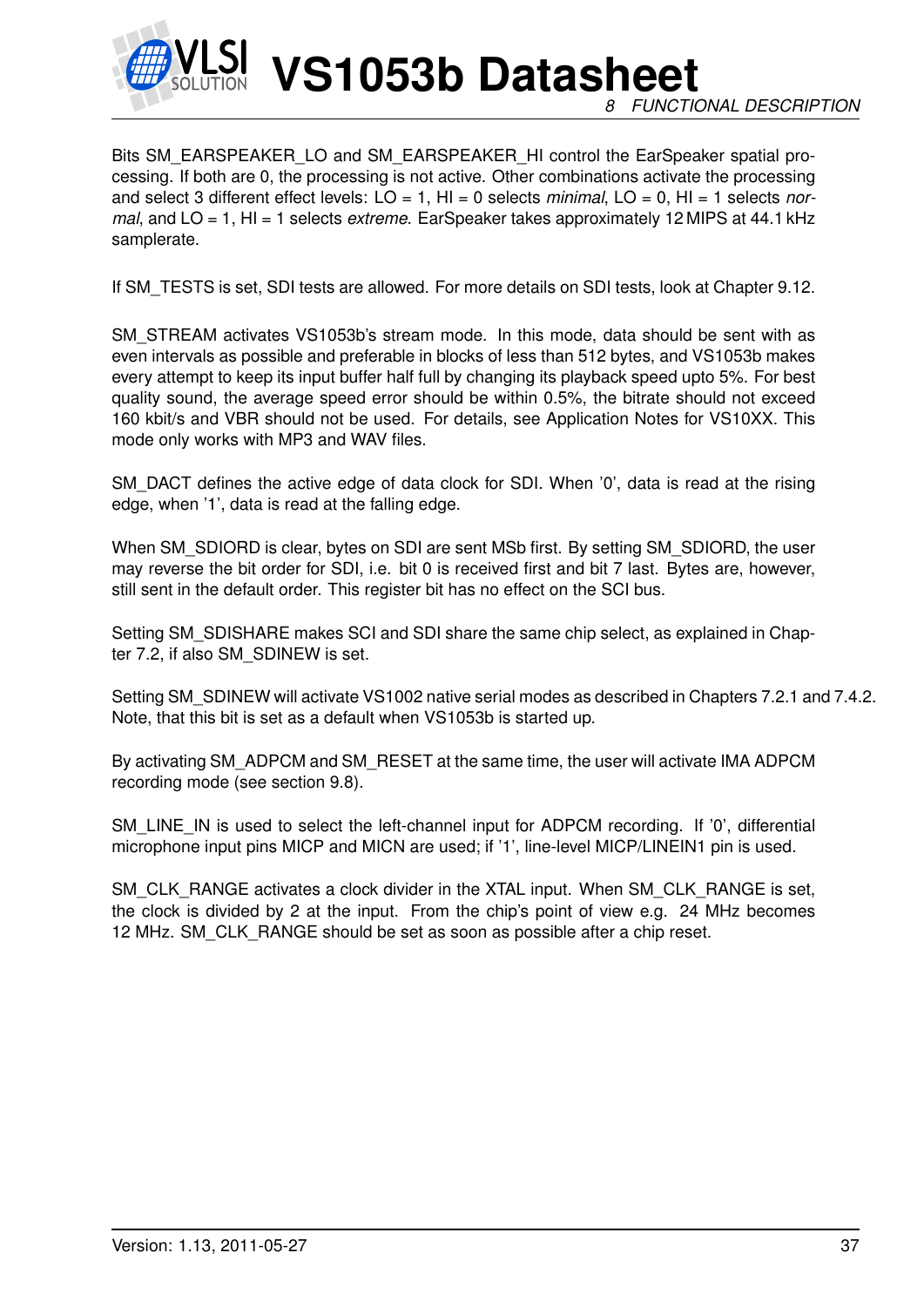

# **8.7.2 SCI\_STATUS (RW)**

SCI\_STATUS contains information on the current status of VS1053b. It also controls some low-level things that the user does not usually have to care about.

| <b>Name</b>             | <b>Bits</b>                            | <b>Description</b>                                        |
|-------------------------|----------------------------------------|-----------------------------------------------------------|
| SS DO NOT JUMP          | 15                                     | Header in decode, do not fast forward/rewind              |
| <b>SS SWING</b>         | 14:12                                  | Set swing to $+0$ dB, $+0.5$ dB, , or $+3.5$ dB           |
| <b>SS VCM OVERLOAD</b>  | GBUF overload indicator '1' = overload |                                                           |
| <b>SS VCM DISABLE</b>   | 10                                     | GBUF overload detection '1' = disable                     |
|                         | 9:8                                    | reserved                                                  |
| SS VER                  | 7:4                                    | Version                                                   |
| <b>SS APDOWN2</b>       | 3                                      | Analog driver powerdown                                   |
| <b>SS APDOWN1</b>       | $\mathbf{2}^{\circ}$                   | Analog internal powerdown                                 |
| <b>SS AD CLOCK</b>      |                                        | AD clock select, $0' = 6 MHz$ , $1' = 3 MHz$              |
| <b>SS REFERENCE SEL</b> | 0                                      | Reference voltage selection, $0' = 1.23$ V, $1' = 1.65$ V |

SS\_DO\_NOT\_JUMP is set when a WAV, Ogg Vorbis, WMA, MP4, or AAC-ADIF header is being decoded and jumping to another location in the file is not allowed. If you use soft reset or cancel, clear this bit yourself or it can be accidentally left set.

If AVDD is at least 3.3 V, SS\_REFERENCE\_SEL can be set to select 1.65 V reference voltage to increase the analog output swing.

SS\_AD\_CLOCK can be set to divide the AD modulator frequency by 2 if XTALI/2 is too much.

SS\_VER is 0 for VS1001, 1 for VS1011, 2 for VS1002, 3 for VS1003, 4 for VS1053 and VS8053, 5 for VS1033, 7 for VS1103aand 6 for VS1063. ˘

SS\_APDOWN2 controls analog driver powerdown. SS\_APDOWN1 controls internal analog powerdown. These bit are meant to be used by the system firmware only.

If the user wants to powerdown VS1053b with a minimum power-off transient, set SCI\_VOL to 0xffff, then wait for at least a few milliseconds before activating reset.

VS1053b contains GBUF protection circuit which disconnects the GBUF driver when too much current is drawn, indicating a short-circuit to ground. SS\_VCM\_OVERLOAD is high while the overload is detected. SS\_VCM\_DISABLE can be set to disable the protection feature.

SS\_SWING allows you to go above the 0 dB volume setting. Value 0 is normal mode, 1 gives +0.5 dB, and 2 gives +1.0 dB. Settings from 3 to 7 cause the DAC modulator to be overdriven and should not be used. You can use SS\_SWING with I2S to control the amount of headroom.

**Note:** Due to a firmware bug in the VS1053b volume calculation routine clears SS\_AD\_CLOCK and SS\_REFERENCE\_SEL bits. Write to SCI\_STATUS or SCI\_VOLUME, and sample rate change (if bass enhancer or treble control are active) causes the volume calculation routine to be called. See the *VS1053b Patches w/ FLAC Decoder* plugin for a workaround: *http://www.vlsi.fi/en/support/software/vs10xxplugins.html*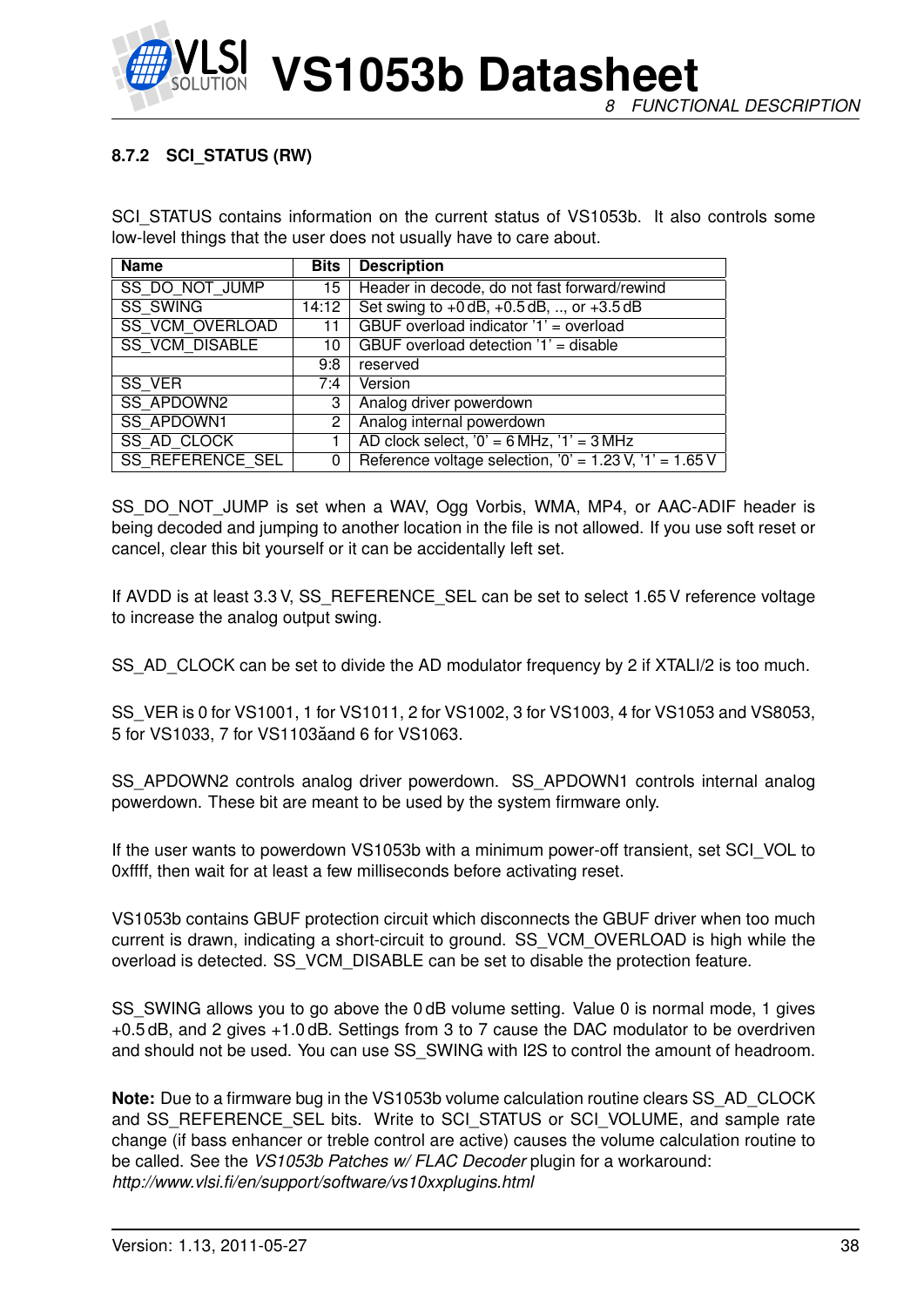

# **8.7.3 SCI\_BASS (RW)**

| <b>Name</b>         | Bits  | <b>Description</b>                              |
|---------------------|-------|-------------------------------------------------|
| ST AMPLITUDE        | 15:12 | Treble Control in 1.5 dB steps $(-87, 0 = off)$ |
| ST FREQLIMIT        | 11:8  | Lower limit frequency in 1000 Hz steps (115)    |
| <b>SB AMPLITUDE</b> | 7:4   | Bass Enhancement in 1 dB steps $(015, 0 = off)$ |
| SB FREQLIMIT        | 3:0   | Lower limit frequency in 10 Hz steps (215)      |

The Bass Enhancer VSBE is a powerful bass boosting DSP algorithm, which tries to take the most out of the users earphones without causing clipping.

VSBE is activated when SB\_AMPLITUDE is non-zero. SB\_AMPLITUDE should be set to the user's preferences, and SB\_FREQLIMIT to roughly 1.5 times the lowest frequency the user's audio system can reproduce. For example setting SCI BASS to 0x00f6 will have 15 dB enhancement below 60 Hz.

Note: Because VSBE tries to avoid clipping, it gives the best bass boost with dynamical music material, or when the playback volume is not set to maximum. It also does not create bass: the source material must have some bass to begin with.

Treble Control VSTC is activated when ST\_AMPLITUDE is non-zero. For example setting SCI\_BASS to 0x7a00 will have 10.5 dB treble enhancement at and above 10 kHz.

Bass Enhancer uses about 2.1 MIPS and Treble Control 1.2 MIPS at 44100 Hz samplerate. Both can be on simultaneously.

In VS1053b bass and treble initialization and volume change is delayed until the next batch of samples are sent to the audio FIFO. Thus, unlike with earlier VS10XX chips, audio interrupts can no longer be missed when SCI\_BASS or SCI\_VOL is written to.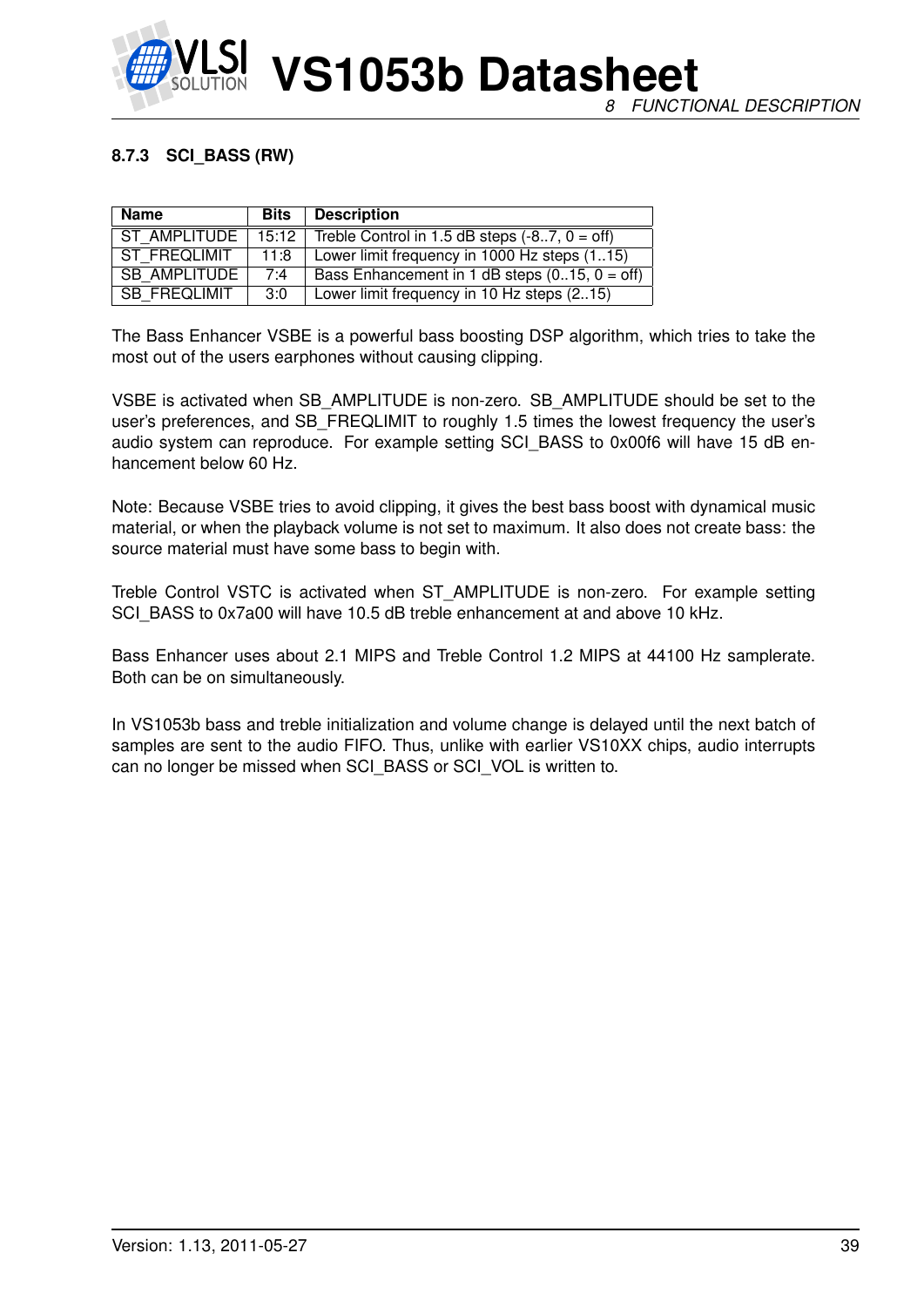

# <span id="page-39-0"></span>**8.7.4 SCI\_CLOCKF (RW)**

The operation of SCI\_CLOCKF has changed slightly in VS1053b compared to VS1003 and VS1033. Multiplier  $1.5\times$  and addition  $0.5\times$  have been removed to allow higher clocks to be configured.

| <b>SCI CLOCKF bits</b> |       |                             |  |  |  |  |  |  |  |
|------------------------|-------|-----------------------------|--|--|--|--|--|--|--|
| <b>Name</b>            | Bits  | <b>Description</b>          |  |  |  |  |  |  |  |
| <b>SC MULT</b>         | 15:13 | Clock multiplier            |  |  |  |  |  |  |  |
| SC ADD                 | 12:11 | Allowed multiplier addition |  |  |  |  |  |  |  |
| SC FREQ                |       | 10: 0   Clock frequency     |  |  |  |  |  |  |  |

SC MULT activates the built-in clock multiplier. This will multiply XTALI to create a higher CLKI. When the multiplier is changed by more than  $0.5\times$ , the chip runs at  $1.0\times$  clock for a few hundres clock cycles. The values are as follows:

| <b>SC MULT</b> | <b>MASK</b> | <b>CLKI</b>                            |
|----------------|-------------|----------------------------------------|
| 0              | 0x0000      | <b>XTALI</b>                           |
| 1              | 0x2000      | <b>XTALI</b> $\times$ 2.0              |
| 2              | 0x4000      | <b>XTALI</b> $\times$ 2.5              |
| 3              | 0x6000      | $XTALI \times 3.0$                     |
| 4              | 0x8000      | XTALI $\times$ 3.5                     |
| 5              | 0xa000      | $\overline{\text{XTAL}}$ l $\times4.0$ |
| 6              | 0xc000      | <b>XTALI</b> $\times$ 4.5              |
| 7              | 0xe000      | $XTALI \times 5.0$                     |

SC\_ADD tells how much the decoder firmware is allowed to add to the multiplier specified by SC\_MULT if more cycles are temporarily needed to decode a WMA or AAC stream. The values are:

| SC ADD        | MASK   | <b>Multiplier addition</b> |
|---------------|--------|----------------------------|
|               | 0x0000 | No modification is allowed |
|               | 0x0800 | $1.0\times$                |
| $\mathcal{P}$ | 0x1000 | $1.5\times$                |
| ્ર            | 0x1800 | $2.0\times$                |

SC FREQ is used to tell if the input clock XTALI is running at something else than 12.288 MHz. XTALI is set in 4 kHz steps. The formula for calculating the correct value for this register is  $\frac{XTALI-8000000}{4000}$  (XTALI is in Hz).

Note: The default value 0 is assumed to mean XTALI=12.288 MHz.

Note: because maximum samplerate is  $\frac{XTALI}{256}$ , all samplerates are not available if XTALI  $<$ 12.288 MHz.

Note: Automatic clock change can only happen when decoding WMA and AAC files. Automatic clock change is done one  $0.5\times$  at a time. This does not cause a drop to  $1.0\times$  clock and you can use the same SCI and SDI clock throughout the file.

Example: If SCI CLOCKF is 0x8BE8, SC MULT = 4, SC ADD = 1 and SC FREQ =  $0x3E8 = 1000$ .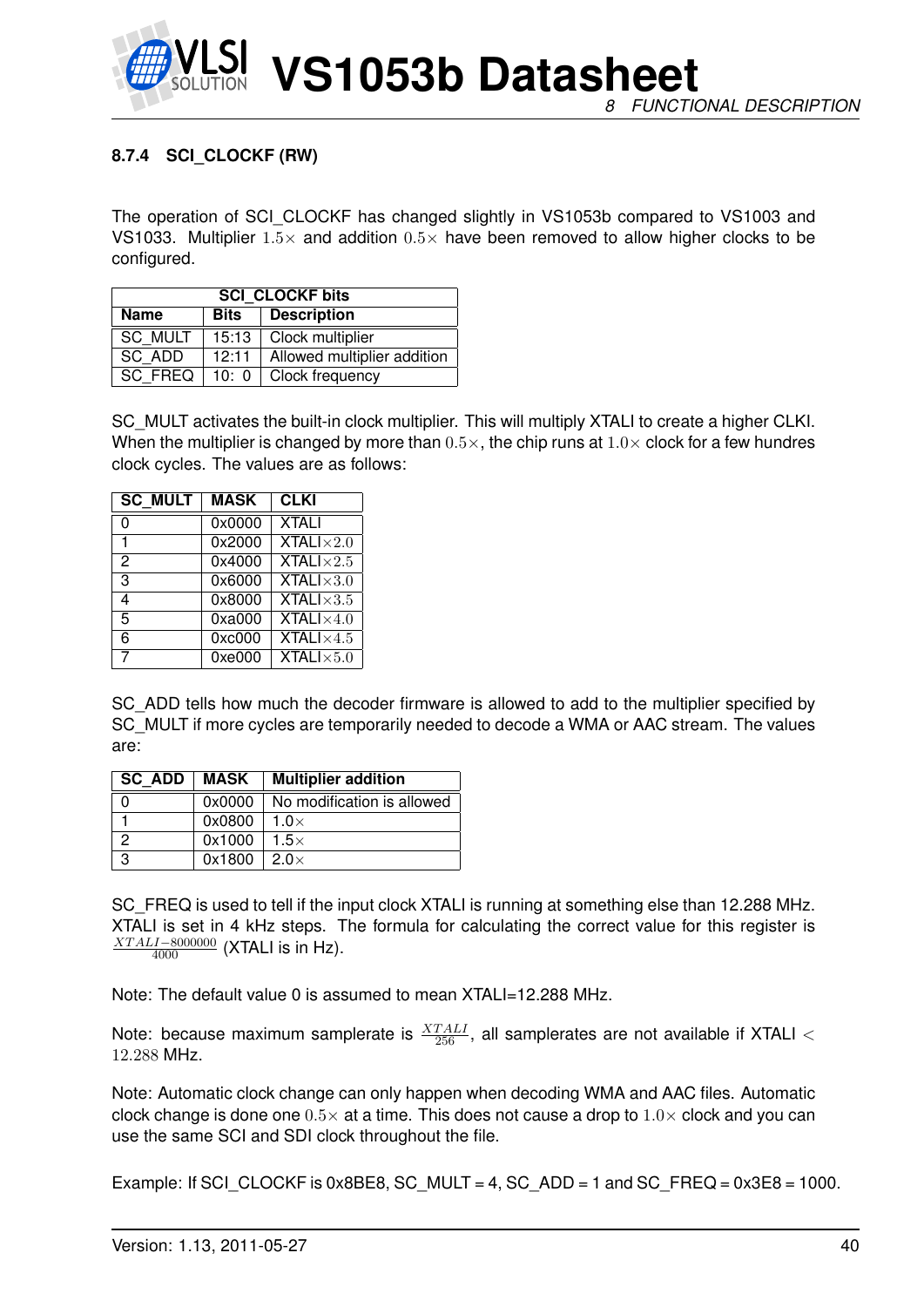

**VS1053b Datasheet** *8 FUNCTIONAL DESCRIPTION*

This means that XTALI =  $1000 \times 4000 + 8000000 = 12$  MHz. The clock multiplier is set to  $3.5\times$ XTALI = 42 MHz, and the maximum allowed multiplier that the firmware may automatically choose to use is  $(3.5 + 1.0) \times$ XTALI = 54 MHz.

# **8.7.5 SCI\_DECODE\_TIME (RW)**

When decoding correct data, current decoded time is shown in this register in full seconds.

The user may change the value of this register. In that case the new value should be written twice to make absolutely certain that the change is not overwritten by the firmware. A write to SCI\_DECODE\_TIME also resets the byteRate calculation.

SCI\_DECODE\_TIME is reset at every hardware and software reset. It is no longer cleared when decoding of a file ends to allow the decode time to proceed automatically with looped files and with seamless playback of multiple files.

With fast playback (see the playSpeed extra parameter) the decode time also counts faster.

Some codecs (WMA and Ogg Vorbis) can also indicate the absolute play position, see the positionMsec extra parameter in section [9.11.](#page-57-0)

### **8.7.6 SCI\_AUDATA (RW)**

When decoding correct data, the current samplerate and number of channels can be found in bits 15:1 and 0 of SCI\_AUDATA, respectively. Bits 15:1 contain the samplerate divided by two, and bit 0 is 0 for mono data and 1 for stereo. Writing to SCI\_AUDATA will change the samplerate directly.

Example: 44100 Hz stereo data reads as 0xAC45 (44101). Example: 11025 Hz mono data reads as 0x2B10 (11024). Example: Writing 0xAC80 sets samplerate to 44160 Hz, stereo mode does not change.

To reduce digital power consumption when idle, you can write a low samplerate to SCI\_AUDATA.

Note: Ogg Vorbis decoding overrides AUDATA change. If you want to fine-tune samplerate in streaming applications with Ogg Vorbis, use SCI\_CLOCKF to control the playback rate instead of AUDATA.

# **8.7.7 SCI\_WRAM (RW)**

SCI\_WRAM is used to upload application programs and data to instruction and data RAMs. The start address must be initialized by writing to SCI\_WRAMADDR prior to the first write/read of SCI\_WRAM. As 16 bits of data can be transferred with one SCI\_WRAM write/read, and the instruction word is 32 bits long, two consecutive writes/reads are needed for each instruction word. The byte order is big-endian (i.e. most significant words first). After each full-word write/read, the internal pointer is autoincremented.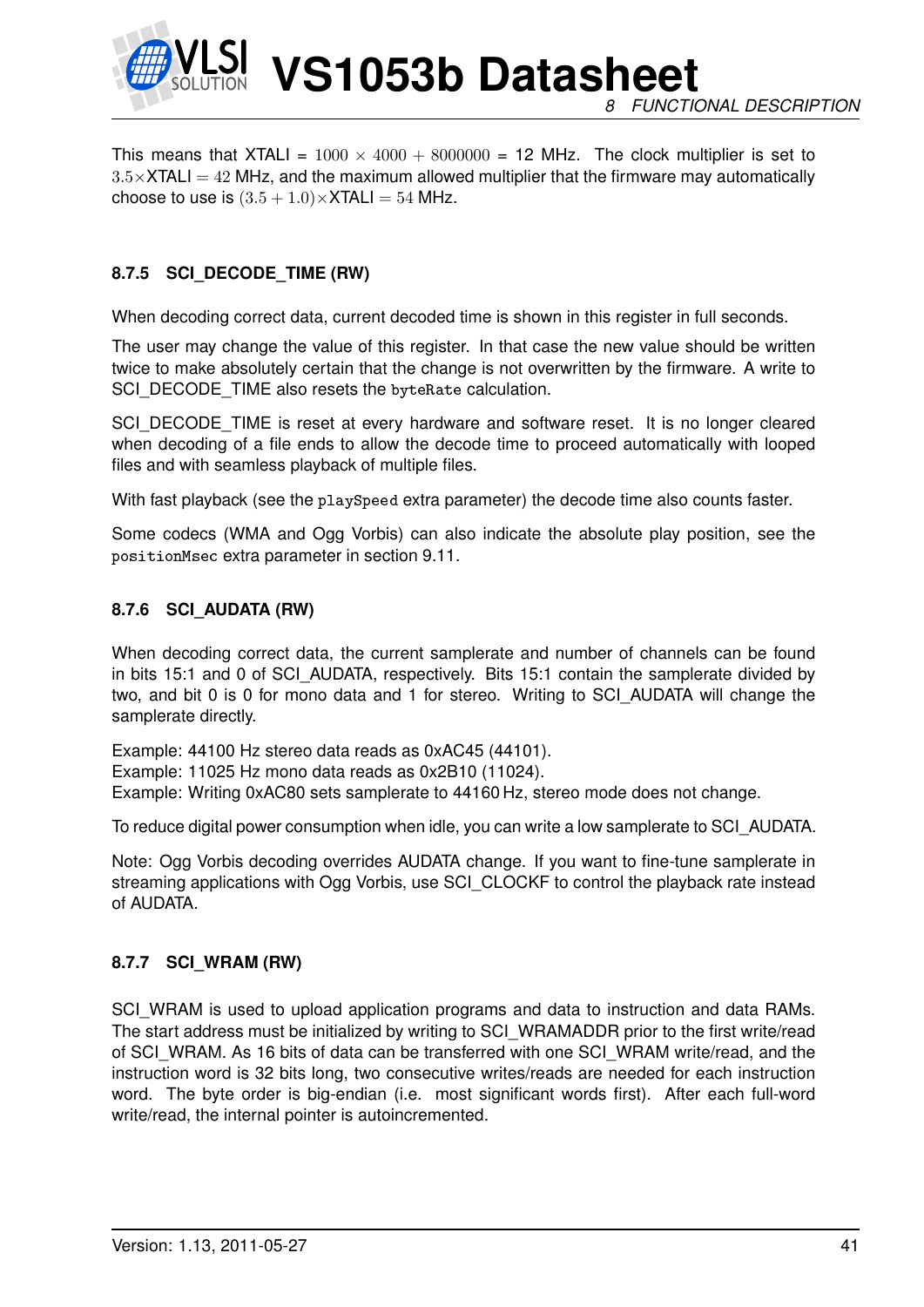### **8.7.8 SCI\_WRAMADDR (W)**

SCI\_WRAMADDR is used to set the program address for following SCI\_WRAM writes/reads. Use an address offset from the following table to access X, Y, I or peripheral memory.

| <b>WRAMADDR</b> | Dest. addr.                         | Bits/       | <b>Description</b>      |
|-----------------|-------------------------------------|-------------|-------------------------|
| Start End       | Start End                           | <b>Word</b> |                         |
| 0x18000x18XX    | 0x18000x18XX                        | -16         | X data RAM              |
| 0x58000x58XX    | _0x18000x18XX                       | -16         | Y data RAM              |
| 0x80400x84FF    | 0x00400x04FF                        | -32         | <b>Instruction RAM</b>  |
|                 | $0x$ C0000xFFFF   0xC0000xFFFF   16 |             | $\mathsf{I}/\mathsf{O}$ |

Only user areas in X, Y, and instruction memory are listed above. Other areas can be accessed, but should not be written to unless otherwise specified.

# **8.7.9 SCI\_HDAT0 and SCI\_HDAT1 (R)**

For WAV files, SCI\_HDAT1 contains 0x7665 ("ve"). SCI\_HDAT0 contains the data rate measured in bytes per second for all supported RIFF WAVE formats: mono and stereo 8-bit or 16-bit PCM, mono and stereo IMA ADPCM. To get the bitrate of the file, multiply the value by 8.

For AAC ADTS streams, SCI\_HDAT1 contains 0x4154 ("AT"). For AAC ADIF files, SCI\_HDAT1 contains 0x4144 ("AD"). For AAC .mp4 / .m4a files, SCI\_HDAT1 contains 0x4D34 ("M4"). SCI\_HDAT0 contains the average data rate in bytes per second. To get the bitrate of the file, multiply the value by 8.

For WMA files, SCI\_HDAT1 contains 0x574D ("WM") and SCI\_HDAT0 contains the data rate measured in bytes per second. To get the bitrate of the file, multiply the value by 8.

For MIDI files, SCI\_HDAT1 contains 0x4D54 ("MT") and SCI\_HDAT0 contains the average data rate in bytes per second. To get the bitrate of the file, multiply the value by 8.

For Ogg Vorbis files, SCI\_HDAT1 contains 0x4F67 "Og". SCI\_HDAT0 contains the average data rate in bytes per second. To get the bitrate of the file, multiply the value by 8.

For MP3 files, SCI\_HDAT1 is between 0xFFE0 and 0xFFFF. SCI\_HDAT1 / 0 contain the following: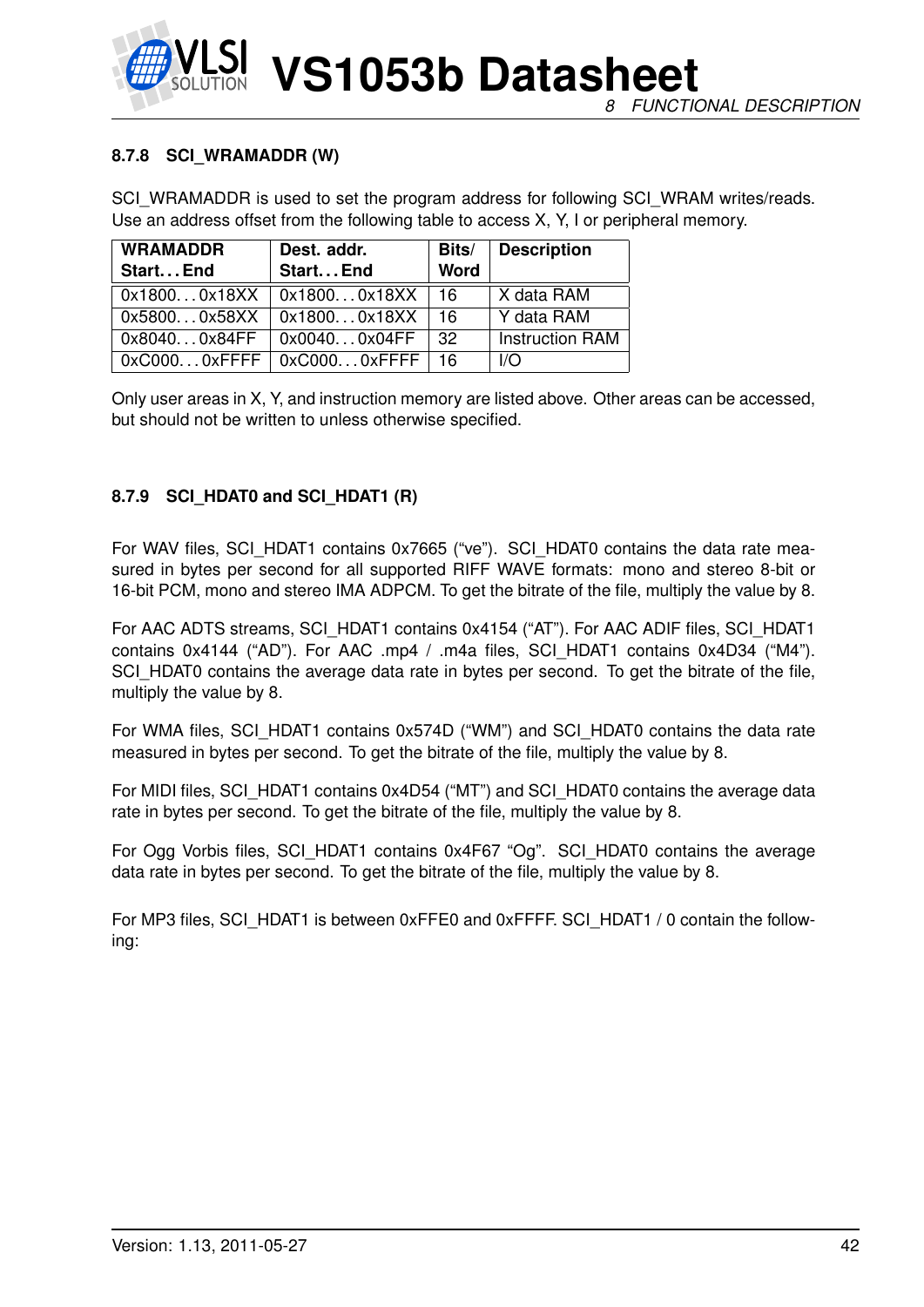

**NET VS1053b Datasheet** 

*8 FUNCTIONAL DESCRIPTION*

| <b>Bit</b>        | <b>Function</b> | <b>Value</b>            | <b>Explanation</b>             |
|-------------------|-----------------|-------------------------|--------------------------------|
| HDAT1[15:5]       | syncword        | 2047                    | stream valid                   |
| <b>HDAT1[4:3]</b> | ID              | $\overline{3}$          | ISO 11172-3 MPG 1.0            |
|                   |                 | $\overline{c}$          | ISO 13818-3 MPG 2.0 (1/2-rate) |
|                   |                 | 1                       | MPG 2.5 (1/4-rate)             |
|                   |                 | 0                       | MPG 2.5 (1/4-rate)             |
| <b>HDAT1[2:1]</b> | layer           | 3                       |                                |
|                   |                 | $\overline{2}$          | $\mathbf{I}$                   |
|                   |                 | $\mathbf{1}$            | Ш                              |
|                   |                 | 0                       | reserved                       |
| <b>HDAT1[0]</b>   | protect bit     | $\overline{\mathbf{1}}$ | No CRC                         |
|                   |                 | 0                       | <b>CRC</b> protected           |
| HDAT0[15:12]      | bitrate         |                         | see bitrate table              |
| HDAT0[11:10]      | samplerate      | $\overline{3}$          | reserved                       |
|                   |                 | 2                       | 32/16/ 8 kHz                   |
|                   |                 | 1                       | 48/24/12 kHz                   |
|                   |                 | 0                       | 44/22/11 kHz                   |
| HDAT0[9]          | pad bit         | 1                       | additional slot                |
|                   |                 | 0                       | normal frame                   |
| HDAT0[8]          | private bit     |                         | not defined                    |
| HDAT0[7:6]        | mode            | 3                       | mono                           |
|                   |                 | $\overline{c}$          | dual channel                   |
|                   |                 | $\mathbf{1}$            | joint stereo                   |
|                   |                 | 0                       | stereo                         |
| HDAT0[5:4]        | extension       |                         | see ISO 11172-3                |
| HDAT0[3]          | copyright       | 1                       | copyrighted                    |
|                   |                 | 0                       | free                           |
| HDAT0[2]          | original        | $\overline{1}$          | original                       |
|                   |                 | 0                       | copy                           |
| HDAT0[1:0]        | emphasis        | $\overline{3}$          | CCITT J.17                     |
|                   |                 | $\overline{2}$          | reserved                       |
|                   |                 | 1                       | 50/15 microsec                 |
|                   |                 | 0                       | none                           |

When read, SCI\_HDAT0 and SCI\_HDAT1 contain header information that is extracted from MP3 stream currently being decoded. After reset both registers are cleared, indicating no data has been found yet.

The "samplerate" field in SCI\_HDAT0 is interpreted according to the following table:

| "samplerate" | $ID=3$ | $ID=2$                   | $ID=0.1$ |
|--------------|--------|--------------------------|----------|
| з            |        | $\overline{\phantom{0}}$ |          |
| 2            | 32000  | 16000                    | 8000     |
|              | 48000  | 24000                    | 12000    |
| o            | 44100  | 22050                    | 11025    |

The "bitrate" field in HDAT0 is read according to the following table. Notice that for variable bitrate stream the value changes constantly.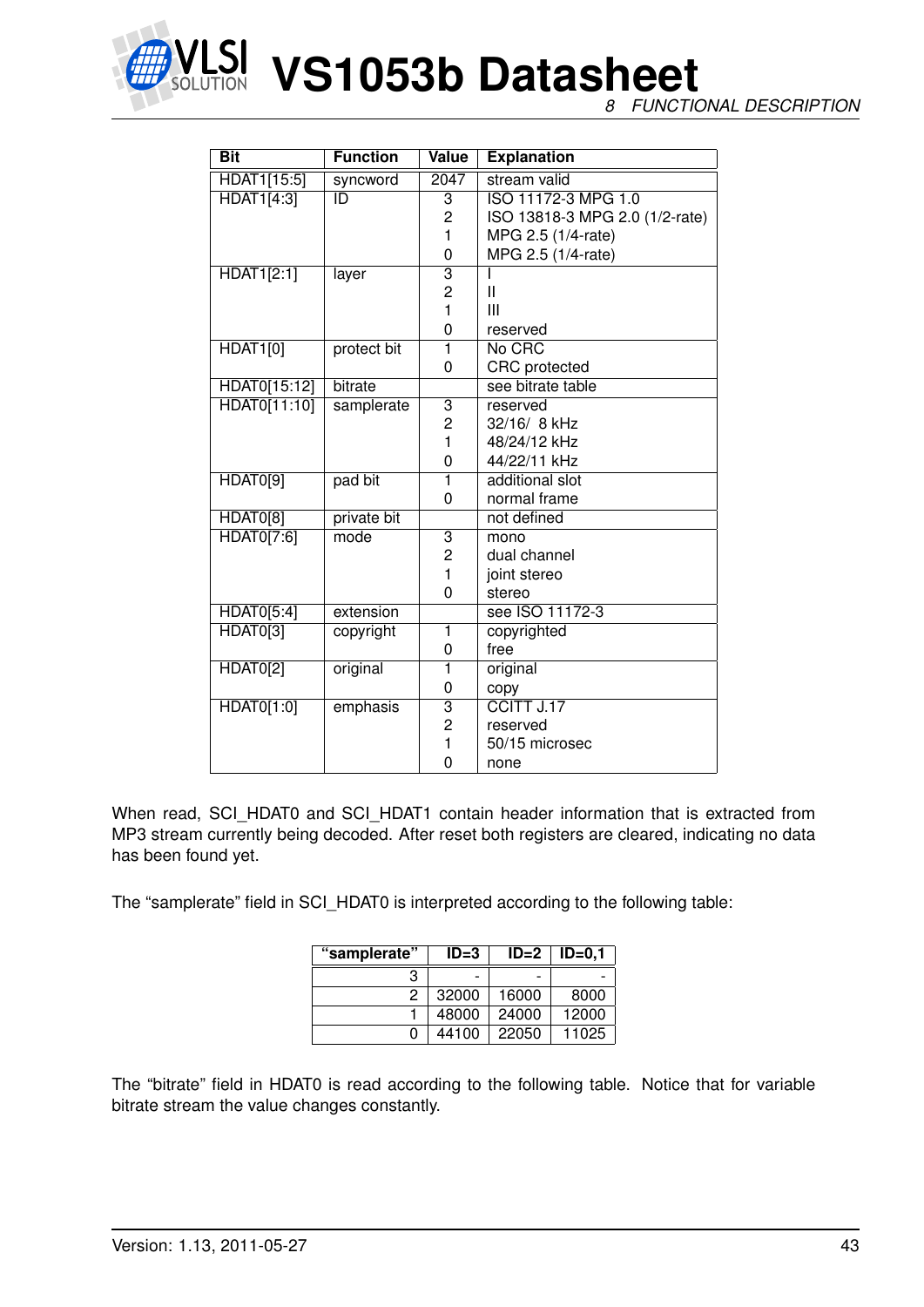

*8 FUNCTIONAL DESCRIPTION*

|                | Layer I   |                          |           | Layer II   | <b>Layer III</b> |                  |  |
|----------------|-----------|--------------------------|-----------|------------|------------------|------------------|--|
| "bitrate"      | $ID = 3$  | $ID=0,1,2$               | $ID=3$    | $ID=0,1,2$ | $ID = 3$         | $ID=0,1,2$       |  |
|                |           | kbit/s                   |           | kbit/s     | kbit/s           |                  |  |
| 15             | forbidden | forbidden                | forbidden | forbidden  | forbidden        | forbidden        |  |
| 14             | 448       | 256                      | 384       | 160        | 320              | 160              |  |
| 13             | 416       | 224                      | 320       | 144        | 256              | 144              |  |
| 12             | 384       | 192                      | 256       | 128        | 224              | 128              |  |
| 11             | 352       | 176                      | 224       | 112        | 192              | $\overline{112}$ |  |
| 10             | 320       | 160                      | 192       | 96         | 160              | 96               |  |
| 9              | 288       | 144                      | 160       | 80         | 128              | 80               |  |
| 8              | 256       | 128                      | 128       | 64         | 112              | 64               |  |
| $\overline{7}$ | 224       | 112                      | 112       | 56         | 96               | 56               |  |
| 6              | 192       | 96                       | 96        | 48         | 80               | 48               |  |
| 5              | 160       | 80                       | 80        | 40         | 64               | 40               |  |
| 4              | 128       | 64                       | 64        | 32         | 56               | 32               |  |
| 3              | 96        | 56                       | 56        | 24         | 48               | 24               |  |
| $\overline{2}$ | 64        | 48                       | 48        | 16         | 40               | 16               |  |
| 1              | 32        | 32                       | 32        | 8          | 32               | 8                |  |
| 0              |           | $\overline{\phantom{0}}$ |           | -          |                  |                  |  |

The average data rate in bytes per second can be read from memory, see the byteRate extra parameter. This variable contains the byte rate for all codecs. To get the bitrate of the file, multiply the value by 8.

The bitrate calculation is not automatically reset between songs, but it can also be reset without a software or hardware reset by writing to SCI\_DECODE\_TIME.

# **8.7.10 SCI\_AIADDR (RW)**

SCI\_AIADDR indicates the start address of the application code written earlier with SCI\_WRAMADDR and SCI WRAM registers. If no application code is used, this register should not be initialized, or it should be initialized to zero. For more details, see Application Notes for VS10XX.

Note: Reading AIADDR is not recommended. It can cause samplerate to be set to a very low value.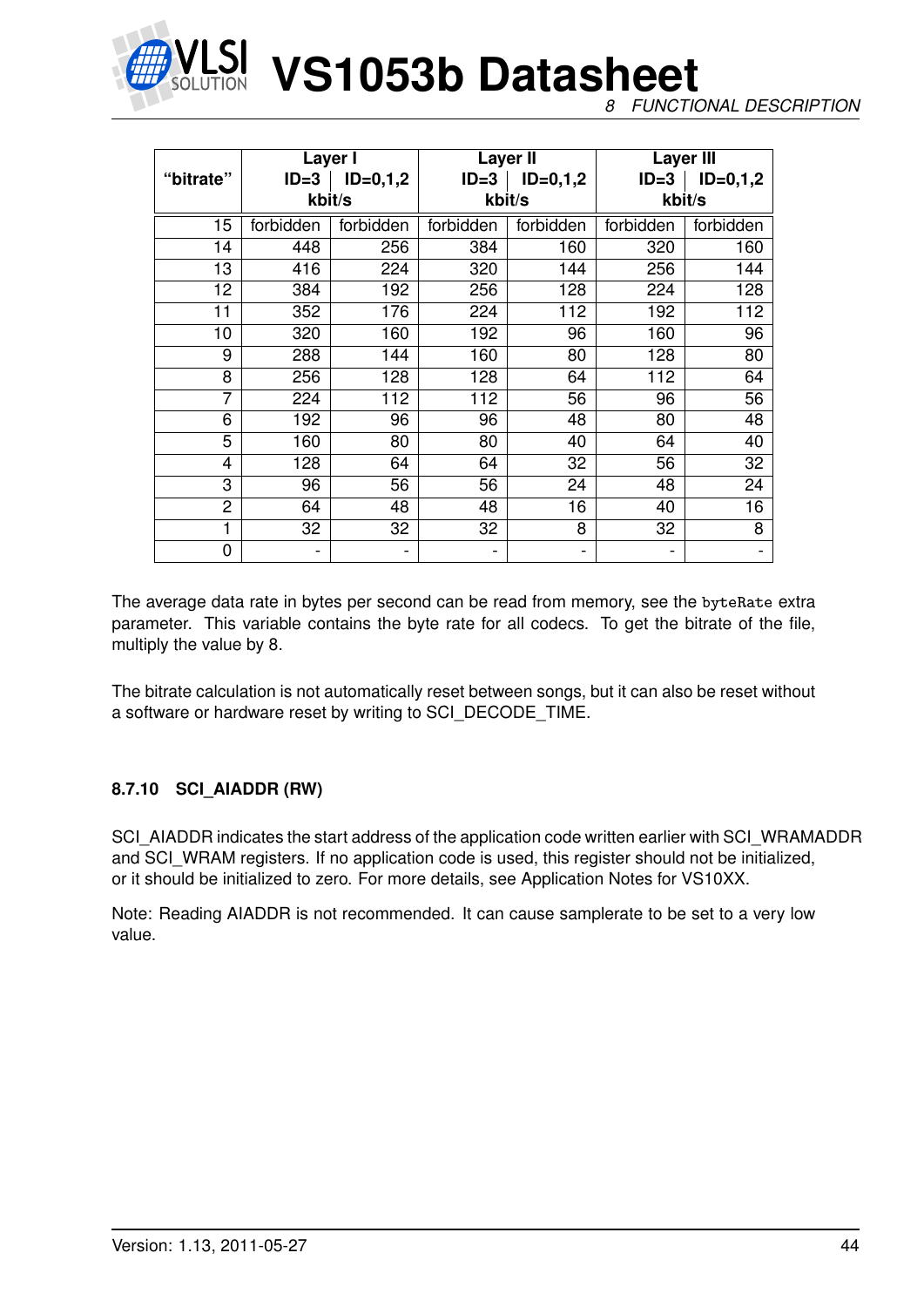

**VS1053b Datasheet** *8 FUNCTIONAL DESCRIPTION*

# **8.7.11 SCI\_VOL (RW)**

SCI VOL is a volume control for the player hardware. The most significant byte of the volume register controls the left channel volume, the low part controls the right channel volume. The channel volume sets the attenuation from the maximum volume level in 0.5 dB steps. Thus, maximum volume is 0x0000 and total silence is 0xFEFE.

Note, that after hardware reset the volume is set to full volume. Resetting the software does not reset the volume setting.

Setting SCI\_VOL to 0xFFFF will activate analog powerdown mode.

Example: for a volume of -2.0 dB for the left channel and -3.5 dB for the right channel: (2.0/0.5)  $= 4$ , 3.5/0.5 = 7  $\rightarrow$  SCI VOL = 0x0407.

Example: SCI\_VOL =  $0x2424 \rightarrow$  both left and right volumes are  $0x24$  \* -0.5 = -18.0 dB

In VS1053b bass and treble initialization and volume change is delayed until the next batch of samples are sent to the audio FIFO. Thus, audio interrupts can no longer be missed during a write to SCI\_BASS or SCI\_VOL.

This delays the volume setting slightly, but because the volume control is now done in the DAC hardware instead of performing it to the samples going into the audio FIFO, the overall volume change response is better than before. Also, the actual volume control has zero-cross detection, which almost completely removes all audible noise that occurs when volume is suddenly changed.

# **8.7.12 SCI\_AICTRL[x] (RW)**

SCI\_AICTRL[x] registers (x=[0 .. 3]) can be used to access the user's application program.

The AICTRL registers are also used with PCM/ADPCM encoding mode.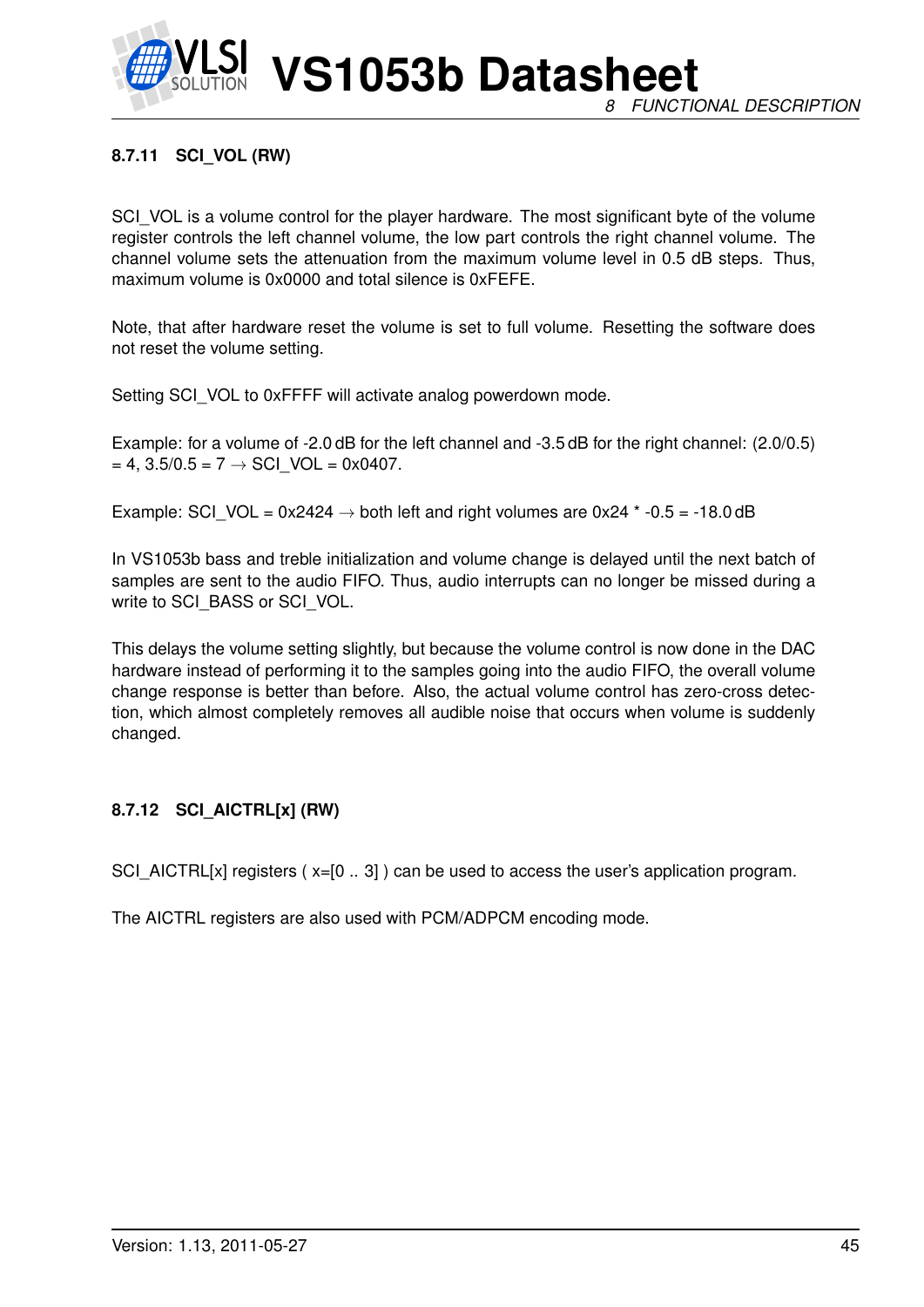

# **9 Operation**

# **9.1 Clocking**

VS1053b operates on a single, nominally 12.288 MHz fundamental frequency master clock. This clock can be generated by external circuitry (connected to pin XTALI) or by the internal clock crystal interface (pins XTALI and XTALO). This clock is used by the analog parts and determines the highest available samplerate. With 12.288 MHz clock all samplerates upto 48000 Hz are available.

VS1053b can also use 24..26 MHz clocks when SM\_CLK\_RANGE in the SCI\_MODE register is set to 1. The system clock is then divided by 2 at the clock input and the chip gets a 12..13 MHz input clock.

# **9.2 Hardware Reset**

When the XRESET -signal is driven low. VS1053b is reset and all the control registers and internal states are set to the initial values. XRESET-signal is asynchronous to any external clock. The reset mode doubles as a full-powerdown mode, where both digital and analog parts of VS1053b are in minimum power consumption stage, and where clocks are stopped. Also XTALO is grounded.

When XRESET is asseted, all output pins go to their default states. All input pins will go to high-impedance state (to input state), except SO, which is still controlled by the XCS.

After a hardware reset (or at power-up) DREQ will stay down for around 22000 clock cycles, which means an approximate 1.8 ms delay if VS1053b is run at 12.288 MHz. After this the user should set such basic software registers as SCI\_MODE, SCI\_BASS, SCI\_CLOCKF, and SCI\_VOL before starting decoding. See section [8.7](#page-34-0) for details.

If the input clock is 24..26 MHz, SM\_CLK\_RANGE should be set as soon as possible after a chip reset without waiting for DREQ.

Internal clock can be multiplied with a PLL. Supported multipliers through the SCI\_CLOCKF register are  $1.0 \times \ldots 5.0 \times$  the input clock. Reset value for Internal Clock Multiplier is  $1.0 \times$ . If typical values are wanted, the Internal Clock Multiplier needs to be set to  $3.5\times$  after reset. Wait until DREQ rises, then write value 0x9800 to SCI\_CLOCKF (register 3). See section [8.7.4](#page-39-0) for details.

# **9.3 Software Reset**

In some cases the decoder software has to be reset. This is done by activating bit SM\_RESET in register SCI\_MODE (Chapter [8.7.1\)](#page-35-0). Then wait for at least 2  $\mu$ s, then look at DREQ. DREQ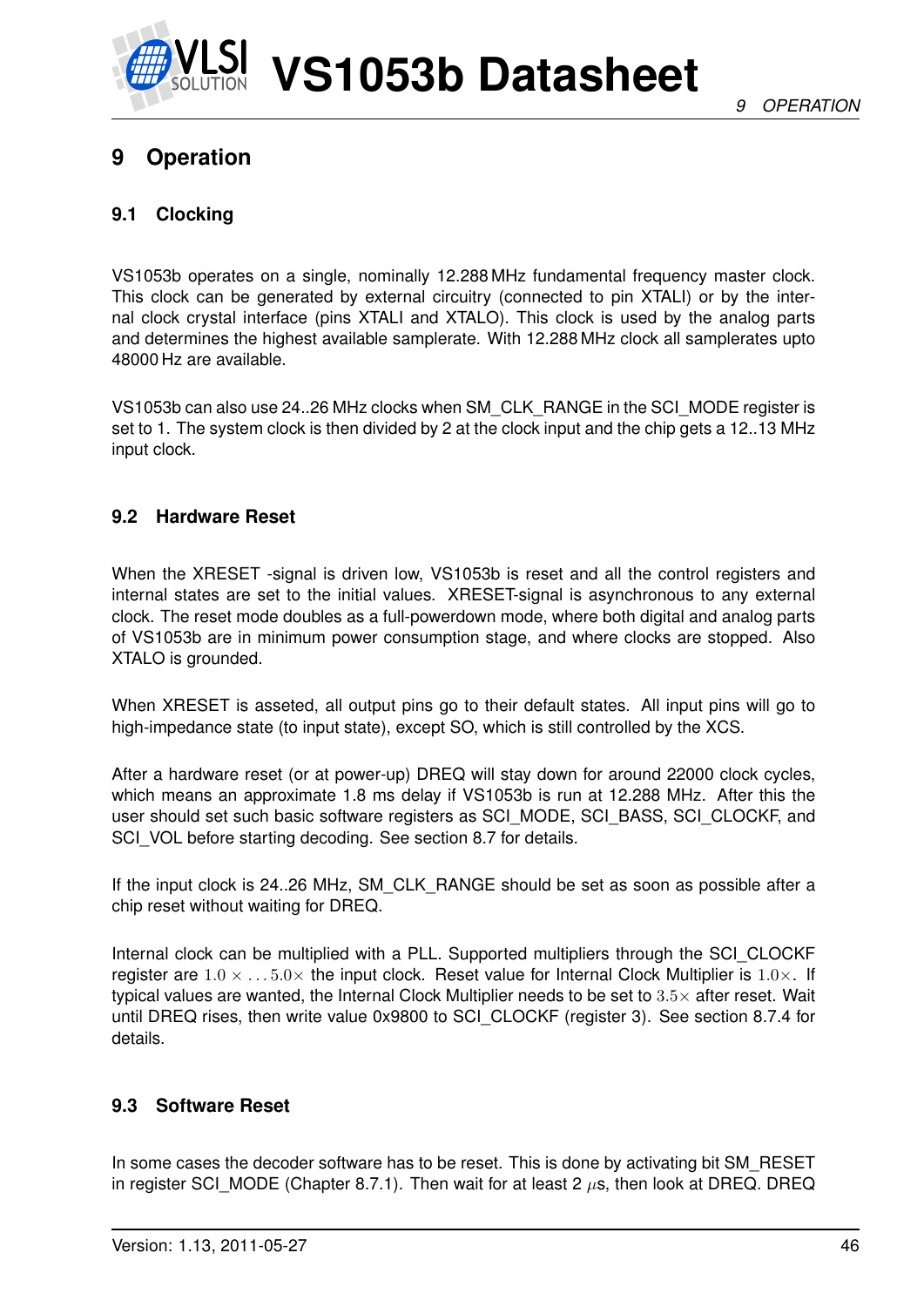

will stay down for about 22000 clock cycles, which means an approximate 1.8 ms delay if VS1053b is run at 12.288 MHz. After DREQ is up, you may continue playback as usual.

As opposed to all earlier VS10XX chips, it is not recommended to do a software reset between songs. This way the user may be sure that even files with low samplerates or bitrates are played right to their end.

# **9.4 Low Power Mode**

If you need to keep the system running while not decoding data, but need to lower the power consumption, you can use the following tricks.

- Select the  $1.0\times$  clock by writing 0x0000 to SCI CLOCKF. This disables the PLL and saves some power.
- Write a low non-zero value, such as 0x0010 to SCI\_AUDATA. This will reduce the samplerate and the number of audio interrupts required. Between audio interrupts the VSDSP core will just wait for an interrupt, thus saving power.
- Turn off all audio post-processing (tone controls and EarSpeaker).
- If possible for the application, write 0xffff to SCI\_VOL to disable the analog drivers.

To return from low-power mode, revert register values in reverse order.

Note: The low power mode consumes significantly more electricity than hardware reset.

#### **9.5 Play and Decode**

This is the normal operation mode of VS1053b. SDI data is decoded. Decoded samples are converted to analog domain by the internal DAC. If no decodable data is found, SCI\_HDAT0 and SCI\_HDAT1 are set to 0.

When there is no input for decoding, VS1053b goes into idle mode (lower power consumption than during decoding) and actively monitors the serial data input for valid data.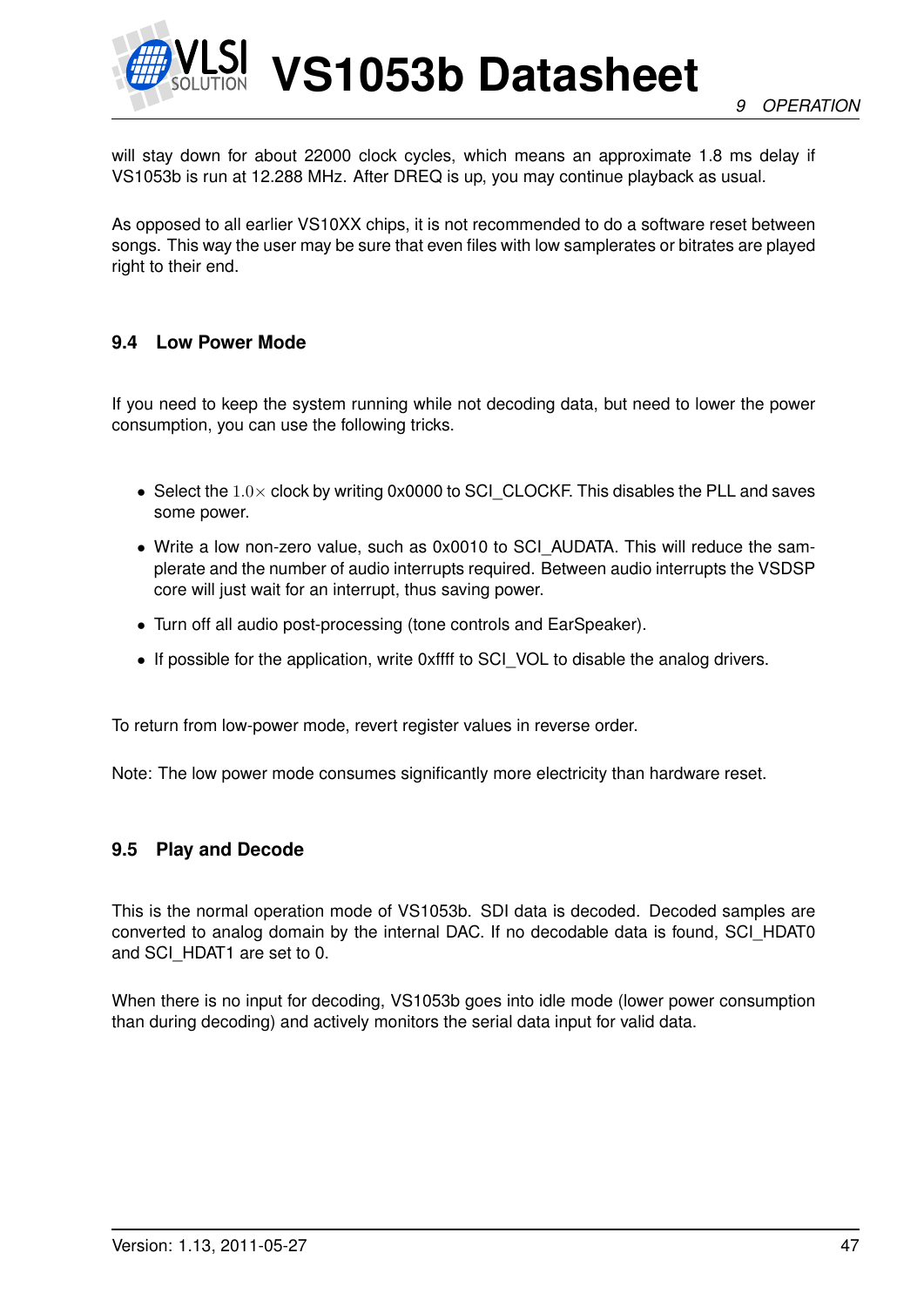# <span id="page-47-0"></span>**9.5.1 Playing a Whole File**

This is the default playback mode.

- 1. Send an audio file to VS1053b.
- 2. Read extra parameter value endFillByte (Chapter [9.11\)](#page-57-0).
- 3. Send at least 2052 bytes of endFillByte[7:0].
- 4. Set SCI\_MODE bit SM\_CANCEL.
- 5. Send at least 32 bytes of endFillByte[7:0].
- 6. Read SCI\_MODE. If SM\_CANCEL is still set, go to 5. If SM\_CANCEL hasn't cleared after sending 2048 bytes, do a software reset (this should be extremely rare).
- 7. The song has now been successfully sent. HDAT0 and HDAT1 should now both contain 0 to indicate that no format is being decoded. Return to 1.

### **9.5.2 Cancelling Playback**

Cancelling playback of a song is a normal operation when the user wants to jump to another song while doing playback.

- 1. Send a portion of an audio file to VS1053b.
- 2. Set SCI\_MODE bit SM\_CANCEL.
- 3. Continue sending audio file, but check SM\_CANCEL after every 32 bytes of data. If it is still set, goto 3. If SM\_CANCEL doesn't clear after 2048 bytes or one second, do a software reset (this should be extremely rare).
- 4. When SM\_CANCEL has cleared, read extra parameter value endFillByte (Chapter [9.11\)](#page-57-0).
- 5. Send 2052 bytes of endFillByte[7:0].
- 6. HDAT0 and HDAT1 should now both contain 0 to indicate that no format is being decoded. You can now send the next audio file.

#### **9.5.3 Fast Play**

VS1053b allows fast audio playback. If your microcontroller can feed data fast enough to the VS1053b, this is the preferred way to fast forward audio.

- 1. Start sending an audio file to VS1053b.
- 2. To set fast play, set extra parameter value playSpeed (Chapter [9.11\)](#page-57-0).
- 3. Continue sending audio file.
- 4. To exit fast play mode, write 1 to playSpeed.

To estimate whether or not your microcontroller can feed enough data to VS1053b in fast play mode, see contents of extra parameter value byteRate (Chapter [9.11\)](#page-57-0). Note that byteRate contains the data speed of the file played back at nominal speed even when fast play is active.

Note: Play speed is not reset when song is changed.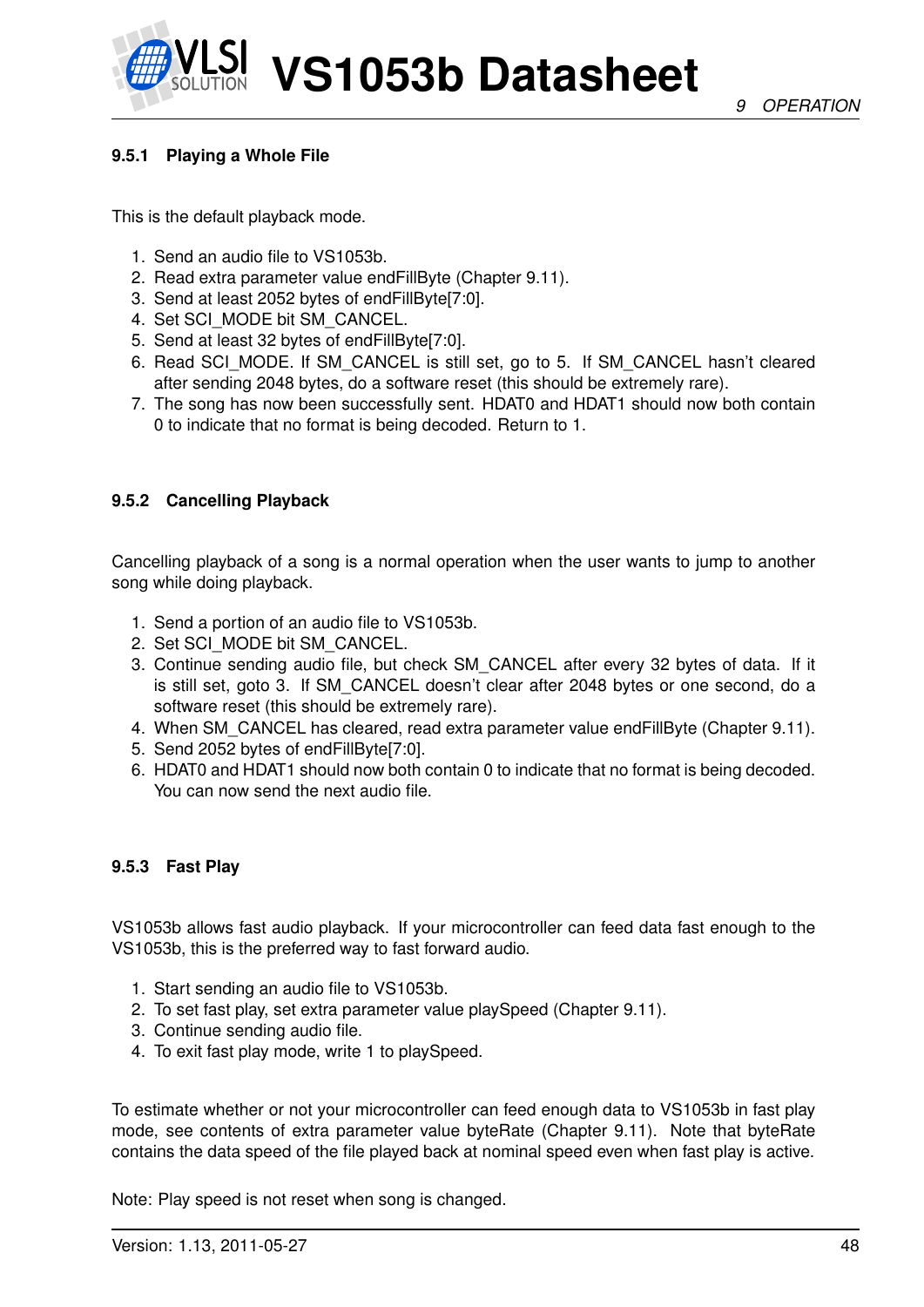*9 OPERATION*



**VS1053b Datasheet**

# **9.5.4 Fast Forward and Rewind without Audio**

To do fast forward and rewind you need the capability to do random access to the audio file. Unfortunately fast forward and rewind isn't available at all times, like when file headers are being read.

- 1. Send a portion of an audio file to VS1053b.
- 2. When random access is required, read SCI\_STATUS bit SS\_DO\_NOT\_JUMP. If that bit is set, random access cannot be performed, so go back to 1.
- 3. Read extra parameter value endFillByte (Chapter [9.11\)](#page-57-0).
- 4. Send at least 2048 bytes of endFillByte[7:0].
- 5. Jump forwards or backwards in the file.
- 6. Continue sending the file.

Note: It is recommended that playback volume is decreased by e.g. 10 dB when fast forwarding/rewinding.

Note: Register DECODE\_TIME does not take jumps into account.

Note: Midi is not suitable for random-access. You can implement fast forward using the playSpeed extra parameter to select 1-128× play speed. SCI\_DECODE\_TIME also speeds up. If necessary, rewind can be implemented by restarting decoding of a MIDI file and fast playing to the appropriate place. SCI\_DECODE\_TIME can be used to decide when the right place has been reached.

# **9.5.5 Maintaining Correct Decode Time**

When fast forward and rewind operations are performed, there is no way to maintain correct decode time for most files. However, WMA and Ogg Vorbis files offer exact time information in the file. To use accurate time information whenever possible, use the following algorithm:

- 1. Start sending an audio file to VS1053b.
- 2. Read extra parameter value pair positionMsec (Chapter [9.11\)](#page-57-0).
- 3. If positionMsec is -1, show you estimation of decoding time using DECODE\_TIME (and your estimate of file position if you have performed fast forward / rewind operations).
- 4. If positionMsec is not -1, use this time to show the exact position in the file.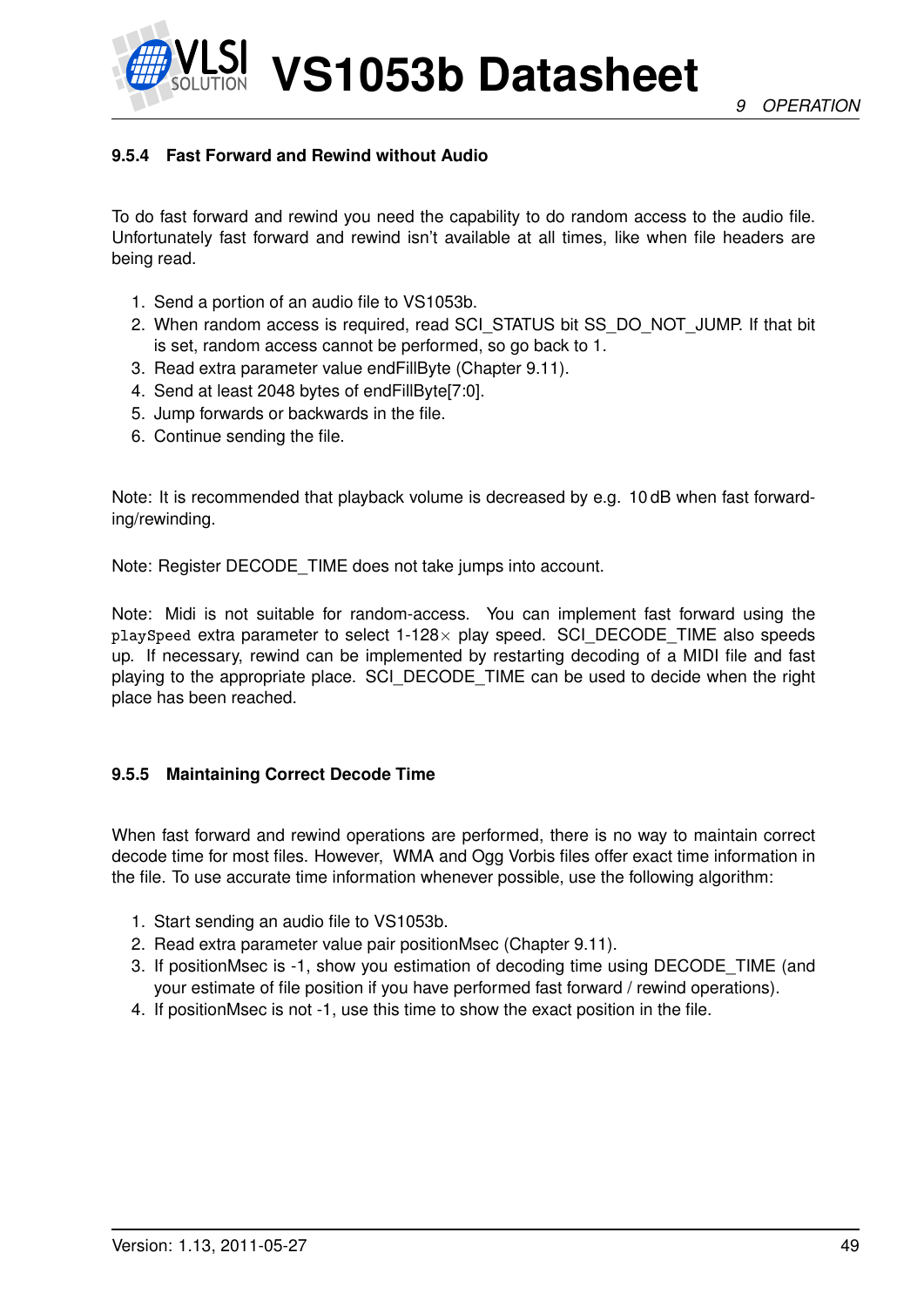

# **9.6 Feeding PCM data**

VS1053b can be used as a PCM decoder by sending a WAV file header. If the length sent in the WAV header is 0xFFFFFFFF, VS1053b will stay in PCM mode indefinitely (or until SM\_CANCEL has been set). 8-bit linear and 16-bit linear audio is supported in mono or stereo. A WAV header looks like this:

| <b>File Offset</b> | <b>Field Name</b>    | <b>Size</b>           | <b>Bytes</b>                  | <b>Description</b>                              |
|--------------------|----------------------|-----------------------|-------------------------------|-------------------------------------------------|
| 0                  | ChunkID              | 4                     | "RIFF"                        |                                                 |
| 4                  | ChunkSize            | 4                     | Oxff Oxff Oxff Oxff           |                                                 |
| 8                  | Format               | 4                     | "WAVE"                        |                                                 |
| 12                 | SubChunk1ID          | 4                     | "fmt "                        |                                                 |
| 16                 | SubChunk1Size        | 4                     | 0x10 0x0 0x0 0x0              | 16                                              |
| 20                 | AudioFormat          | $\overline{2}$        | 0x10x0                        | Linear PCM                                      |
| 22                 | <b>NumOfChannels</b> | $\overline{2}$        | C <sub>0</sub> C <sub>1</sub> | 1 for mono, 2 for stereo                        |
| 24                 | SampleRate           | 4                     | S0 S1 S2 S3                   | 0x1f40 for 8 kHz                                |
| 28                 | <b>ByteRate</b>      | 4                     | R0 R1 R2 R3                   | 0x3e80 for 8 kHz 16-bit mono                    |
| 32                 | BlockAlign           | $\mathbf{2}^{\prime}$ | A0 A1                         | 0x02 0x00 for mono, 0x04 0x00 for stereo 16-bit |
| 34                 | <b>BitsPerSample</b> | $\overline{2}$        | <b>B0 B1</b>                  | 0x10 0x00 for 16-bit data                       |
| 52                 | SubChunk2ID          | 4                     | "data"                        |                                                 |
| 56                 | SubChunk2Size        | 4                     | Oxff Oxff Oxff Oxff           | Data size                                       |

The rules to calculate the four variables are as follows:

- $S =$  sample rate in Hz, e.g. 44100 for 44.1 kHz.
- For 8-bit data  $B = 8$ , and for 16-bit data  $B = 16$ .
- For mono data  $C = 1$ , for stereo data  $C = 2$ .
- $A = \frac{C \times B}{8}$  $\frac{\times B}{8}$ .
- $R = S \times A$ .

Example: A 44100 Hz 16-bit stereo PCM header would read as follows:

|                                          |  |  |  |  |  |  |  |  | 0000 52 49 46 46 ff ff ff ff 57 41 56 45 66 6d 74 20 RIFFWAVEfmt                   |
|------------------------------------------|--|--|--|--|--|--|--|--|------------------------------------------------------------------------------------|
|                                          |  |  |  |  |  |  |  |  | 0100 10 00 00 00 01 00 02 00 44 ac 00 00 10 b1 02 00 $  \dots \dots \dots \dots  $ |
| 0200 04 00 10 00 64 61 74 61 ff ff ff ff |  |  |  |  |  |  |  |  | $\vert \ldots$ .data $\vert$                                                       |

# **9.7 Ogg Vorbis Recording**

Ogg Vorbis is an open file format that allows for very high sound quality with low to medium bitrates.

Ogg Vorbis recording is activated by loading the Ogg Vorbis Encoder Application to the 16 KiB program RAM memory of the VS1053b. After activation, encoder results can be read from registers SCI\_HDAT0 and SCI\_HDAT1, much like when using PCM/ADPCM recording (Chapter [9.8\)](#page-50-0).

Three profiles are provided: one for high-quality stereo recording at a bitrate of approx. 140 kbit/s, and two for speech-quality mono recording at a bitrates between 15 and 30 kbit/s.

To use the Ogg Vorbis Encoder application, please load the application from VLSI Solution's Web page *http://www.vlsi.fi/en/support/software/vs10xxapplications.html* and read the accompanying documentation.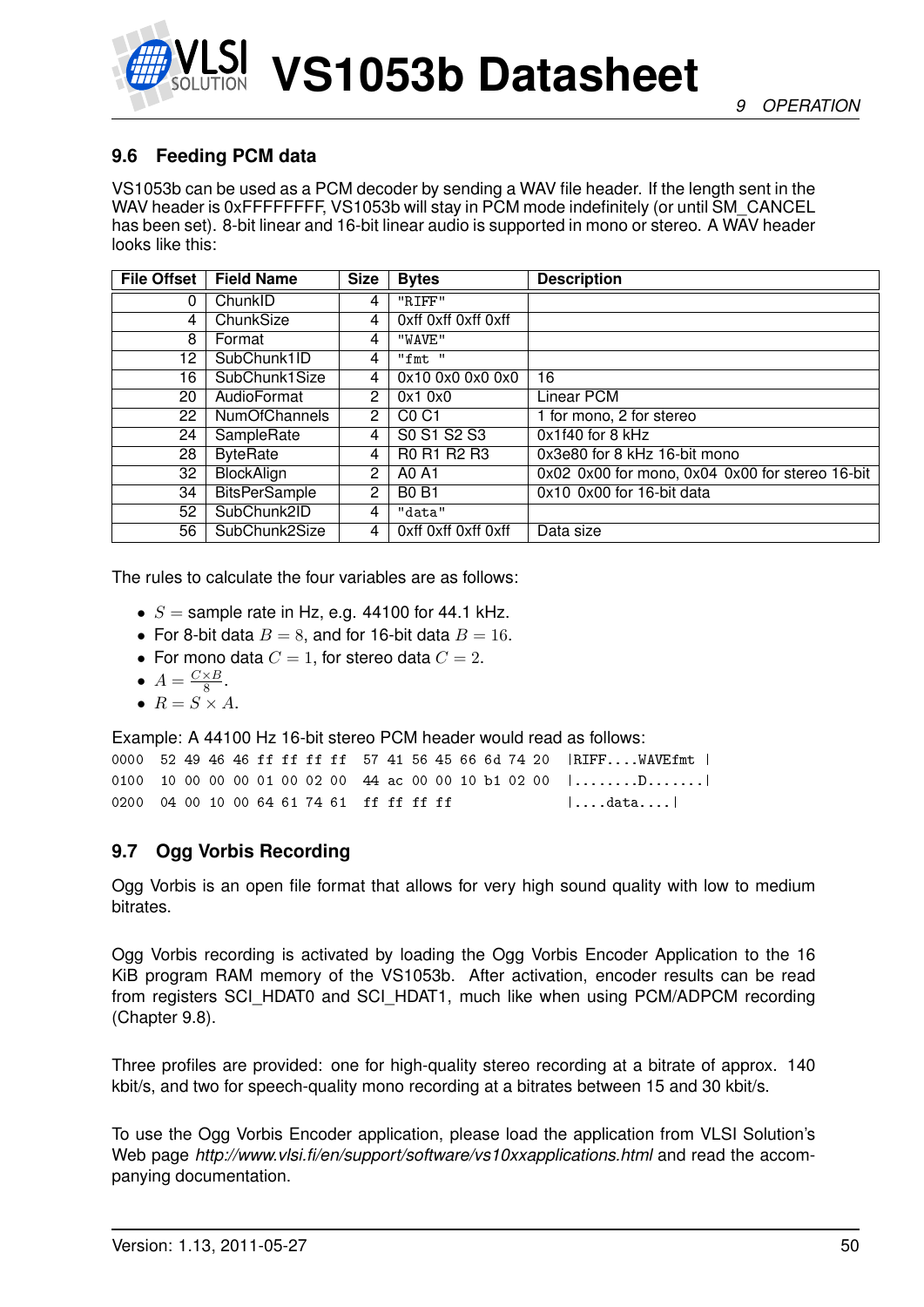

# <span id="page-50-0"></span>**9.8 PCM/ADPCM Recording**

This chapter explains how to create RIFF/WAV file in PCM or IMA ADPCM format. IME ADPCM is a widely supported ADPCM format and many PC audio playback programs can play it. IMA ADPCM recording gives roughly a compression ratio of 4:1 compared to linear, 16-bit audio. This makes it possible to record for example ono 8 kHz audio at 32.44 kbit/s.

VS1053 has a stereo ADC, thus also two-channel (separate AGC, if AGC enabled) and stereo (common AGC, if AGC enabled) modes are available. Mono recording mode selects either left or right channel. Left channel is either MIC or LINE1 depending on the SCI\_MODE register.

# <span id="page-50-1"></span>**9.8.1 Activating ADPCM Mode**

| Register           | <b>Bits</b> | <b>Description</b>                                                        |
|--------------------|-------------|---------------------------------------------------------------------------|
| <b>SCI MODE</b>    | 2, 12, 14   | Start ADPCM mode, select MIC/LINE1                                        |
| <b>SCI AICTRL0</b> | 15.0        | Sample rate 800048000 Hz (read at recording startup)                      |
| <b>SCI AICTRL1</b> | 15.0        | Recording gain (1024 = $1 \times$ ) or 0 for automatic gain control       |
| <b>SCI AICTRL2</b> | 15.0        | Maximum autogain amplification (1024 = $1 \times$ , 65535 = 64 $\times$ ) |
| <b>SCI AICTRL3</b> | 10          | $0 =$ joint stereo (common AGC), $1 =$ dual channel (separate AGC),       |
|                    |             | $2 = left channel$ , $3 = right channel$                                  |
|                    | 2           | $0 = IMA ADPCM mode$ , 1 = LINEAR PCM mode                                |
|                    | 15.3        | reserved, set to 0                                                        |

PCM / IMA ADPCM recording mode is activated by setting bits SM\_RESET and SM\_ADPCM in SCI\_MODE. Line input 1 is used instead of differential mic input if SM\_LINE1 is set. Before activating ADPCM recording, user **must** write the right values to SCI\_AICTRL0 and SCI\_AICTRL3. These values are only read at recording startup. SCI\_AICTRL1 and SCI\_AICTRL2 can be altered anytime, but it is preferable to write good init values before activation.

SCI\_AICTRL1 controls linear recording gain. 1024 is equal to digital gain 1, 512 is equal to digital gain 0.5 and so on. If the user wants to use automatic gain control (AGC), SCI\_AICTRL1 should be set to 0. Typical speech applications usually are better off using AGC, as this takes care of relatively uniform speech loudness in recordings.

SCI\_AICTRL2 controls the maximum AGC gain. This can be used to limit the amplification of noise when there is no signal. If SCI\_AICTRL2 is zero, the maximum gain is initialized to 65535  $(64\times)$ , i.e. whole range is used.

For example:

```
WriteVS10xxRegister(SCI_AICTRL0, 16000U);
WriteVS10xxRegister(SCI_AICTRL1, 0);
WriteVS10xxRegister(SCI_AICTRL2, 4096U);
WriteVS10xxRegister(SCI_AICTRL3, 0);
WriteVS10xxRegister(SCI_MODE, ReadVS10xxRegister(SCI_MODE) |
                              SM_RESET | SM_ADPCM | SM_LINE1);
WriteVS10xxPatch(); /* Only for VS1053b and VS8053b */
```
selects 16 kHz, stereo mode with automatic gain control and maximum amplification of  $4\times$ .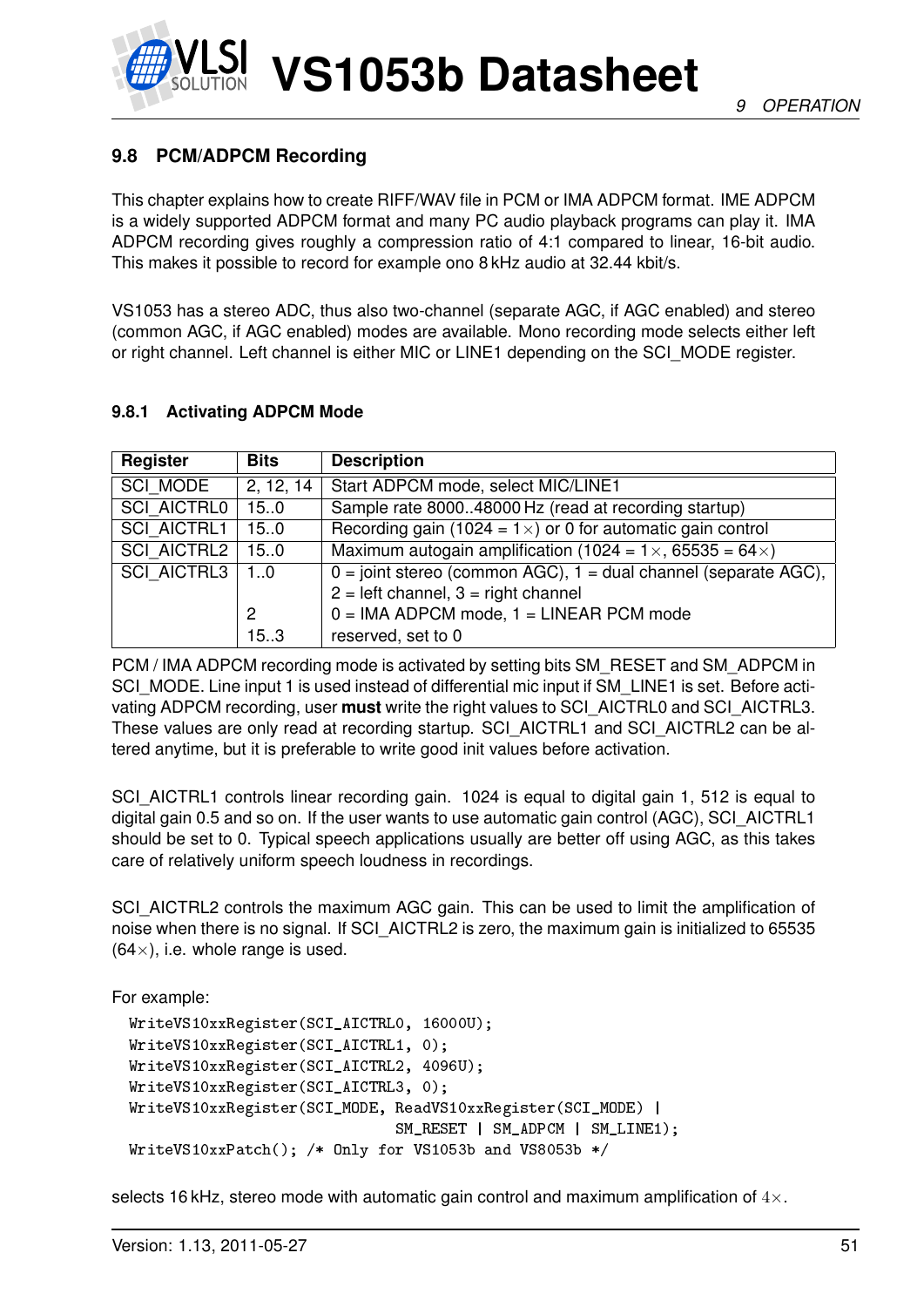

WriteVS10xxPatch() should perform the following SCI writes (only for VS1053b and VS8053b):

| Register                              | Reg. No | Value  |
|---------------------------------------|---------|--------|
| <b>SCI WRAMADDR</b>                   | 0x7     | 0x8010 |
| $\overline{SCI}$<br><b>WRAM</b>       | 0x6     | 0x3e12 |
| $\overline{SCI}$<br><b>WRAM</b>       | 0x6     | 0xb817 |
| <b>SCI WRAM</b>                       | 0x6     | 0x3e14 |
| <b>SCI WRAM</b>                       | 0x6     | 0xf812 |
| <b>SCI WRAM</b>                       | 0x6     | 0x3e01 |
| <b>SCI WRAM</b>                       | 0x6     | 0xb811 |
| <b>SCI WRAM</b>                       | 0x6     | 0x0007 |
| <b>SCI WRAM</b>                       | 0x6     | 0x9717 |
| $\overline{SCI}$<br><b>WRAM</b>       | 0x6     | 0x0020 |
| SCI<br><b>WRAM</b>                    | 0x6     | Oxffd2 |
| <b>SCI WRAM</b>                       | 0x6     | 0x0030 |
| $\overline{{\rm SCI}}$<br><b>WRAM</b> | 0x6     | 0x11d1 |
| <b>SCI WRAM</b>                       | 0x6     | 0x3111 |
| <b>SCI WRAM</b>                       | 0x6     | 0x8024 |
| <b>SCI WRAM</b>                       | 0x6     | 0x3704 |
| <b>SCI WRAM</b>                       | 0x6     | 0xc024 |
| <b>SCI WRAM</b>                       | 0x6     | 0x3b81 |
| <b>SCI WRAM</b>                       | 0x6     | 0x8024 |
| <b>SCI WRAM</b>                       | 0x6     | 0x3101 |
| <b>SCI WRAM</b>                       | 0x6     | 0x8024 |
| <b>SCI WRAM</b>                       | 0x6     | 0x3b81 |
| <b>SCI WRAM</b>                       | 0x6     | 0x8024 |
| <b>SCI WRAM</b>                       | 0x6     | 0x3f04 |
| SCI<br><b>WRAM</b>                    | 0x6     | 0xc024 |
| $\overline{SCI}$<br><b>WRAM</b>       | 0x6     | 0x2808 |
| $\overline{{\rm SCI}}$<br><b>WRAM</b> | 0x6     | 0x4800 |
| <b>SCI WRAM</b>                       | 0x6     | 0x36f1 |
| $\overline{SCI}$<br><b>WRAM</b>       | 0x6     | 0x9811 |
| SCI<br>WRAMADDR                       | 0x7     | 0x8028 |
| <b>SCI WRAM</b>                       | 0x6     | 0x2a00 |
| <b>SCI WRAM</b>                       | 0x6     | 0x040e |

This patch is also available from VLSI Solution's web page

*http://www.vlsi.fi/en/support/software/vs10xxpatches.html* by the name of *VS1053b IMA AD-PCM Encoder Fix*, and it is also part of the VS1053b patches package.

# **9.8.2 Reading PCM / IMA ADPCM Data**

After PCM / IMA ADPCM recording has been activated, registers SCI\_HDAT0 and SCI\_HDAT1 have new functions.

The PCM / IMA ADPCM sample buffer is 1024 16-bit words. The fill status of the buffer can be read from SCI\_HDAT1. If SCI\_HDAT1 is greater than 0, you can read as many 16-bit words from SCI\_HDAT0. If the data is not read fast enough, the buffer overflows and returns to empty state.

Note: if SCI\_HDAT1  $\geq$  768, it may be better to wait for the buffer to overflow and clear before reading samples. That way you may avoid buffer aliasing.

In IMA ADPCM mode each mono IMA ADPCM block is 128 words, i.e. 256 bytes, and stereo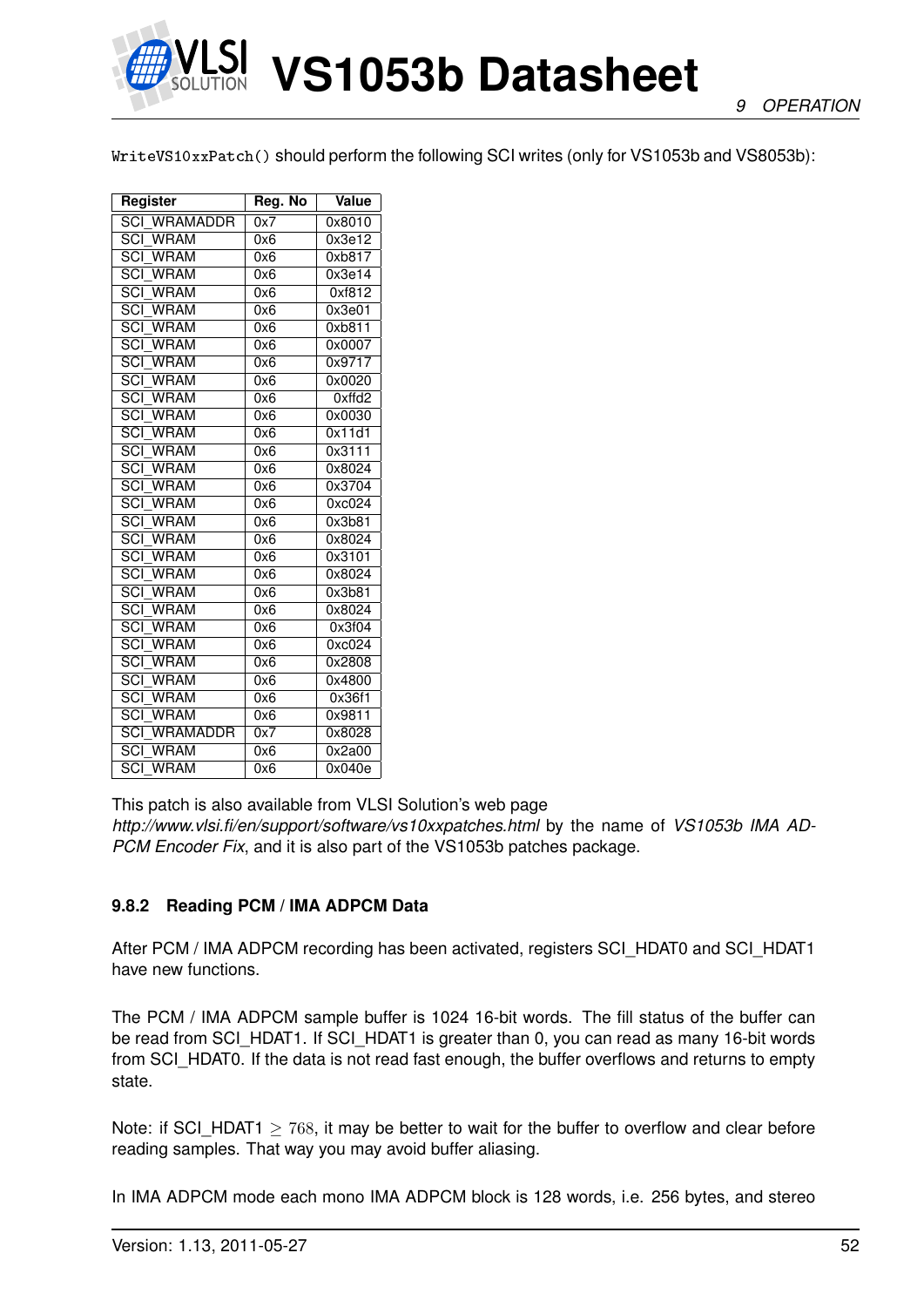

IMA ADPCM block is 256 words, i.e. 512 bytes. If you wish to interrupt reading data and possibly continue later, please stop at the boundary. This way whole blocks are skipped and the encoded stream stays valid.

### <span id="page-52-0"></span>**9.8.3 Adding a PCM RIFF Header**

To make your PCM file a RIFF / WAV file, you have to add a header to the data. The following shows a header for a mono file. Note that 2- and 4-byte values are little-endian (lowest byte first).

| <b>File Offset</b> | <b>Field Name</b>    | <b>Size</b>    | <b>Bytes</b>     | <b>Description</b>       |
|--------------------|----------------------|----------------|------------------|--------------------------|
| 0                  | ChunkID              | 4              | "RIFF"           |                          |
| 4                  | ChunkSize            | 4              | F0 F1 F2 F3      | File size - 8            |
| 8                  | Format               | 4              | "WAVE"           |                          |
| 12                 | SubChunk1ID          | 4              | $"f$ mt $"$      |                          |
| 16                 | SubChunk1Size        | 4              | 0x10 0x0 0x0 0x0 | 20                       |
| 20                 | AudioFormat          | $\overline{2}$ | 0x01 0x0         | 0x1 for PCM              |
| 22                 | <b>NumOfChannels</b> | $\overline{2}$ | C0 C1            | 1 for mono, 2 for stereo |
| 24                 | SampleRate           | $\overline{4}$ | R0 R1 R2 R3      | 0x1f40 for 8 kHz         |
| 28                 | <b>ByteRate</b>      | $\overline{4}$ | B0 B1 B2 B3      | 0x3e80 for 8 kHz mono    |
| 32                 | BlockAlign           | 2              | 0x02 0x00        | 2 for mono, 4 for stereo |
| 34                 | <b>BitsPerSample</b> | $\overline{2}$ | 0x10 0x00        | 16 bits / sample         |
| 36                 | SubChunk3ID          | 4              | "data"           |                          |
| 40                 | SubChunk3Size        | 4              | D0 D1 D2 D3      | Data size (File Size-36) |
| 44                 | Samples              |                |                  | Audio samples            |

The values in the table are calculated as follows:  $R = F<sub>s</sub>$  (see Chapter [9.8.1](#page-50-1) to see how to calculate  $F<sub>s</sub>$ )  $B = 2 \times F_s \times C$ 

If you know beforehand how much you are going to record, you may fill in the complete header before any actual data. However, if you don't know how much you are going to record, you have to fill in the header size datas  $F$  and  $D$  after finishing recording.

The PCM data is read from SCI\_HDAT0 and written into file as follows. The high 8 bits of SCI\_HDAT0 should be written as the first byte to a file, then the low 8 bits. Note that this is contrary to the default operation of some 16-bit microcontrollers, and you may have to take extra care to do this right.

Below is an example of a valid header for a 44.1 kHz mono PCM file that has a final length of 1798768 (0x1B7270) bytes:

0000 52 49 46 46 68 72 1b 00 57 41 56 45 66 6d 74 20 |RIFFhr..WAVEfmt | 0010 10 00 00 00 01 00 01 00 80 bb 00 00 00 77 01 00 |...................  $0020$   $02$   $00$   $10$   $00$   $64$   $61$   $74$   $61$   $44$   $72$   $1b$   $00$   $\dots$   $\dots$   $\dots$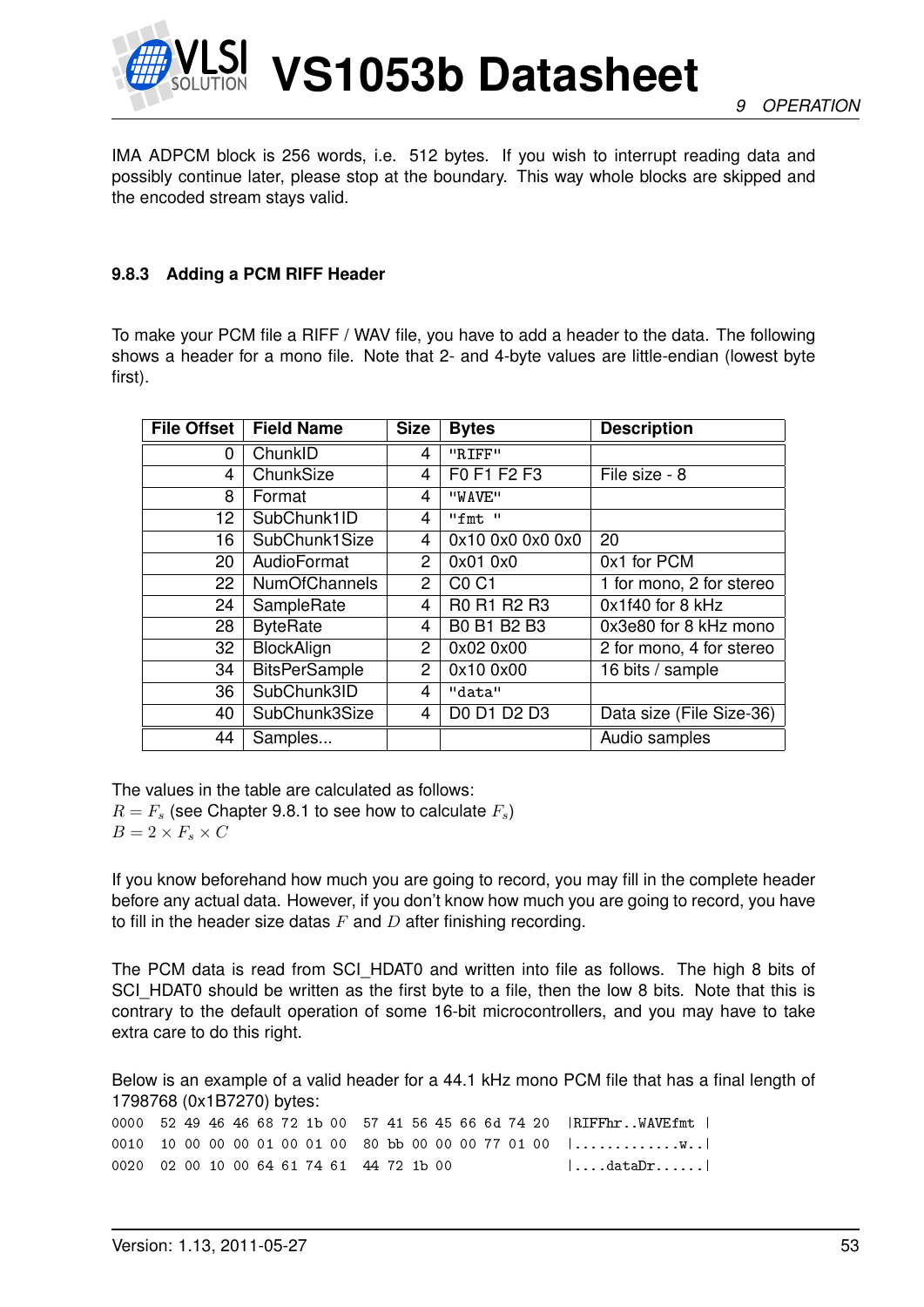



# <span id="page-53-0"></span>**9.8.4 Adding an IMA ADPCM RIFF Header**

To make your IMA ADPCM file a RIFF / WAV file, you have to add a header to the data. The following shows a header for a mono file. Note that 2- and 4-byte values are little-endian (lowest byte first).

| <b>File Offset</b> | <b>Field Name</b>    | <b>Size</b>    | <b>Bytes</b>                  | <b>Description</b>                      |
|--------------------|----------------------|----------------|-------------------------------|-----------------------------------------|
| 0                  | ChunkID              | 4              | "RIFF"                        |                                         |
| 4                  | ChunkSize            | 4              | F0 F1 F2 F3                   | File size - 8                           |
| 8                  | Format               | 4              | "WAVE"                        |                                         |
| 12                 | SubChunk1ID          | 4              | "fmt "                        |                                         |
| 16                 | SubChunk1Size        | 4              | 0x14 0x0 0x0 0x0              | 20                                      |
| 20                 | AudioFormat          | 2              | 0x110x0                       | 0x11 for IMA ADPCM                      |
| 22                 | <b>NumOfChannels</b> | $\overline{2}$ | C <sub>0</sub> C <sub>1</sub> | 1 for mono, 2 for stereo                |
| 24                 | SampleRate           | 4              | R0 R1 R2 R3                   | 0x1f40 for 8 kHz                        |
| 28                 | <b>ByteRate</b>      | 4              | <b>B0 B1 B2 B3</b>            | 0xfd7 for 8 kHz mono                    |
| 32                 | <b>BlockAlign</b>    | 2              | 0x00 0x01                     | 256 for mono, 512 for stereo            |
| 34                 | <b>BitsPerSample</b> | $\overline{2}$ | 0x04 0x00                     | 4-bit ADPCM                             |
| 36                 | <b>ByteExtraData</b> | 2              | 0x02 0x00                     | 2                                       |
| 38                 | <b>ExtraData</b>     | $\overline{2}$ | 0xf9 0x01                     | Samples per block (505)                 |
| 40                 | SubChunk2ID          | 4              | "fact"                        |                                         |
| 44                 | SubChunk2Size        | 4              | 0x4 0x0 0x0 0x0               | $\overline{4}$                          |
| 48                 | <b>NumOfSamples</b>  | 4              | S0 S1 S2 S3                   |                                         |
| 52                 | SubChunk3ID          | 4              | "data"                        |                                         |
| 56                 | SubChunk3Size        | 4              | D0 D1 D2 D3                   | Data size (File Size-60)                |
| 60                 | Block1               | 256            |                               | First ADPCM block, 512 bytes for stereo |
| 316                | $\cdots$             |                |                               | More ADPCM data blocks                  |

If we have n audio blocks, the values in the table are as follows:

 $F = n \times C \times 256 + 52$ 

 $R = F_s$  (see Chapter [9.8.1](#page-50-1) to see how to calculate  $F_s$ )  $B = \frac{F_s \times C \times 256}{505}$ 505  $S = n \times 505$ .  $D = n \times C \times 256$ 

If you know beforehand how much you are going to record, you may fill in the complete header before any actual data. However, if you don't know how much you are going to record, you have to fill in the header size datas  $F, S$  and  $D$  after finishing recording.

The 128 words (256 words for stereo) of an ADPCM block are read from SCI\_HDAT0 and written into file as follows. The high 8 bits of SCI\_HDAT0 should be written as the first byte to a file, then the low 8 bits. Note that this is contrary to the default operation of some 16-bit microcontrollers, and you may have to take extra care to do this right.

To see if you have written the mono file in the right way check bytes 2 and 3 (the first byte counts as byte 0) of each 256-byte block. Byte 2 should be 0..88 and byte 3 should be zero. For stereo you check bytes 2, 3, 6, and 7 of each 512-byte block. Bytes 2 and 6 should be 0..88. Bytes 3 and 7 should be zero.

Below is an example of a valid header for a 44.1 kHz stereo IMA ADPCM file that has a final length of 10038844 (0x992E3C) bytes: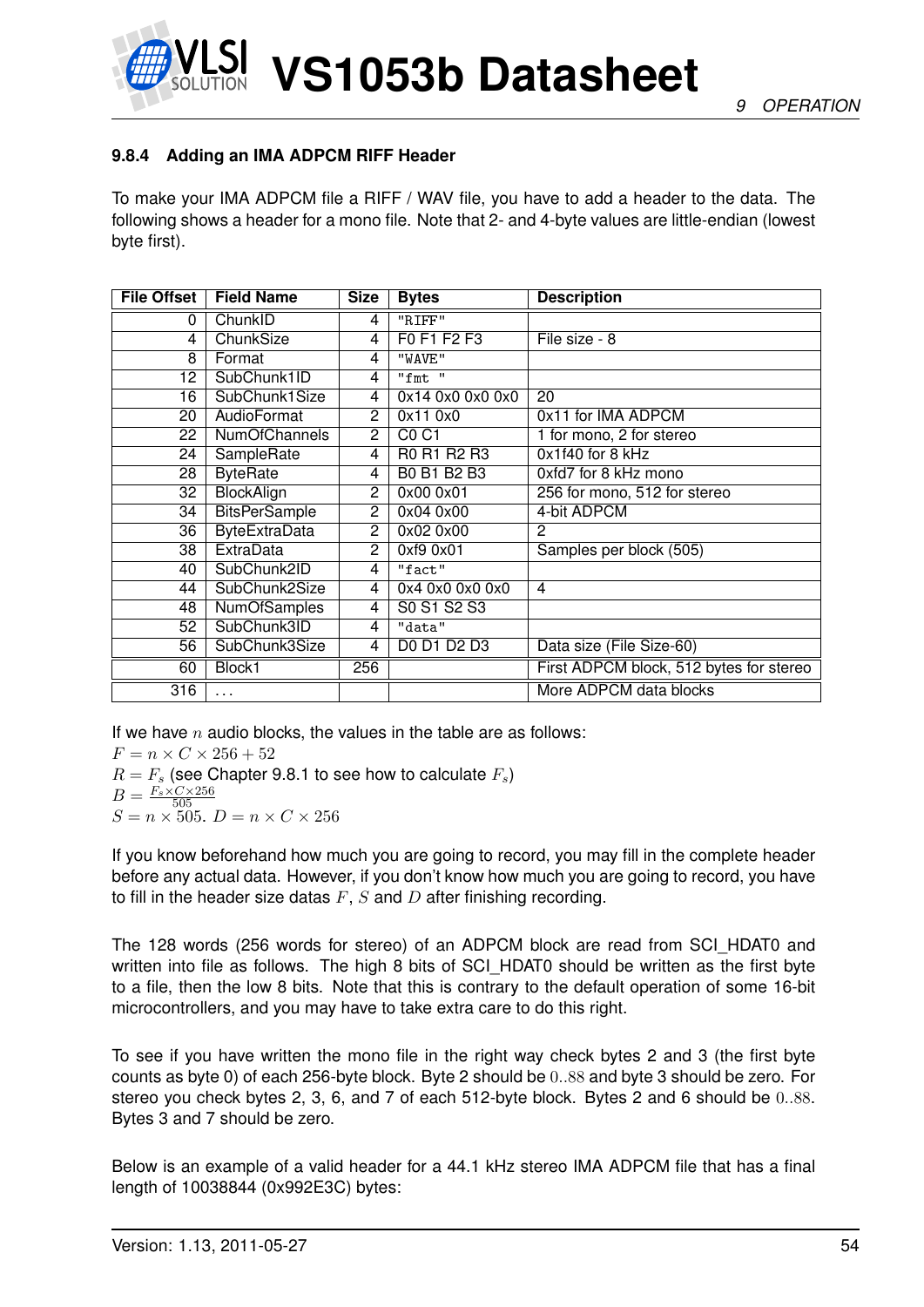

*9 OPERATION*

|                                          |  |  |  |  |  |  |  |  | 0000 52 49 46 46 34 2e 99 00 57 41 56 45 66 6d 74 20   RIFF4WAVEfmt                |
|------------------------------------------|--|--|--|--|--|--|--|--|------------------------------------------------------------------------------------|
|                                          |  |  |  |  |  |  |  |  | 0010 14 00 00 00 11 00 02 00 44 ac 00 00 a7 ae 00 00 $  \dots \dots \dots \dots  $ |
|                                          |  |  |  |  |  |  |  |  | 0020 00 02 04 00 02 00 f9 01 66 61 63 74 04 00 00 00 $ $ fact                      |
| 0030 14 15 97 00 64 61 74 61 00 2e 99 00 |  |  |  |  |  |  |  |  | $\vert \ldots.$ data $\ldots \vert$                                                |

#### **9.8.5 Playing ADPCM Data**

In order to play back your PCM / IMA ADPCM recordings, you have to have a file with a header as described in Chapter [9.8.3](#page-52-0) or Chapter [9.8.4.](#page-53-0) If this is the case, all you need to do is to provide the ADPCM file through SDI as you would with any audio file.

#### **9.8.6 Sample Rate Considerations**

VS10xx chips that support IMA ADPCM playback are capable of playing back ADPCM files with any sample rate. However, some other programs may expect IMA ADPCM files to have some exact sample rates, like 8000 or 11025 Hz. Also, some programs or systems do not support sample rates below 8000 Hz.

If you want better quality with the expense of increased data rate, you can use higher sample rates, for example 16 kHz.

#### **9.8.7 Record Monitoring Volume**

In VS1053b writing to the SCI\_VOL register during IMA ADPCM encoding does not change the volume. You need to set a suitable volume before activating the IMA ADPCM mode, or you can use the VS1053 hardware volume control register DAC\_VOL directly.

For example:

```
WriteVS10xxRegister(SCI_WRAMADDR, 0xc045); /*DAC_VOL*/
WriteVS10xxRegister(SCI_WRAM, 0x0101); /*-6.0 dB*/
```
The hardware volume control DAC\_VOL (address 0xc045) allows 0.5 dB steps for both left (high 8 bits) and right channel (low 8 bits). The low 4 bits of both 8-bit values set the attenuation in 6 dB steps, the high 4 bits in 0.5 dB steps.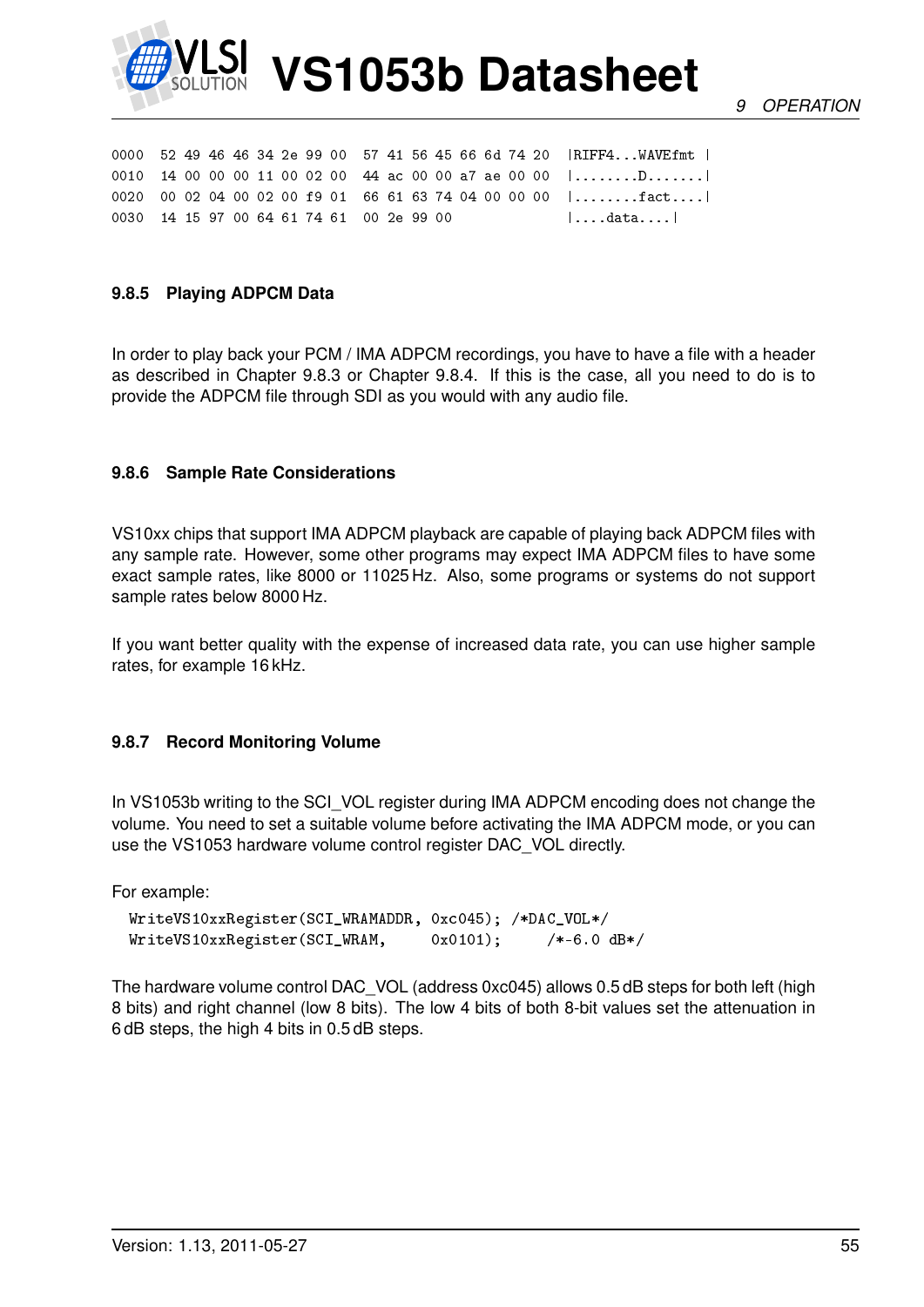

### *9 OPERATION*

| dB     | DAC VOL | $\overline{\mathbf{d}}$ | DAC_VOL | $\overline{\mathbf{d}}$ | DAC_VOL   | $\overline{\mathbf{d}}$ | DAC_VOL |
|--------|---------|-------------------------|---------|-------------------------|-----------|-------------------------|---------|
| $-0.0$ | 0x0000  | $-6.5$                  | 0xb2b2  |                         |           | $-60.0$                 | 0x0a0a  |
| $-0.5$ | 0xb1b1  |                         |         | $-36.0$                 | 0x0606    | $-60.5$                 | 0xbbbb  |
| $-1.0$ | 0xa1a1  | $-12.0$                 | 0x0202  | $-36.5$                 | 0xb7b7    |                         |         |
| $-1.5$ | 0x9191  | $-12.5$                 | 0xb3b3  |                         |           | $-66.0$                 | 0x0b0b  |
| $-2.0$ | 0x8181  |                         |         | $-42.0$                 | 0x0707    | $-66.5$                 | 0xbcbc  |
| $-2.5$ | 0x7171  | $-18.0$                 | 0x0303  | $-42.5$                 | 0xb8b8    |                         |         |
| $-3.0$ | 0x6161  | $-18.5$                 | 0xb4b4  |                         |           | $-72.0$                 | 0x0c0c  |
| $-3.5$ | 0x5151  |                         |         | $-48.0$                 | 0x0808    | $-72.5$                 | 0xbdbd  |
| $-4.0$ | 0x4141  | $-24.0$                 | 0x0404  | $-48.5$                 | 0xb9b9    |                         |         |
| $-4.5$ | 0x3131  | $-24.5$                 | 0xb5b5  |                         |           | $-78.0$                 | 0x0d0d  |
| $-5.0$ | 0x2121  |                         |         | $-54.0$                 | 0x0909    | $-78.5$                 | 0xbebe  |
| $-5.5$ | 0x1111  | $-30.0$                 | 0x0505  | $-54.5$                 | 0xbaba    | ٠                       |         |
| $-6.0$ | 0x0101  | $-30.5$                 | 0xb6b6  | $\mathbf{r}$            | $\bullet$ | $-84.0$                 | 0x0e0e  |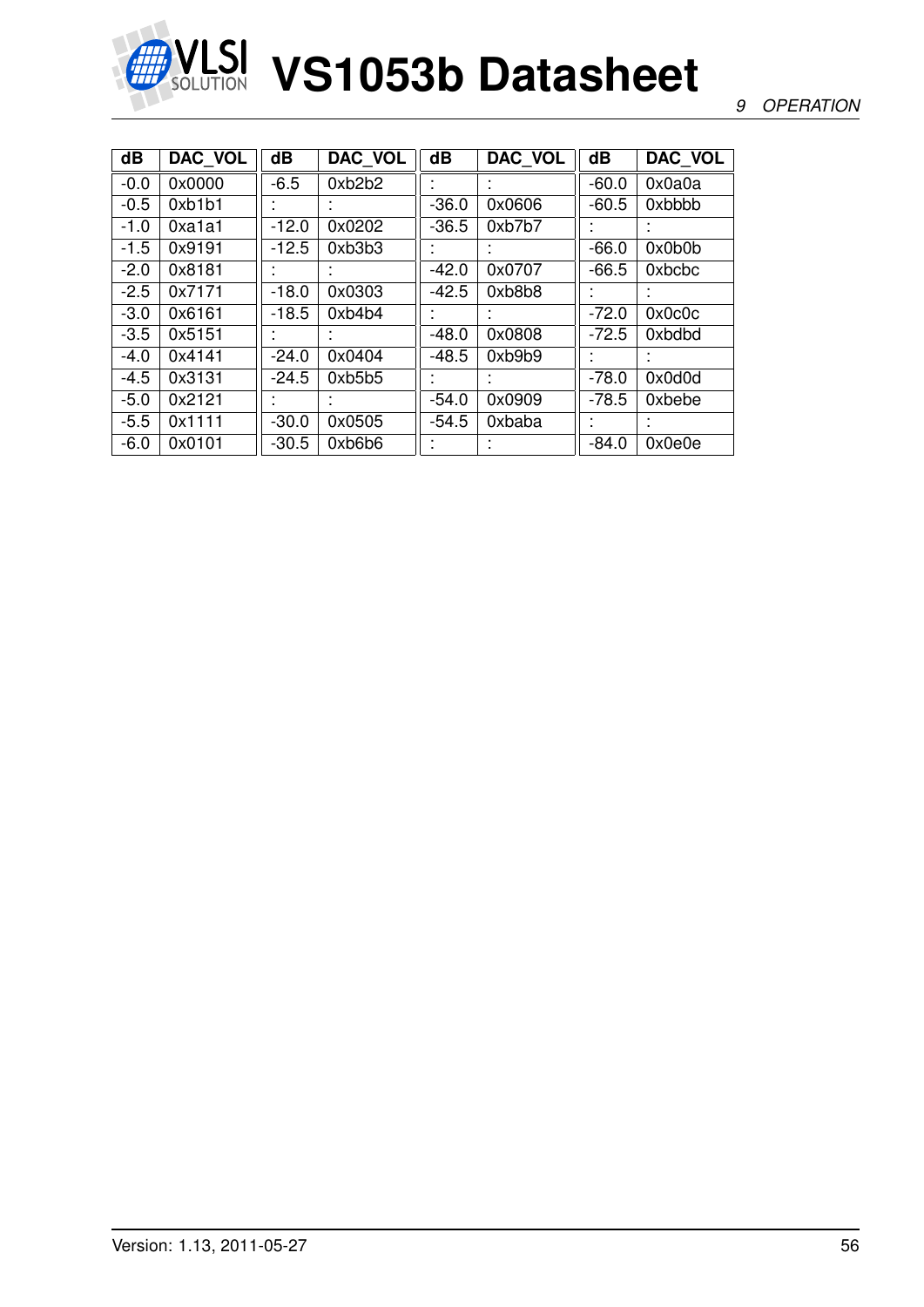

# **9.9 SPI Boot**

If GPIO0 is set with a pull-up resistor to 1 at boot time, VS1053b tries to boot from external SPI memory.

SPI boot redefines the following pins:

| <b>Normal Mode</b> | <b>SPI Boot Mode</b> |
|--------------------|----------------------|
| GPIO0              | xCS                  |
| GPIO1              | <b>CLK</b>           |
| <b>DREQ</b>        | <b>MOSI</b>          |
| GPIO <sub>2</sub>  | <b>MISO</b>          |

The memory has to be an SPI Bus Serial EEPROM with 16-bit or 24-bit addresses. The serial speed used by VS1053b is 245 kHz with the nominal 12.288 MHz clock. The first three bytes in the memory have to be 0x50, 0x26, 0x48.

# **9.10 Real-Time MIDI**

If GPIO0 is low and GPIO1 is high during boot, real-time MIDI mode is activated. In this mode the PLL is configured to  $4.0\times$ , the UART is configured to the MIDI data rate 31250 bps, and real-time MIDI data is then read from UART and SDI. Both input methods should not be used simultaneously. If you use SDI, first send 0x00 and then send the MIDI data byte.

EarSpeaker setting can be configured with GPIO2 and GPIO3. The state of GPIO2 and GPIO3 are only read at startup.

Real-Time MIDI can also be started with a small patch code using SCI.

Note: The real-time MIDI parser in VS1053b does not know how to skip SysEx messages. An improved version can be loaded into IRAM if needed.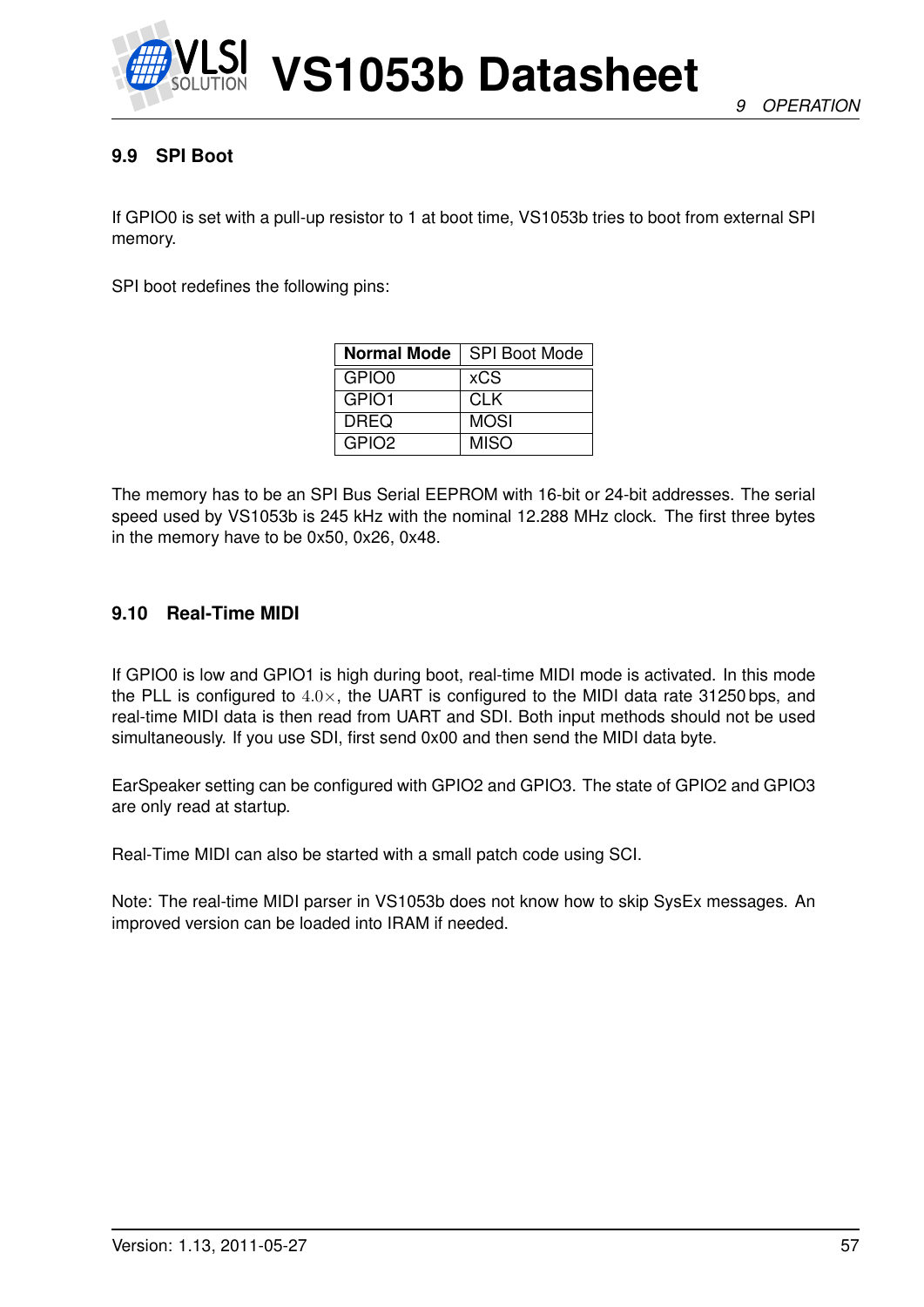

# <span id="page-57-0"></span>**9.11 Extra Parameters**

The following structure is in X memory at address 0x1e02 (note the different location than in VS1033) and can be used to change some extra parameters or get useful information.

```
#define PARAMETRIC_VERSION 0x0003
struct parametric {
  /* configs are not cleared between files */
 u_int16 version; /*1e02 - structure version */
                      /*1e03 ---- ---- ppss RRRR PS mode, SBR mode, Reverb */
  u_int16 playSpeed; /*1e04 0,1 = normal speed, 2 = twice, 3 = three times etc. */
 u_int16 byteRate; /*1e05 average byterate */
  u_int16 endFillByte; /*1e06 byte value to send after file sent */
  u_int16 reserved[16]; /*1e07..15 file byte offsets */
  u_int32 jumpPoints[8]; /*1e16..25 file byte offsets */
  u_int16 latestJump; /*1e26 index to lastly updated jumpPoint */
  u_int32 positionMsec /*1e27-28 play position, if known (WMA, Ogg Vorbis) */
  s_int16 resync; /*1e29 > 0 for automatic m4a, ADIF, WMA resyncs */
  union {
    struct {
      u_int32 curPacketSize;
     u_int32 packetSize;
    } wma;
    struct {
     u_int16 sceFoundMask; /*1e2a SCE's found since last clear */
      u_int16 cpeFoundMask; /*1e2b CPE's found since last clear */
      u_int16 lfeFoundMask; /*1e2c LFE's found since last clear */
     u_int16 playSelect; /*1e2d 0 = first any, initialized at aac init */
      s_int16 dynCompress; /*1e2e -8192=1.0, initialized at aac init */<br>s_int16 dynBoost; /*1e2f 8192=1.0, initialized at aac init */
                            /*1e2f 8192=1.0, initialized at aac init */
     u_int16 sbrAndPsStatus; /*0x1e30 1=SBR, 2=upsample, 4=PS, 8=PS active */
    } aac;
    struct {
     u_int32 bytesLeft;
    } midi;
    struct {
     s_int16 gain; /* 0x1e2a proposed gain offset in 0.5dB steps, default = -12 */
    } vorbis;
 } i;
};
```
Notice that reading two-word variables through the SCI\_WRAMADDR and SCI\_WRAM interface is not protected in any way. The variable can be updated between the read of the low and high parts. The problem arises when both the low and high parts change values. To determine if the value is correct, you should read the value twice and compare the results.

The following example shows what happens when bytesLeft is decreased from 0x10000 to 0xffff and the update happens between low and high part reads or after high part read.

|                | <b>Read Invalid</b>      |                | <b>Read Valid</b>        | <b>No Update</b> |              |  |
|----------------|--------------------------|----------------|--------------------------|------------------|--------------|--|
| <b>Address</b> | Value                    | <b>Address</b> | Value                    | <b>Address</b>   | <b>Value</b> |  |
| 0x1e2a         | 0x0000 change after this | 0x1e2a         | 0x0000                   | 0x1e2a           | 0x0000       |  |
| 0x1e2b         | 0x0000                   | 0x1e2b         | 0x0001 change after this | 0x1e2b           | 0x0001       |  |
| 0x1e2a         | 0xffff                   | 0x1e2a         | 0xffff                   | 0x1e2a           | 0x0000       |  |
| 0x1e2b         | 0x0000                   | 0x1e2b         | 0x0000                   | 0x1e2b           | 0x0001       |  |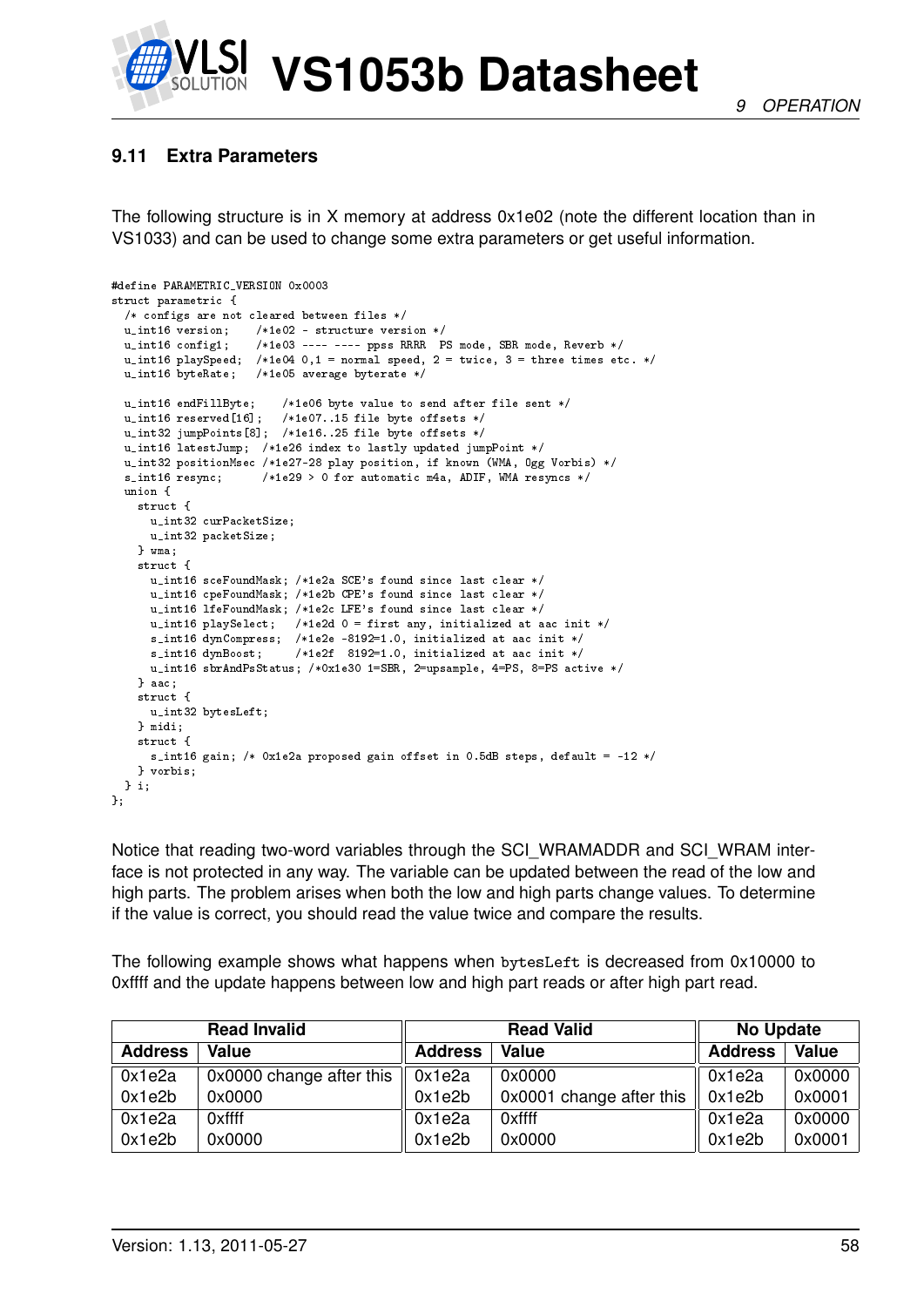

You can see that in the invalid read the low part wraps from 0x0000 to 0xffff while the high part stays the same. In this case the second read gives a valid answer, otherwise always use the value of the first read. The second read is needed when it is possible that the low part wraps around, changing the high part, i.e. when the low part is small. bytesLeft is only decreased by one at a time, so a reread is needed only if the low part is 0.

# **9.11.1 Common Parameters**

These parameters are common for all codecs. Other fields are only valid when the corresponding codec is active. The currently active codec can be determined from SCI\_HDAT1.

| <b>Parameter</b> | <b>Address</b> | <b>Usage</b>                                              |
|------------------|----------------|-----------------------------------------------------------|
| version          | 0x1e02         | Structure version - 0x0003                                |
| config1          | 0x1e03         | Miscellaneous configuration                               |
| playSpeed        | 0x1e04         | $0,1 =$ normal speed, $2 =$ twice, $3 =$ three times etc. |
| byteRate         | 0x1e05         | average byterate                                          |
| endFillByte      | 0x1e06         | byte to send after file                                   |
| jumpPoints[8]    | 0x1e16-25      | Packet offsets for WMA and AAC                            |
| latestJump       | 0x1e26         | Index to latest jumpPoint                                 |
| positionMsec     | $0x1e27-28$    | File position in milliseconds, if available               |
| resync           | 0x1e29         | Automatic resync selector                                 |

The fuse-programmed ID is read at startup and copied into the chipID field. If not available, the value will be all zeros. The version field can be used to determine the layout of the rest of the structure. The version number is changed when the structure is changed. For VS1053b the structure version is 3.

config1 controls MIDI Reverb and AAC's SBR and PS settings.

playSpeed makes it possible to fast forward songs. Decoding of the bitstream is performed, but only each playSpeed frames are played. For example by writing 4 to playSpeed will play the song four times as fast as normal, if you are able to feed the data with that speed. Write 0 or 1 to return to normal speed. SCI\_DECODE\_TIME will also count faster. All current codecs support the playSpeed configuration.

byteRate contains the average bitrate in bytes per second for every code. The value is updated once per second and it can be used to calculate an estimate of the remaining playtime. This value is also available in SCI\_HDAT0 for all codecs except MP3, MP2, and MP1.

endFillByte indicates what byte value to send after file is sent before SM\_CANCEL.

jumpPoints contain 32-bit file offsets. Each valid (non-zero) entry indicates a start of a packet for WMA or start of a raw data block for AAC (ADIF, .mp4 / .m4a). latestJump contains the index of the entry that was updated last. If you only read entry pointed to by latestJump you do *not* need to read the entry twice to ensure validity. Jump point information can be used to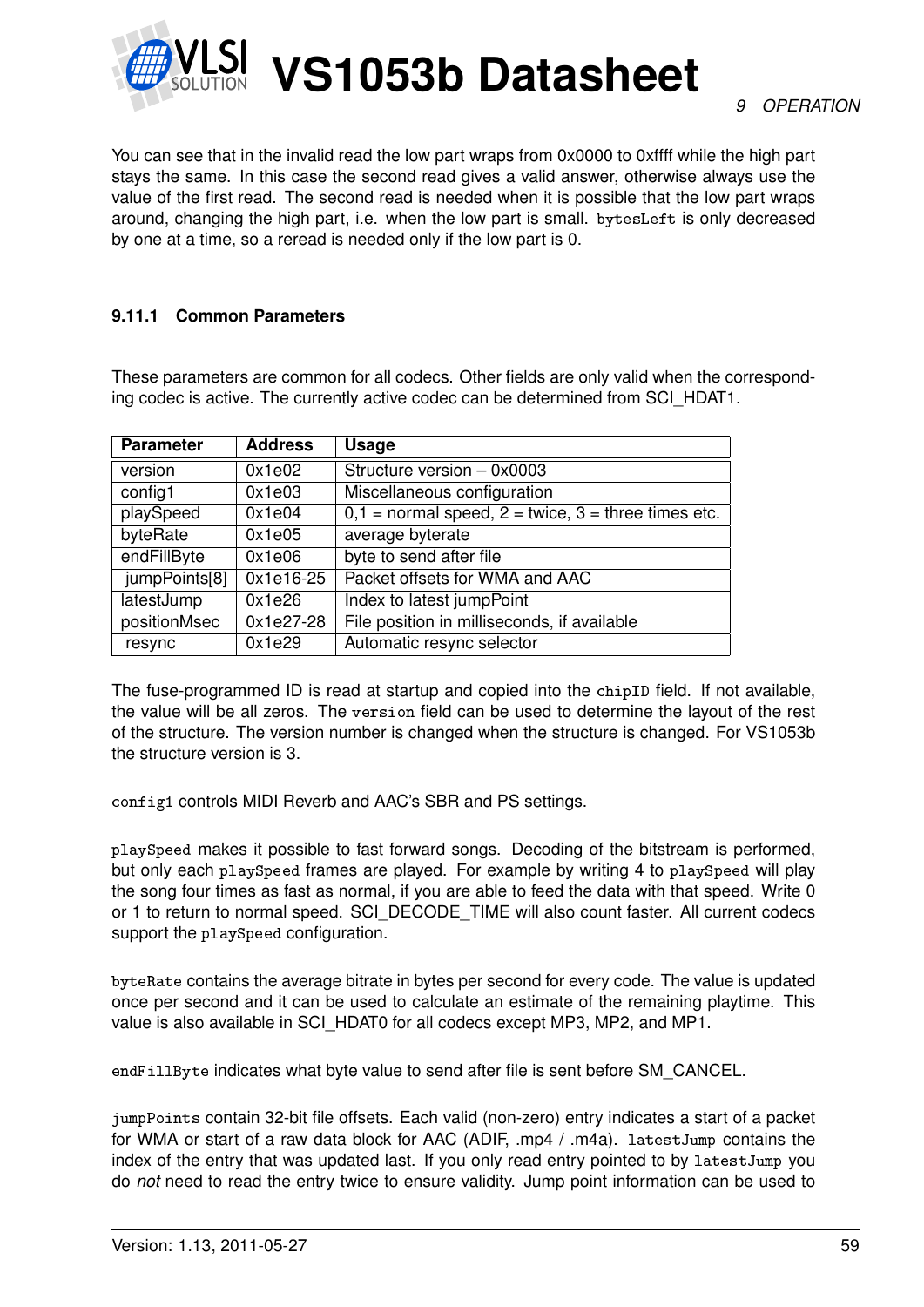

implement perfect fast forward and rewind for WMA and AAC (ADIF, .mp4 / .m4a).

positionMsec is a field that gives the current play position in a file in milliseconds, regardless of rewind and fast forward operations. The value is only available in codecs that can determine the play position from the stream itself. Currently WMA and Ogg Vorbis provide this information. If the position is unknown, this field contains -1.

resync field is used to force a resynchronization to the stream for WMA and AAC (ADIF, .mp4 / .m4a) instead of ending the decode at first error. This field can be used to implement almost perfect fast forward and rewind for WMA and AAC (ADIF, .mp4 / .m4a). The user should set this field before performing data seeks if they are not in packet or data block boundaries. The field value tells how many tries are allowed before giving up. The value 32767 gives infinite tries.

The resync field is set to 32767 after a reset to make resynchronization the default action, but it can be cleared after reset to restore the old action. When resync is set, every file decode should always end as described in Chapter [9.5.1.](#page-47-0)

Seek fields no longer exist. When resync is required, WMA and AAC codecs now enter broadcast/stream mode where file size information is ignored. Also, the file size and sample size information of WAV files are ignored when resync is non-zero. The user must use SM\_CANCEL or software reset to end decoding.

Note: WAV, WMA, ADIF, and .mp4 / .m4a files begin with a metadata or header section, which must be fully processed before any fast forward or rewind operation. SS\_DO\_NOT\_JUMP (in SCI STATUS) is clear when the header information has been processed and jumps are allowed.

#### **9.11.2 WMA**

| <b>Parameter</b> | <b>Address</b> | $\vert$ Usage                                                                  |
|------------------|----------------|--------------------------------------------------------------------------------|
|                  |                | curPacketSize $\vert$ 0x1e2a/2b $\vert$ The size of the packet being processed |
| packetSize       |                | $0x1e2c/2d$ The packet size in ASF header                                      |

The ASF header packet size is available in packetSize. With this information and a packet start offset from jumpPoints you can parse the packet headers and skip packets in ASF files.

WMA decoder can also increase the internal clock automatically when it detects that a file can not be decoded correctly with the current clock. The maximum allowed clock is configured with the SCI\_CLOCKF register.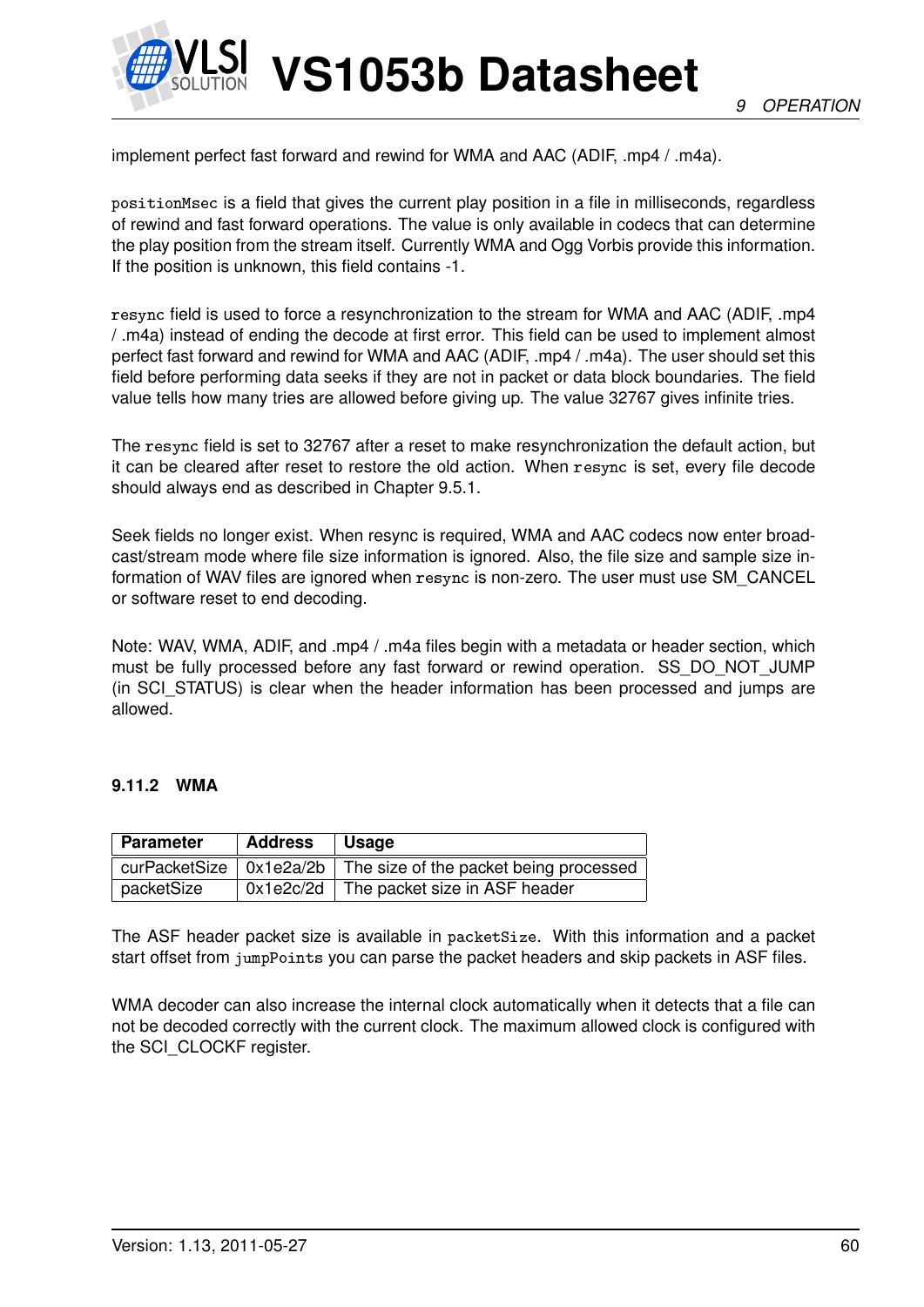

# **9.11.3 AAC**

| <b>Parameter</b>    | <b>Address</b> | <b>Usage</b>                            |
|---------------------|----------------|-----------------------------------------|
| config1             | 0x1e03(7:4)    | <b>SBR and PS select</b>                |
| sceFoundMask        | 0x1e2a         | Single channel elements found           |
| cpeFoundMask        | 0x1e2b         | Channel pair elements found             |
| <b>IfeFoundMask</b> | 0x1e2c         | Low frequency elements found            |
| playSelect          | 0x1e2d         | Play element selection                  |
| dynCompress         | 0x1e2e         | Compress coefficient for DRC, -8192=1.0 |
| dynBoost            | 0x1e2f         | Boost coefficient for DRC, 8192=1.0     |
| sbrAndPsStatus      | 0x1e30         | SBR and PS available flags              |

playSelect determines which element to decode if a stream has multiple elements. The value is set to 0 each time AAC decoding starts, which causes the first element that appears in the stream to be selected for decoding. Other values are: 0x01 - select first single channel element (SCE), 0x02 - select first channel pair element (CPE), 0x03 - select first low frequency element (LFE),  $S * 16 + 5$  - select SCE number S,  $P * 16 + 6$  - select CPE number P,  $L * 16 + 7$  select LFE number L. When automatic selection has been performed, playSelect reflects the selected element.

sceFoundMask, cpeFoundMask, and lfeFoundMask indicate which elements have been found in an AAC stream since the variables have last been cleared. The values can be used to present an element selection menu with only the available elements.

dynCompress and dynBoost change the behavior of the dynamic range control (DRC) that is present in some AAC streams. These are also initialized when AAC decoding starts.

sbrAndPsStatus indicates spectral band replication (SBR) and parametric stereo (PS) status.

| <b>Bit</b> | <b>Usage</b>       |
|------------|--------------------|
| ი          | <b>SBR</b> present |
|            | upsampling active  |
| 2          | PS present         |
| З          | <b>PS</b> active   |

Bits 7 to 4 in config1 can be used to control the SBR and PS decoding. Bits 5 and 4 select SBR mode and bits 7 and 6 select PS mode. These configuration bits are useful if your AAC license does not cover SBR and/or PS.

| config1 $(5:4)$ | Usage                                                |
|-----------------|------------------------------------------------------|
| '00'            | normal mode, upsample <24 kHz AAC files              |
| $^{\prime}$ 01' | do not automatically upsample <24 kHz AAC files, but |
|                 | enable upsampling if SBR is encountered              |
| '10'            | never upsample                                       |
| '11'            | disable SBR (also disables PS)                       |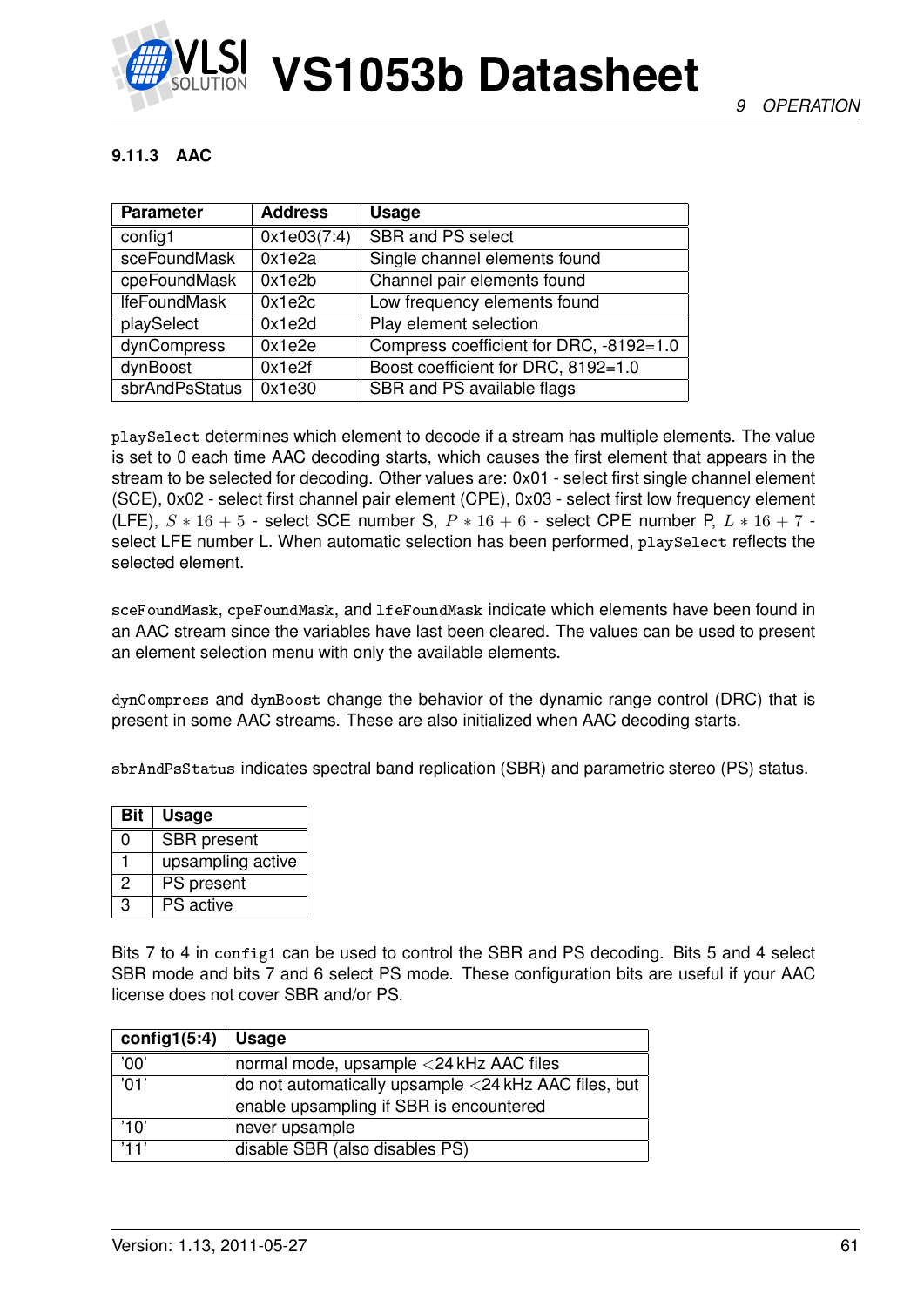

| config1 $(7:6)$ | Usage                                                  |
|-----------------|--------------------------------------------------------|
| '00'            | normal mode, process PS if it is available             |
| 'በ1'            | process PS if it is available, but in downsampled mode |
| '1 በ'           | reserved                                               |
| '11'            | disable PS processing                                  |

AAC decoder can also increase the internal clock automatically when it detects that a file can not be decoded correctly with the current clock. The maximum allowed clock is configured with the SCI\_CLOCKF register.

If even the highest allowed clock is too slow to decode an AAC file with SBR and PS components, the advanced decoding features are automatically dropped one by one until the file can be played. First the parametric stereo processing is dropped (the playback becomes mono). If that is not enough, the spectral band replication is turned into downsampled mode (reduced bandwidth). As the last resort the spectral band replication is fully disabled. Dropped features are restored at each song change.

#### **9.11.4 Midi**

| <b>Parameter</b> | <b>Address</b> | <b>Usage</b>                                       |
|------------------|----------------|----------------------------------------------------|
| config1          | 0x1e03         | Miscellaneous configuration                        |
|                  | bits [3:0]     | Reverb: $0 =$ auto (ON if clock $> = 3.0 \times$ ) |
|                  |                | $1 = \text{off}, 2 - 15 = \text{room size}$        |
| bytesLeft        |                | $0x1e2a/2b$ The number of bytes left in this track |

The lowest 4 bits of config1 controls the reverb effect.

#### **9.11.5 Ogg Vorbis**

| Parameter   Address   Usage |        |                              |
|-----------------------------|--------|------------------------------|
| ∣ gain                      | 0x1e2a | Preferred replay-gain offset |

Ogg Vorbis decoding supports Replay Gain technology. The Replay Gain technology is used to automatically give all songs a matching volume so that the user does not need to adjust the volume setting between songs. If the Ogg Vorbis decoder finds a Replay Gain tag in the song header, the tag is parsed and the decoded gain setting can be found from the gain parameter. For a song without any Replay Gain tag, a default of -6 dB (gain value -12) is used. For more details about Replay Gain, see *http://en.wikipedia.org/wiki/Replay\_Gain* and *http://www.replaygain.org/*.

The player software can use the gain value to adjust the volume level. Negative values mean that the volume should be decreased, positive values mean that the volume should be increased.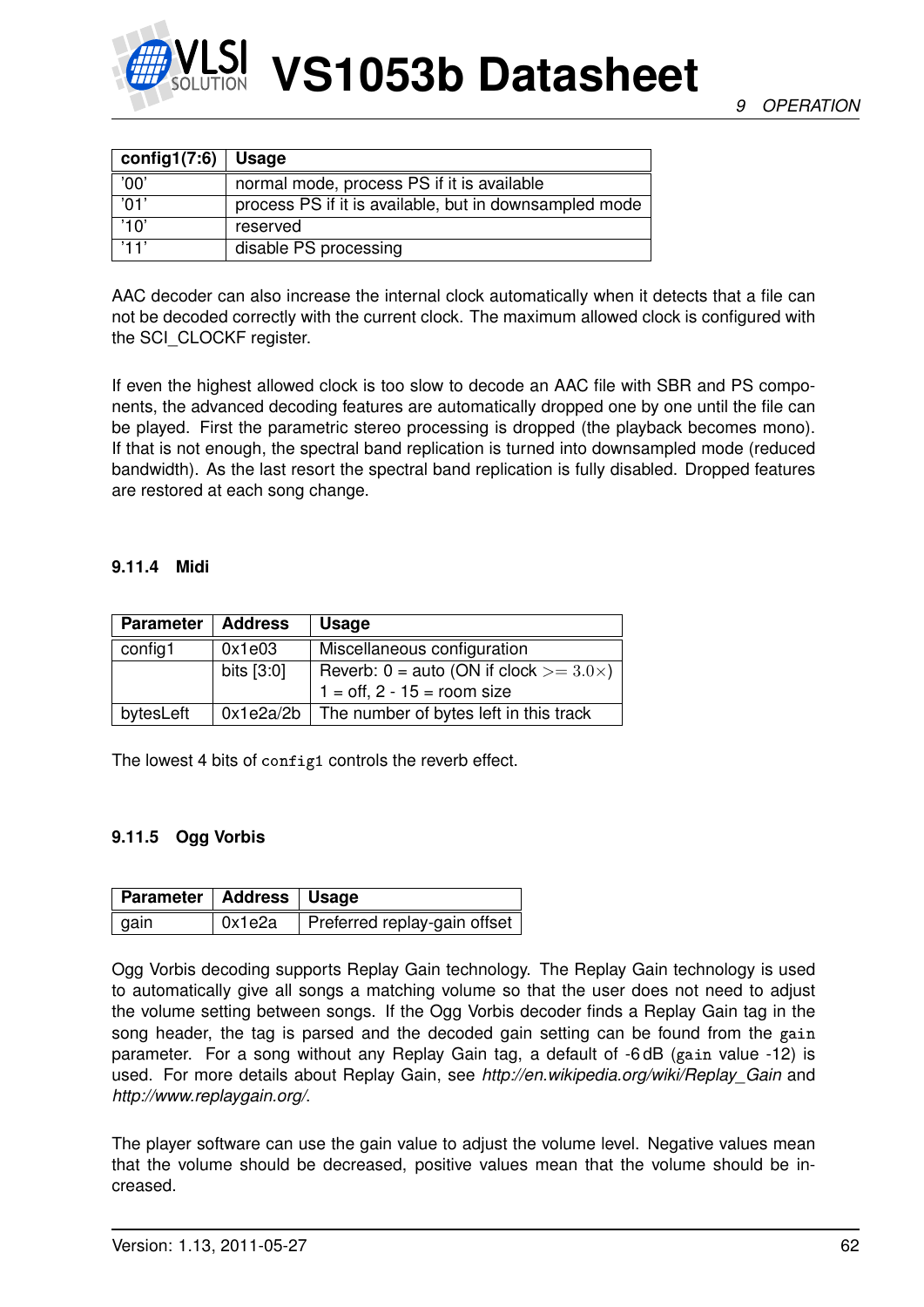

For example gain = -11 means that volume should be decreased by 5.5 dB ( $-11/2 = -5.5$ ), and left and right attenuation should be increased by 11. When  $gain = 2$  volume should be increased by 1 dB  $(2/2 = 1.0)$ , and left and right attenuation should be decreased by 2. Because volume setting can not go above +0 dB, the value should be saturated.

| Gain               | <b>Volume</b> | <b>SCI VOL (Volume-Gain)</b> |
|--------------------|---------------|------------------------------|
| $-11$ ( $-5.5$ dB) | $0 (+0.0 dB)$ | $0x0b0b (-5.5 dB)$           |
| $-11$ ( $-5.5dB$ ) | $3(-1.5dB)$   | $0x0e0e (-7.0 dB)$           |
| $+2 (+1.0 dB)$     | $0 (+0.0 dB)$ | $0x0000 (+0.0 dB)$           |
| $+2 (+1.0 dB)$     | $1(-0.5dB)$   | $0x0000 (+0.0 dB)$           |
| $+2 (+1.0 dB)$     | $4 (-2.0 dB)$ | 0x0202 (-1.0 dB)             |

# <span id="page-62-0"></span>**9.12 SDI Tests**

There are several test modes in VS1053b, which allow the user to perform memory tests, SCI bus tests, and several different sine wave tests.

All tests are started in a similar way: VS1053b is hardware reset, SM\_TESTS is set, and then a test command is sent to the SDI bus. Each test is started by sending a 4-byte special command sequence, followed by 4 zeros. The sequences are described below.

# **9.12.1 Sine Test**

Sine test is initialized with the 8-byte sequence  $0x53 0xEF 0x6E n 0 0 0 0$ , where n defines the sine test to use.  $n$  is defined as follows:

| $n$ bits                  |     |                        |  |  |
|---------------------------|-----|------------------------|--|--|
| Name   Bits   Description |     |                        |  |  |
| $F_s I dx$                |     | 7:5   Samplerate index |  |  |
| $\varsigma$               | 4:0 | Sine skip speed        |  |  |

| $F_s I dx$ | $F_{\bullet}$ | $F_s I dx$ | F'.      |
|------------|---------------|------------|----------|
|            | 44100 Hz      |            | 24000 Hz |
|            | 48000 Hz      | 5          | 16000 Hz |
| 2          | 32000 Hz      | 6          | 11025 Hz |
| З          | 22050 Hz      |            | 12000 Hz |

The frequency of the sine to be output can now be calculated from  $F = F_s \times \frac{S}{128}$ .

Example: Sine test is activated with value 126, which is 0b01111110. Breaking  $n$  to its components,  $F_s I dx = 0b011 = 3$  and thus  $F_s = 22050 Hz$ .  $S = 0b11110 = 30$ , and thus the final sine frequency  $F = 22050Hz \times \frac{30}{128} \approx 5168Hz$ .

To exit the sine test, send the sequence  $0x450x780x690x740000$ .

Note: Sine test signals go through the digital volume control, so it is possible to test channels separately.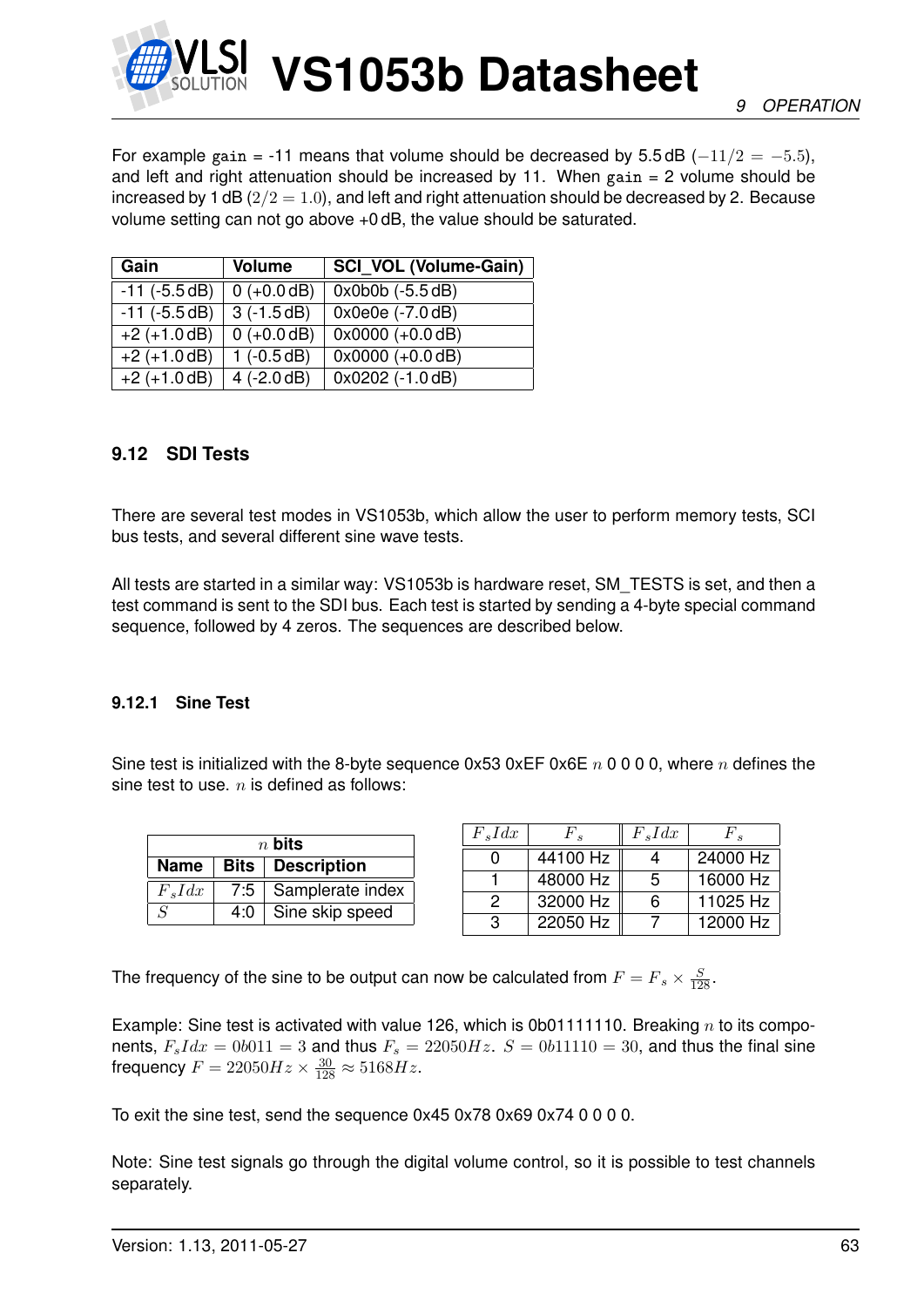

# **9.12.2 Pin Test**

Pin test is activated with the 8-byte sequence 0x50 0xED 0x6E 0x54 0 0 0 0. This test is meant for chip production testing only.

#### **9.12.3 SCI Test**

Sci test is initialized with the 8-byte sequence 0x53 0x70 0xEE  $n \times 0$  0 0 0, where  $n \times n$  is the register number to test. The content of the given register is read and copied to SCI\_HDAT0. If the register to be tested is HDAT0, the result is copied to SCI\_HDAT1.

Example: if  $n$  is 0, contents of SCI register 0 (SCI\_MODE) is copied to SCI\_HDAT0.

#### **9.12.4 Memory Test**

Memory test mode is initialized with the 8-byte sequence 0x4D 0xEA 0x6D 0x54 0 0 0 0. After this sequence, wait for 1100000 clock cycles. The result can be read from the SCI register SCI\_HDAT0, and 'one' bits are interpreted as follows:

| Bit(s)          | <b>Mask</b> | Meaning              |
|-----------------|-------------|----------------------|
| $\overline{15}$ | 0x8000      | <b>Test finished</b> |
| 14:10           |             | Unused               |
| 9               | 0x0200      | Mux test succeeded   |
| 8               | 0x0100      | Good MAC RAM         |
| 7               | 0x0080      | Good I RAM           |
| 6               | 0x0040      | Good Y RAM           |
| 5               | 0x0020      | Good X RAM           |
| 4               | 0x0010      | Good I ROM 1         |
| 3               | 0x0008      | Good I ROM 2         |
| $\overline{2}$  | 0x0004      | Good Y ROM           |
| 1               | 0x0002      | Good X ROM 1         |
| O               | 0x0001      | Good X ROM 2         |
|                 | 0x83ff      | All ok               |

Memory tests overwrite the current contents of the RAM memories.

#### **9.12.5 New Sine and Sweep Tests**

A more frequency-accurate sine test can be started and controlled from SCI. SCI\_AICTRL0 and SCI\_AICTRL1 set the sine frequencies for left and right channel, respectively. These registers,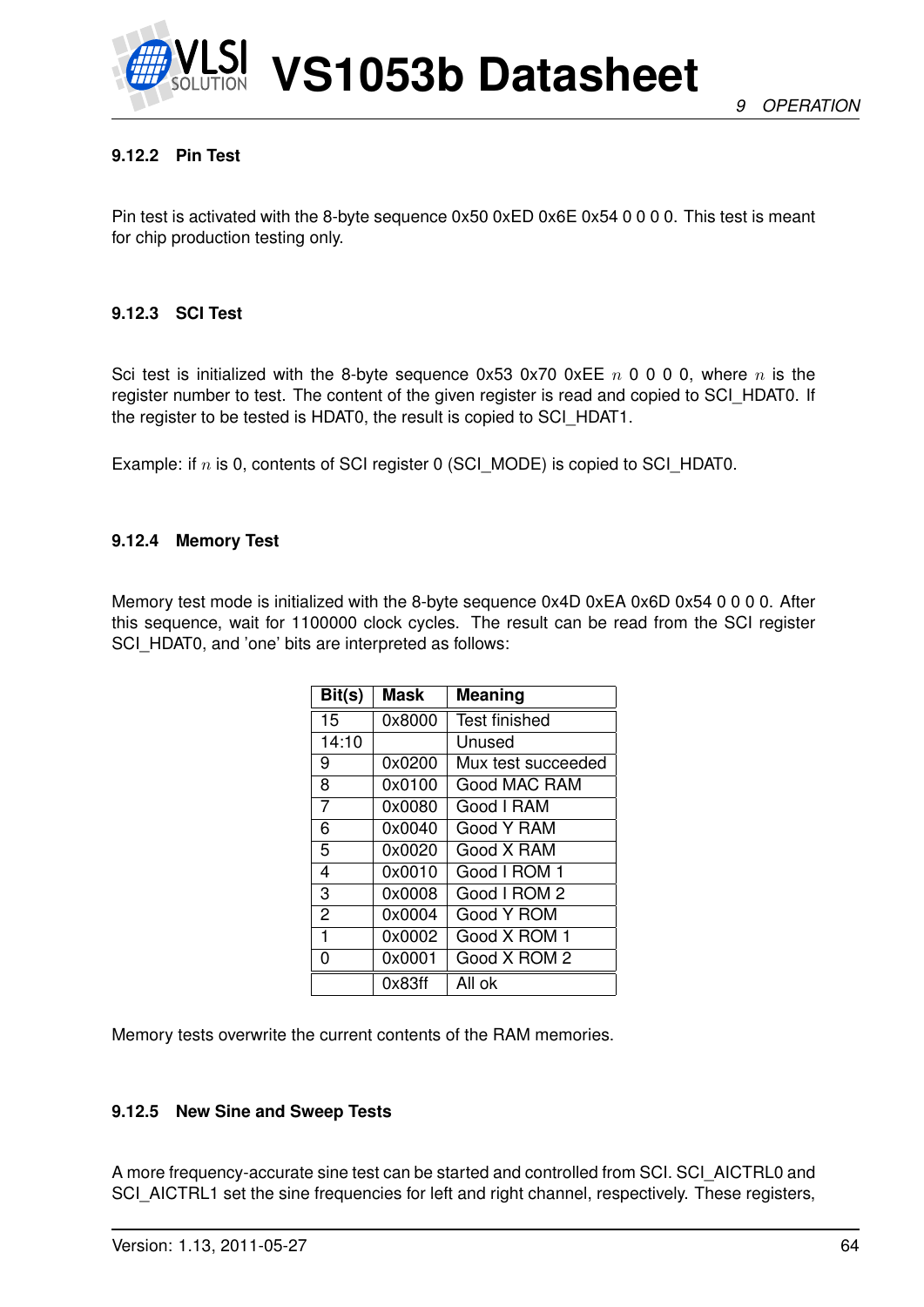

volume (SCI\_VOL), and samplerate (SCI\_AUDATA) can be set before or during the test. Write 0x4020 to SCI\_AIADDR to start the test.

SCI\_AICTRLn can be calculated from the desired frequency and DAC samplerate by:

 $SCI\_AICT RLn = F_{sin} \times 65536/F_s$ 

The maximum value for SCI\_AICTRLn is 0x8000U. For the best S/N ratio for the generated sine, three LSb's of the SCI\_AICTRLn should be zero. The resulting frequencies  $F_{sin}$  can be calculated from the DAC samplerate  $F_s$  and SCI\_AICTRL0 / SCI\_AICTRL1 using the following equation.

$$
F_{sin} = SCI\_AICTRLn \times F_s/65536
$$

Sine sweep test can be started by writing 0x4022 to SCI\_AIADDR.

Both these tests use the normal audio path, thus also SCI\_BASS, differential output mode, and EarSpeaker settings have an effect.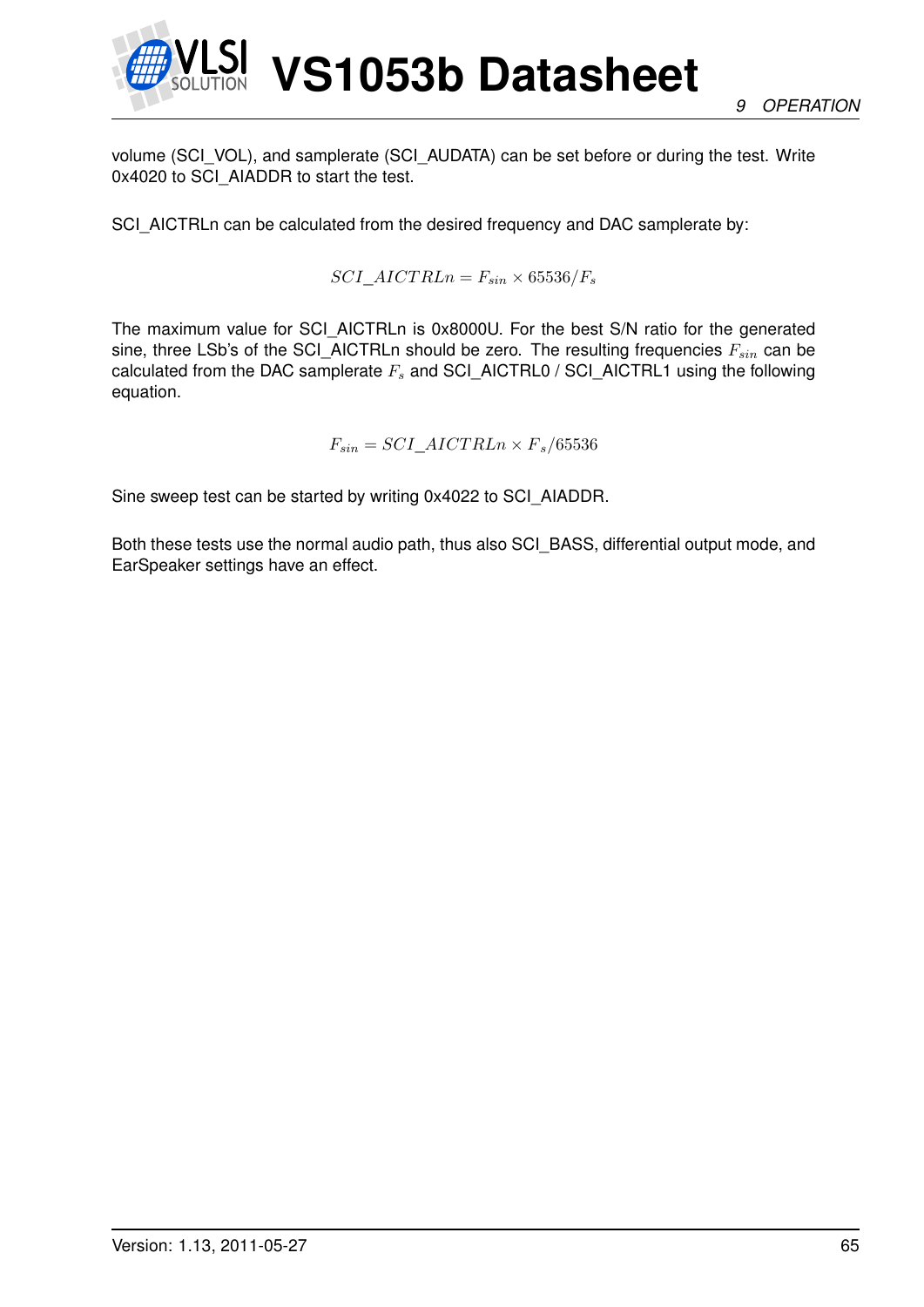

# **10 VS1053b Registers**

# **10.1 Who Needs to Read This Chapter**

User software is required when a user wishes to add some own functionality like DSP effects to VS1053b.

However, most users of VS1053b don't need to worry about writing their own code, or about this chapter, including those who only download software plug-ins from VLSI Solution's Web site.

**Note:** Also see VS1063 Hardware Guide for more information, because the hardware is compatible with VS1053.

# **10.2 The Processor Core**

VS\_DSP is a 16/32-bit DSP processor core that also had extensive all-purpose processor features. VLSI Solution's free VSKIT Software Package contains all the tools and documentation needed to write, simulate and debug Assembly Language or Extended ANSI C programs for the VS\_DSP processor core. VLSI Solution also offers a full Integrated Development Environment VSIDE for full debug capabilities.

# **10.3 VS1053b Memory Map**

| X-memory       |                                                            | <b>Y-memory</b> |                   | <b>I-memory</b>    |                 |
|----------------|------------------------------------------------------------|-----------------|-------------------|--------------------|-----------------|
| <b>Address</b> | <b>Description</b><br><b>Address</b><br><b>Description</b> |                 | <b>Address</b>    | <b>Description</b> |                 |
| 0x00000x17ff   | <b>System RAM</b>                                          | 0x00000x17ff    | <b>System RAM</b> | 0x00000x004f       | System RAM      |
| 0x18000x187f   | <b>User RAM</b>                                            | 0x18000x187f    | <b>User RAM</b>   | 0x00500x0fff       | User RAM        |
| 0x18800x197f   | <b>Stack</b>                                               | 0x18800x197f    | <b>Stack</b>      | 0x10000x1fff       |                 |
| 0x19800x3fff   | <b>System RAM</b>                                          | 0x19800x3fff    | <b>System RAM</b> | 0x20000xffff       | ROM 56k         |
| 0x40000xbfff   | ROM 32k                                                    | 0x40000xdfff    | ROM 40k           |                    | and banked      |
| 0xc0000xc0ff   | Peripherals                                                | 0xe0000xffff    | <b>System RAM</b> | 0xc0000xffff       | <b>ROM4 16k</b> |
| 0xc1000xffff   | <b>ROM 15.75k</b>                                          |                 |                   |                    |                 |

# **10.4 SCI Registers**

SCI registers described in Chapter [8.7](#page-34-0) can be found here between 0xC000..0xC00F. In addition to these registers, there is one in address 0xC010, called SCI\_CHANGE.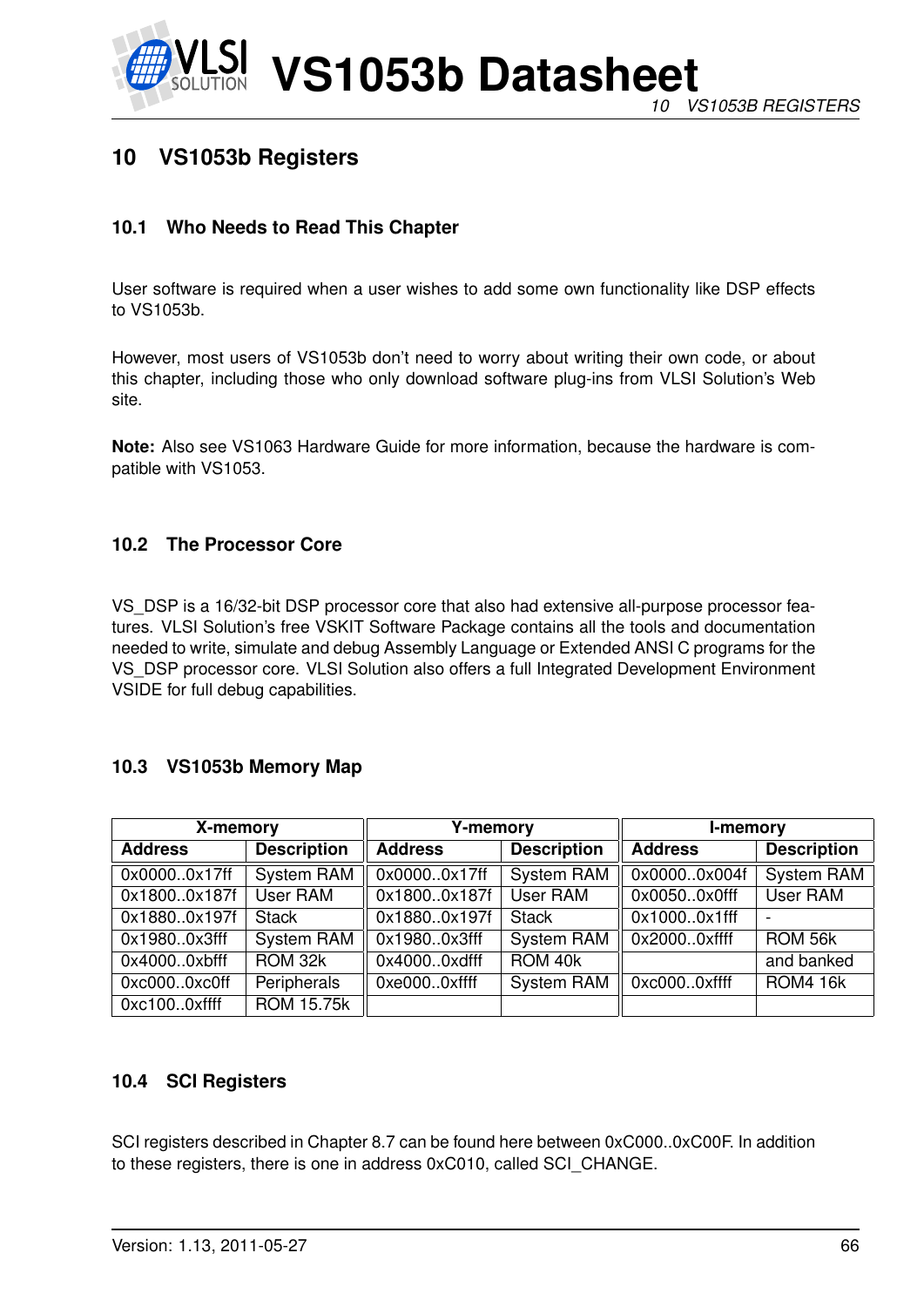

| <b>SCI registers, prefix SCI</b> |  |  |                             |                         |  |
|----------------------------------|--|--|-----------------------------|-------------------------|--|
| Rea                              |  |  | Type   Reset   Abbrev[bits] | <b>Description</b>      |  |
| 0xC010                           |  |  | CHANGE[5:0]                 | Last SCI access address |  |

| <b>SCI CHANGE bits</b> |  |                                             |  |  |
|------------------------|--|---------------------------------------------|--|--|
| Name                   |  | <b>Bits</b>   Description                   |  |  |
| SCI CH WRITE           |  | $4 \mid 1$ if last access was a write cycle |  |  |
| SCI CH ADDR            |  | 3:0   SCI address of last access            |  |  |

# **10.5 Serial Data Registers**

| <b>SDI registers, prefix SER</b> |                                                           |  |             |                                   |  |  |
|----------------------------------|-----------------------------------------------------------|--|-------------|-----------------------------------|--|--|
| Reg                              | Reset   Abbrev[bits]<br><b>Description</b><br><b>Type</b> |  |             |                                   |  |  |
| 0xC011                           |                                                           |  | <b>DATA</b> | Last received 2 bytes, big-endian |  |  |
| 0xC012                           | W                                                         |  | DREQ[0]     | DREQ pin control                  |  |  |

# **10.6 DAC Registers**

| DAC registers, prefix DAC |      |              |              |                                          |  |  |
|---------------------------|------|--------------|--------------|------------------------------------------|--|--|
| Reg                       | Type | <b>Reset</b> | Abbrev[bits] | <b>Description</b>                       |  |  |
| 0xC013                    | rw   | 0            | <b>FCTLL</b> | DAC frequency control, 16 LSbs           |  |  |
| 0xC014                    | rw   | 0            | <b>FCTLH</b> | DAC frequency control 4MSbs, PLL control |  |  |
| 0xC015                    | rw   | $\Omega$     | I FFT        | DAC left channel PCM value               |  |  |
| 0xC016                    | rw   | 0            | <b>RIGHT</b> | DAC right channel PCM value              |  |  |
| 0xC045                    | rw   | 0            | <b>VOL</b>   | DAC hardware volume                      |  |  |

Every fourth clock cycle, an internal 26-bit counter is added to by (DAC\_FCTLH & 15)  $\times$  65536 + DAC\_FCTLL. Whenever this counter overflows, values from DAC\_LEFT and DAC\_RIGHT are read and a DAC interrupt is generated.

| DAC VOL bits        |     |                                                                 |  |
|---------------------|-----|-----------------------------------------------------------------|--|
| <b>Name</b>         |     | <b>Bits Description</b>                                         |  |
| LEFT FINE           |     | 15:12   Left channel gain $+0.0$ dB $+5.5$ dB (0 to 11)         |  |
| LEFT COARSE         |     | 11:8   Left channel attenuation in -6 dB steps                  |  |
| <b>RIGHT FINE</b>   |     | 7:4   Right channel volume $+0.0$ dB $+\overline{5.5}$ dB (0 to |  |
|                     |     | 11)                                                             |  |
| <b>RIGHT COARSE</b> | 3:0 | Right channel attenuation in -6 dB steps                        |  |

Normally DAC\_VOL is handled by the firmware. DAC\_VOL depends on SCI\_VOL and the bass and treble settings in SCI\_BASS (and optionally SS\_SWING bits in SCI\_STATUS).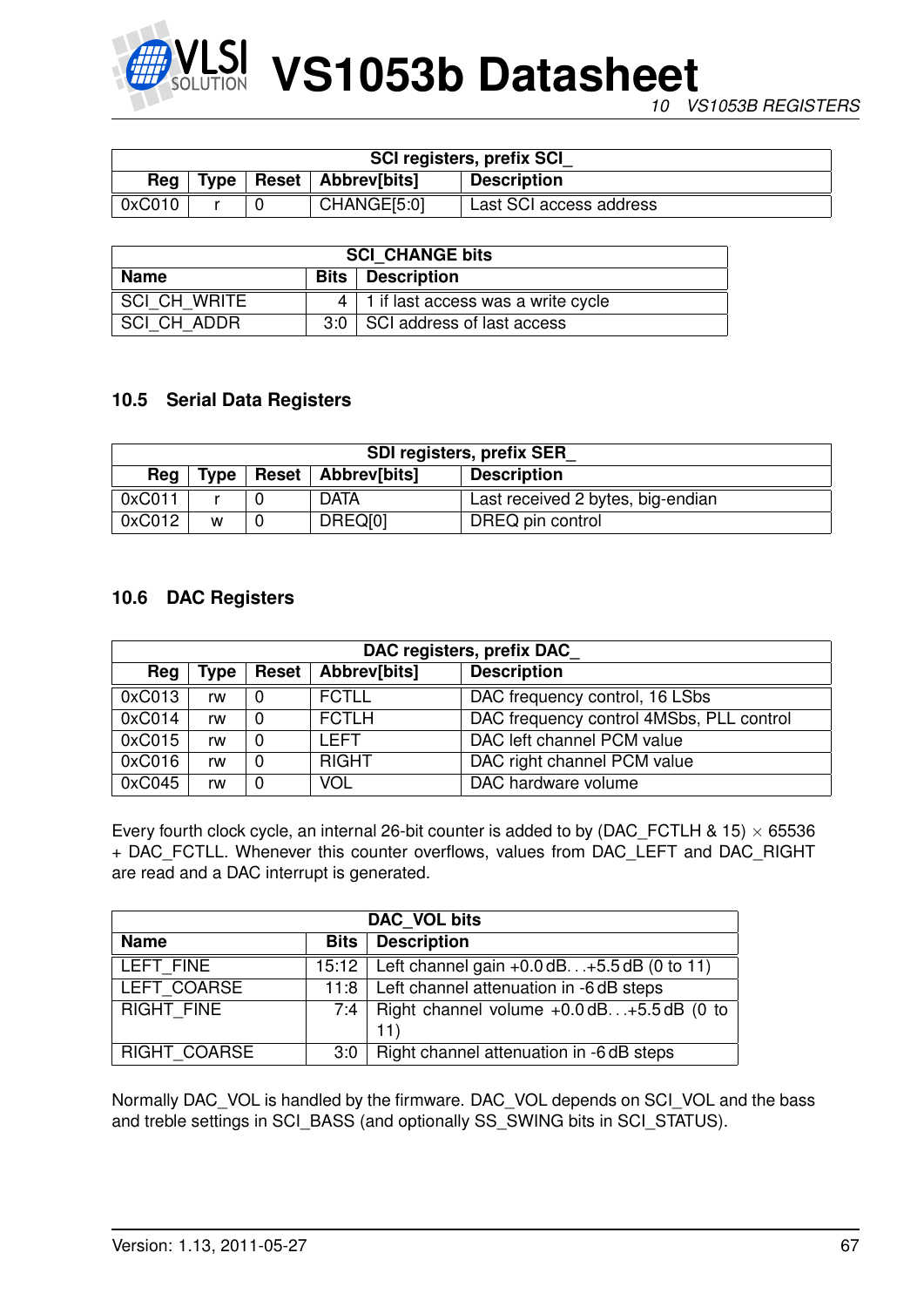

# **10.7 GPIO Registers**

| <b>GPIO registers, prefix GPIO</b> |             |                      |             |                           |  |  |
|------------------------------------|-------------|----------------------|-------------|---------------------------|--|--|
| Reg                                | <b>Type</b> | Reset   Abbrev[bits] |             | <b>Description</b>        |  |  |
| 0xC017                             | rw          |                      | DDR[7:0]    | Direction                 |  |  |
| 0xC018                             |             |                      | IDATA[11:0] | Values read from the pins |  |  |
| 0xC019                             | rw          |                      | ODATA[7:0]  | Values set to the pins    |  |  |

GPIO\_DIR is used to set the direction of the GPIO pins. 1 means output. GPIO\_ODATA remembers its values even if a GPIO\_DIR bit is set to input.

GPIO\_IDATA is used to read the pin states. In VS1053 also the SDI and SCI input pins can be read through GPIO\_IDATA: SCLK = GPIO\_IDATA[8],  $XCS = GPIO$ \_IDATA[9], SI = GPIO\_IDATA[10], and XDCS = GPIO\_IDATA[11].

GPIO registers don't generate interrupts.

Note that in VS1053b the VSDSP registers can be read and written through the SCI\_WRAMADDR and SCI\_WRAM registers. You can thus use the GPIO pins quite conveniently.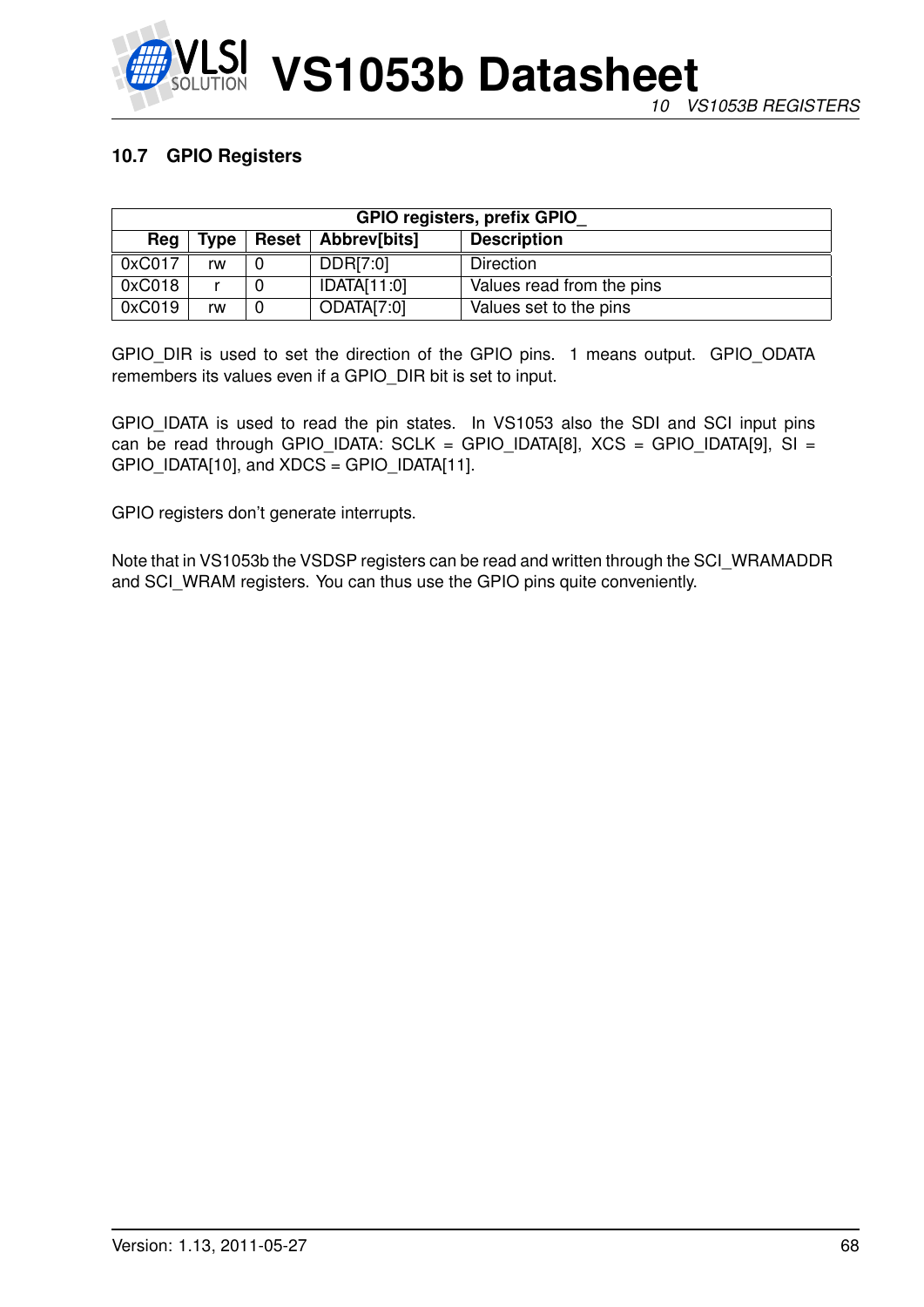

# **10.8 Interrupt Registers**

| Interrupt registers, prefix INT |      |              |              |                                          |  |  |
|---------------------------------|------|--------------|--------------|------------------------------------------|--|--|
| Reg                             | Type | <b>Reset</b> | Abbrev[bits] | <b>Description</b>                       |  |  |
| 0xCO1A                          | rw   | 0            | ENABLE[7:0]  | Interrupt enable                         |  |  |
| 0xCO1B                          | W    | 0            | GLOB DIS[-]  | Write to add to interrupt counter        |  |  |
| 0xC01C                          | W    | 0            | GLOB ENAI-1  | Write to subtract from interrupt counter |  |  |
| 0xCO1D                          | rw   | 0            | COUNTER[4:0] | Interrupt counter                        |  |  |

INT ENABLE controls the interrupts. The control bits are as follows:

| <b>INT ENABLE bits</b> |                       |                          |  |  |
|------------------------|-----------------------|--------------------------|--|--|
| <b>Name</b>            | <b>Bits</b>           | <b>Description</b>       |  |  |
| INT EN TIM1            |                       | Enable Timer 1 interrupt |  |  |
| INT EN TIMO            | 6                     | Enable Timer 0 interrupt |  |  |
| <b>INT EN RX</b>       | 5                     | Enable UART RX interrupt |  |  |
| INT EN TX              | 4                     | Enable UART TX interrupt |  |  |
| INT EN SDI             | $\mathbf{2}^{\prime}$ | Enable Data interrupt    |  |  |
| INT EN SCI             | 1                     | Enable SCI interrupt     |  |  |
| INT EN DAC             | 0                     | Enable DAC interrupt     |  |  |

Note: It may take upto 6 clock cycles before changing INT\_ENABLE has any effect.

Writing any value to INT\_GLOB\_DIS adds one to the interrupt counter INT\_COUNTER and effectively disables all interrupts. It may take upto 6 clock cycles before writing to this register has any effect.

Writing any value to INT\_GLOB\_ENA subtracts one from the interrupt counter (unless INT\_COUNTER already was 0). If the interrupt counter becomes zero, interrupts selected with INT\_ENABLE are restored. An interrupt routine should always write to this register as the last thing it does, because interrupts automatically add one to the interrupt counter, but subtracting it back to its initial value is the responsibility of the user. It may take upto 6 clock cycles before writing this register has any effect.

By reading INT\_COUNTER the user may check if the interrupt counter is correct or not. If the register is not 0, interrupts are disabled.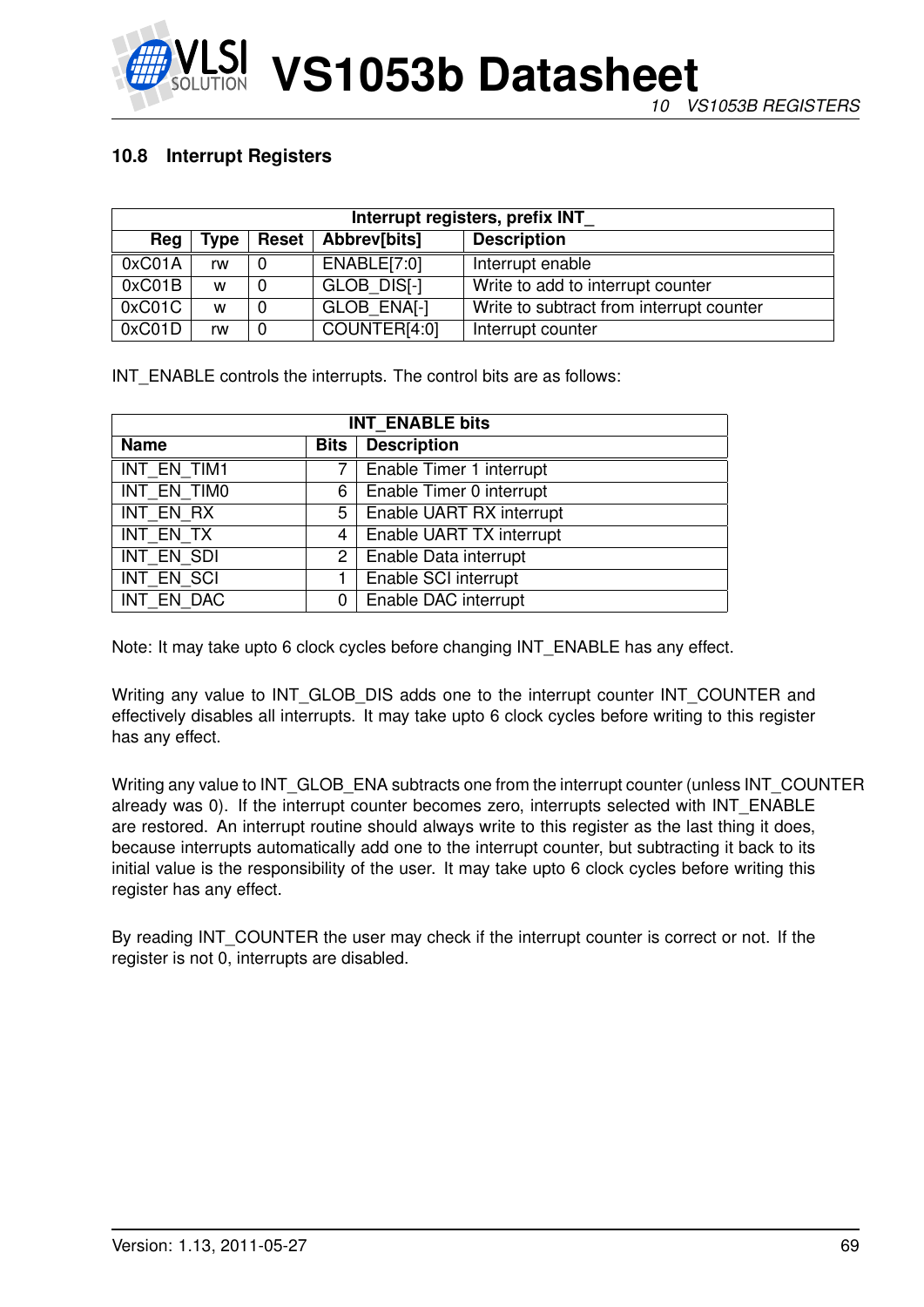# **10.9 Watchdog v1.0 2002-08-26**

The watchdog consist of a watchdog counter and some logic. After reset, the watchdog is inactive. The counter reload value can be set by writing to WDOG\_CONFIG. The watchdog is activated by writing 0x4ea9 to register WDOG\_RESET. Every time this is done, the watchdog counter is reset. Every 65536'th clock cycle the counter is decremented by one. If the counter underflows, it will activate vsdsp's internal reset sequence.

Thus, after the first 0x4ea9 write to WDOG\_RESET, subsequent writes to the same register with the same value must be made no less than every  $65536\times WDOG$  CONFIG clock cycles.

Once started, the watchdog cannot be turned off. Also, a write to WDOG\_CONFIG doesn't change the counter reload value.

After watchdog has been activated, any read/write operation from/to WDOG\_CONFIG or WDOG\_DUMMY will invalidate the next write operation to WDOG\_RESET. This will prevent runaway loops from resetting the counter, even if they do happen to write the correct number. Writing a wrong value to WDOG\_RESET will also invalidate the next write to WDOG\_RESET.

Reads from watchdog registers return undefined values.

#### **10.9.1 Registers**

| Watchdog, prefix WDOG |      |       |               |                     |  |  |
|-----------------------|------|-------|---------------|---------------------|--|--|
| Reg                   | Type | Reset | <b>Abbrev</b> | <b>Description</b>  |  |  |
| 0xC020                | w    |       | <b>CONFIG</b> | Configuration       |  |  |
| 0xC021                | w    |       | <b>RESET</b>  | Clock configuration |  |  |
| 0xC022                | w    |       | DUMMY[-]      | Dummy register      |  |  |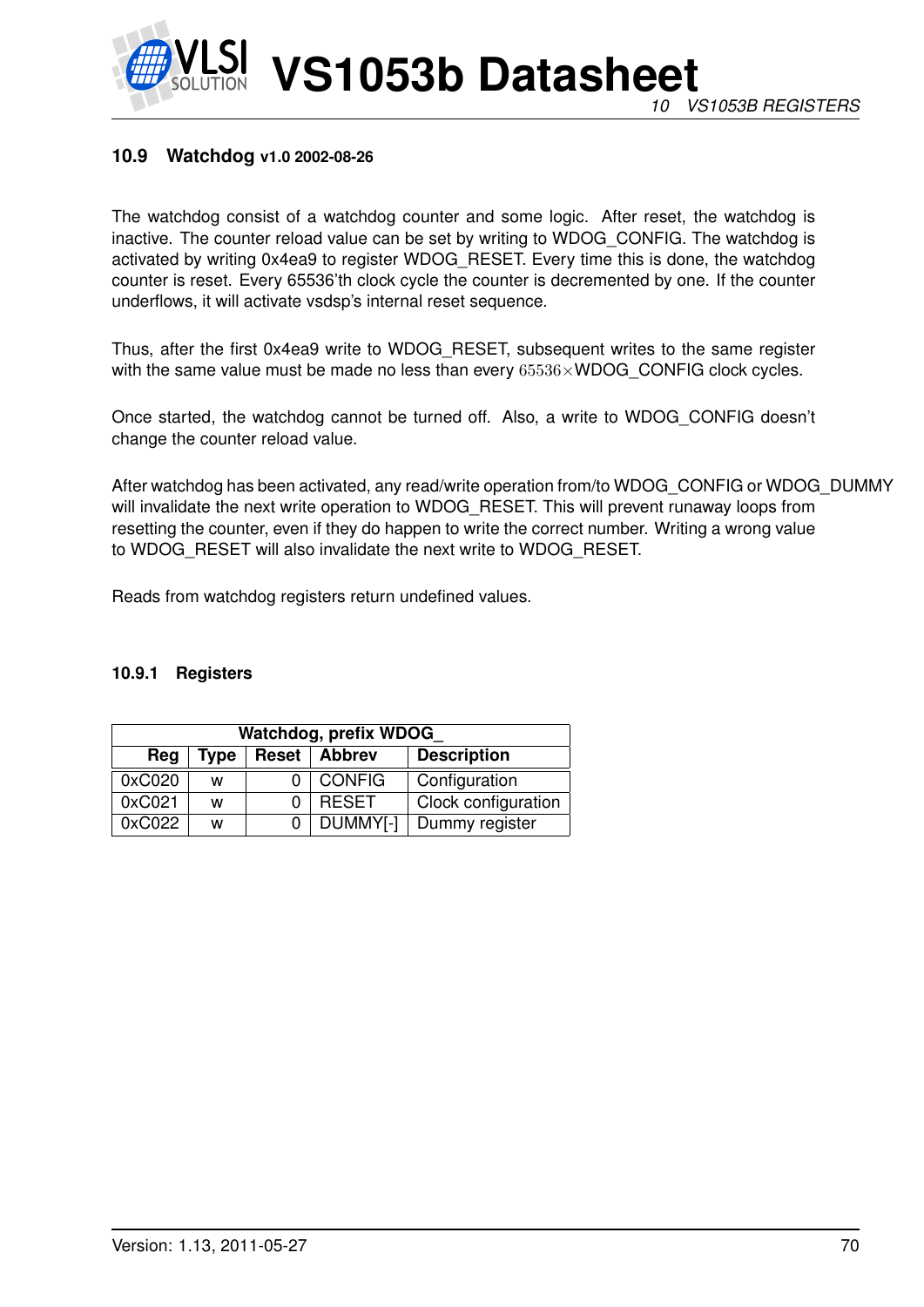

# **10.10 UART v1.1 2004-10-09**

RS232 UART implements a serial interface using rs232 standard.

| <b>Utal</b><br>bit |  |  | -- |  | D4 | D5.<br>◡ | <b>D<sub>R</sub></b><br>- |  | .<br>bit |
|--------------------|--|--|----|--|----|----------|---------------------------|--|----------|
|--------------------|--|--|----|--|----|----------|---------------------------|--|----------|

Figure 15: RS232 Serial Interface Protocol

When the line is idling, it stays in logic high state. When a byte is transmitted, the transmission begins with a start bit (logic zero) and continues with data bits (LSB first) and ends up with a stop bit (logic high). 10 bits are sent for each 8-bit byte frame.

### **10.10.1 Registers**

| <b>UART registers, prefix UARTx</b> |      |              |               |                    |  |  |
|-------------------------------------|------|--------------|---------------|--------------------|--|--|
| Reg                                 | Type | <b>Reset</b> | <b>Abbrev</b> | <b>Description</b> |  |  |
| 0xC028                              |      |              | STATUS[4:0]   | <b>Status</b>      |  |  |
| 0xC029                              | r/w  |              | DATA[7:0]     | Data               |  |  |
| 0xC02A                              | r/w  | 0            | DATAH[15:8]   | Data High          |  |  |
| 0xC02B                              | r/w  |              | DIV           | <b>Divider</b>     |  |  |

# **10.10.2 Status UARTx\_STATUS**

A read from the status register returns the transmitter and receiver states.

| <b>UARTx STATUS Bits</b> |  |                                            |  |  |
|--------------------------|--|--------------------------------------------|--|--|
| <b>Name</b>              |  | <b>Bits</b> Description                    |  |  |
| UART ST FRAMEERR         |  | 4   Framing error (stop bit was 0)         |  |  |
| UART ST RXORUN           |  | 3   Receiver overrun                       |  |  |
| UART ST RXFULL           |  | $\overline{2}$ Receiver data register full |  |  |
| UART ST_TXFULL           |  | 1   Transmitter data register full         |  |  |
| <b>UART ST TXRUNNING</b> |  | 0 Transmitter running                      |  |  |

UART\_ST\_FRAMEERR is set if the stop bit of the received byte was 0.

UART\_ST\_RXORUN is set if a received byte overwrites unread data when it is transferred from the receiver shift register to the data register, otherwise it is cleared.

UART\_ST\_RXFULL is set if there is unread data in the data register.

UART\_ST\_TXFULL is set if a write to the data register is not allowed (data register full).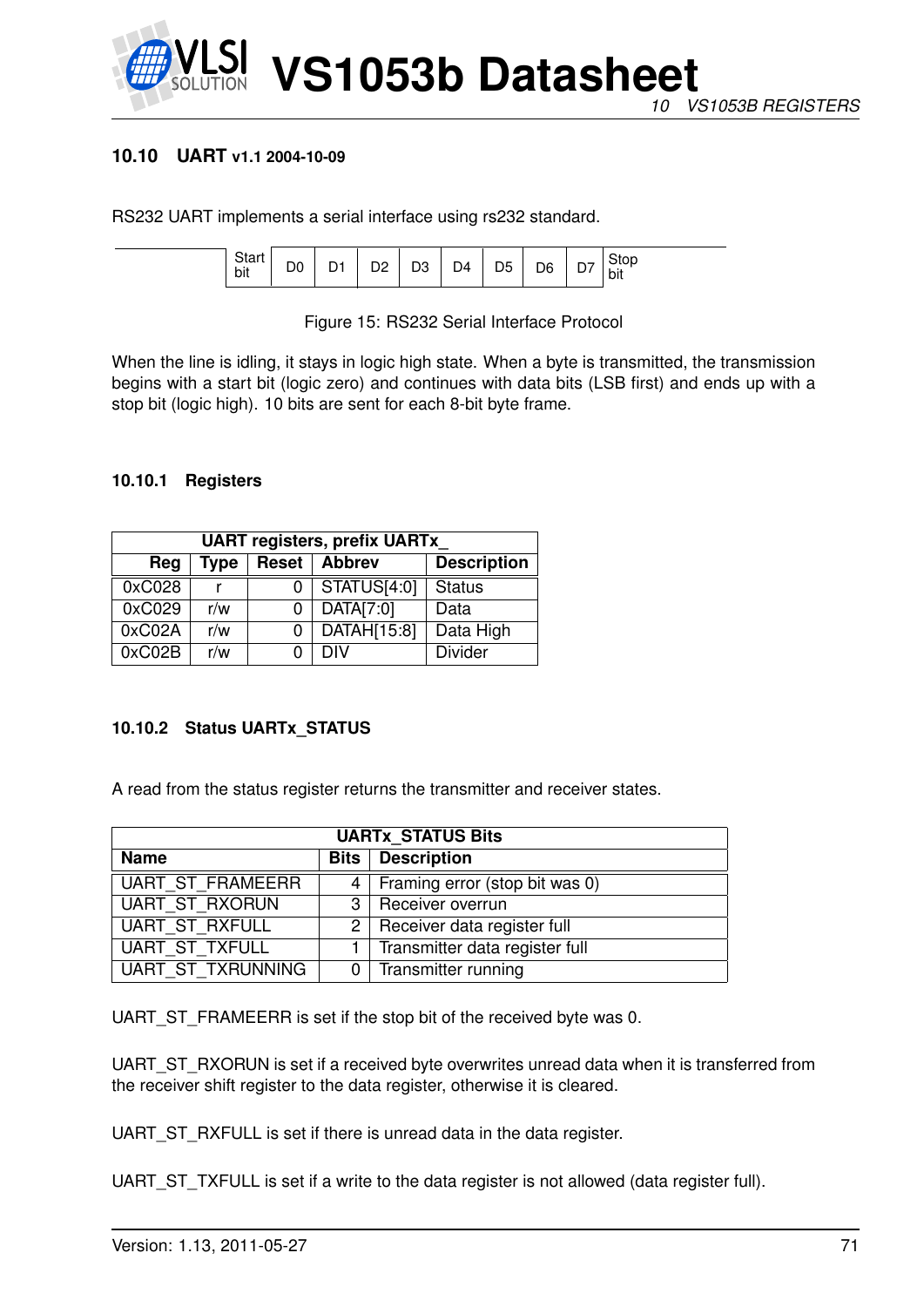

UART\_ST\_TXRUNNING is set if the transmitter shift register is in operation.

# **10.10.3 Data UARTx\_DATA**

A read from UARTx\_DATA returns the received byte in bits 7:0, bits 15:8 are returned as '0'. If there is no more data to be read, the receiver data register full indicator will be cleared.

A receive interrupt will be generated when a byte is moved from the receiver shift register to the receiver data register.

A write to UARTx\_DATA sets a byte for transmission. The data is taken from bits 7:0, other bits in the written value are ignored. If the transmitter is idle, the byte is immediately moved to the transmitter shift register, a transmit interrupt request is generated, and transmission is started. If the transmitter is busy, the UART\_ST\_TXFULL will be set and the byte remains in the transmitter data register until the previous byte has been sent and transmission can proceed.

#### **10.10.4 Data High UARTx\_DATAH**

The same as UARTx\_DATA, except that bits 15:8 are used.

#### **10.10.5 Divider UARTx\_DIV**

| <b>UARTX DIV Bits</b> |  |                           |  |
|-----------------------|--|---------------------------|--|
| <b>Name</b>           |  | <b>Bits</b>   Description |  |
| UART DIV D1           |  | 15:8   Divider 1 (0255)   |  |
| UART DIV D2           |  | 7:0   Divider 2 $(6.255)$ |  |

The divider is set to 0x0000 in reset. The ROM boot code must initialize it correctly depending on the master clock frequency to get the correct bit speed. The second divider  $(D_2)$  must be from 6 to 255.

The communication speed  $f = \frac{fm}{(D_1+1)^3}$  $\frac{J^m}{(D_1+1)\times(D_2)}$  , where  $f_m$  is the master clock frequency, and  $f$  is the TX/RX speed in bps.

Divider values for common communication speeds at 26 MHz master clock: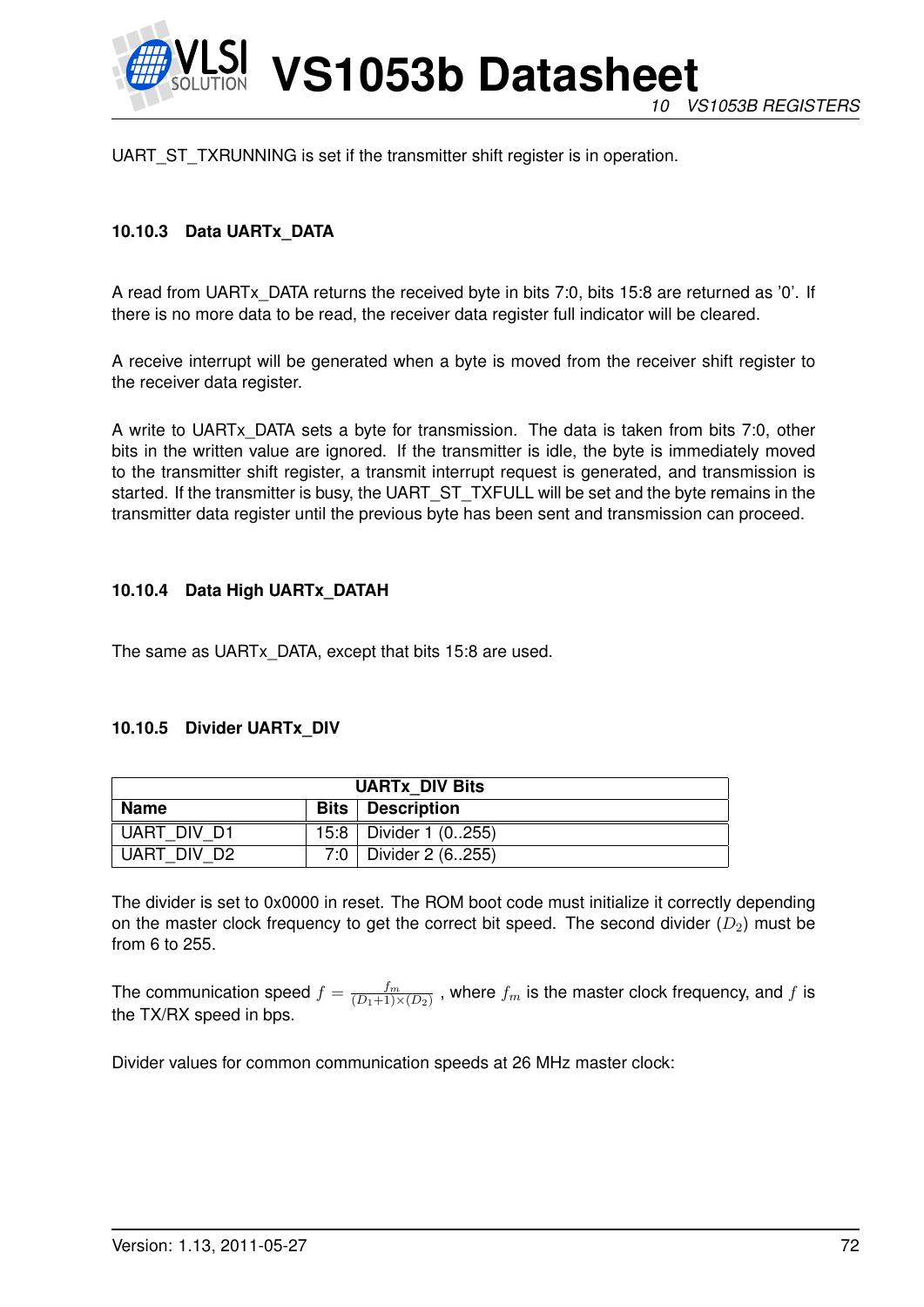

*10 VS1053B REGISTERS*

| <b>Example UART Speeds,</b> $f_m = 26MHz$ |             |             |  |
|-------------------------------------------|-------------|-------------|--|
| Comm. Speed [bps]                         | UART DIV D1 | UART DIV D2 |  |
| 4800                                      | 85          | 63          |  |
| 9600                                      | 42          | 63          |  |
| 14400                                     | 42          | 42          |  |
| 19200                                     | 51          | 26          |  |
| 28800                                     | 42          | 21          |  |
| 38400                                     | 25          | 26          |  |
| 57600                                     |             | 226         |  |
| 115200                                    |             | 226         |  |

# **10.10.6 Interrupts and Operation**

Transmitter operates as follows: After an 8-bit word is written to the transmit data register it will be transmitted instantly if the transmitter is not busy transmitting the previous byte. When the transmission begins a TX\_INTR interrupt will be sent. Status bit [1] informs the transmitter data register empty (or full state) and bit [0] informs the transmitter (shift register) empty state. A new word must not be written to transmitter data register if it is not empty (bit  $[1] = '0'$ ). The transmitter data register will be empty as soon as it is shifted to transmitter and the transmission is begun. It is safe to write a new word to transmitter data register every time a transmit interrupt is generated.

Receiver operates as follows: It samples the RX signal line and if it detects a high to low transition, a start bit is found. After this it samples each 8 bit at the middle of the bit time (using a constant timer), and fills the receiver (shift register) LSB first. Finally the data in the receiver is moved to the reveive data register, the stop bit state is checked (logic high = ok, logic low = framing error) for status bit<sup>[4]</sup>, the RX INTR interrupt is sent, status bit<sup>[2]</sup> (receive data register full) is set, and status bit[2] old state is copied to bit[3] (receive data overrun). After that the receiver returns to idle state to wait for a new start bit. Status bit[2] is zeroed when the receiver data register is read.

RS232 communication speed is set using two clock dividers. The base clock is the processor master clock. Bits 15-8 in these registers are for first divider and bits 7-0 for second divider. RX sample frequency is the clock frequency that is input for the second divider.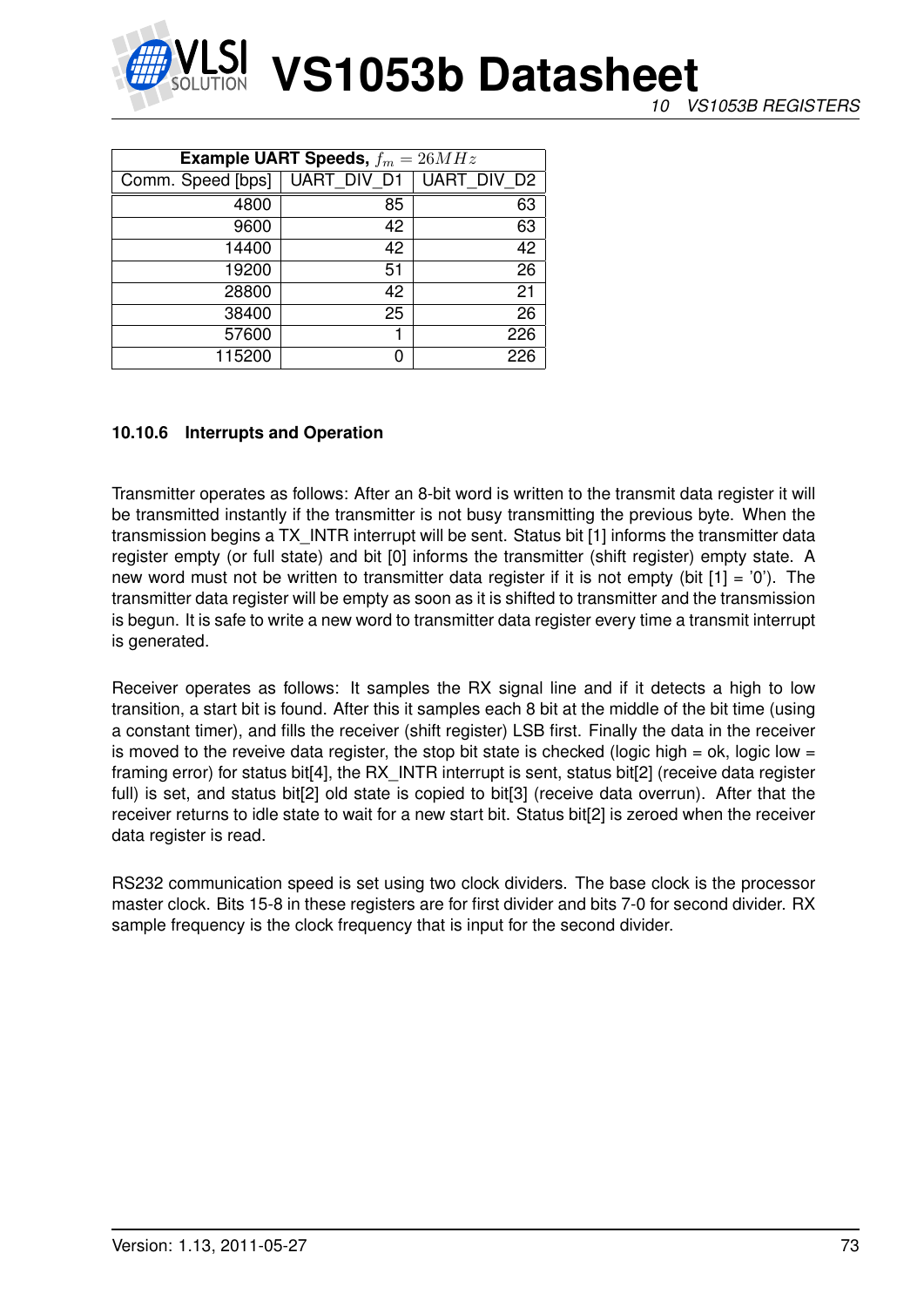

## **10.11 Timers v1.0 2002-04-23**

There are two 32-bit timers that can be initialized and enabled independently of each other. If enabled, a timer initializes to its start value, written by a processor, and starts decrementing every clock cycle. When the value goes past zero, an interrupt is sent, and the timer initializes to the value in its start value register, and continues downcounting. A timer stays in that loop as long as it is enabled.

A timer has a 32-bit timer register for down counting and a 32-bit TIMER1\_LH register for holding the timer start value written by the processor. Timers have also a 2-bit TIMER\_ENA register. Each timer is enabled (1) or disabled (0) by a corresponding bit of the enable register.

| Timer registers, prefix TIMER |      |              |               |                          |
|-------------------------------|------|--------------|---------------|--------------------------|
| Reg                           | Type | <b>Reset</b> | <b>Abbrev</b> | <b>Description</b>       |
| 0xC030                        | r/w  | 0            | CONFIG[7:0]   | Timer configuration      |
| 0xC031                        | r/w  | 0            | ENABLE[1:0]   | Timer enable             |
| 0xC034                        | r/w  | 0            | T0L           | Timer0 startvalue - LSBs |
| 0xC035                        | r/w  | 0            | тон           | Timer0 startvalue - MSBs |
| 0xC036                        | r/w  | 0            | <b>TOCNTL</b> | Timer0 counter - LSBs    |
| 0xC037                        | r/w  | 0            | <b>TOCNTH</b> | Timer0 counter - MSBs    |
| 0xC038                        | r/w  | 0            | T11 I         | Timer1 startvalue - LSBs |
| 0xC039                        | r/w  | 0            | T1H           | Timer1 startvalue - MSBs |
| 0xC03A                        | r/w  | 0            | <b>T1CNTL</b> | Timer1 counter - LSBs    |
| 0xC03B                        | r/w  | 0            | <b>T1CNTH</b> | Timer1 counter - MSBs    |

### **10.11.1 Registers**

### <span id="page-73-0"></span>**10.11.2 Configuration TIMER\_CONFIG**

| <b>TIMER CONFIG Bits</b> |             |                      |
|--------------------------|-------------|----------------------|
| Name                     | <b>Bits</b> | <b>Description</b>   |
| TIMER CF CLKDIV          | ⊤י?         | Master clock divider |

TIMER\_CF\_CLKDIV is the master clock divider for all timer clocks. The generated internal clock frequency  $f_i = \frac{f_m}{c+1}$ , where  $f_m$  is the master clock frequency and  $c$  is TIMER\_CF\_CLKDIV. Example: With a 12 MHz master clock, TIMER\_CF\_DIV=3 divides the master clock by 4, and the output/sampling clock would thus be  $f_i = \frac{12MHz}{3+1} = 3MHz$ .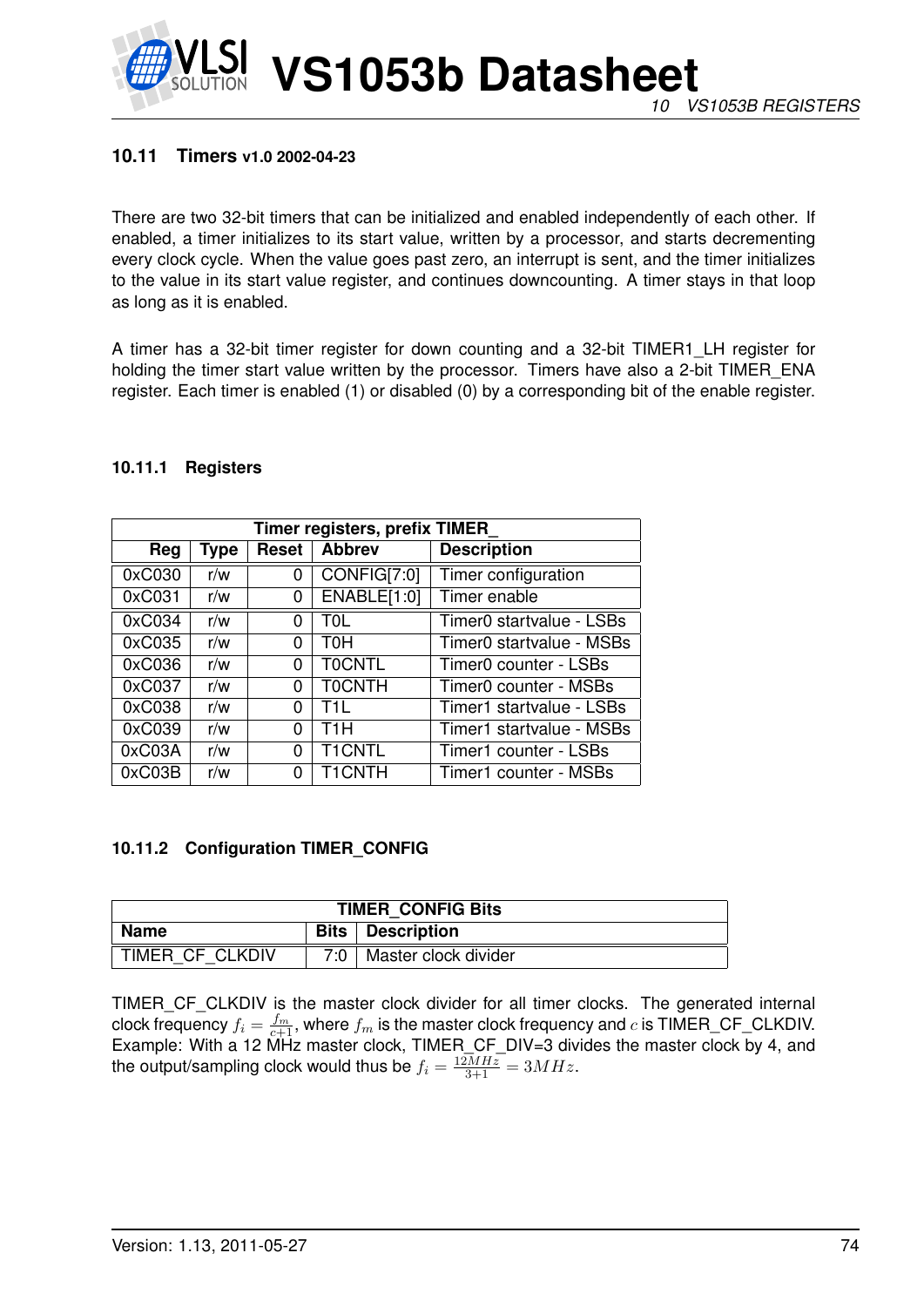

# **10.11.3 Configuration TIMER\_ENABLE**

| <b>TIMER ENABLE Bits</b> |             |                    |  |
|--------------------------|-------------|--------------------|--|
| <b>Name</b>              | <b>Bits</b> | <b>Description</b> |  |
| TIMER EN T1              |             | Enable timer 1     |  |
| TIMER EN TO              |             | Enable timer 0     |  |

# **10.11.4 Timer X Startvalue TIMER\_Tx[L/H]**

The 32-bit start value TIMER\_Tx[L/H] sets the initial counter value when the timer is reset. The timer interrupt frequency  $f_t = \frac{f_i}{c+1}$  where  $f_i$  is the master clock obtained with the clock divider (see Chapter [10.11.2](#page-73-0) and  $c$  is  $\text{TIMER}_{\text{max}}$ [L/H].

Example: With a 12 MHz master clock and with TIMER\_CF\_CLKDIV=3, the master clock  $f_i =$  $3MHz$ . If TIMER\_TH=0, TIMER\_TL=99, then the timer interrupt frequency  $f_t = \frac{3MHz}{99+1}$  =  $30kHz.$ 

## **10.11.5 Timer X Counter TIMER\_TxCNT[L/H]**

TIMER\_TxCNT[L/H] contains the current counter values. By reading this register pair, the user may get knowledge of how long it will take before the next timer interrupt. Also, by writing to this register, a one-shot different length timer interrupt delay may be realized.

### **10.11.6 Interrupts**

Each timer has its own interrupt, which is asserted when the timer counter underflows.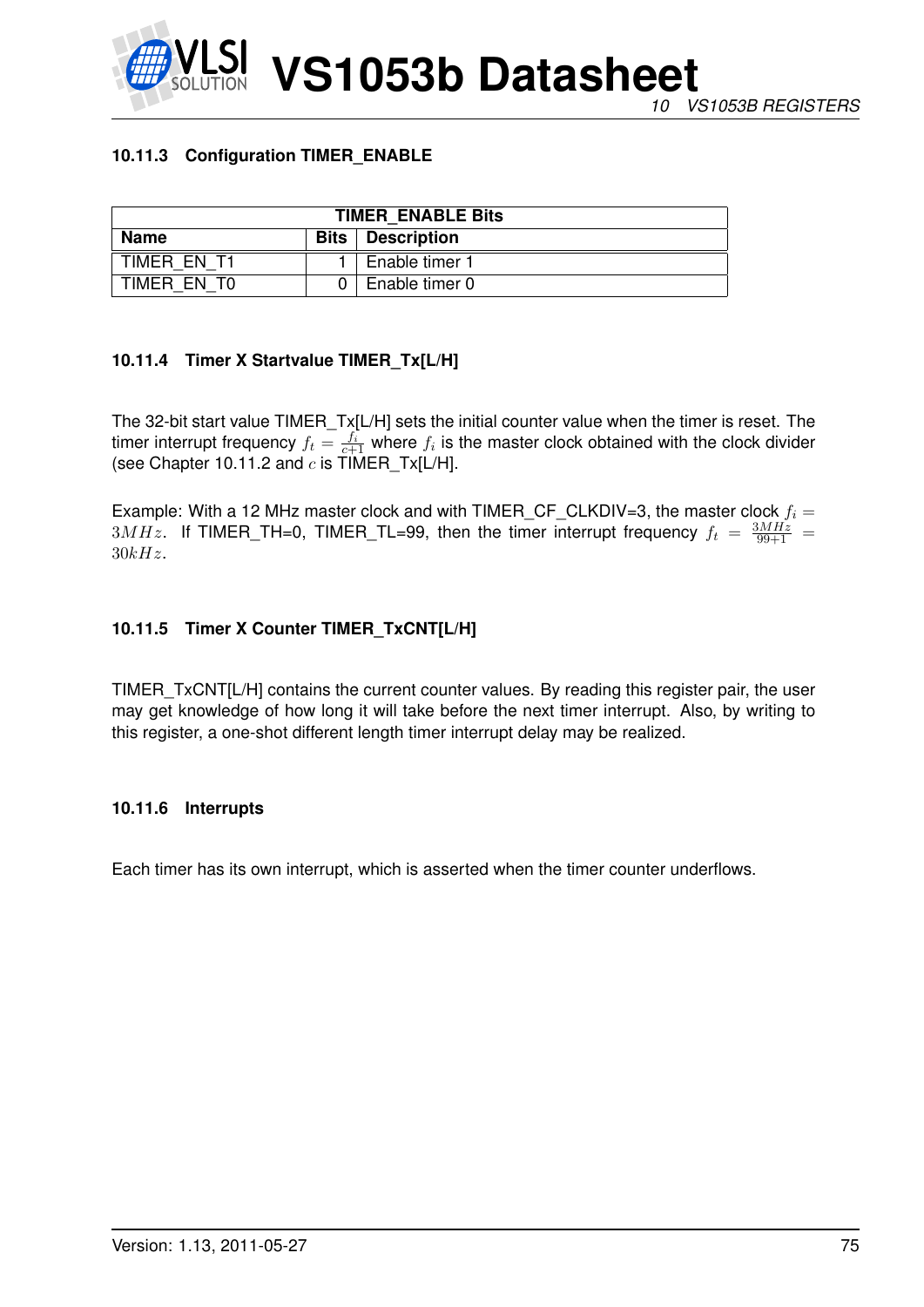

# **10.12 VS1053b Audio Path**



Figure 16: VS1053b ADC and DAC data paths

In PCM / IMA ADPCM encoding mode the data from Analog-to-Digital conversion is first processed in 48 kHz or 24 kHz samplerate. The firmware performs DC offset removal and gain control (automatic or fixed), then redirects the data to the audio FIFO. From there the data goes to the samplerate converter with a delay of only a couple of samples. The samplerate converter upsamples the data to XTALI/2 (6.144 MHz with the default clock), from where it is resampled to either  $1\times$ ,  $2\times$ , or  $3\times$  the requested samplerate. The additional decimation is performed in software to get the final data at the right frequency for PCM / IMA ADPCM encoding.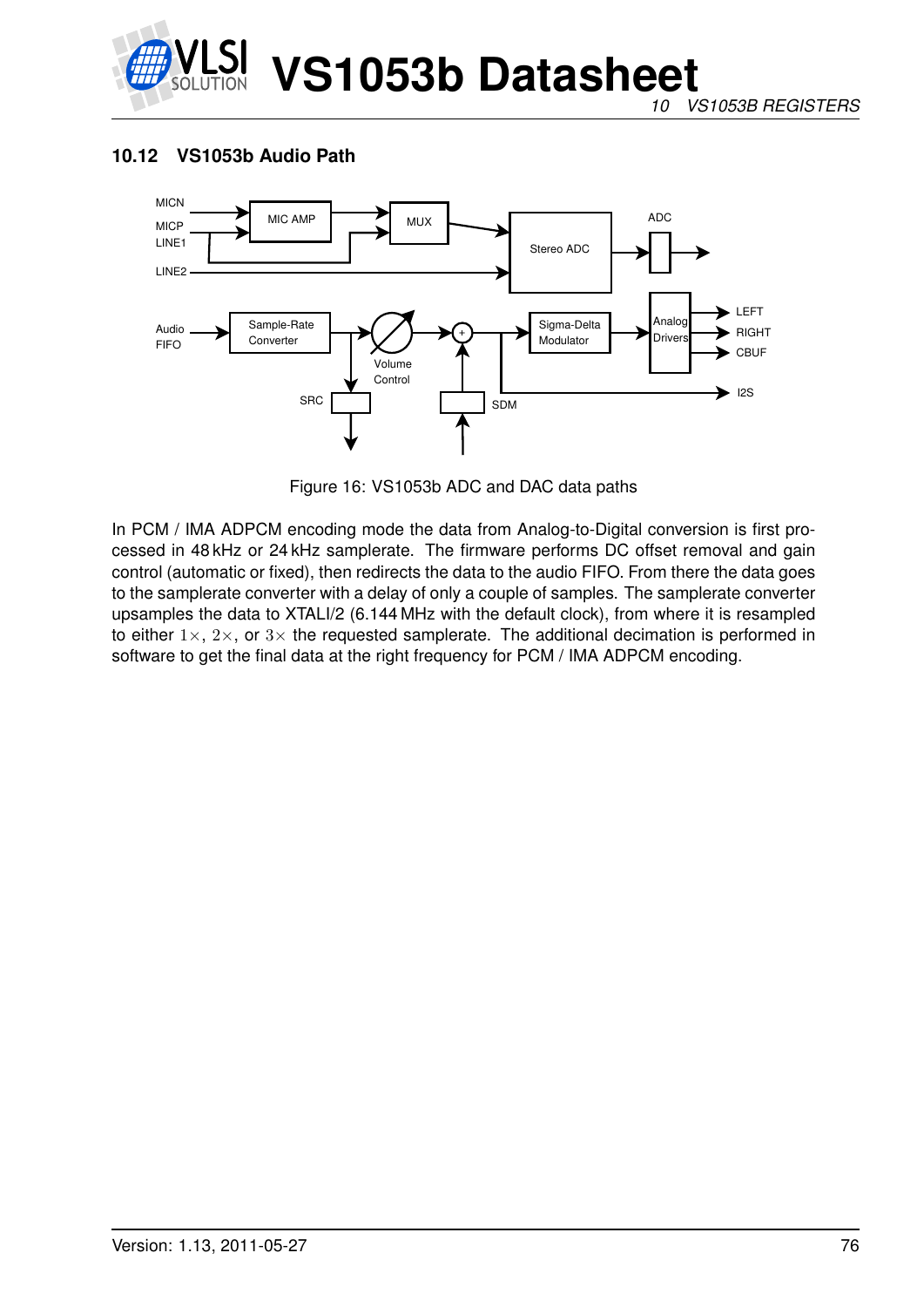

# **10.13 I2S DAC Interface**

The I2S Interface makes it possible to attach an external DAC to the system.

**Note:** The sample rate of the audio file and the I2S rate are independent. All audio will be automatically converted to 6.144 MHz for VS1053 DAC and to the configured I2S rate using a high-quality sample-rate converter.

**Note:** In VS1053b the I2S pins share different GPIO pins than in VS1033 to be able to use SPI boot and I2S in the same application.

### **10.13.1 Registers**

| I2S registers, prefix I2S |     |  |                             |                                     |
|---------------------------|-----|--|-----------------------------|-------------------------------------|
|                           |     |  | Reg   Type   Reset   Abbrev | <b>Description</b>                  |
| 0xC040                    | r/w |  |                             | 0   CONFIG[3:0]   I2S configuration |

### **10.13.2 Configuration I2S\_CONFIG**

| <b>I2S CONFIG Bits</b> |             |                                                |  |
|------------------------|-------------|------------------------------------------------|--|
| <b>Name</b>            |             | <b>Bits</b>   Description                      |  |
| <b>I2S CF MCLK ENA</b> |             | 3   Enables the MCLK output (12.288 MHz)       |  |
| <b>I2S CF ENA</b>      |             | 2   Enables I2S, otherwise pins are GPIO       |  |
| <b>I2S CF SRATE</b>    | 1:0 $\vert$ | I2S rate, "10" = 192, "01" = 96, "00" = 48 kHz |  |

I2S CF ENA enables the I2S interface. After reset I2S is disabled and the pins are used for GPIO inputs.

I2S CF MCLK ENA enables the MCLK output. The frequency is either directly the input clock (nominal 12.288 MHz), or half the input clock when mode register bit SM\_CLK\_RANGE is set to 1 (24-26 MHz input clock).

I2S CF SRATE controls the output samplerate. When set to 48 kHz, SCLK is MCLK divided by 8, when 96 kHz SCLK is MCLK divided by 4, and when 192 kHz SCLK is MCLK divided by 2.



Figure 17: I2S Interface, 192 kHz.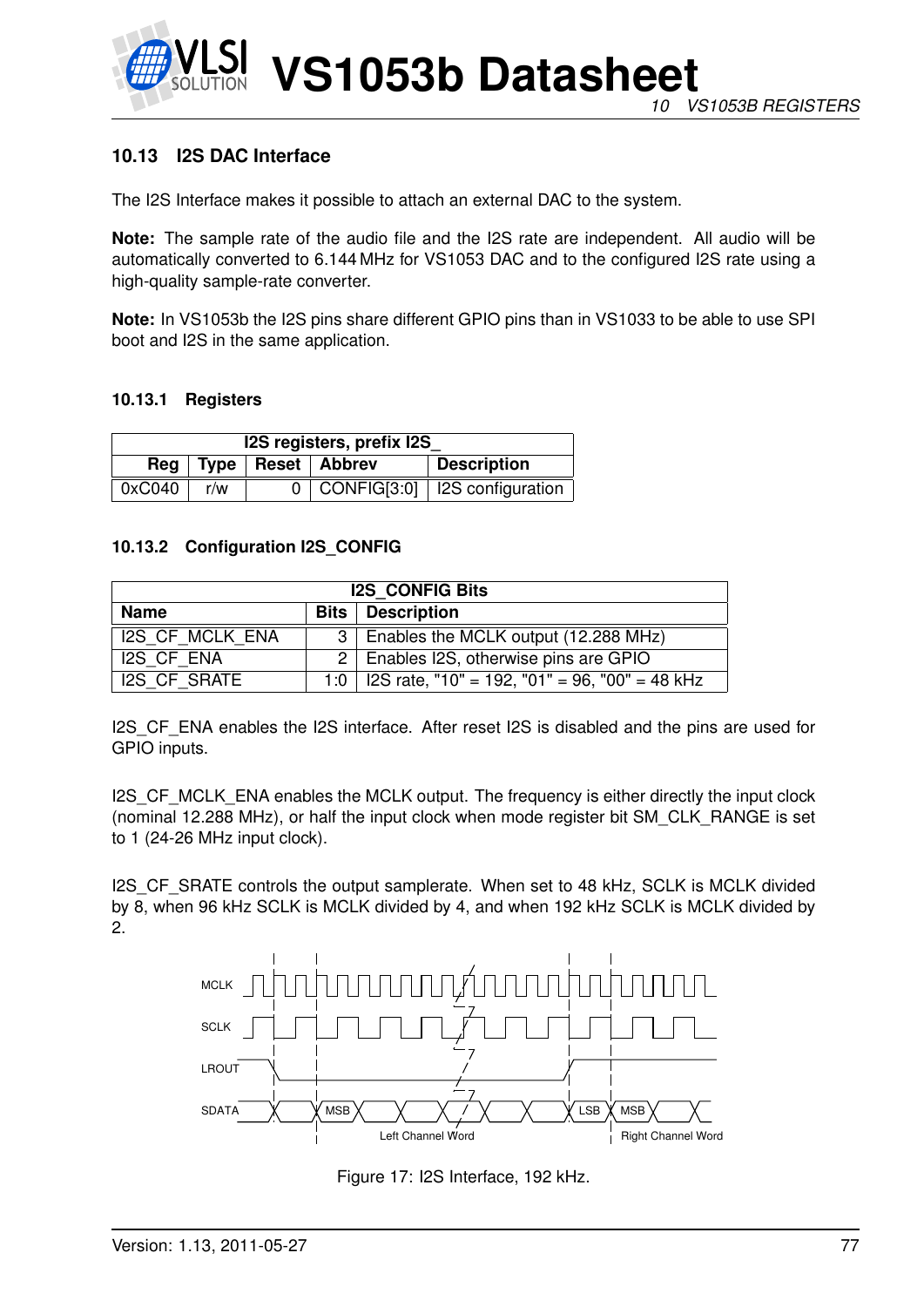

*10 VS1053B REGISTERS*

To enable I2S first write 0xc017 to SCI\_WRAMADDR and 0xf0 to SCI\_WRAM, then write 0xc040 to SCI\_WRAMADDR and 0x0c to SCI\_WRAM.

See application notes for more information.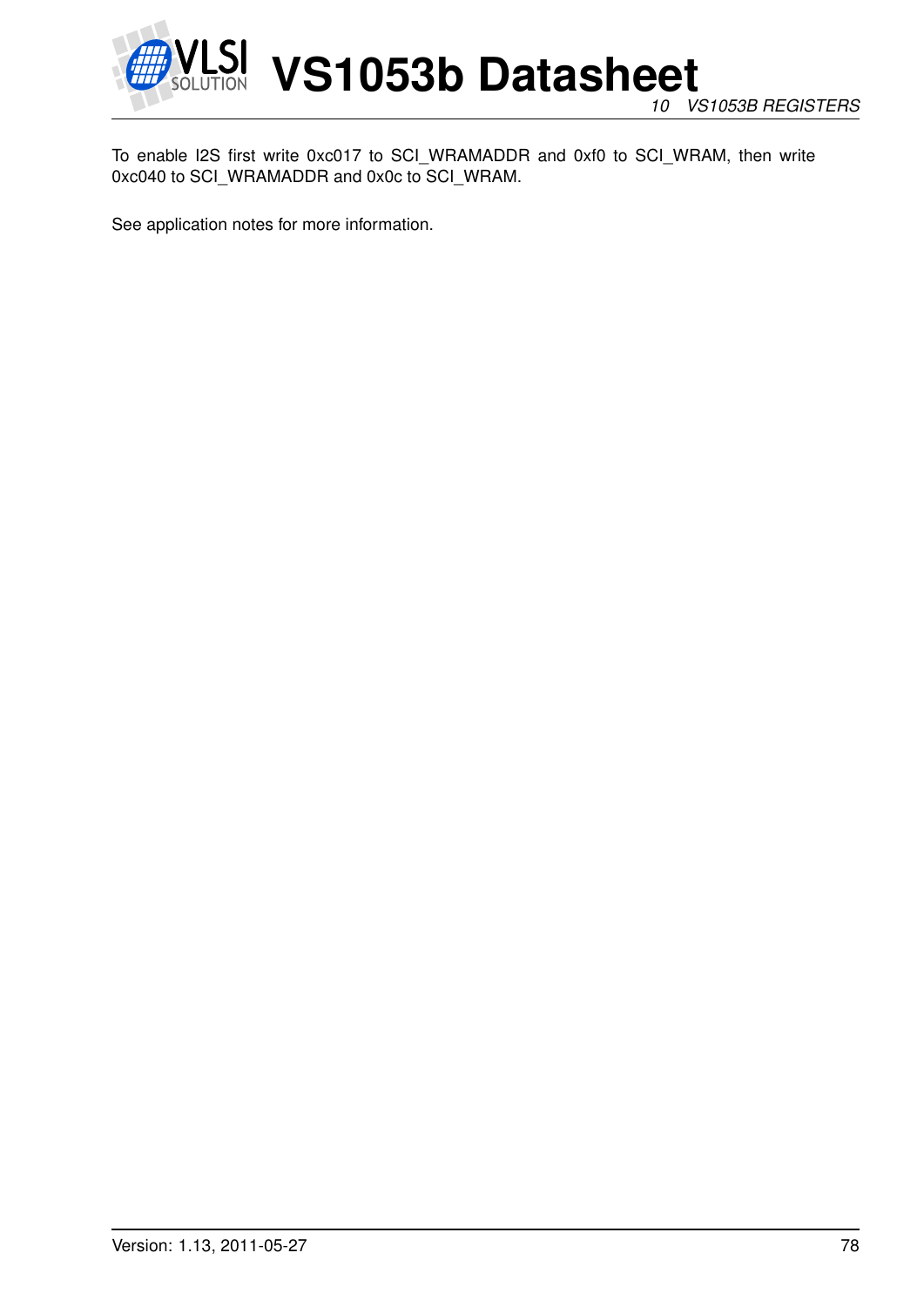

# **11 Version Changes**

This chapter describes the lastest and most important changes done to VS1053b

# **11.1 Changes Between VS1033c and VS1053a/b Firmware, 2007-03-08**

## **Completely new or major changes:**

- I2S pins are now in GPIO4-GPIO7 and do not overlap with SPI boot pins.
- No software reset required between files when used correctly.
- Ogg Vorbis decoding added. Non-fatal ogg or vorbis decode errors cause automatic resync. This allows easy rewind and fast forward. Decoding ends if the "last frame" flag is reached or SM\_CANCEL is set.
- HE-AAC v2 Level 3 decoding added. It is possible to disable PS and SBR processing and control the upsampling modes through parametric\_x.control1.
- Like the WMA decoder, the AAC decoder uses the clock adder (see SCI\_CLOCKF) if it needs more clock to decode the file. HE-AAC features are dropped one by one, if the file can not be decoded correctly even with the highest allowed clock. Parametric stereo is the first feature to be dropped, then downsampled mode is used, and as the final resort Spectral Band Replication is disabled. Features are automatically restored for the next file.
- Completely new volume control with zero-cross detection prevents pops when volume is changed.
- Audio FIFO underrun detection (with slow fade to zero) instead of looping the audio buffer content.
- Average bitrate calculation (byteRate) for all codecs.
- All codecs support fast play mode with selectable speeds for the best-quality fast forward operation. Fast play also advances DECODE\_TIME faster.
- WMA and Ogg Vorbis provide an absolute decode position in milliseconds.
- When SM\_CANCEL is detected, the firmware also discards the stream buffer contents.
- Bit SCIST\_DO\_NOT\_JUMP in SCI\_STATUS is '1' when jumps in the file should not be done: during header processing and with Midi files.
- IMA ADPCM encode now supports stereo encoding and selectable samplerate.

### **Other changes or additions:**

- Delayed volume and bass/treble control calculation reduces the time the corresponding SCI operations take. This delayed handling and the new volume control hardware prevents audio samples from being missed during volume change.
- SCI\_DECODE\_TIME only cleared at hardware and software reset to allow files to be played back-to-back or looped.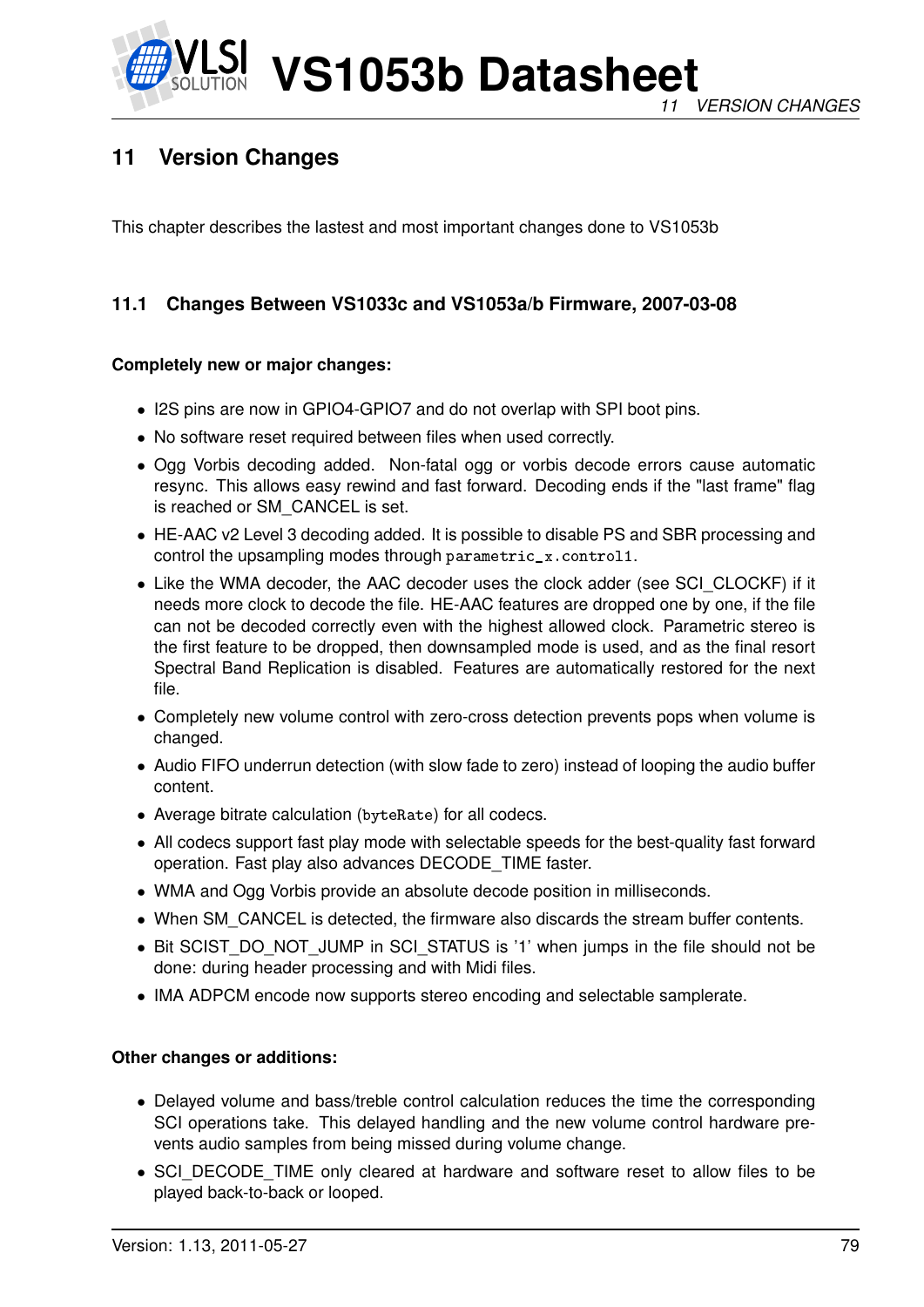

- Read and write to YRAM at 0xe000..0xffff added to SCI\_WRAMADDR/SCI\_WRAM.
- The resync parameter (parametric\_x.resync) is set to 32767 after reset to allow inifinite resynchronization attempts (or until SM\_CANCEL is set). Old operation can be restored by writing 0 to resync after reset.
- WMA,AAC: more robust resync.
- WMA,AAC: If resync is performed, broadcast mode is automatically activated. The broadcast mode disables file size checking, and decoding continues until SM\_CANCEL is set or reset is performed.
- Treble control fixed (volume change could cause bad artefacts).
- MPEG Layer I mono fixed.
- MPEG Layer II half-rate decoding fixed (frame size was calculated wrong).
- MPEG Layer II accuracy problem fixed, invalid grouped values set to 0.
- WAV parser now skips unknown RIFF chunks.
- IMA ADPCM: Maximum blocksize is now 4096 bytes (4088 samples stereo, 8184 mono). Thus, now also plays 44100Hz stereo.
- Rt-midi: starts if in reset GPIO0='0', GPIO1='1', GPIO2&3 give earSpeaker setup.
- NewSinTest() and NewSinSweep() added (AIADDR = 0x4020/0x4022) AICTRL0 and AIC-TRL1 set sin frequency for left/right.
- Clears memory before SPI boot and not in InitHardware().

### **Known quirks, bugs, or features in VS1053b:**

- Setting volume clears SS\_REFERENCE\_SEL and SS\_AD\_CLOCK bits. See Chapter [8.7.2.](#page-37-0)
- Software reset clears GPIO DDR, also affects I2S pins.
- Ogg Vorbis occasionally overflows in windowing causing a small glitch to audio. Patch available (*VS1053b Patches w/ FLAC Decoder* plugin at *http://www.vlsi.fi/en/support/software/vs10xxplugins.html*).
- IMA ADPCM encoding requires short patch to start. Patch available in Chapter [9.8.1.](#page-50-0)
- There are also fixes for some other issues, we recommend you use the latest version of the

*VS1053b Patches w/ FLAC Decoder* package from *http://www.vlsi.fi/en/support/software/vs10xxplugins.html*.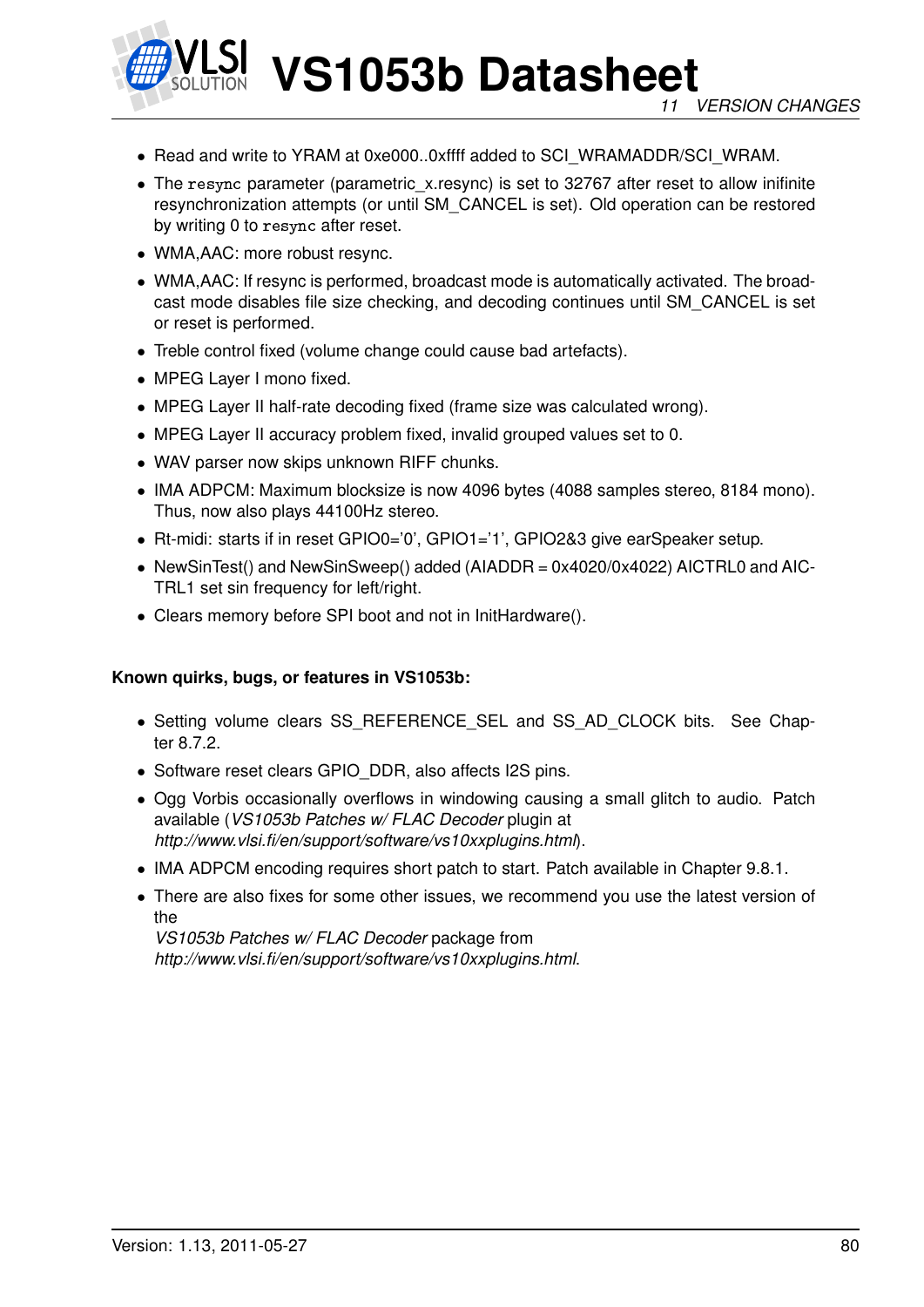

**VS1053b Datasheet** *12 DOCUMENT VERSION CHANGES*

# **12 Document Version Changes**

This chapter describes the most important changes to this document.

# **Version 1.13, 2011-05-27**

• xRESET, XTALI and XTALO high-level are referenced from IOVDD in Chapter [4.5.](#page-8-0)

# **Version 1.12, 2010-10-28**

• Fixed the real-time MIDI through SDI documentation.

## **Version 1.11 for VS8053b, 2010-04-30**

• Minor updates.

# **Version 1.10 for VS1053b, 2009-09-04**

- Added mentions of new Ogg Vorbis encoder and FLAC decoder plugins.
- PCM recording documentation enhanced (Chapters [9.8](#page-50-1) and [9.8.4\)](#page-53-0).
- SCLK, XCS, SI, XDCS can be read through GPIO\_IDATA.
- I2S rate and audio rate are independent.

# **Version 1.02 for VS1053b, 2008-10-20**

- How to change monitoring volume in IMA ADPCM mode: see Chapter [9.8.](#page-50-1)
- Some information about the DAC\_VOL register.

### **Version 1.01 for VS1053b, 2008-05-22**

• Added IMA ADPCM patch to Chapter [9.8.1.](#page-50-0)